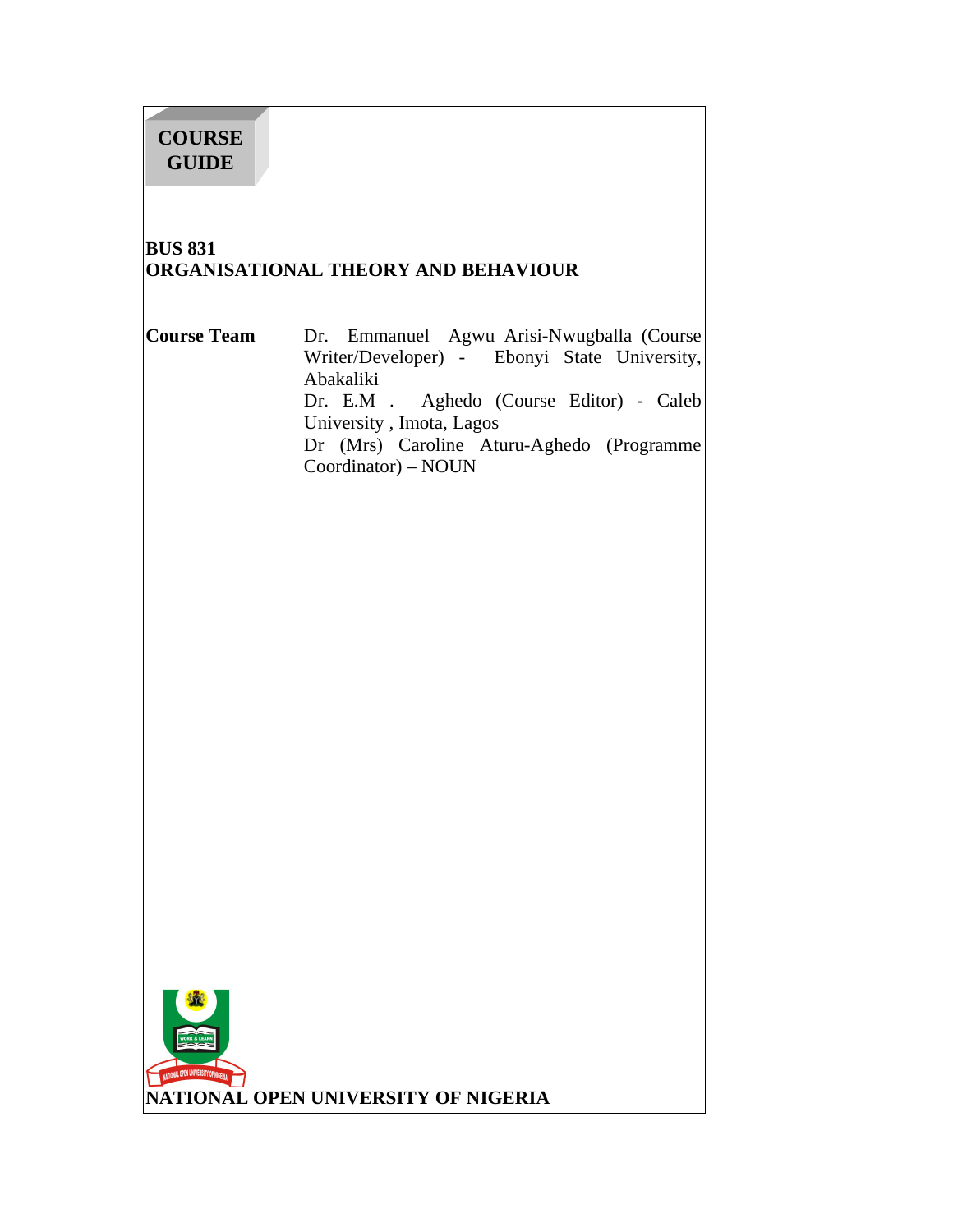© 2018 by NOUN Press National Open University of Nigeria **Headquarters** University Village Plot 91, Cadastral Zone Nnamdi Azikiwe Expressway Jabi, Abuja

Lagos Office 14/16 Ahmadu Bello Way Victoria Island, Lagos

e-mail: centralinfo@nou.edu.ng URL: www.nou.edu.ng

All rights reserved. No part of this book may be reproduced, in any form or by any means, without permission in writing from the publisher.

Published by National Open University of Nigeria

Printed 2018

ISBN: 978-978-8521-254-5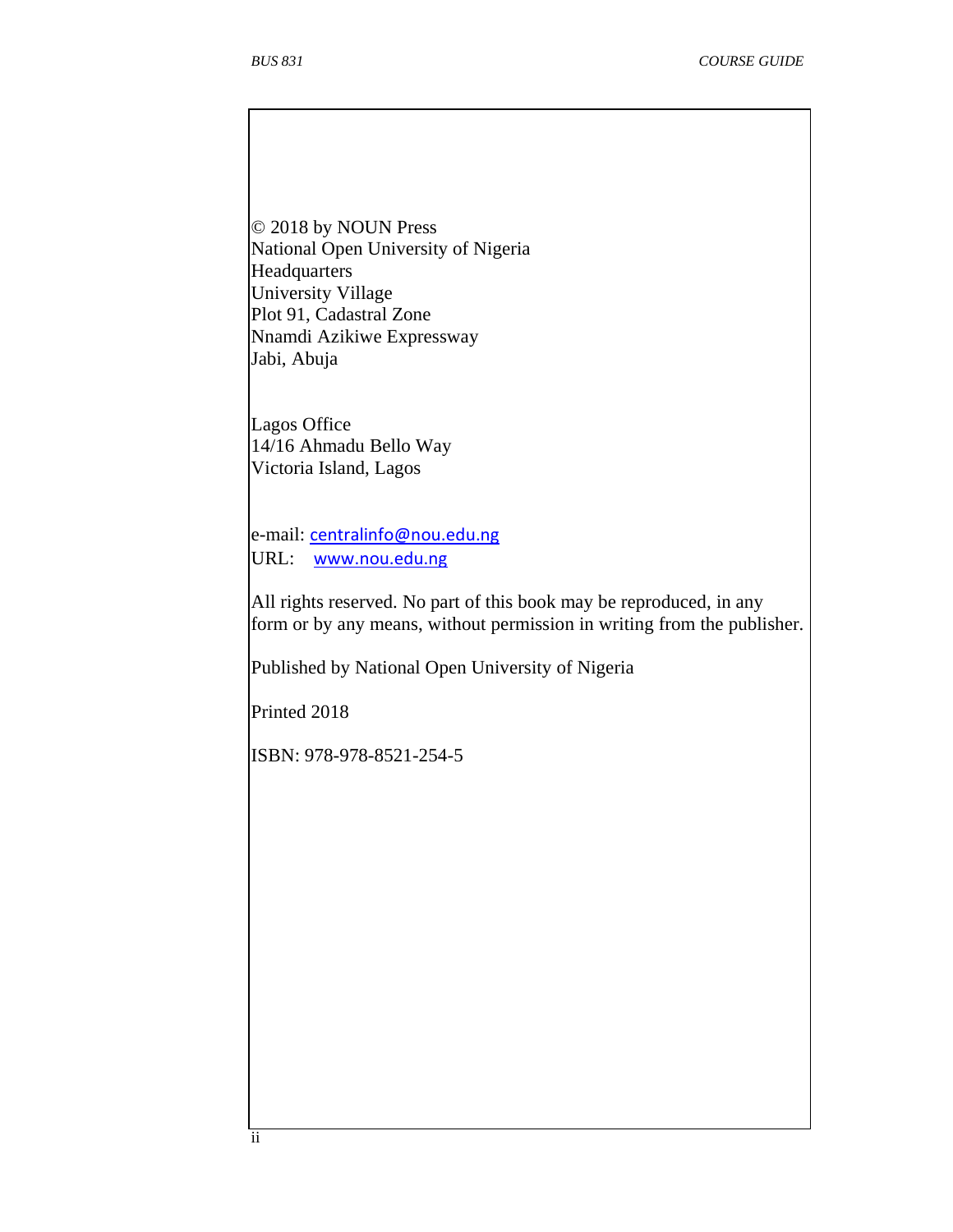# **CONTENTS PAGE**

| 1V         |
|------------|
| iv         |
| 1V         |
| V          |
| V          |
| V11        |
| V11        |
| X          |
| X          |
| <b>X11</b> |
| <b>X11</b> |
| X          |
| X          |
| X          |
| 1X         |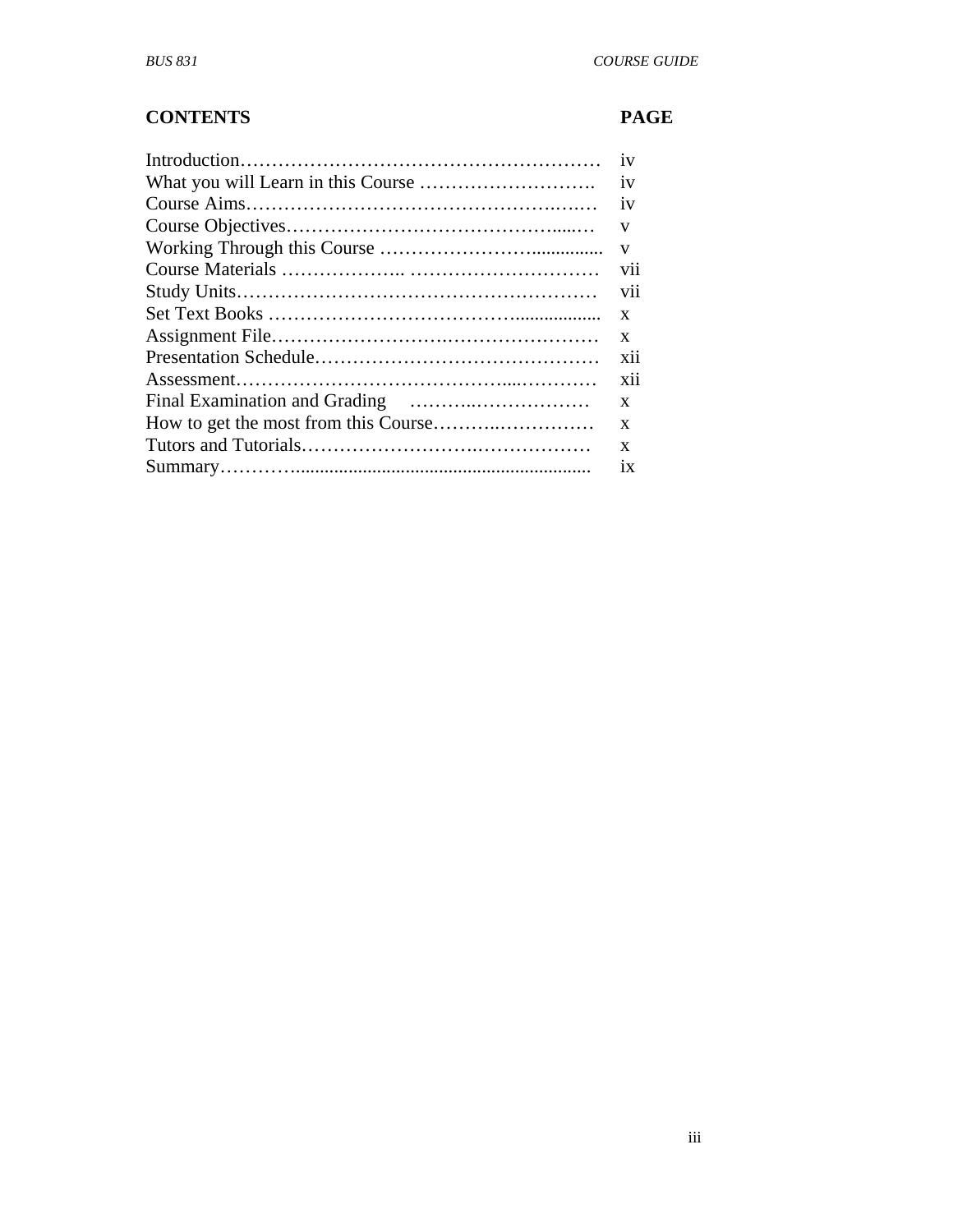#### **INTRODUCTION**

BUS 831: Organisational Theory and Behaviour is a three credit course, available to all students of M.Sc. Business Administration programme of the Faculty of Management Sciences. The course consists of 21 units, which cover the concept and theory of organisational theory and behaviour. This course guide tells you briefly what BUS 831 is all about, the materials you will be using and how to make use of them. It also includes self-assessment and tutor-marked questions.

#### **COURSE AIMS**

The aims of this course are to expose you to the nature of theory and reviews of major organisational theories, and to the concepts and practices of organisational behaviour as the bases for guiding the management of organisations.

#### **COURSE OBJECTIVES**

At the end of this course, you should be able to:

- explain the different organisational theories and their themes
- explain the principles, theories, and practices of organisational behaviour.

#### **WORKING THROUGH THE COURSE**

You are required to read the study units in each module, in addition to relevant textbooks and journal articles that will help you to understand the issues and be well grounded. This study is simplified to aid your understanding. There are self-assessment exercises and tutor-marked assignments in each unit. You will, at the end of the semester, be examined on this course.

#### **COURSE MATERIALS**

THE National Open University of Nigeria provides you with course materials namely;

- Course Guide
- Study Units
- References for further Reading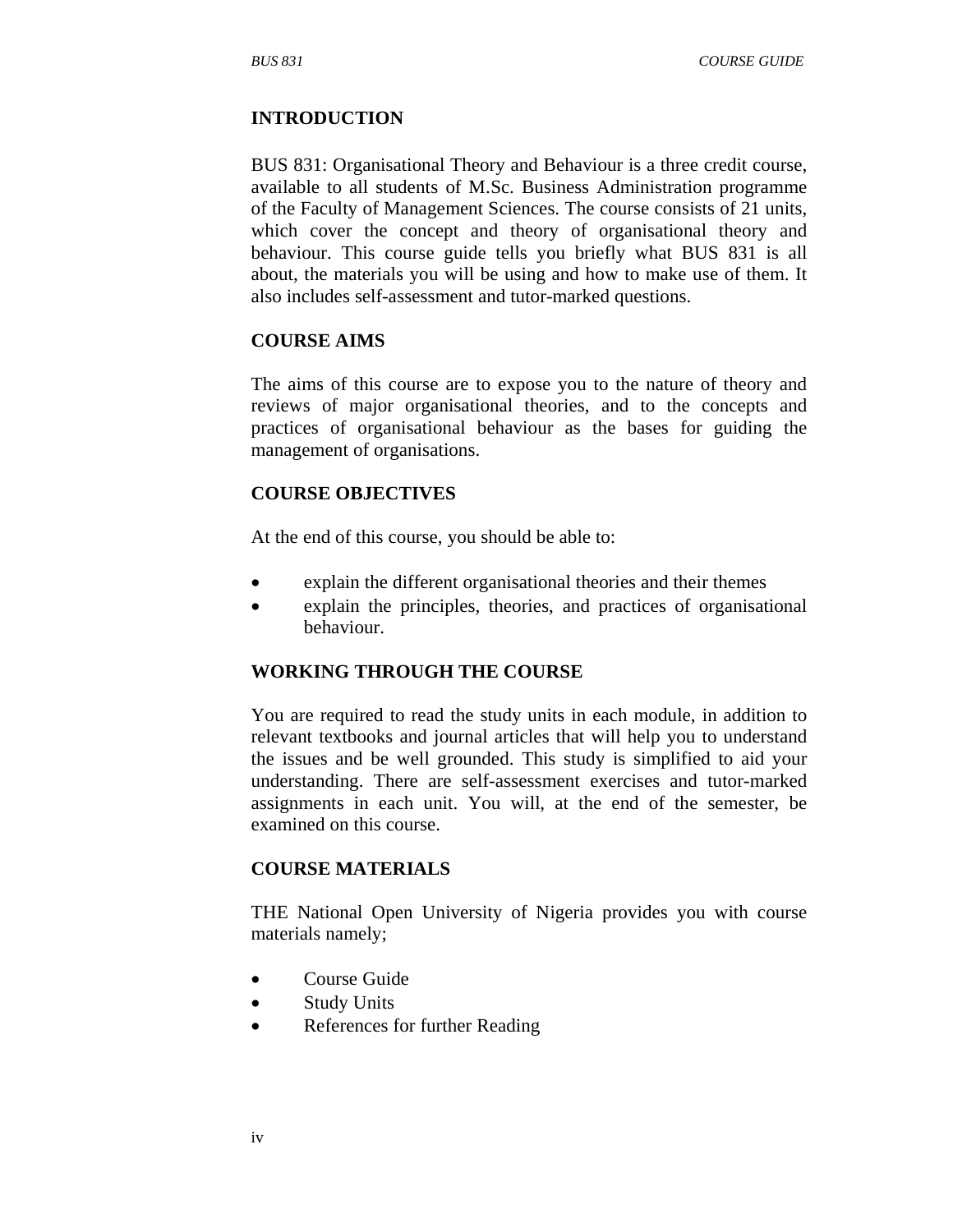# **STUDY UNITS**

The study units in this course are as follows:

#### **Module 1: Introduction to Organisational Theory and Behaviour**

- Unit 1: Introduction to Organisation
- Unit 2: Classical Organisation Theory
- Unit 3: Neo-Classical Organisation Theory
- Unit 4: Human Resource/Organisational Behaviour Perspective
- Unit 5: Modern Structural Organisation Theory
- Unit 6: Systems Theories of Organisation
- Unit 7: Introduction to Organisational Behaviour

#### **Module 2: Individual Behaviour**

- Unit 1: Personality
- Unit 2: Perceptions and Individual Decision-Making
- Unit 3: Job Satisfaction
- Unit 4: Emotions and Mood
- Unit 5: Motivation

#### **Module 3: Group Behaviour**

- Unit 1: Foundations of Group Behaviour
- Unit 2: Communications
- Unit 3: Work Teams
- Unit 4: Leadership
- Unit 5: Power and Politics in Organisations
- Unit 6: Conflict and Negotiation
- Unit 7: Organisational Structures/Design

#### **Module 4: Organisation Systems**

- Unit 1: Organisational Culture/Climate
- Unit 2: Organisational Change and Development

### **MODULES**

This course is grouped into four modules namely: Module 1: Introduction to Organisational Theory and Behaviour; Module 2: Individual Behaviour; Module 3: Group Behaviour; and Module 4: Organisation Systems.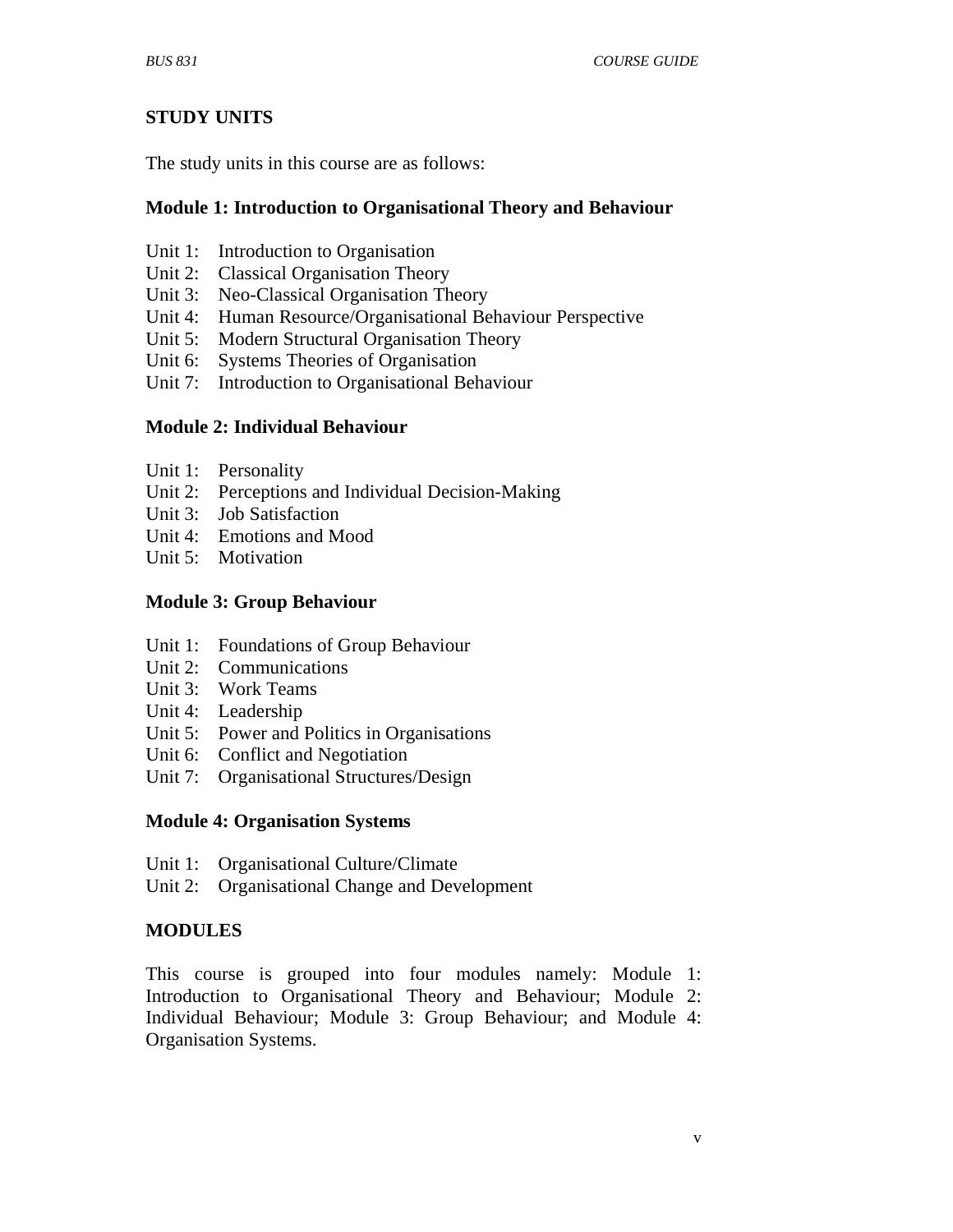#### **ASSESSMENTS**

Your assessment on this course will be two-pronged. First, you are required to study each unit, attempt the tutor-marked assignments and send them to your Centre for marking. Second, you shall sit for examination on this course at the end of the semester. The selfassessment exercises are meant for you to monitor your personal progress on the course.

#### **TUTOR-MARKED ASSIGNMENTS**

The tutor-marked assignments constitute your continuous assessment, and accounts for 30% of the total score for this course. You are required to attempt, at least, four tutor-marked assignments, three of which must be submitted to your Centre before you sit for the end-of-course examination. Your Facilitator will give you the tutor-marked assignment to attempt and submit.

### **FINAL EXAMINATION AND GRADING**

You are required to sit for examination at the end of this course. The examination accounts for 70% of the total score for this course. Your score in the examination will be added to your score in the tutor-marked assignment to make up your total score for the course. Your Centre will inform you of the examination period.

#### **COURSE MARKING SCHEME**

| <b>ASSESSMENT</b>            | <b>MARKS</b>                           |
|------------------------------|----------------------------------------|
| Tutor-marked assignments 1-4 | Best three (3) marks out of the        |
|                              | four $(4)$ assignments, for a total of |
|                              | 30% (10 marks each).                   |
| End of course examination    | 70% of overall course marks            |
| Total                        | 100%                                   |

#### **HOW TO GET THE MOST FROM THIS COURSE**

To make the most from this course guide:

- Design your study schedule
- Stick to your schedule
- Gather your study materials
- Follow the study units sequentially
- Go through the objectives of each study unit, after studying the unit, to convince yourself that you understood the unit. If there are doubts, re-study that unit and/or seek support.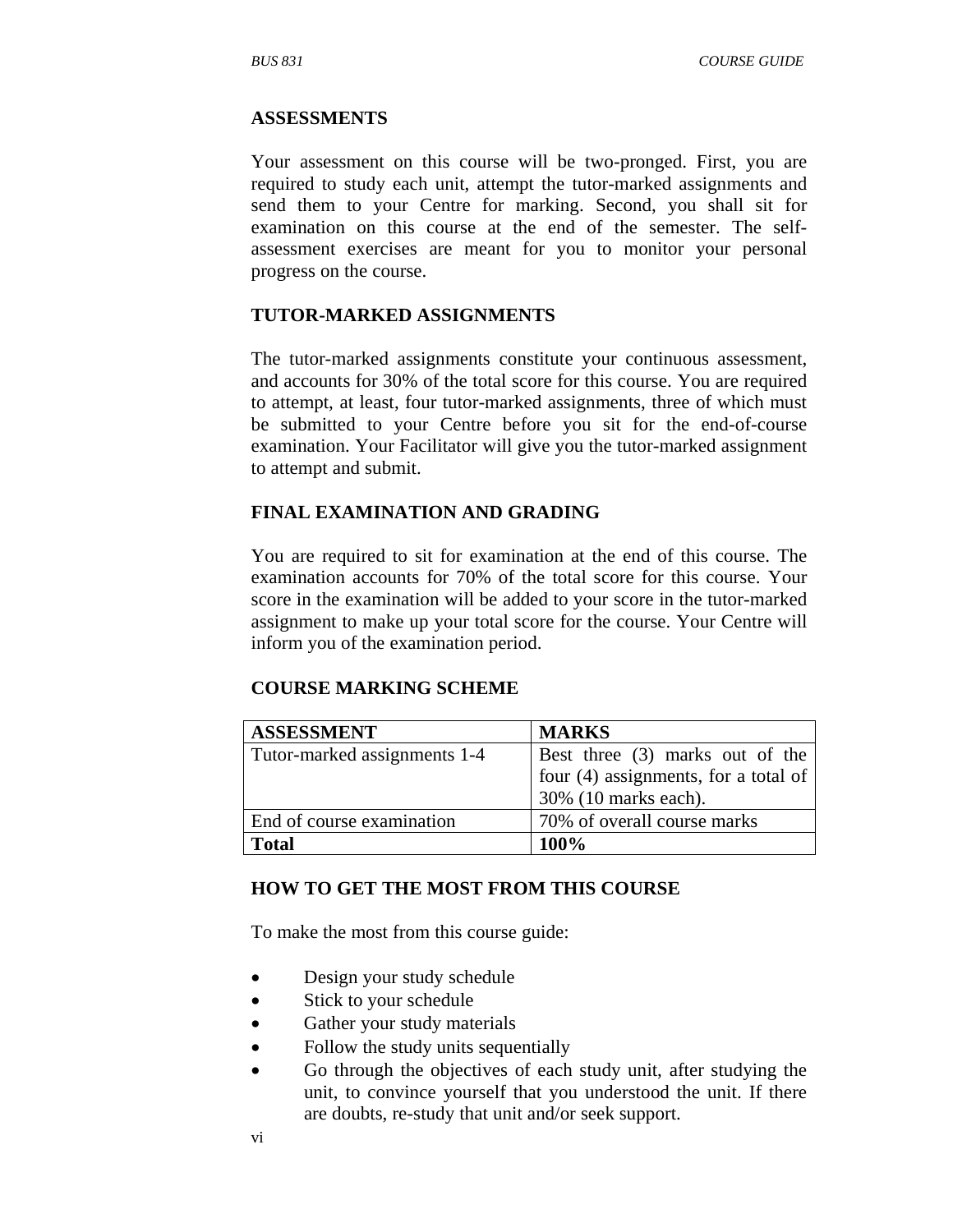- Make your personal notes as you study the units; that will help you to revise for your examination more easily.
- Meticulously revise this study guide as part of your preparation for the end of course examination.

# **SUMMARY**

This course, BUS 831: Organisational Theory and Behaviour, exposes you to the review of major organisational theories, and to the concepts and practices of organisational behaviour as the bases for guiding the management of organisations. A good understanding of the study units will equip you to pass your examination comfortably. More importantly, it will equip you to perform well at work and evolve into an effective and efficient manager.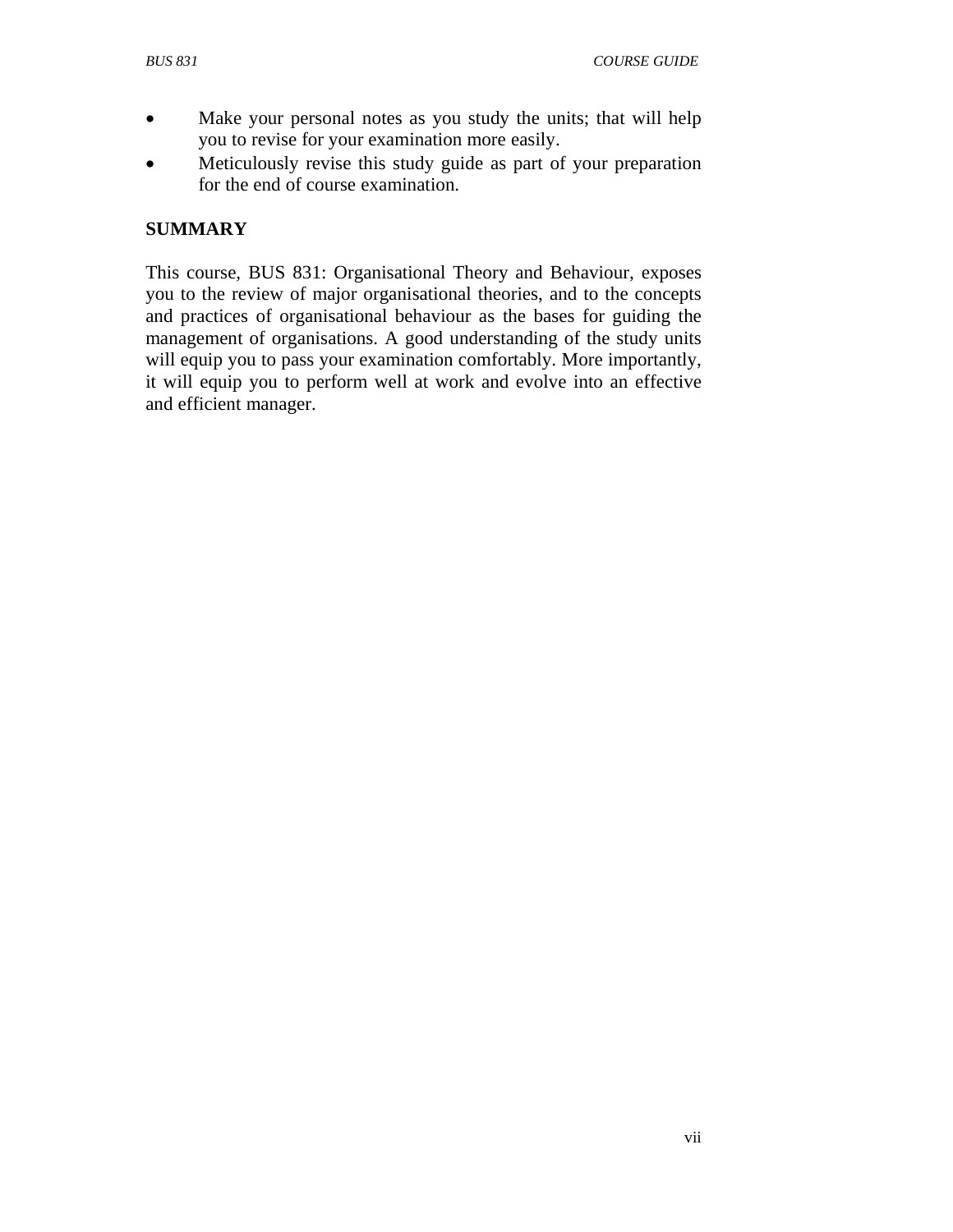# **MAIN COURSE**

í

# **CONTENTS PAGE**

| Unit 1: |                                               | 1   |
|---------|-----------------------------------------------|-----|
| Unit 2: |                                               | 1   |
| Unit 3: | Neo-Classical Organisation Theory             | 7   |
| Unit 4: | Human Resource/Organisational Behaviour       |     |
|         |                                               | 12  |
| Unit 5: | Modern Structural Organisation Theory         | 15  |
| Unit 6: | Systems Theories of Organisation              | 19  |
| Unit 7: | Introduction to Organisational Behaviour      | 23  |
|         |                                               | 26  |
| Unit 1: |                                               | 26  |
| Unit 2: | Perceptions and Individual Decision-Making    | 30  |
| Unit 3: |                                               | 36  |
| Unit 4: |                                               | 44  |
| Unit 5: |                                               | 49  |
| Unit 6: |                                               | 55  |
|         |                                               | 63  |
| Unit 1: |                                               | 63  |
| Unit 2: |                                               | 73  |
| Unit 3: |                                               | 80  |
| Unit 4: |                                               | 86  |
| Unit 5: | Power and Politics in Organisations           | 95  |
| Unit 6: |                                               | 102 |
| Unit 7: |                                               | 108 |
|         |                                               | 118 |
| Unit 1: |                                               | 118 |
|         | Unit 2: Organisational Change and Development | 125 |
|         |                                               |     |
|         |                                               |     |
|         |                                               |     |
|         |                                               |     |
|         |                                               |     |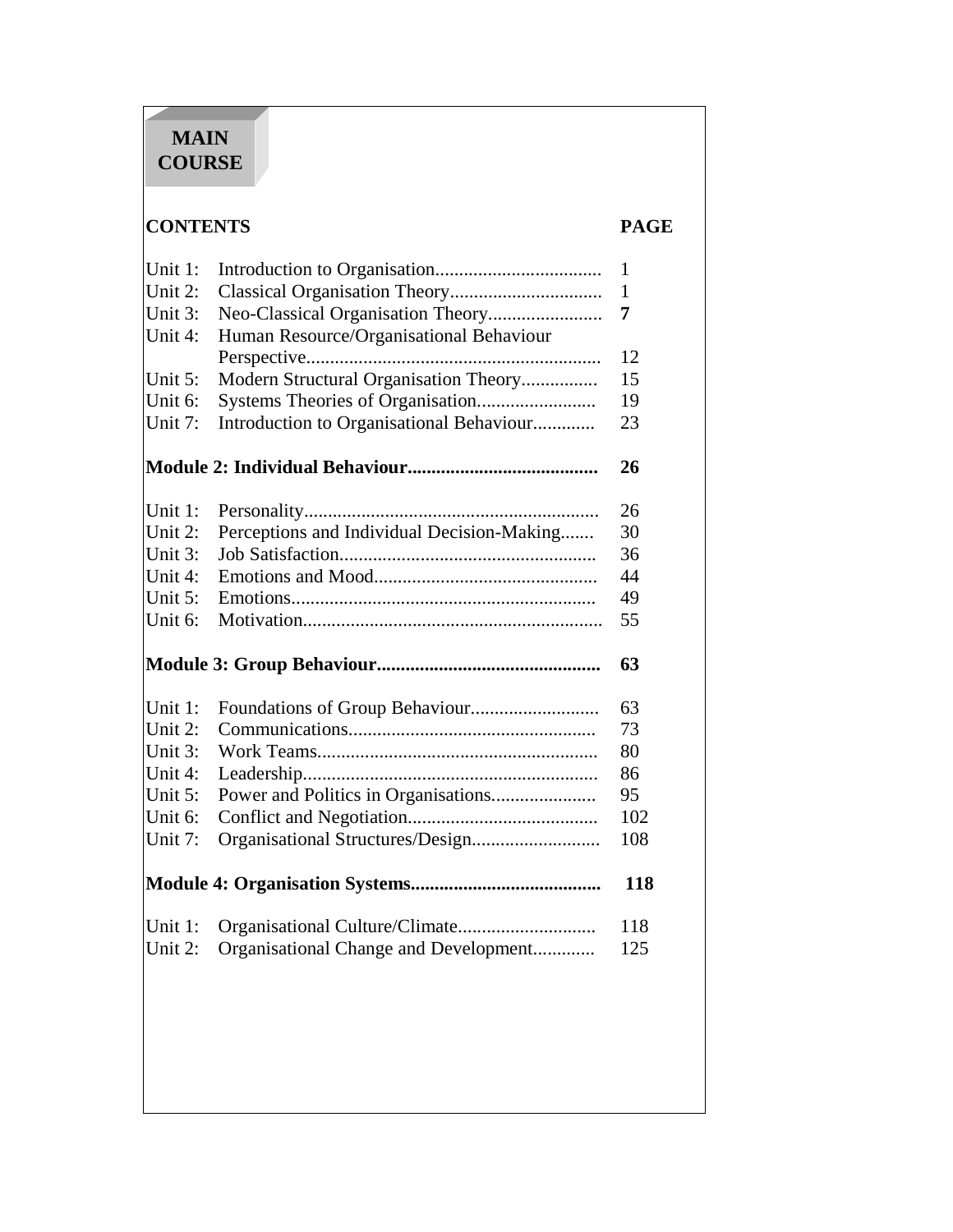# **MODULE 1 ORGANISATIONAL THEORY**

- Unit 1 Introduction to Organisation
- Unit 2 Classical Organisation Theory
- Unit 3 Neo-Classical Organisation Theory
- Unit 4 Human Resource/Organisational Behaviour Perspective
- Unit 5 Modern Structural Organisation Theory
- Unit 6 Theories of Organisation and Environment

# **UNIT 1 INTRODUCTION TO ORGANISATION**

# **CONTENTS**

- 1.0 Introduction
- 2.0 Objectives
- 3.0 Main Contents
	- 3.1 Meaning of Organisation
	- 3.2 Features of organisation
	- 3.3 Types of Organisation
- 4.0 Conclusion
- 5.0 Summary
- 6.0 Tutor-Marked Assignments
- 7.0 References/Further Reading

# **1.0 INTRODUCTION**

It is logical that we start our discussion of Organisational Theory and Behaviour from a discussion of what an organisation is, why organisations are formed, the different types of organisations, etc. Our understanding of these basic issues will aid our understanding of this course.

# **2.0 OBJECTIVES**

At the end of this unit, you should be able to:

- explain the meaning of organisation
- identify the features of organisations
- identify the types of organisations.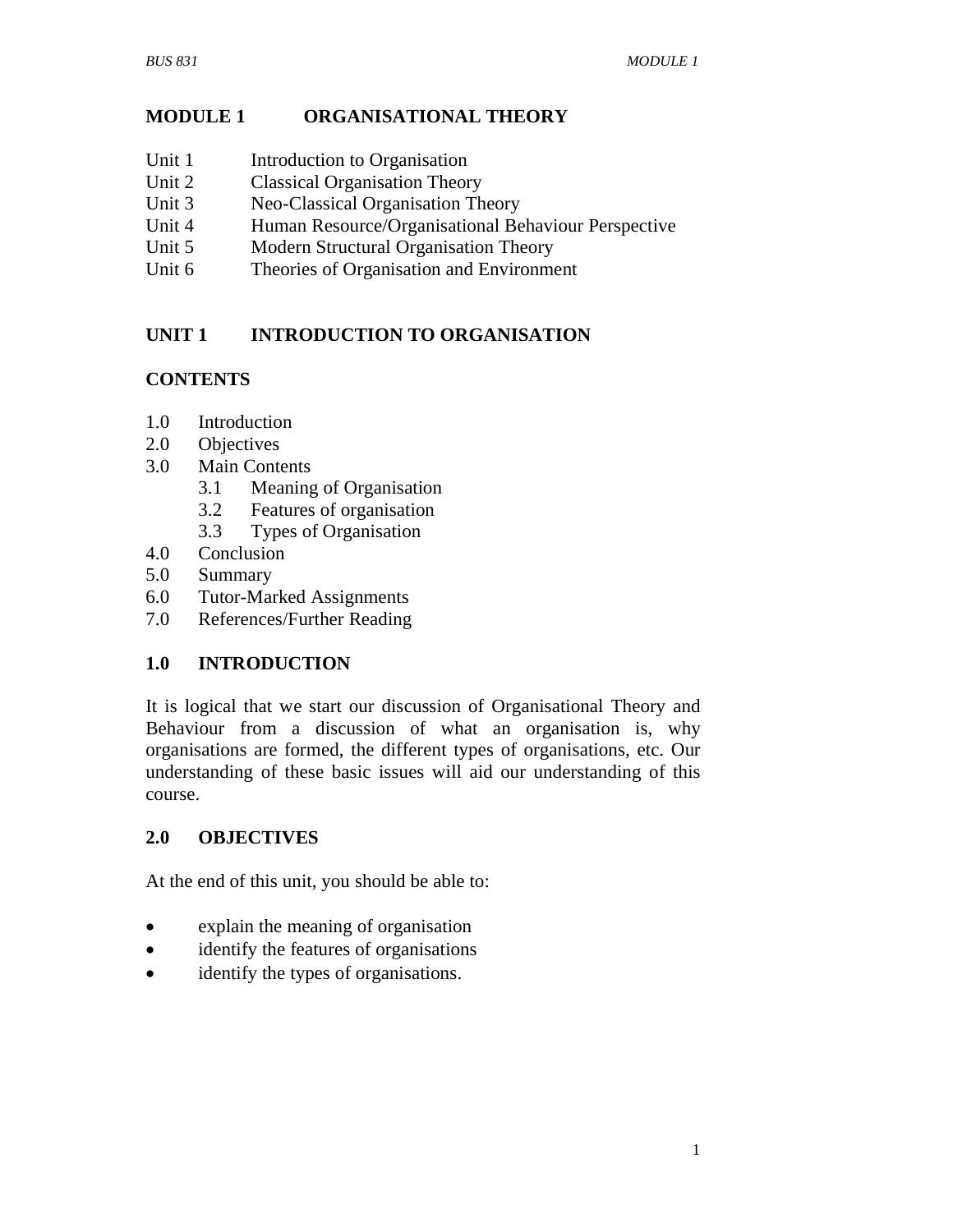#### **3.0 MAIN CONTENT**

#### **3.1 Meaning of Organisation**

It is important to understand, at this level of your education, that definitions of concepts or phenomena are important but may not be as important as the understanding and description of the features or characteristics of those concepts and phenomena. This is especially so in management and social sciences where there are few consensus on definitions, especially at the postgraduate level. This does not, in any way, suggest that definitions are irrelevant but that we may have greater consensus on the features or characteristics of a concept or phenomenon than on definitions.

The word "organisation" is known to refer to a scale of operation that requires the involvement of two or more persons to achieve. This may be due to the nature or scale (size) of the operation. For example, one person may cook and serve him- or herself, eat and wash dishes alone, but it may be impossible for one person to cook, serve, and wash dishes for a big restaurant with many customers, alone. The restaurant owner must employ people to assist him or her to run it. An operation may also require the involvement of more than one person due to an inherent or acquired inability of an individual to carry out a particular task alone. For instance, a man who wants to start a family knows that he cannot keep himself company. He needs another person to play that role. And if he wants to also have his own biological children, he may be biologically unable to make children all by himself; he will have to partner a productive female to be able to do so. This biological inability compels him to involve another person to form a family. Similarly, somebody who has a very good business idea may be unable to finance the idea (he looks for partners) or execute the idea alone, and may employ workers to assist him.

Restaurant and family are organisations. Each was formed because of an individual's inability to cope with the scale or nature of the operation, making him or her to employ, partner, or marry another person(s) to form an organisation. So, organisations are formed to make up for the inabilities of individuals.

The foregoing discussion reflects Robbins, Judge, and Vohra's (2013) definition of organisation as "a consciously coordinated social unit, composed of two or more people that functions on a relatively continuous basis to achieve a common goal or set of goals" (p.5).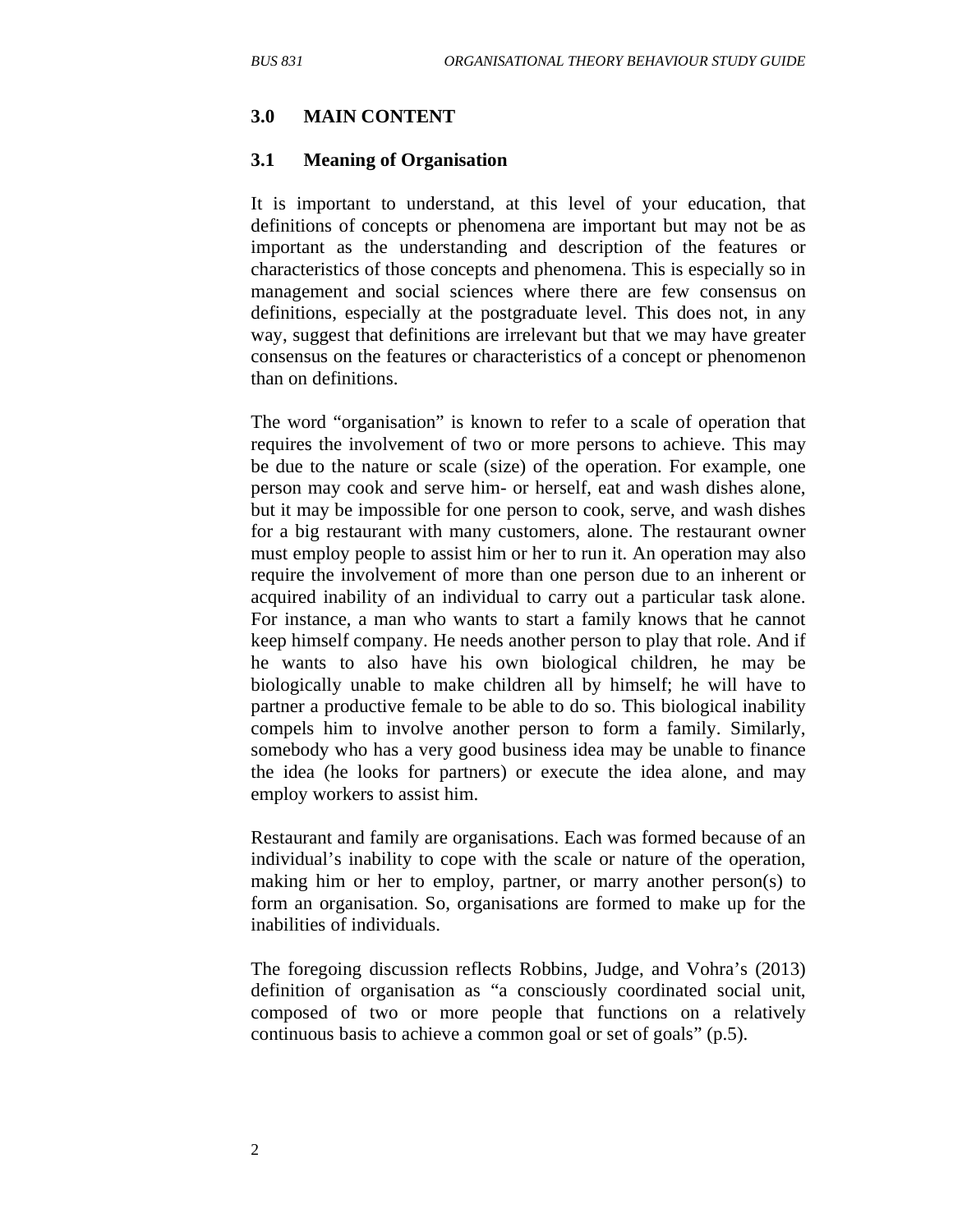# **3.2 Features of Organistion**

From our definition of organisation, as stated above, organisations have the following features, which agree with the restaurant and family examples above:

- It is a social unit
- It is consciously established and coordinated
- It is composed of two or more persons
- It functions on a relatively continuous basis
- It is aimed at achieving a common goal or set of goals may be production, distribution, consumption purposes, etc.

### **3.3 Types Of Organisation**

As mentioned earlier, both restaurants and families are organisations. Organisations can be classified by their primary objective: e.g. for-profit and not-for-profit organisations; or whether it is formal or informal, etc.

- i. For-profit organisations are commercial organisations that are primarily established to make profits as a way of increasing the wealth of its owners. Such organisations may do so by providing goods and services to customers at a profit. Profit-making organisations in Nigeria are numerous. Examples include: Dangote Cement Plc., Peace Mass Transit Limited, Daar Communication Plc., First Bank of Nigeria Plc., Enugu Electricity Distribution Company Ltd., among others.
- ii. Not-for-profits organisations are organisations that are primarily established to serve purposes other than profit-making. Such organisations may generate revenue from providing goods and/or services to its customers or clients but at very low margins intended to cover the costs of providing the goods and/or services, not for profit. Some of such organisations are fully funded by the government. There are also many of such organisations in Nigeria, including government ministries, agencies, and parastatals such as government-owned hospitals, schools, universities, etc. Examples include: National Open University of Nigeria, National Hospital; Ministry of Power, Works and Housing Nigeria Police Force; and Federal Road Safety Commission; among others. Other not-for-profit organisations are charity organisations (also called nongovernmental organisations, NGOs) established by individuals, groups and corporate bodies to pursue specific causes. Examples include: Amnesty International Nigeria, Association for Reproduction and Family Health, religious bodies, etc.

There are also formal and informal types of organisations.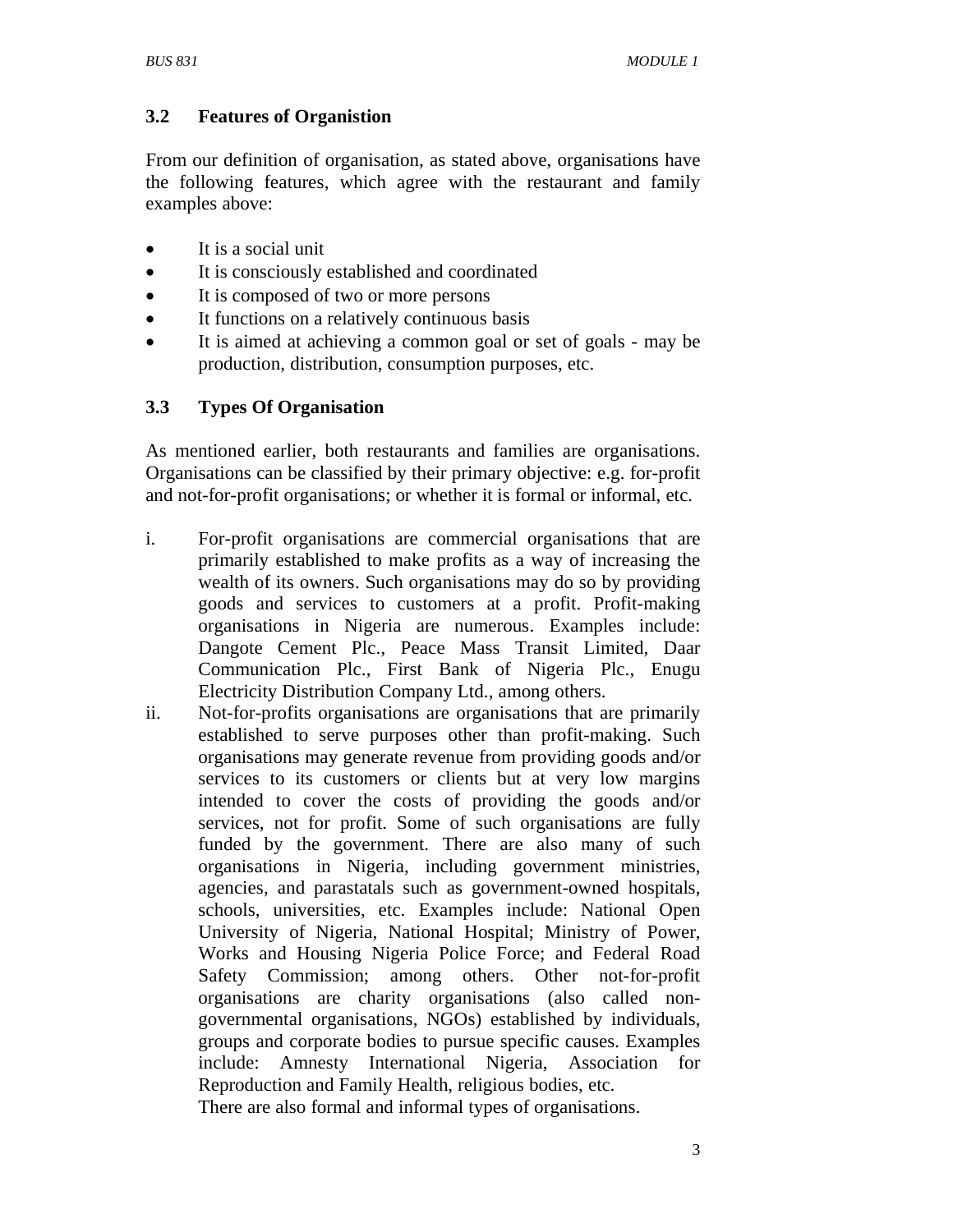Formal organisations are consciously planned and coordinated, with well-defined jobs, structure, lines of authority and responsibilities, etc., aimed at achieving defined objectives(s). A formal organisation is guided by the structure, rules and procedures of operations usually specified in its official documents, e.g. memorandum of association, articles of association, bylaws, etc. Informal organisations are opposite of formal organisations.

Furthermore, there are several typologies of organisations in literature, including those developed by Talcott Parsons (1960), Blau and Scott (1963), Katz and Kahn (1978), etc.

- i. Parsons identified four types of organisations by their functions or goals namely; production, political, integrative, and pattern maintenance. Production organisations are those produce goods, e.g. Dangote Cement PLC. Political organisations are government agencies that pursue the realisation of public goods and services, e.g. Federal Ministry of Power, Works and Housing. Integrative organisations are those that resolve conflicts and promote peaceful coexistence of society, e.g. The Nigerian Police, Judiciary, etc. Lastly, pattern maintenance organisations are those that pursue the functions of society's renewal and perpetuation via educational and cultural activities, etc., e.g. National Open University of Nigeria, churches, mosques, families, etc.
- ii. Blau and Scott's typology classified organisations according to the basic beneficiaries of organisations' outputs. Accordingly, they identified mutual benefit associations, business, service, and commonwealth organisations. Mutual benefit associations are organisations whose members are its primary beneficiaries, e.g. Academic Staff Union of Universities (ASUU), Peoples Democratic Party (PDP), etc. Business concerns are organisations that are privately owned, profit making organisations whose owners are expected to be the primary beneficiaries of such organisations, etc., Dangote Cement PLC. Service organisations are those whose primary beneficiaries are members of the public served by such organisations, e.g. hospitals, schools, etc. Lastly, commonwealth organisations are organisations whose primary beneficiaries are the general public, e.g. The Nigerian Police, the Army, Air Force, Navy, etc.
- iii. Katz and Kahn's typology of organisations, like that of Parsons, classified organisations according to functions and goals. Like Parsons, they also identified production, pattern maintenance, and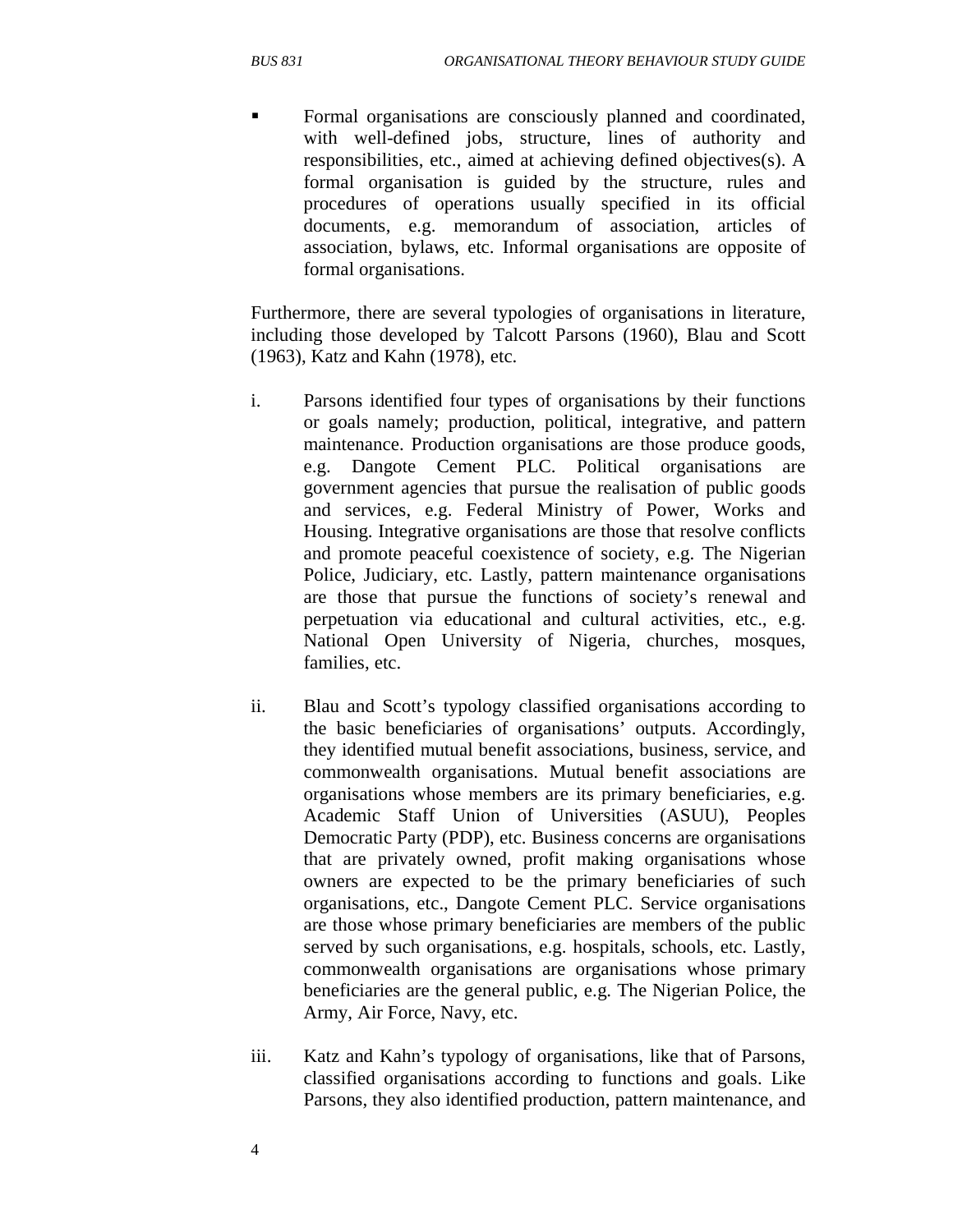political organisations (as discussed earlier). They further identified adaptive organisations whose goals are to create knowledge, develop and test theories, and apply knowledge towards solving problems, e.g. Research Centres in Universities, Raw Materials Research and Development Council, etc.

# **4.0 CONCLUSION**

From our discussions in this unit, we can conclude that organisations are social units; consciously established and coordinated; composed of two or more persons; function on a relatively continuous basis; aimed at achieving a common goal or a set of goals. Organisations are necessitated by the need to make up for individual inabilities arising from the nature and/or scale of operations. Organisations can be classified in several ways including for-profit and not-for-profit, formal or informal, and using different typologies, etc.

# **5.0 SUMMARY**

In this unit, we have studied the meaning of organisation, features and types of organisations, including some of the different typologies of organisation in literature.

### **6.0 TUTOR-MARKED ASSIGNMENT**

- (1) Explain the concept of organisation and discuss its features.
- (2) Using three of the typologies you studied in this unit, discuss the types of organisations in Nigeria.

### **7.0 REFERENCE/FURTHER-READING**

- Blau, P.M. & Scott, W.R. (1963). *Formal Organisations*, London: Routeledge and Kagan Paul.
- Cole, G. (2004). *Management Theory and Practice* (6<sup>th</sup> ed.). London: Thomson.
- Gibson, J.L., Ivancevich, J.M., & Donnelly Jr., J.H. (1994). *Organisations*,  $(9<sup>th</sup>$  ed.). Boston: Irwin/McGraw-Hill.
- Hellriegel, D., & Slocum Jr., J.W. (2011). *Organisational Behaviour*  $(13<sup>th</sup>$  ed.). Mason, OH: South-Western, Cengage Learning.
- Katz, D. & Kahn, R.L. (1978). *The Social Psychology of Organisations*. New York: John Wiley & Sons.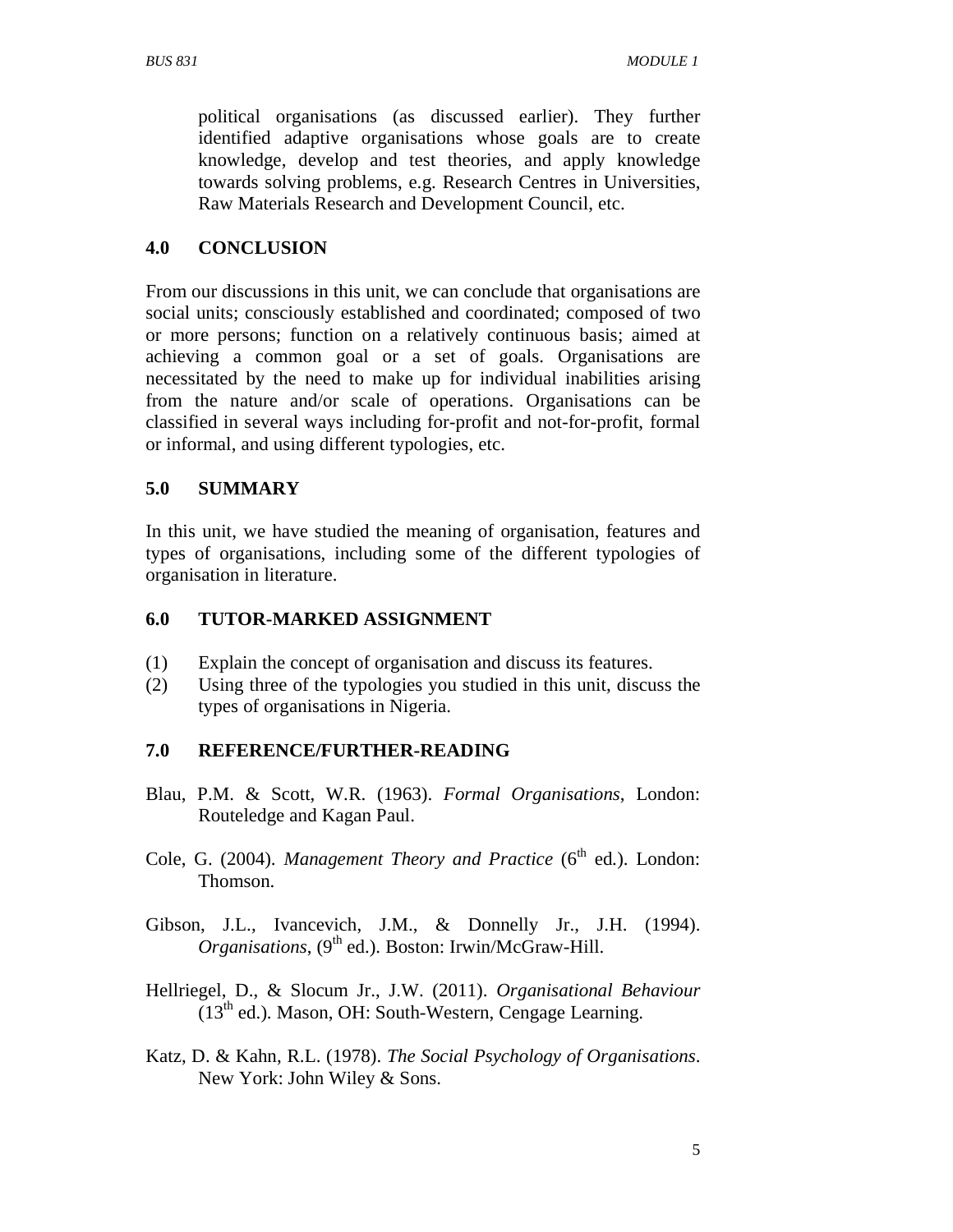- Kinicki, A. & Fugate, M. (2012). *Organisational Behaviour: Key Concepts, Skills & Best Practices* (5<sup>th</sup> ed.). Boston: McGraw-Hill Companies, Inc.
- Parsons, T. (1960). *Structure and process in Modern Society.* New York: The Free Press.
- Robbins, S.P., Judge, T.A., & Vohra, N. (2013). *Organisational Behaviour* (15<sup>th</sup> ed.), Delhi: Dorling Kindersley (India) Pvt. Limited.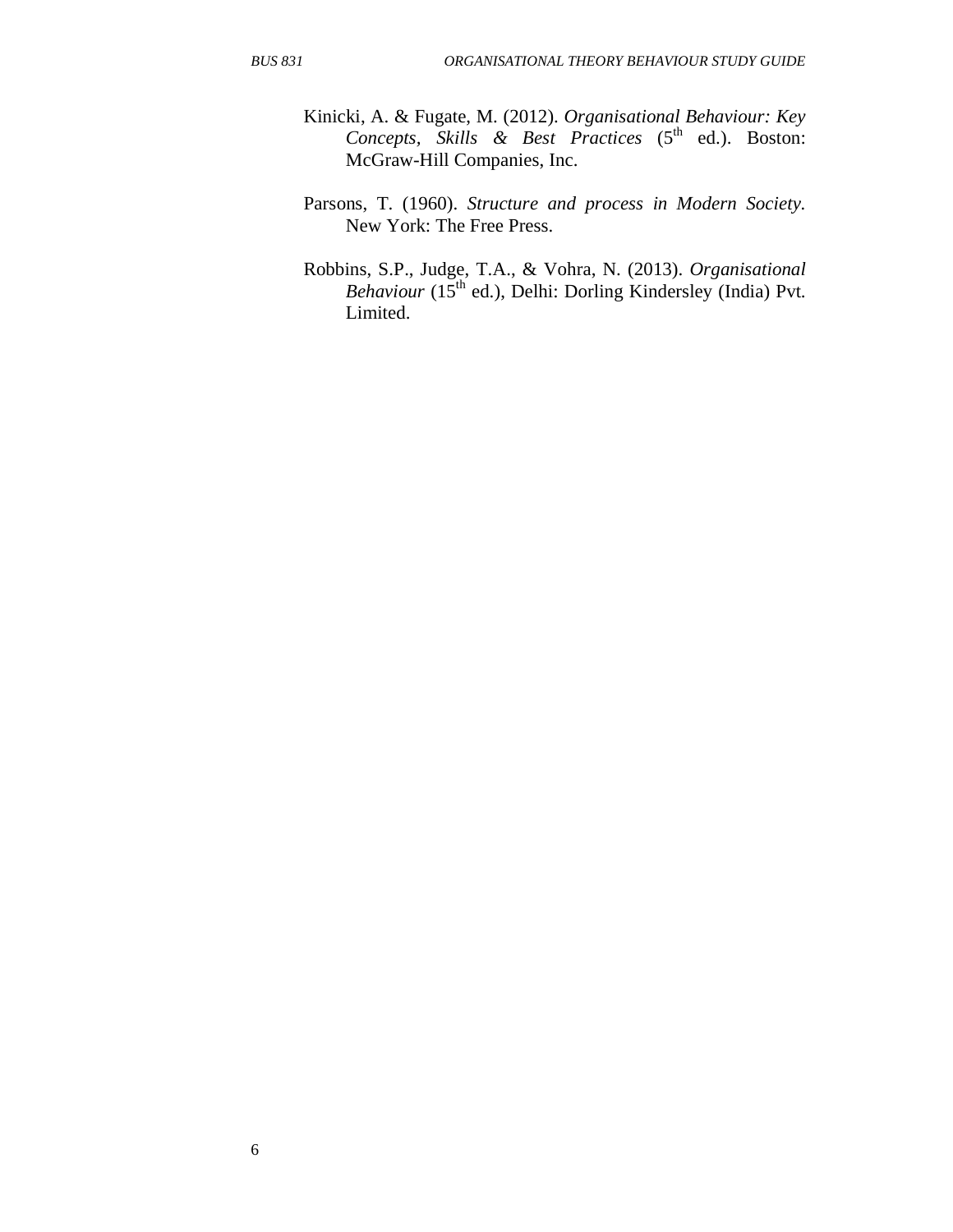# **UNIT 2 CLASSICAL ORGANISATION THEORY**

#### **CONTENTS**

- 1.0 Introduction
- 2.0 Objectives
- 3.0 Main Contents 3.1Dominant Models, Underlying Assumptions 3.2Major Theorists And Contributions
- 4.0 Conclusion
- 5.0 Summary
- 6.0 Tutor-Marked Assignment
- 7.0 References/Further Reading

# **1.0 INTRODUCTION**

In this unit, we shall consider the oldest major organisation theory known as the classical organisation theory. This organisation theory dominated into the 1930s but remains influential till today. Our discussion of this theory will be followed by other organisation theories that followed after it.

# **2.0 OBJECTIVES**

At the end of this chapter, you should be able to:

- Explain the dominant models and underlying assumptions of classical organisation theory
- Identify the major theorists and their contributions to classical organisation theory

# **3.0 MAIN CONTENT**

### **3.1 Dominant Models, Underlying Assumptions:**

- Organisations exist for economic and production purposes
- There is one best way to organise production, which can be found through scientific inquiry
- Specialisation and division of labour maximises production
- Rational economic principles determine the behaviour of individuals and organisations
- Workers are seen as interchangeable parts in industrial machines
- Factory system of production result in coordinated, capital intensive production
- Machines replace production workers and individual craftsmanship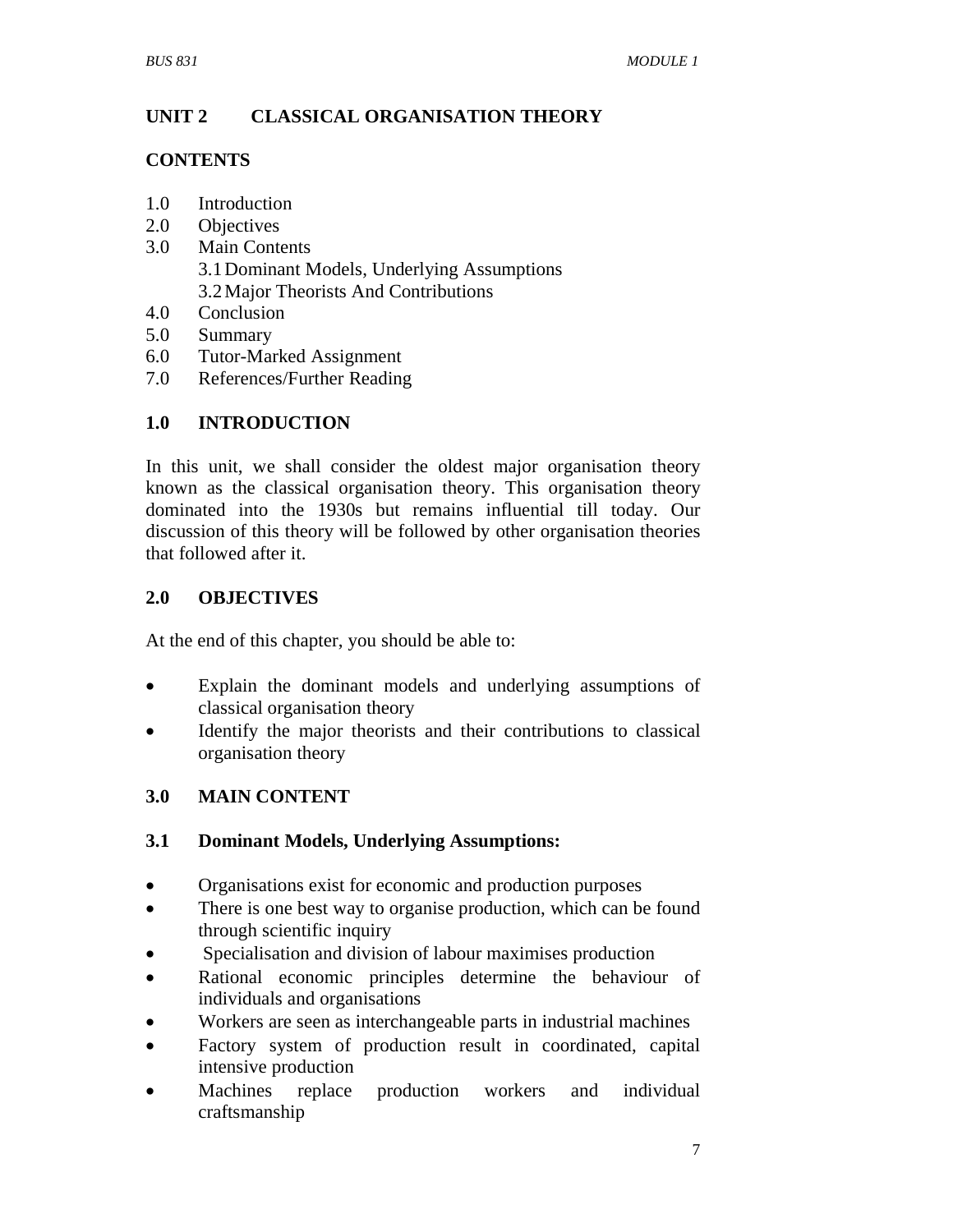- Primarily concerned with the structure of formal organisations
- Industrial and mechanical engineering-type of thinking dominated theories on the best way to organise production.
- Arising from the notion of 'one best way' of accomplishing production tasks, classical organisation theory believes there must be one best way of organising firms, which can be uncovered through scientific observation and analysis.
- Organisations should be run on universally applicable scientific principles.

# **3.2 Major Theorists and Contributions:**

# **Adam Smith**

- Considered the father of economics
- Division of labour
- Management of specialisation
- Centralisation of equipment and labour in factories
- Economic paybacks on factory equipment
- Intellectual foundation of laissez-faire capitalism

# **Daniel McCallum**

- Created the first modern organisation chart
- **•** Principles included:
	- o Division of responsibilities
	- o Power should be commensurate with responsibilities
	- o Reporting system that helped managers to promptly determine whether responsibilities were properly implemented and to identify errors and irresponsible subordinates.

# **Fredrick Winslow Taylor**

- Considered the father of scientific management
- **•** Created time and movement studies (Taylorism)
- He saw scientific management as the way for firms to increase profit, get rid of unions, increase thrift and virtues of the working class, and raise productivity to enable higher consumption of mass-produced goods by workers.
- He opined that the operations of organisations can be systematically planned and controlled by experts, using scientific principles.
- Based on the idea of one best way of production, Taylor's scientific management sought to increase output by using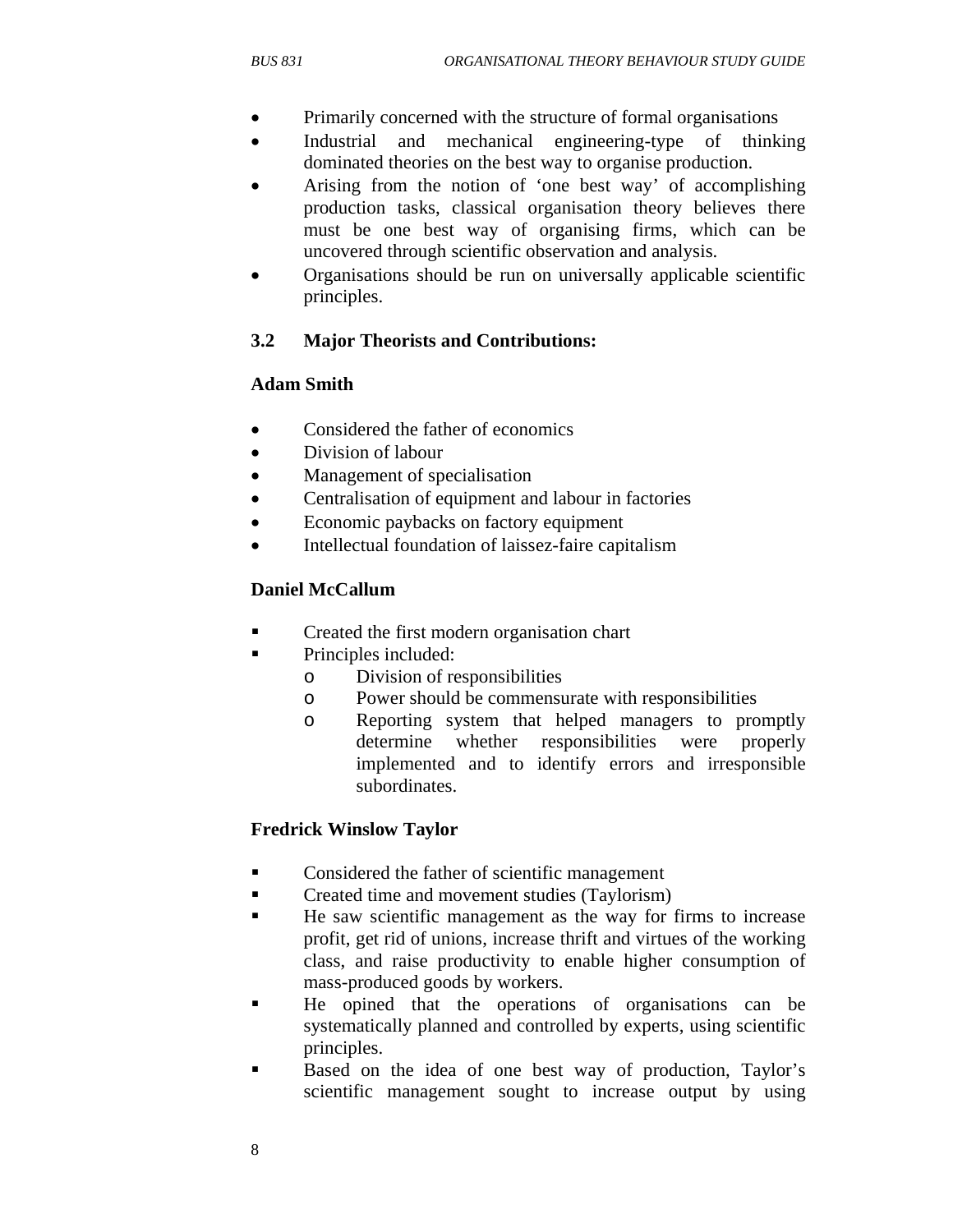scientific methods to find out the fastest, most efficient, and least lathargical method of production.

# **Henri Fayol**

- Developed the first comprehensive theory of management.
- Identified what he considered the key activities of any industrial undertaking namely;
	- o Technical (e.g. production of goods)
	- o Commercial (e.g. buying and selling)
	- o Financial (e.g. raising and using capital)
	- o Security (e.g. safeguarding of property and people)
	- o Managerial (e.g. planning, organising, coordinating, controlling)
- Major emphasis was on people (managerial)
- Fayol's principles of management include:
	- o Division of work
	- o Authority
	- o Discipline
	- o Unity of command
	- o Unity of direction
	- o Subordination of individual interests to the general interest
	- o Remuneration
	- o Centralisation
	- o Scalar chain
	- o Order
	- o Equity
	- o Stability of tenure of personnel
	- o Initiative
	- o Spirit de corps

# **Frank Gilbreth and Lillian Gilbreth:**

- Followers of scientific management
- Developed technique to record movements, called "therbligs", and process charting. Therbligs includes the following items: search, find, select, grasp, and hold. But when there was no motion, therbligs items are: wait-unavoidable, rest and plan.
- The flow (process) chart was created to enable the analysis of whole operations and process. The symbols used in flow chart are: inspection, storage, operation, transportation, delay.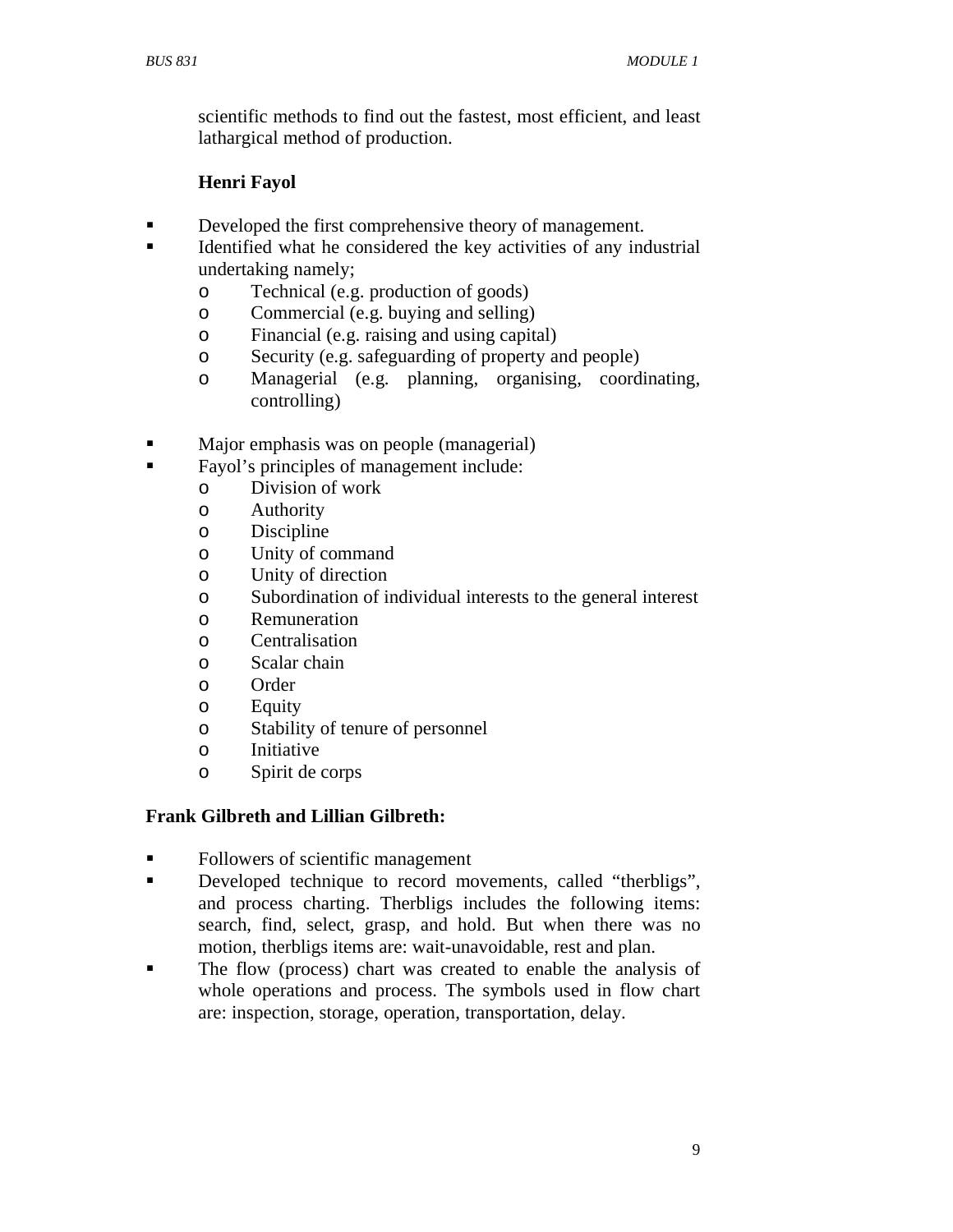# **Henry Lawrence Gantt**

Gantt is best remembered for his planning chart – Gantt chart. It was originally used to graphically show the extent to which tasks were achieved.

#### **Max Weber**

- **His work was on bureaucracy**
- Identified three types of legitimate authority namely; traditional, charismatic, and rational-legal authority.
- Identified the main features of bureaucracy as:
	- o A continuous organisation of functions bound by rules
	- o Specified sphere of competence, the degree of authority allocated and the rules governing the exercise of authority
	- o A hierarchical arrangement of offices
	- o Appointment to offices are made on grounds of technical competence
	- o The separation of officials from the ownership of the organisation
	- o Official positions exist in their own right, and job holders have no rights to a particular position
	- o Rules, decisions and actions are formulated and recorded in writing. (Cole 2005, p.26)

### **4.0 CONCLUSION**

Classical organisation theory is production centred, concerned with the structure of the organisation, and using specialisation and division of labour to maximise production output. The theory does not emphasise the welfare of workers, it rather sees workers as interchangeable parts in industrial machines. It was preoccupied with finding the 'one best way' of organising production, which it believed could be found through scientific inquiry.

### **5.0 SUMMARY**

In this unit, we discussed the dominant models, underlying assumptions, and some of the major theorists and their contributions to classical organisation theory.

### **6.0 TUTOR-MARKED ASSIGNMENT**

Discuss the dominant models and underlying assumptions of classical organisation theory.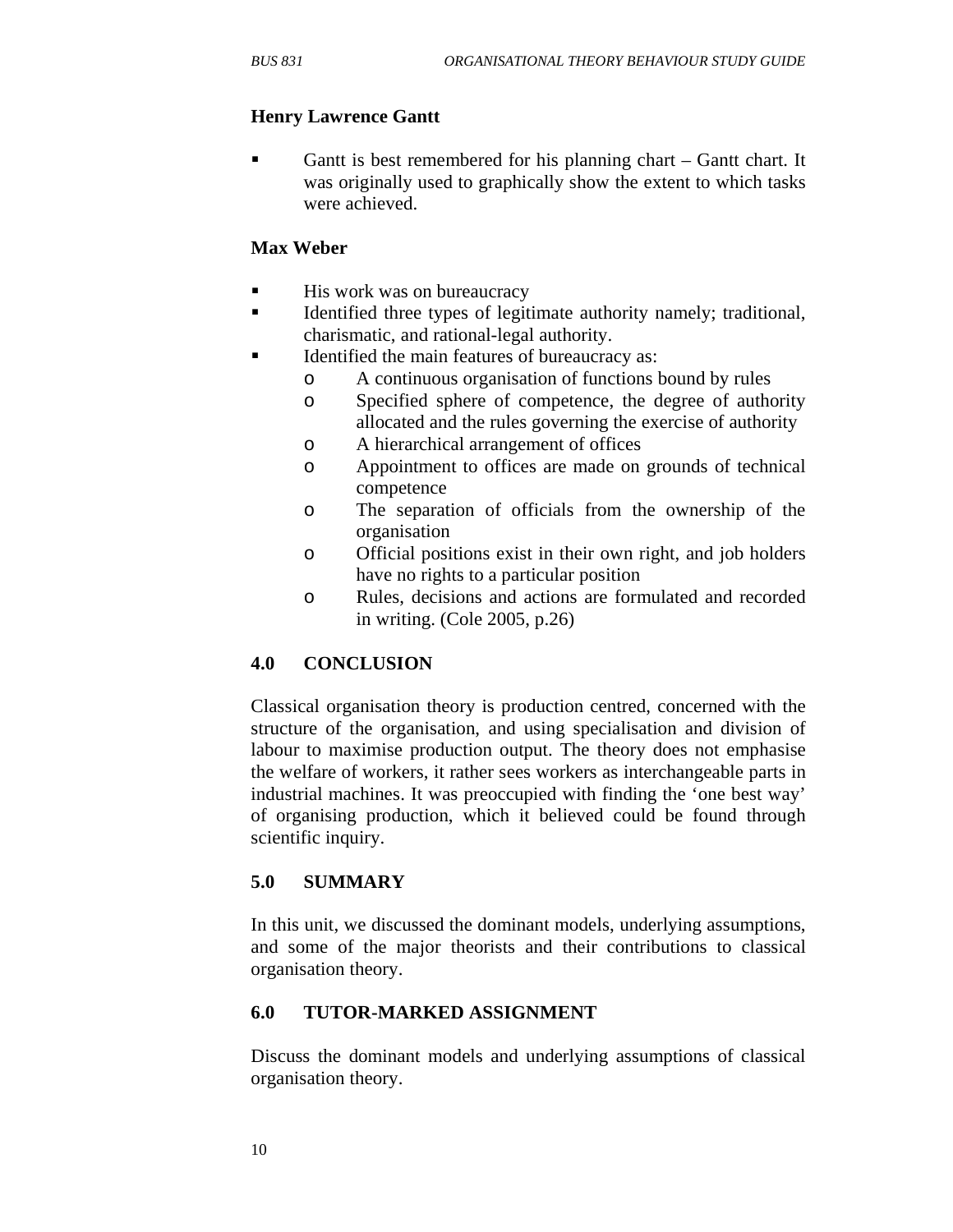# **7.0 REFERENCES/FURTHER READING**

- Shafritz, J.M., Ott, J.S., & Jang, Y.S. (2011) (ed.). *Classics in Organisational Theory,*  $(7^{\bar{h}}$  ed.). Boston, MA: Wadsworth Cengage Learning.
- Cole, G. (2004). *Management Theory and Practice* (6<sup>th</sup> ed.). London: Thomson.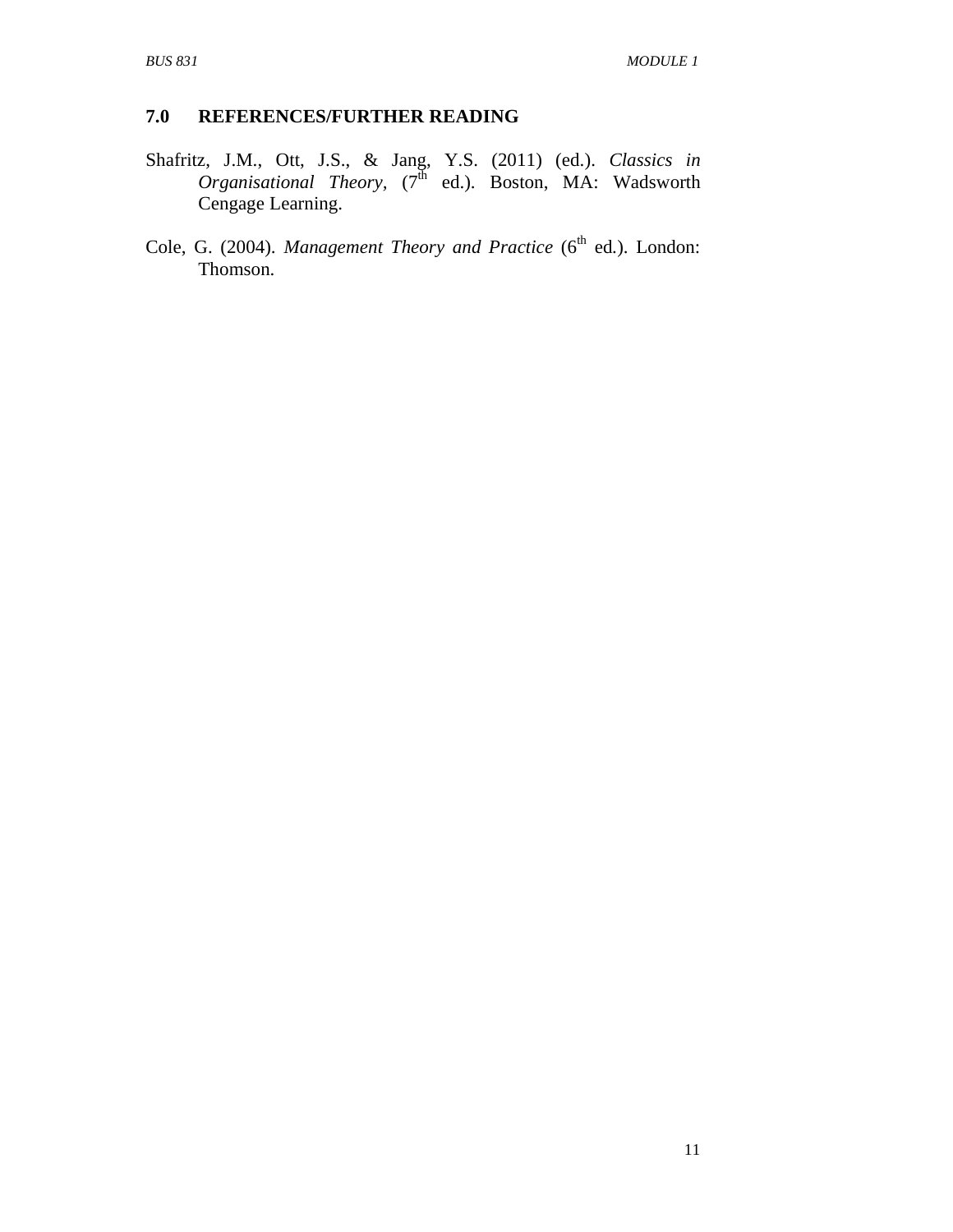#### **UNIT 3 NEO-CLASSICAL ORGANISATION THEORY**

#### **CONTENTS**

- 1.0 Introduction
- 2.0 Objectives
- 3.0 Main Content
	- 3.1 Dominant Models, Underlying Assumptions
	- 3.2 Major Theorists and Contributions
- 4 Conclusion
- 5 Summary
- 6 Tutor-Marked Assignment
- 7 References/Further Reading

#### **1.0 INTRODUCTION**

The neo-classical organisation theory is the next dominant organisation theory after the classical organisation theory that we first considered. This organisation theory started at about the end of the Second World War in 1945, through the 1950s. It attacked, and sought to review the classical organisation theory.

#### **2.0 OBJECTIVES**

At the end of this unit, you should be able to:

- explain the dominant models and underlying assumptions of neoclassical organisation theory
- identify some of the major theorists and their contributions to neo-classical organisation theory.

#### **3.0 MAIN CONTENTS**

#### **3.1 Dominant Model, Underlying Assumptions:**

- Neo-classical organisational theory was critical of, and revised classical organisation theory, especially in relation to the humanness of workers, processes of decision-making, and the needs for coordination among administrative units.
- Initiated theories and raised issues that became central to subsequent schools of thought, e.g. the organisational culture perspective of the organisation.
- Incorporated sociology into organisational theory.
- Neo-classical organisation theorists argued that organisations did not, and cannot exist independent of their environment.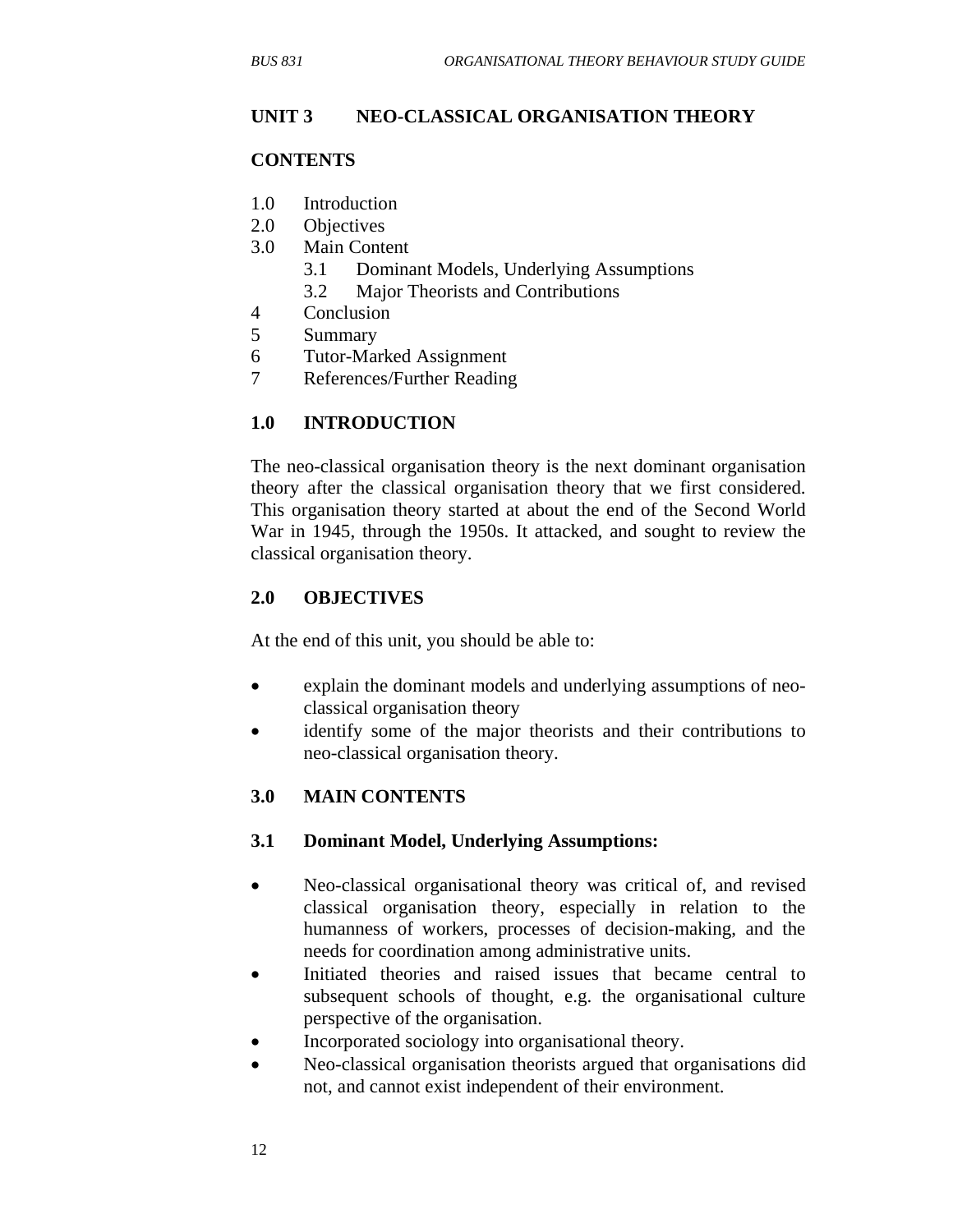• Neo-classical organisation theory originated a theoretical departure from the overly simplistic, mechanistic views of classical organisation theory.

# **3.2 Major Theorists and Contributions:**

## **Chester Bernard**

- Tried to create a comprehensive theory of behaviour in organisations that focused on the need for organisational members to cooperate to actualise tasks that individuals are unable to actualise alone
- Identified the responsibilities of an executive as: (i) creating and maintaining a sense of purpose and moral code for the organisation (ii) establishing systems of communication, and (iii) ensuring that workers are willing to cooperate
- Individual workers must be induced through the use of objective positive incentives and attitudinal reorientation

### **Robert Merton**

• Asserted that Max Weber's ideal-type bureaucracy had inhibiting dysfunctions and negatively affects those who work in it.

# **Herbert A. Simon**

- Asserted that classical organisation theory was conflicting, contradictory, inconsistent, and inapplicable to many administrative circumstances confronting managers
- **Declared organisational theory as the theory of bounded** rationality of people who satisfice due to their intellectual inability to maximise.
- He was a pioneer in the attack on classical organisation theory, and the leader in the study of decision-making processes of organisations.

# **Philip Selznick**

- Contended that though organisations can be designed and described in a purely rational manner, that cannot cope with the non-rational dimension of organisational behaviour.
- Observed that organisations are not just made up of job positions but are composed of human beings whose individual goals and aspirations may not be consistent with those of their organisations.
- Introduced the concept of "co-optation", which describes the process of organisations assimilating new elements in order to prevent them from posing a threat to their interests.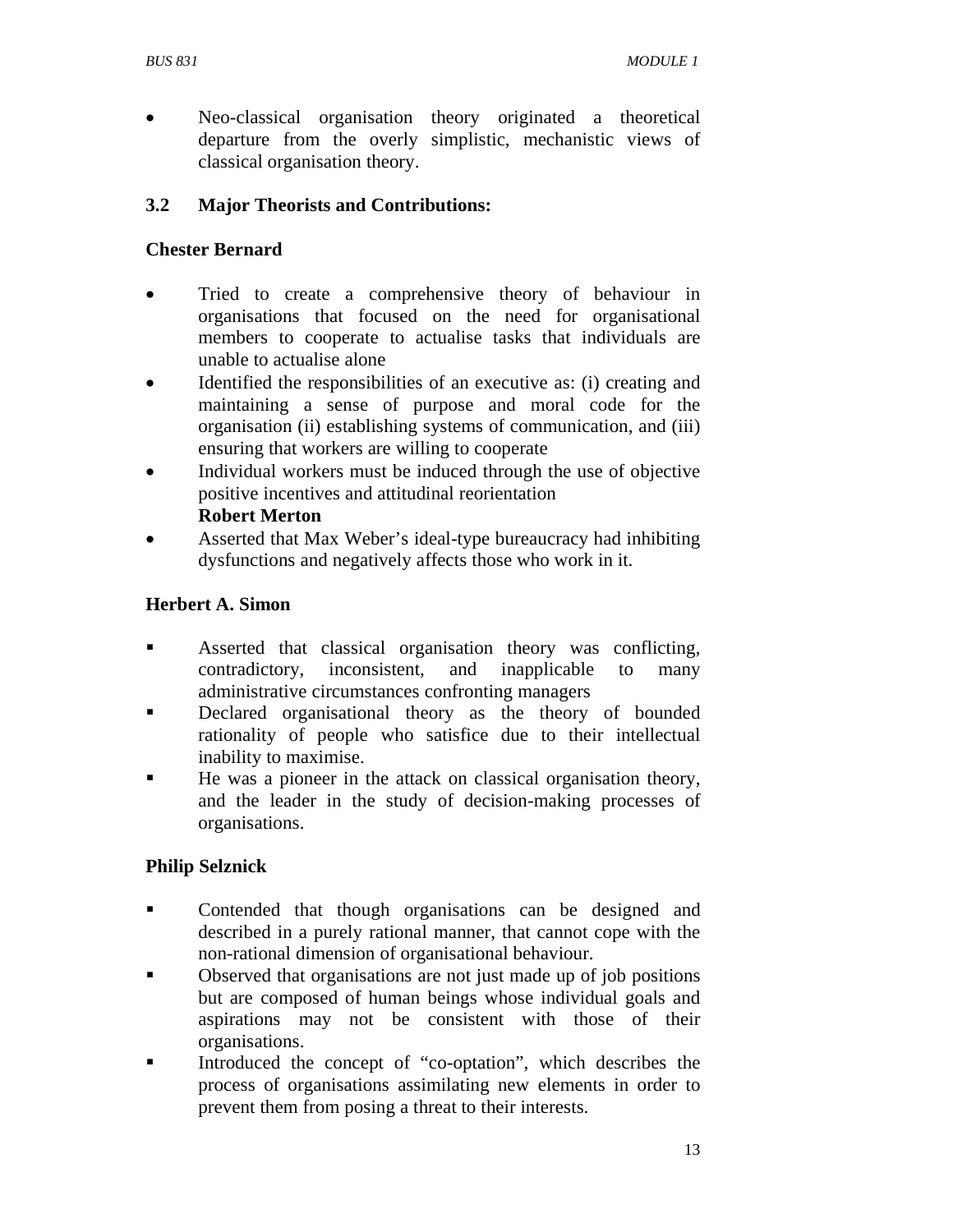# **Cyert and March**

- Discussed the formation and activation of coalitions, and negotiation's demands on the organisation.
- Theorised that firms satisficed, rather than maximise profit.

#### **Melvin Dalton**

 Emphasised on structural frictions between line and staff units, and between the head office of an organisation and its branches.

#### **Tacott Parsons**

 Defined organisation as a social system that focuses on the realisation of specific goals and contributes, in turn, to the achievement of goals of a more comprehensive system, such as the larger organisation or society itself.

### **4.0 CONCLUSION**

The neo-classical organisation theory developed in response to the defects of classical organisation theory, especially in relation to the humanness of workers, process of decision-making, and the needs for coordination among administrative units. It marked a departure from the simplistic, mechanistic view of the organisation by incorporating the environment into its theories. It initiated theories and raised issues that later became central to the organisational culture perspective of organisation.

### **5.0 SUMMARY**

In this unit, we discussed the dominant models, underlying assumptions, and some of the major theorists and their contributions to neo-classical organisation theory.

### **6.0 TUTOR-MARKED ASSIGNMENT**

Discuss the dominant models and underlying assumptions of the neoclassical organisation theory.

### **7.0 REFERENCES/FURTHER READING**

- Shafritz, J.M., Ott, J.S., & Jang, Y.S. (2011) (Ed.). *Classics in Organisational Theory,* (7<sup>th</sup> Edition). Boston, MA: Wadsworth Cengage Learning.
- Cole, G. (2004). *Management Theory and Practice* (6<sup>th</sup> ed.). London: Thomson.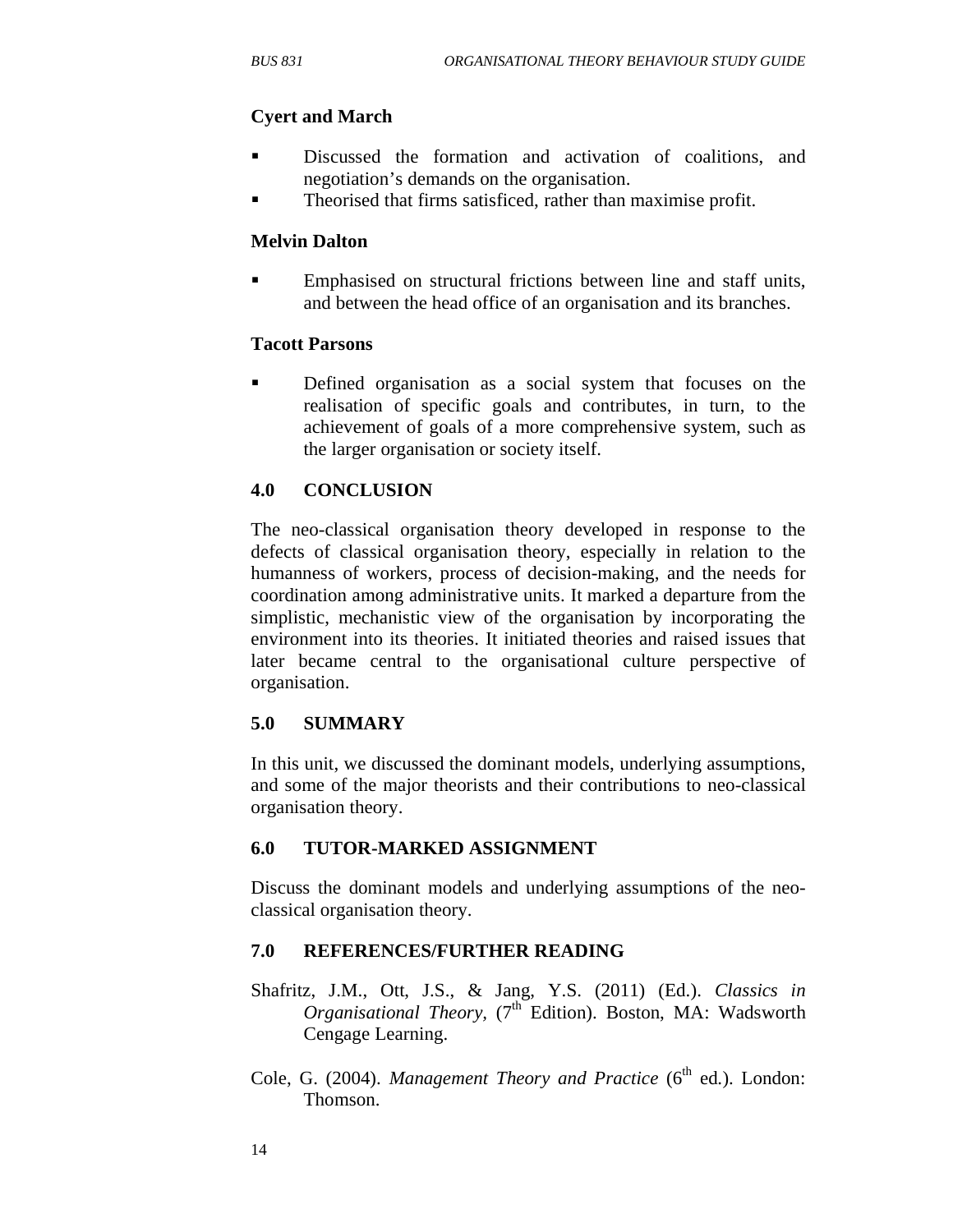### **UNIT 4 HUMAN RESOURCE/ORGANISATIONAL BEHAVIOUR PERSPECTIVE**

### **CONTENTS**

- 1.0 Introduction
- 2.0 Objectives
- 3.0 Main Contents
	- 3.1 Dominant Models, Underlying Assumptions
	- 3.2 Major Theorists and Contributions
- 4.0 Conclusion
- 5.0 Summary
- 6.0 Tutor-Marked Assignments
- 7.0 References/Further Reading

### **1.0 INTRODUCTION**

The third organisation theory we shall be studying is the human resource/organisational behaviour perspective, which started since approximately 1957. This theory focused on human beings in organisations and played a big part in laying the foundation for the emergence of Organisational Behaviour as a discipline.

#### **2.0 OBJECTIVES**

At the end of this unit, you should be able to:

- explain dominant models and underlying assumptions of the human resource/organisational behaviour perspective
- identify some of the major theorists and their contributions to human resource/organisational behaviour perspective.

### **3.0 MAIN CONTENT**

#### **3.1 Dominant Model, Underlying Assumptions:**

- i. Organisations exist to serve people's needs, not the other way round.
- ii. People and organisations need each other (e.g. people need salaries and careers; while organisations need ideas, human energy).
- iii. When there is a poor fit between individuals' and organisation's interests, one or both will suffer. Individuals may exploit the organisation or the organisation may exploit individuals, or both.
- iv. A good fit between individual and organisational interests benefits both sides, by allowing them to satisfy their interests.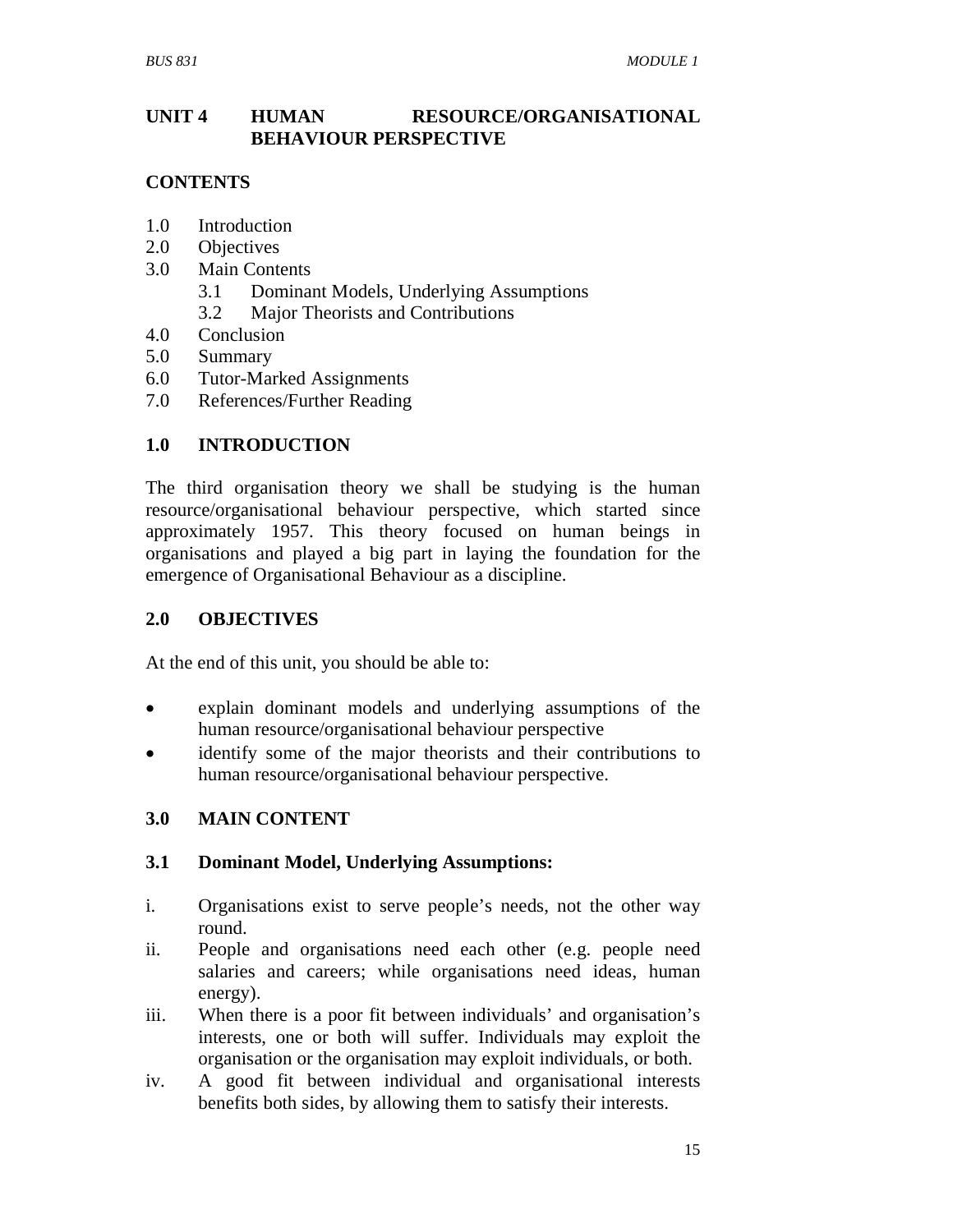- v. Behavioural scientists concentrated efforts at trying to answer questions such as why organisations should allow and encourage their workers to grow and develop
- vi. This approach assumed that flexibility, creativity, and prosperity of organisations flow from growth and development of employees.
- vii. Considered people to be even more important than organisations.
- viii. Focused on individuals and groups, and the relationships between them, and between them and the environment of the organisation.
- ix. Considers organisation as both a dependent and independent variable; human behaviour shapes organisation and organisation influences human behaviour.
- x. Major themes of this approach include: motivation, power and influence, leadership, individuals in teams and groups, organisational change, effects of the work environment.

### **3.2 Major Theorists and Contributions:**

#### **Elton Mayo and Hawthorne Studies Team**

- i. The Hawthorne experiments represent the single most significant set of events that pointed to a conscious theory of organisational behaviour.
- ii. The experiments provided the basis for a set of assumptions that later displaced the assumptions of classical organisation theory.
- iii. Results of the experiments showed that complex, interacting variables make the difference in motivating people. These variables include: group norms, the willingness of managers to listen to their workers, direct feedback, and workers' control over their work, etc.

#### **Abraham Maslow**

- i. Every human being is subject to a hierarchy of five needs that underlie their motivational structure namely; physiological, safety, social, esteem, and self-actualisation needs.
- ii. Unsatisfied needs are drivers of motivation.
- iii. Satisfied needs cease to motivate.
- iv. Satisfied lower level needs are replaced by higher level needs as the motivating forces.
- v. Though this theory is largely not validated, it remains popular in organisational behaviour.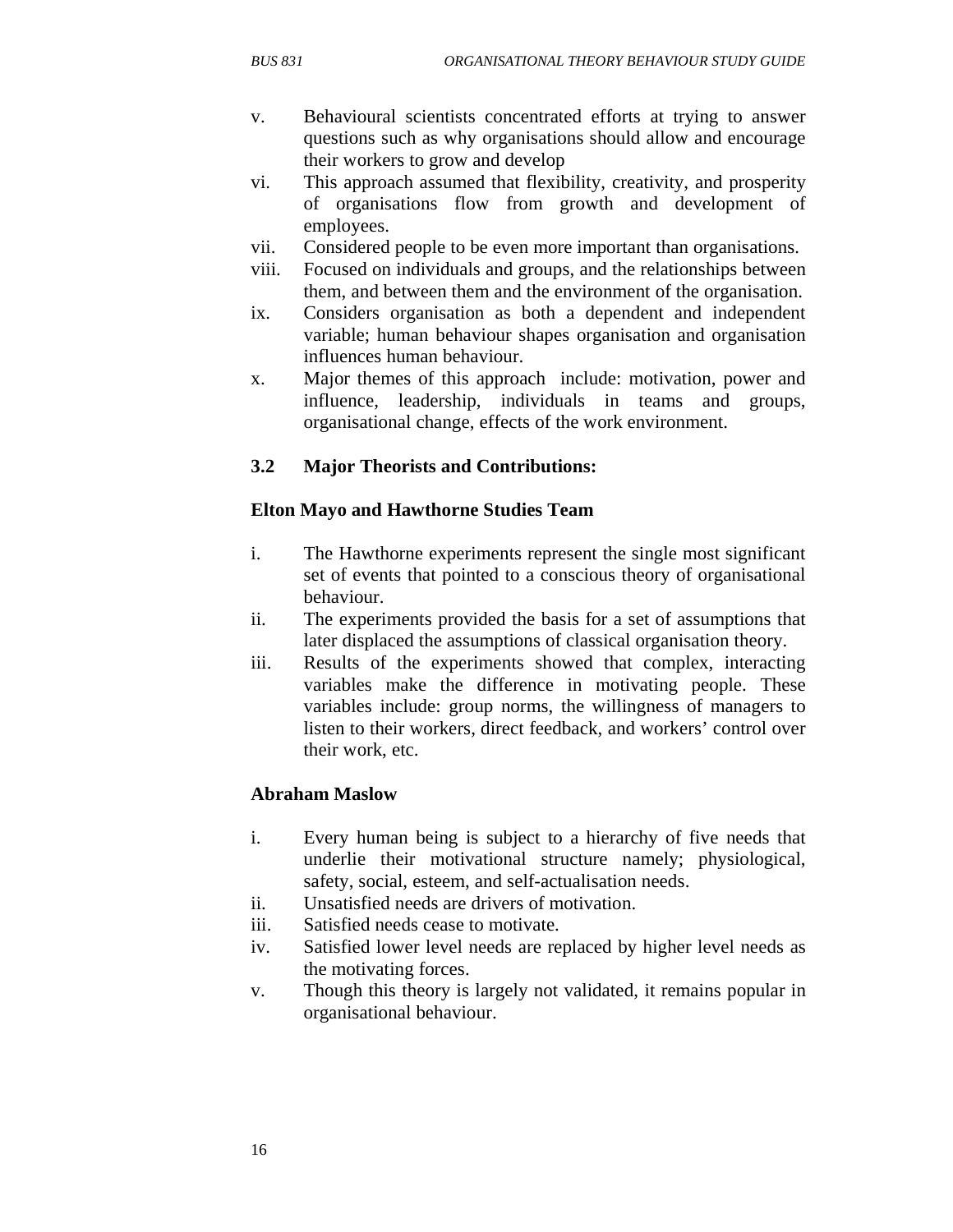# **Douglas M. McGregor**

- i. Propounded Theory X and Theory Y, which are contrasting basic managerial assumptions about employees.
- ii. Theory X views workers as inherently disliking work, requiring coercion and control, avoiding responsibility, and only seeking security.
- iii. Theory Y assumptions view workers as liking work and need not be coerced or controlled, accept and even seek responsibility, can exercise self-direction and self-control as long as they are committed to organisation's objectives.

# **Irving Janis**

- i. Coined the term "groupthink" to describe the pressure for conformity by members of a group; explanation of why social conformity is frequently encountered in groups.
- ii. Groupthink is in operation when the quest for concurrence in a cohesive group becomes so dominant that it supersedes realistic consideration of alternative courses of action.

# **4.0 CONCLUSION**

This theoretical perspective focused on people and organisations. It was of the view that people are as important, or even more important, than organisations; that people and organisations need each other, both influence each other; and that a good fit between their respective interests would benefit both parties. This perspective sees the growth and development of employees as being critical to the flexibility, creativity, and prosperity of organisations. These theories are majorly concerned with issues such as motivation, leadership, power and influence, teams, groups, and the work environment.

### **5.0 SUMMARY**

In this unit, we discussed the dominant models, underlying assumptions, and some of the major theorists and their contributions to the human resource/organisational behaviour perspective.

### **6.0 TUTOR-MARKED ASSIGNMENT**

Discuss the dominant models and underlying assumptions of the human resource/organisational behaviour perspective to organisations.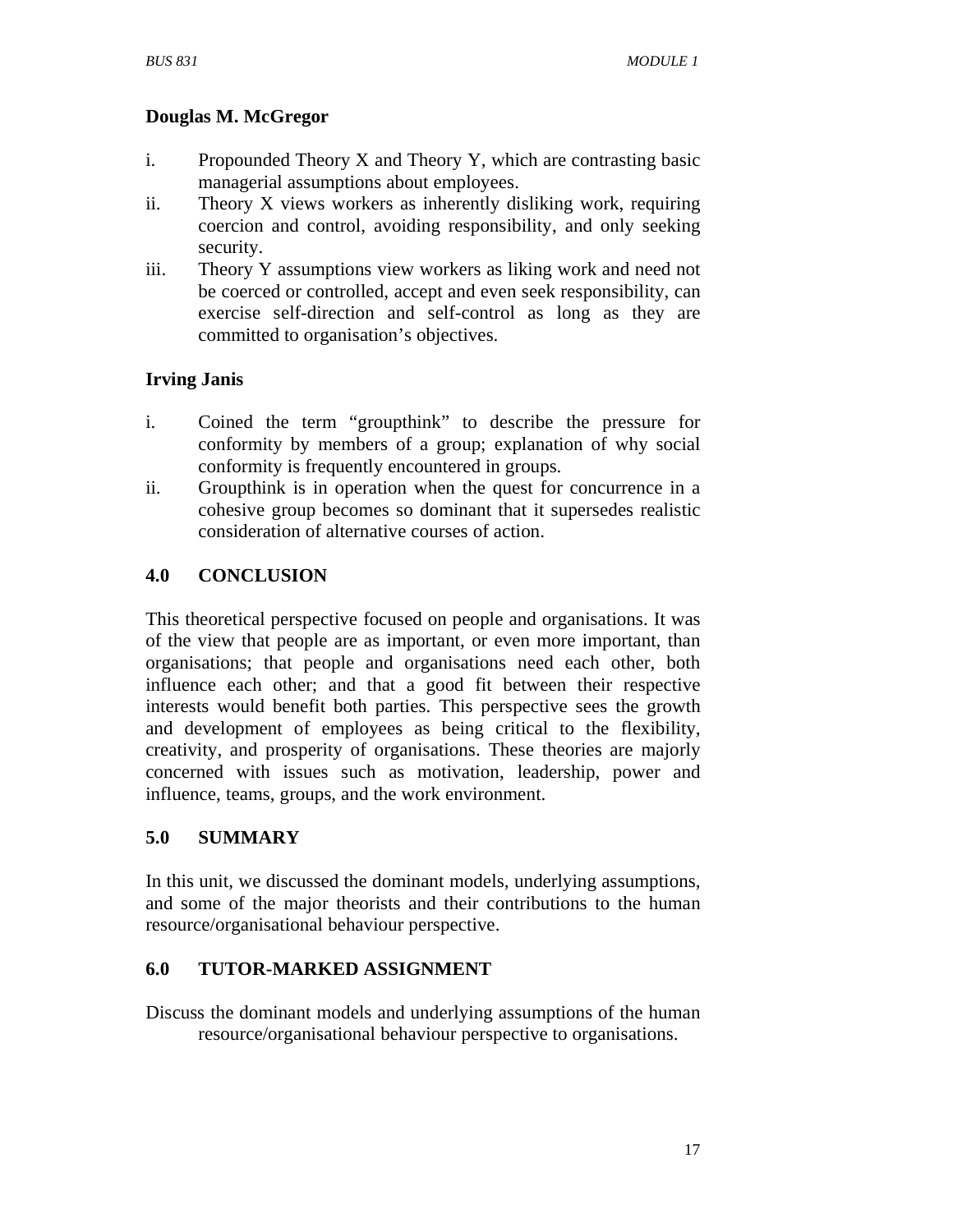#### **7.0 REFERENCES/FURTHER READING**

- Shafritz, J.M., Ott, J.S., & Jang, Y.S. (2011) (ed.). *Classics in Organisational Theory,* (7th ed.). Boston, MA: Wadsworth Cengage Learning.
- Cole, G. (2004). *Management Theory and Practice* (6th ed.). London: Thomson.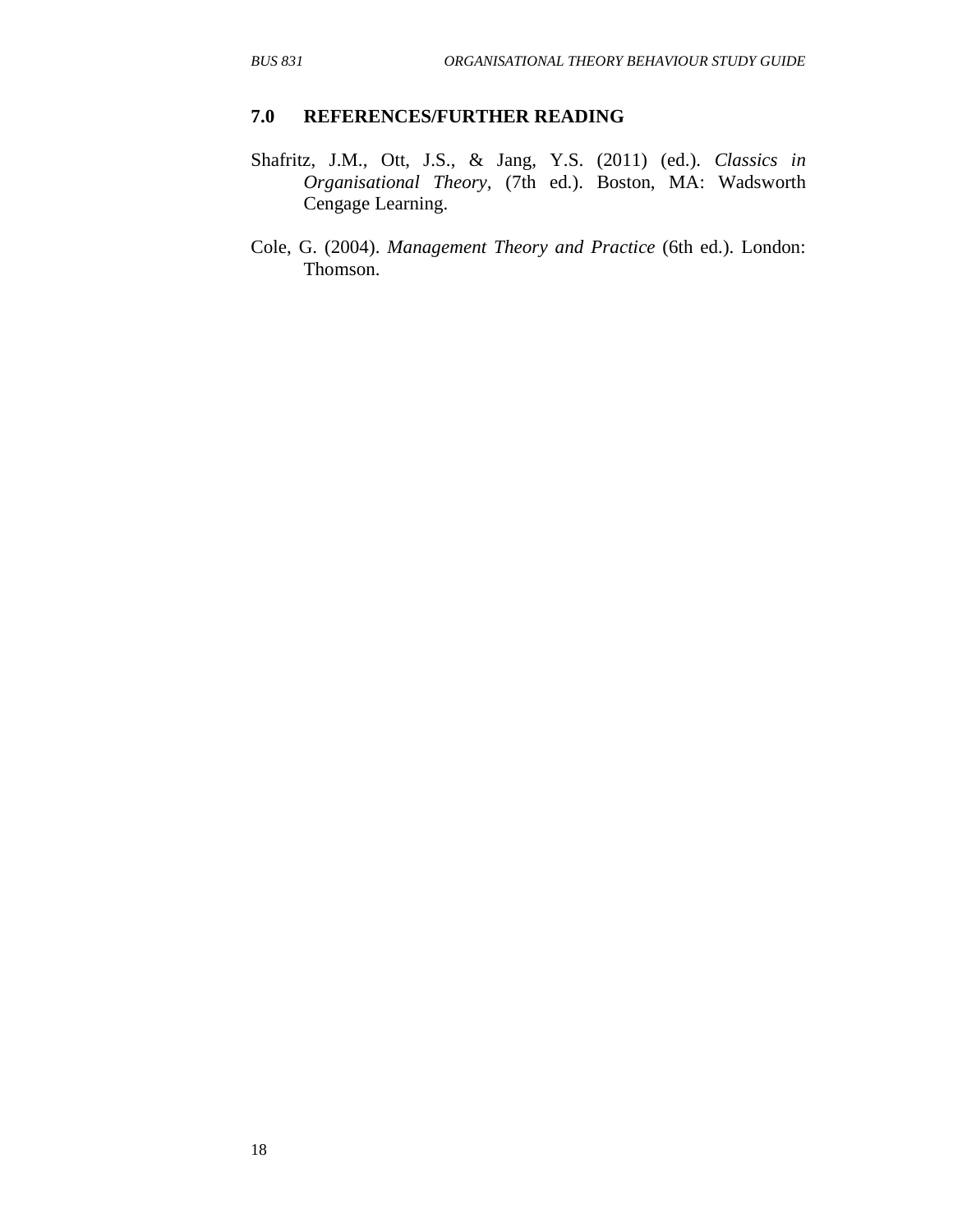# **UNIT 5 MODERN STRUCTURAL ORGANISATION THEORY**

### **CONTENTS**

- 1.0 Introduction
- 2.0 Objectives
- 3.0 Main Contents 3.1Dominant Models, Underlying Assumptions 3.2Major Theorists And Contributions
- 4.0 Conclusion
- 5.0 Summary
- 6.0 Tutor-Marked Assignments
- 7.0 References/Further Reading

# **1.0 INTRODUCTION**

The modern structural organisation theory started about the second half of the  $20<sup>th</sup>$  century, post-World War II. Modern structuralists are similar to those of classical structuralists with respect to their interest in organisational efficiency, rationality, and increase in production of real goods and services.

#### **2.0 OBJECTIVES**

At the end of this unit, you should be able to:

- explain dominant models and underlying assumptions of modern structural organisation theory
- identify some of the major theorists and their contributions to modern structural organisation theory.

### **3.0 MAIN CONTENT**

#### **3.1 Dominant Model, Underlying Assumptions:**

- i. Organisations are rational institutions with the primary purpose of accomplishing defined objectives
- ii. Rational organisational behaviour is best achieved through systems of clear rules and formal authority.
- iii. Organisational control and coordination play critical roles in maintaining organisational rationality.
- iv. There is one best structure or, at least, a most suitable structure for an organisation considering its objectives, nature of its products (goods and/or services), production process, and environment.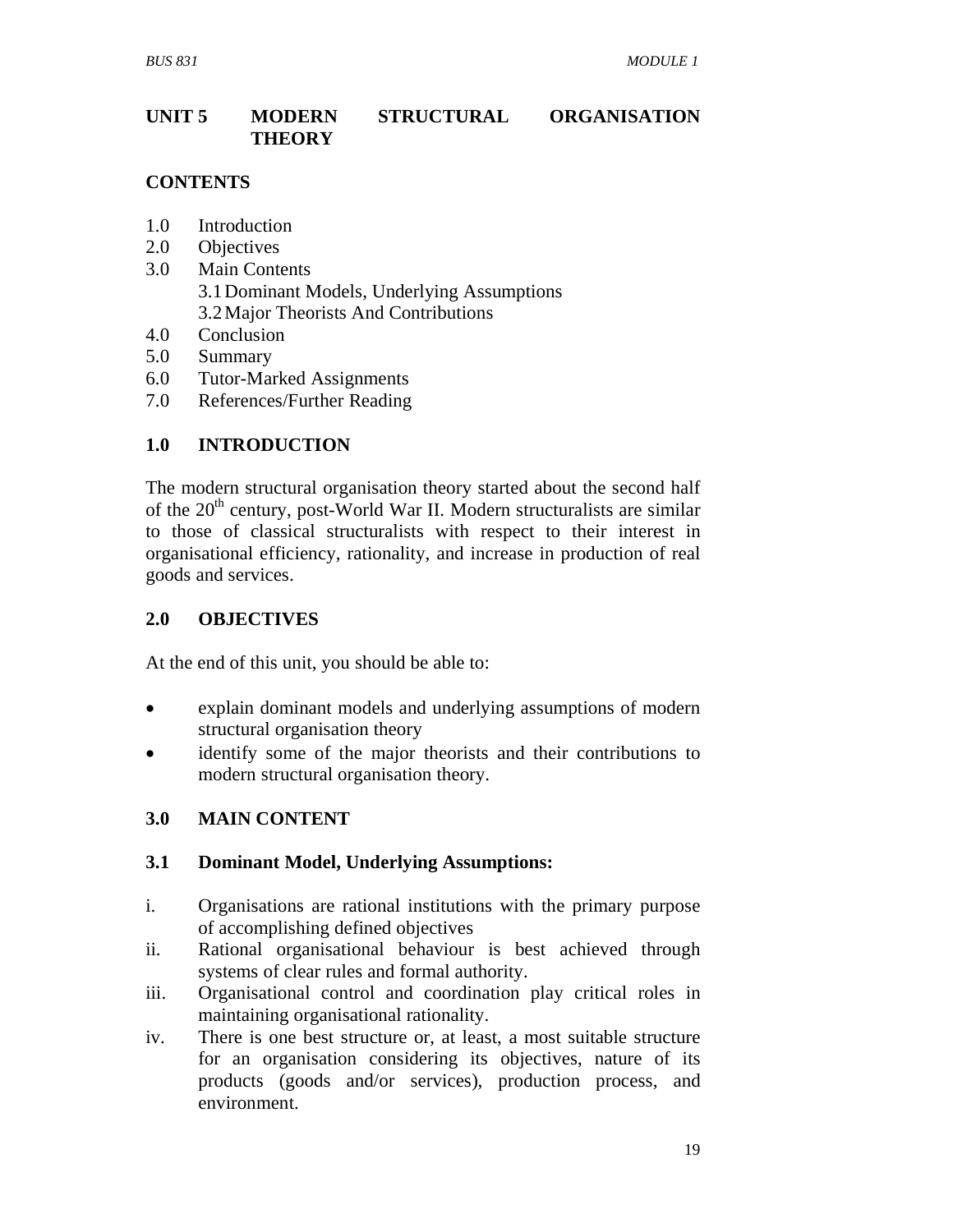- i. Specialisation and division of labour increase the quality and quantity of production.
- ii. Most of the problems organisations experience are due to structural flaws and can be solved by altering the structure.
- iii. Structural organisation theory is concerned with vertical differentiations such as hierarchical levels of authority and coordination; and horizontal differentiations between units such as between product or service lines, geographical locations, etc.
- iv. Organisation charts are key management tools.
- v. Tenets of modern structuralists are similar to those of classical structuralists namely; organisational efficiency, rationality, and increase in production of real goods and services.

# **3.2 Major Theorists and Contributions:**

### **Tom Burns and G.M. Stalker**

- i. Developed the theory of mechanistic and organic systems of organisation.
- ii. Contributed to the creation of the socio-technical approach.
- iii. Found that stable organisational conditions may be indicative of the use of a mechanistic system, in which a traditional form of hierarchy, vertical communications, dependence on formal rules and regulations, and structured decision-making are obtainable.
- iv. Dynamic, rapidly changing environments require an organic system of organisation, in which flexibility, greater participation in decision-making, and greater employee work autonomy are obtainable.

### **Peter N. Blau and W. Scott**

- i. Contended that all organisations comprise both formal and informal components, and that the informal component is rooted in, and supports the formal component by establishing norms for the operation of the organisation.
- ii. The true structure of a formal organisation may not be fully understood without understanding its informal component.

### **Arthur H. Walker and Jay W. Lorsch**

i. They sought to find answers to whether an organisation should be structured according to function or product, and whether all specialists in a given function should be placed under a common boss irrespective of the products, or the various functional specialists working on a product be placed under a common boss.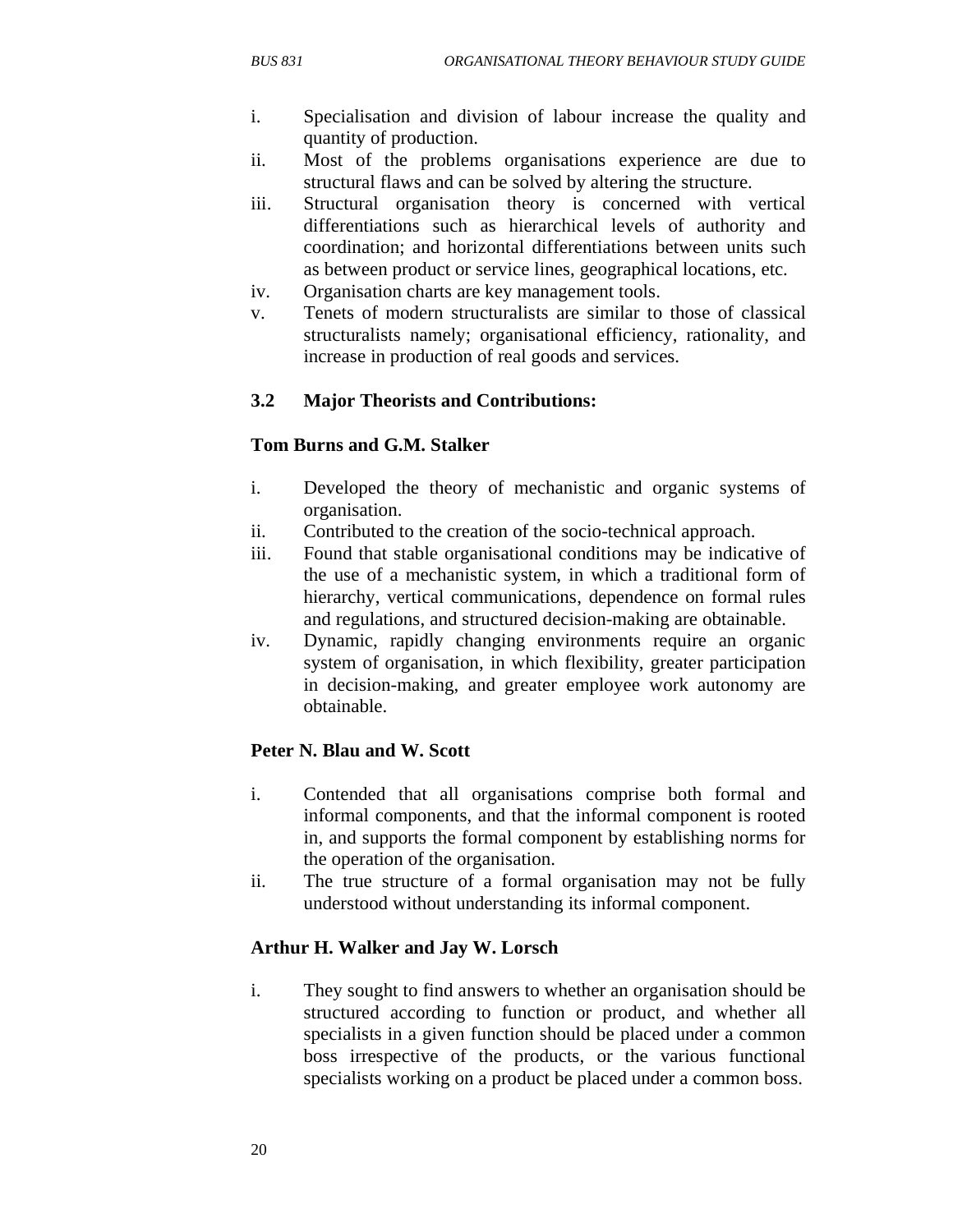ii. They decided that the appropriateness of these structural arrangements depends on the nature of the organisation and its environment.

## **Henry Mintzberg**

- i. Integrated many schools of organisational theory.
- ii. He crafted a model of organisations that has five interdependent parts namely; the support staff, the techno-structure, the operating core, the middle line, and the strategic apex.

# **Richard M. Burton and Borge Obel**

- i. Effects of various dimensions of technology on organisational design.
- ii. Interdependence between organisational structure and information technology
- iii. Organisations as information processing entities
- iv. Effects of media richness on design
- v. Design criteria for fitting information technology to decentralised organisations
- vi. Assessed the effects of technology on six dimensions of organisations namely; complexity, formalisations, configuration, centralisations, incentives, and coordination and control.

# **4.0 CONCLUSION**

The tenets of modern structuralists are similar to those of classical structuralists in terms of their focus on organisational efficiency, rationality, and increase in production of goods and services. The theorists are concerned with vertical and horizontal differentiations in organisations; believe in one best structure; specialisation and division of labour; and the use of organisation charts as key management tools.

# **5.0 SUMMARY**

In this unit, we studied the dominant models, underlying assumptions, and some of the major theorists and their contributions to modern structural organisation theory.

### **6.0 TUTOR-MARKED ASSIGNMENT**

Discuss the dominant models and underlying assumptions of modern structural organisation theory.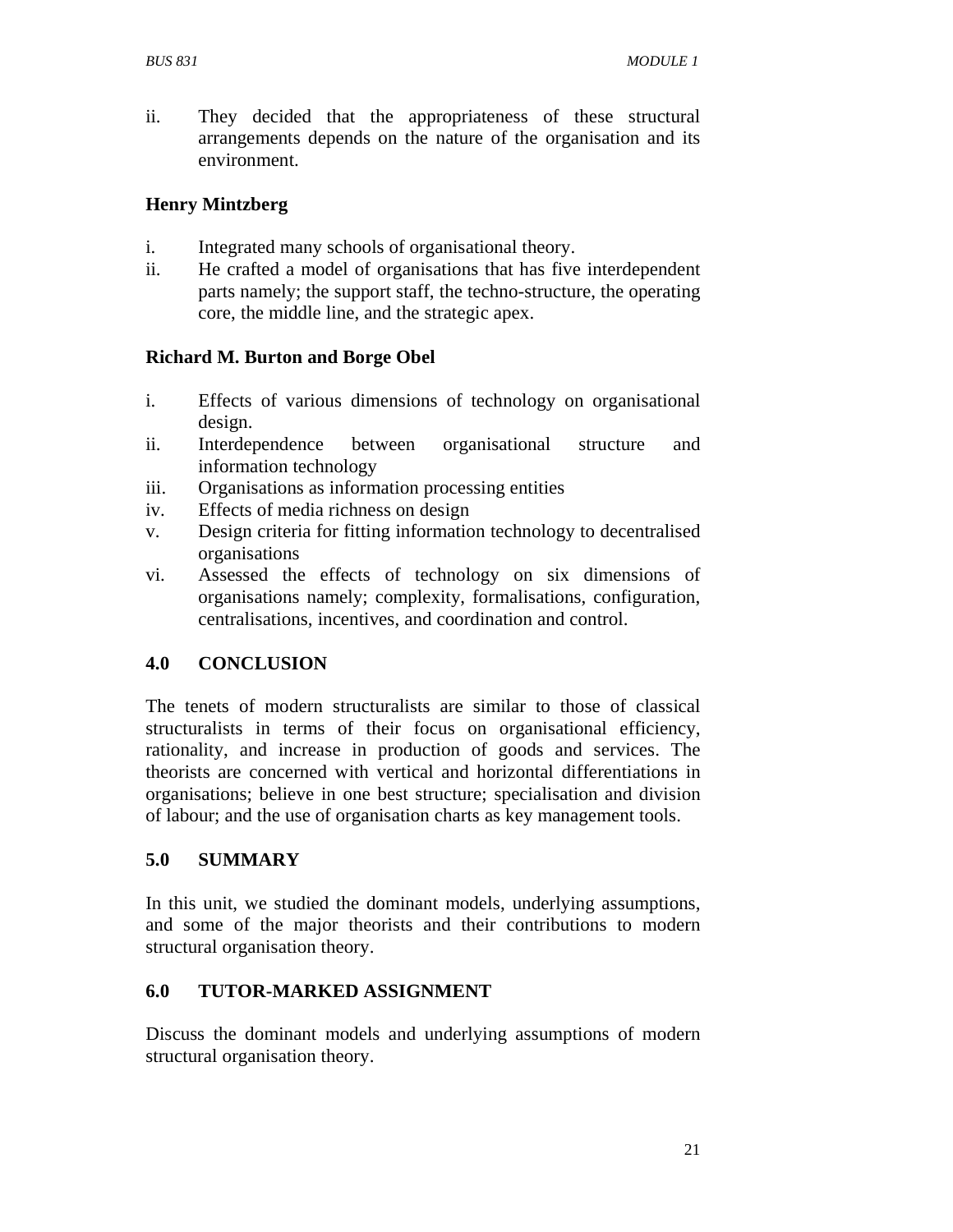#### **7.0 REFERENCES/FURTHER READING**

- Shafritz, J.M., Ott, J.S., & Jang, Y.S. (2011) (ed.). *Classics in Organisational Theory,* (7th ed.). Boston, MA: Wadsworth Cengage Learning.
- Cole, G. (2004). *Management Theory and Practice* (6th ed.). London: Thomson.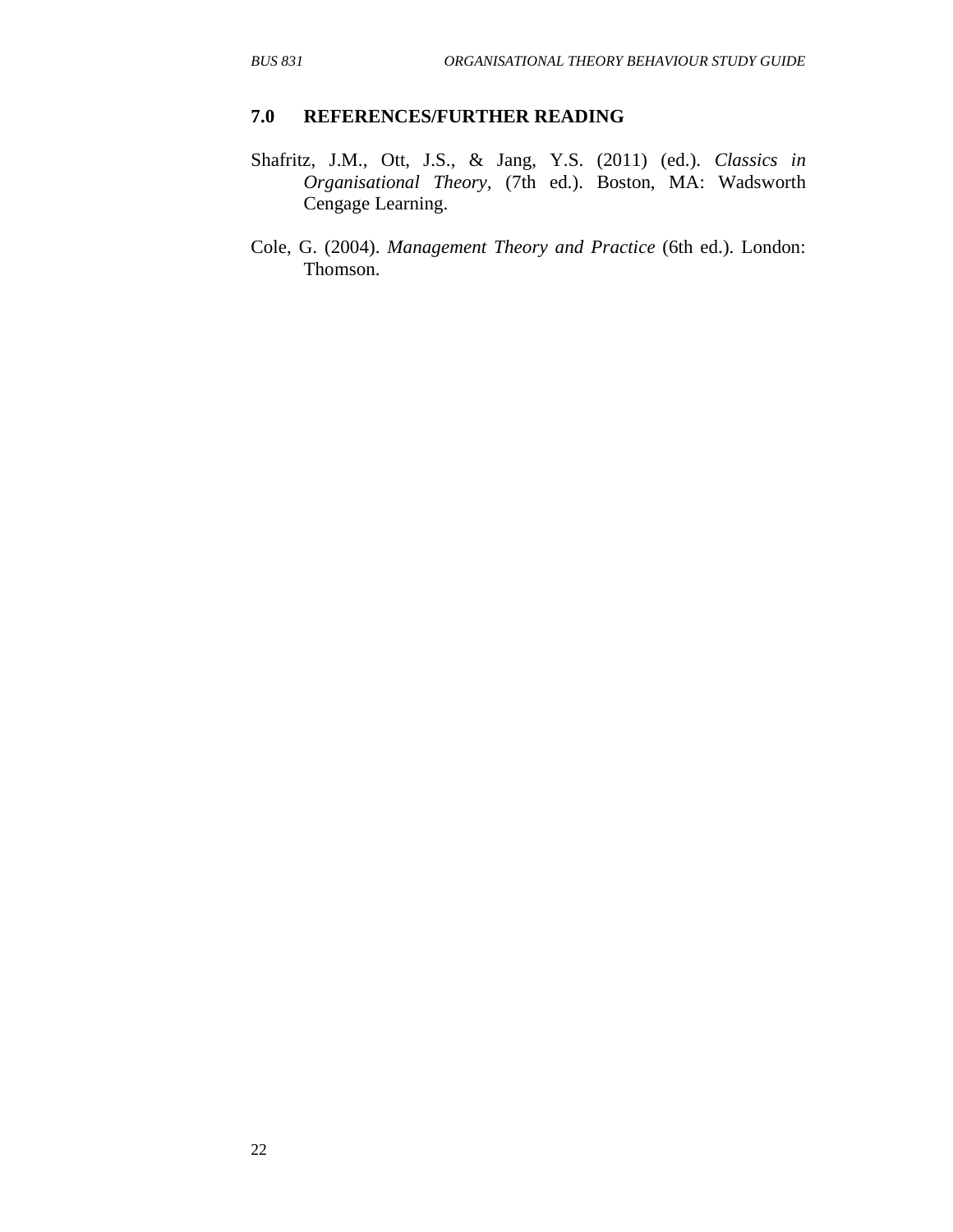# **UNIT 6: SYSTEMS THEORY OF ORGANISATION**

#### **CONTENTS**

- 1.0 Introduction
- 2.0 Objectives
- 3.0 Main Contents 3.1Dominant Models, Underlying Assumptions 3.2Major Theorists and Contributions
- 4.0 Conclusion
- 5.0 Summary
- 6.0 Tutor-Marked Assignments
- 7.0 References/Further Reading

# **1.0 INTRODUCTION**

We have discussed the classical, neo-classical, human resources/behavioural, and modern structural theories of organisation. The systems theory of organisation tried to merge all these theories by viewing organisations as open systems that interact with their environments. The systems theory uses quantitative scientific methods to identify causation between elements of organisation and those of their environments, and to determine optimal solutions. The systems theory began to dominate organisation theory in 1966-1967.

### **2.0 OBJECTIVES**

At the end of this unit, you should be able to:

- explain dominant models and underlying assumptions of systems theory of organisation
- identify some of the major theorists and their contributions to systems theory of organisation.

### **3.0 MAIN CONTENT**

### **3.1 Dominant Model, Underlying Assumptions:**

- i. Primary focus of research and theory-building changed from the consideration of internal features of organisations to that of external dynamics of organisational interactions, competition, and interdependency.
- ii. Organisation as open systems views organisation as a system of interdependent activities embedded in, and dependent on, the wider environment.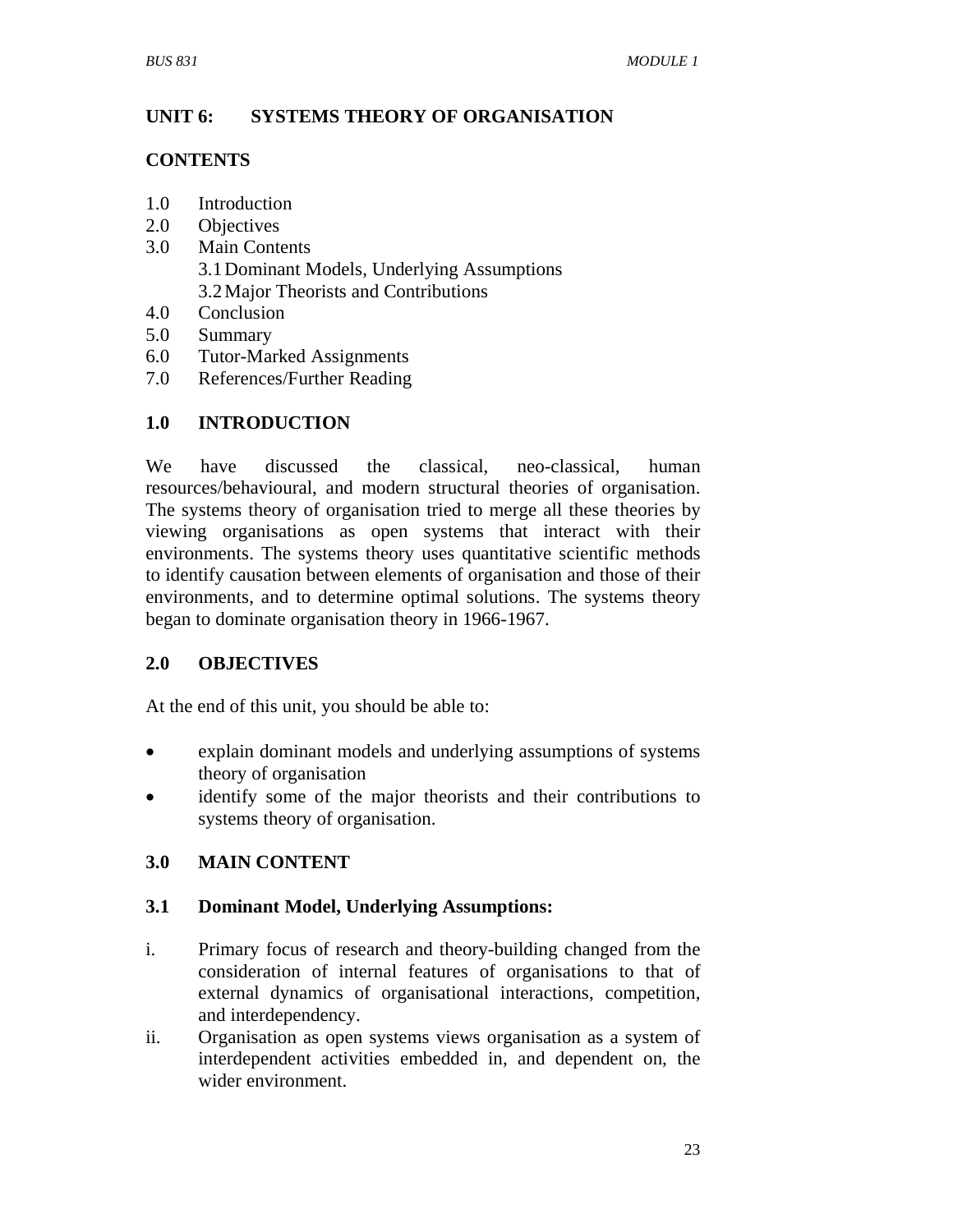- iii. A system is an organised collection of interdependent and interrelated parts created to achieve specific or general goals. It is a closed system if it self-sufficient and does not interact with its environment. It is an open system if it interacts with its environment.
- iv. System theory considers an organisation as a complex set of dynamically intertwined elements, which involves input, processing, output, and feedback loops; and interacts with its environment (open system).
- v. Open systems theories tend to have complex and multidimensional assumptions regarding causation in organisations. This approach sees organisations as dynamic processes of interaction between elements of organisations and elements of their environments.
- vi. Organisations are vital parts of their environments whose actions affect the environment and are, in turn, affected by changes in the environment. Organisations must, therefore, be adaptive to changes in the environment in order to survive.
- vii. Systems theories of organisation have two major conceptual themes namely; (i) applications of Ludwig von Bertalanffy's general systems theory of organisations, and (ii) the use of quantitative tools and techniques to understand complex relationships between organisational and environmental variables, in order to optimize decisions.
- viii. The systems theory uses quantitative scientific methods to identify causation and to determine optimal solution.
- ix. Systems approach employs the use of computers, models, and interdisciplinary teams of analysts as tools of operation. Some of the techniques employed by systems approach are Critical Path Method (CPM), Performance Evaluation and Review Technique (PERT), gaming, statistical inference, simulation, linear programming, etc. The systems perspective is also called Management Science.

### **3.2 Major Theorists and Contributions:**

#### **Daniel Katz and Robert Kahn**

- i. Enunciated the notion of organisations as open systems.
- ii. Offered intellectual foundation for merging classical, neoclassical, human relations/organisational behaviour, modern structural, and systems theories of organisations via open systems approach.
- iii. Identified five subsystems that are at work in organisations namely; production or technical, supportive, maintenance, adaptive, and managerial subsystems.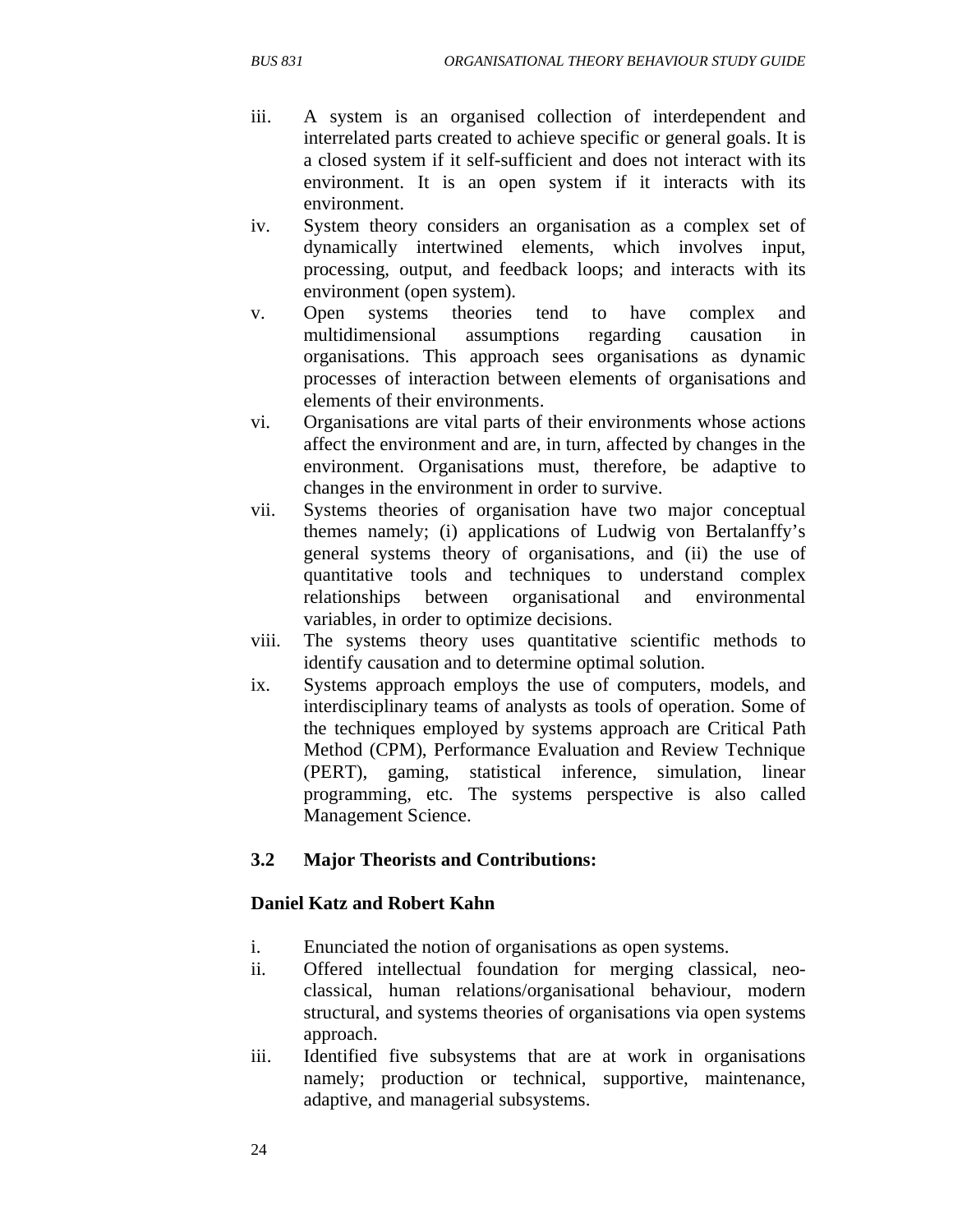## **James D. Thompson**

**Suggested that the closed system approach may work only at the** technical level or organisational operations.

# **4.0 CONCLUSION**

This theory focuses on the external dynamics of the interactions, competition, and interdependency of organisations. It sees organisations as open systems with a complex set of dynamically intertwined elements, and interactions between these elements and those of their environment. The theory believes there is a causation between organisations and their environments, which it uses quantitative scientific method to identify and to determine optimal solution. Organisations have to adapt to environmental changes in order to survive.

# **5.0 SUMMARY**

In this unit, we discussed the dominant models, underlying assumptions, and some of the major theorists and their contributions to systems theory of organisation.

### **6.0 TUTOR-MARKED ASSIGNMENT**

Discuss the dominant models and underlying assumptions of the systems theory of organisation.

### **7.0 REFERENCES/FURTHER READING**

- Shafritz, J.M., Ott, J.S., & Jang, Y.S. (2011) (Ed.). *Classics in Organisational Theory,* (7th ed.). Boston, MA: Wadsworth Cengage Learning.
- Cole, G. (2004). *Management Theory and Practice* (6th ed.). London: Thomson.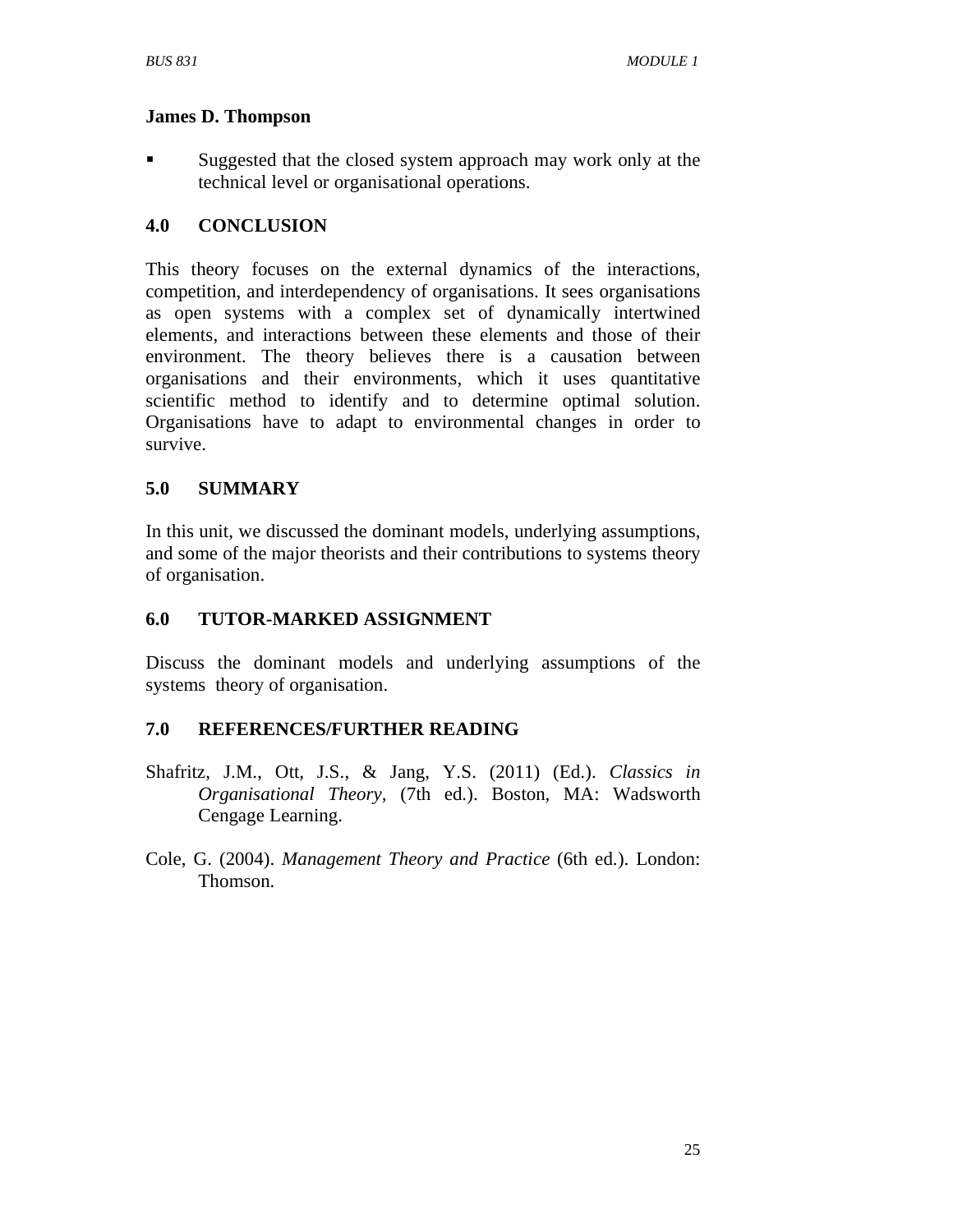#### **MODULE 2 INDIVIDUAL BEHAVIOUR**

- Unit 1: Introduction to Organisational Behaviour
- Unit 2: Personality
- Unit 3: Perceptions and Individual Decision-Making
- Unit 4: Job Satisfaction
- Unit 5: Emotions and Mood
- Unit 6: Motivation

#### **UNIT 1: INTRODUCTION TO ORGANISATIONAL BEHAVIOUR**

#### **CONTENTS**

- 1.0 Introduction
- 2.0 Objectives
- 3.0 Main Content
	- 3.1 Meaning of Organisational Behaviour
	- 3.2 Challenges/Opportunities for Organisational Behaviour
- 4.0 Conclusion
- 5.0 Summary
- 6.0 Tutor-Marked Assignment
- 7.0 References/Further Reading

#### **1.0 INTRODUCTION**

Many business owners, managers and supervisors have failed in their businesses or jobs, not because they were not technically sound, but because they did not know how to manage people. Human beings drive success or failure in organisations. Equipment and computers cannot operate themselves. Entrepreneurs can barely make it alone. Managers are paid to accomplish goals through workers. That tells you that workers should be your most important assets. You also deal with customers, suppliers, creditors, contractors, bankers, etc., which involves human interactions. It is difficult to get the performance you want from people if you fail to understand, predict, and influence their behaviours. Organisational Behaviour provides you with the relevant tools that will enable you to properly and adequately understand and manage people in the workplace.

#### **2.0 OBJECTIVES**

At the end of this unit, you should be able to:

• explain what organisational behaviour is all about.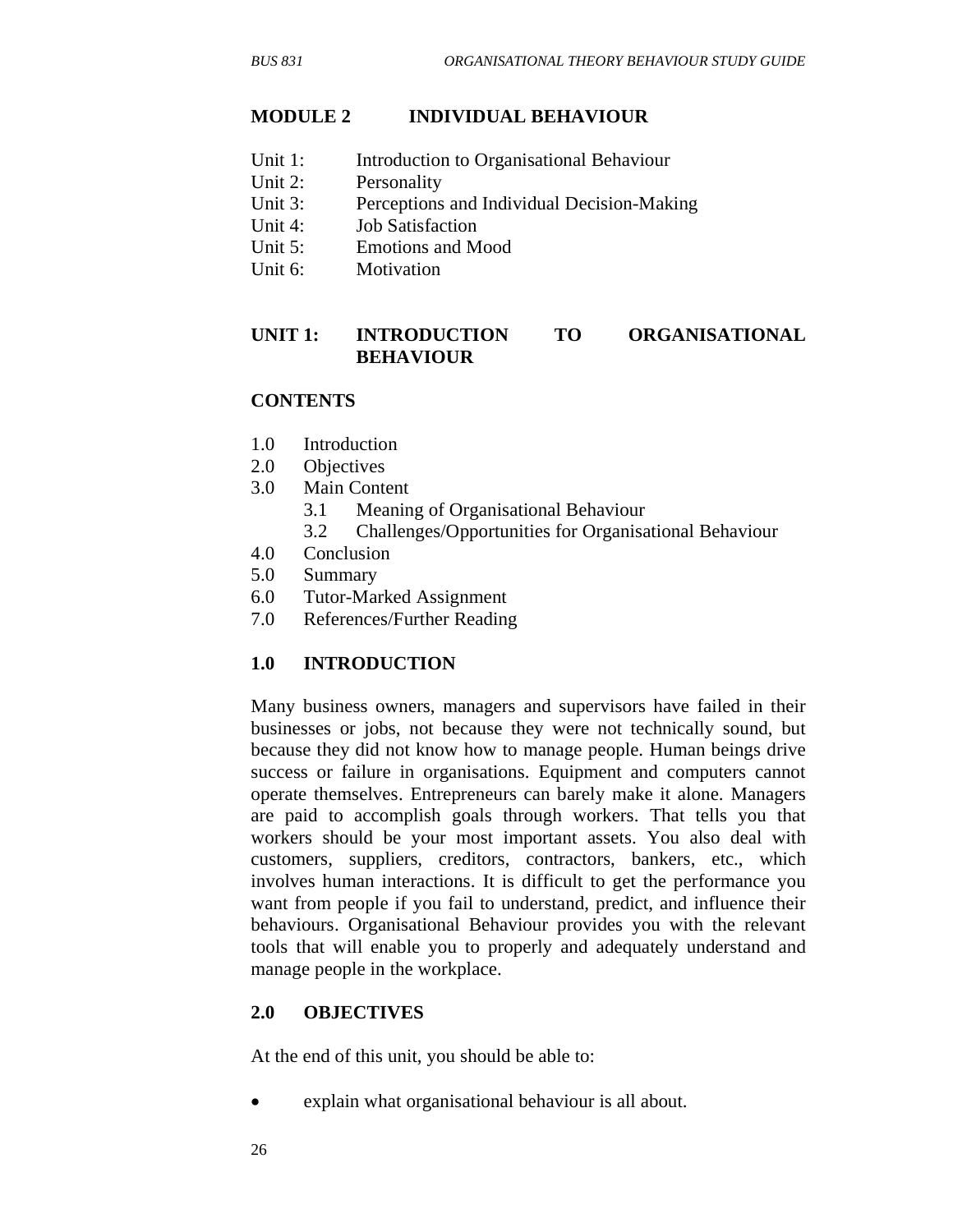• discuss the challenges and opportunities that face organisational behaviour.

# **3.0 MAIN CONTENT**

# **3.1 Meaning of Organisational Behaviour**

Organisational behaviour is about developing people skills. The study of organisational behaviour is a relatively recent shift arising from the realisation of the inadequacy of solely focusing on technical and quantitative skills in the management of organisations. Managerial functions, roles, skills, and activities underscore the importance of managing people. Leadership, communication, interpersonal and networking skills (people skills) are critical to effective and successful management of organisations.

Organisational behaviour studies the three factors that determine behaviour in an organisation namely; individuals, groups, and structure; and applies the knowledge towards making organisations more effective. Organisational behaviour is concerned with people's behaviour in organisations and how it affects performance in the organisation.

Organisational behaviour is an applied behavioural science with major contributions from psychology, social psychology, anthropology, and sociological disciplines.

### **3.2 Challenges/Opportunities for Organisational Behaviour**

- i. Economic pressures arising from global economic recessions such as that of 2008-2009 and recent domestic recession in Nigeria, make the management of organisations more difficult and challenging. Economic recessions usually invoke pay-cuts, job losses, lay-offs, downsizing, etc., and come with uncertainties that challenge the management of organisations. Organisational behaviour points to understanding how to reward, satisfy and retain employees when times are good, and how to cope with stress and decision-making during difficult times.
- ii. Globalisation has collapsed national boundaries, resulting to international fluidity of human and material resources. Many businesses now have operations outside their home countries, and also employ people from other countries. Some of the implications of these are that managers are increasingly required to manage workers from different countries and to supervise the movement of jobs from high cost areas to low cost areas. In these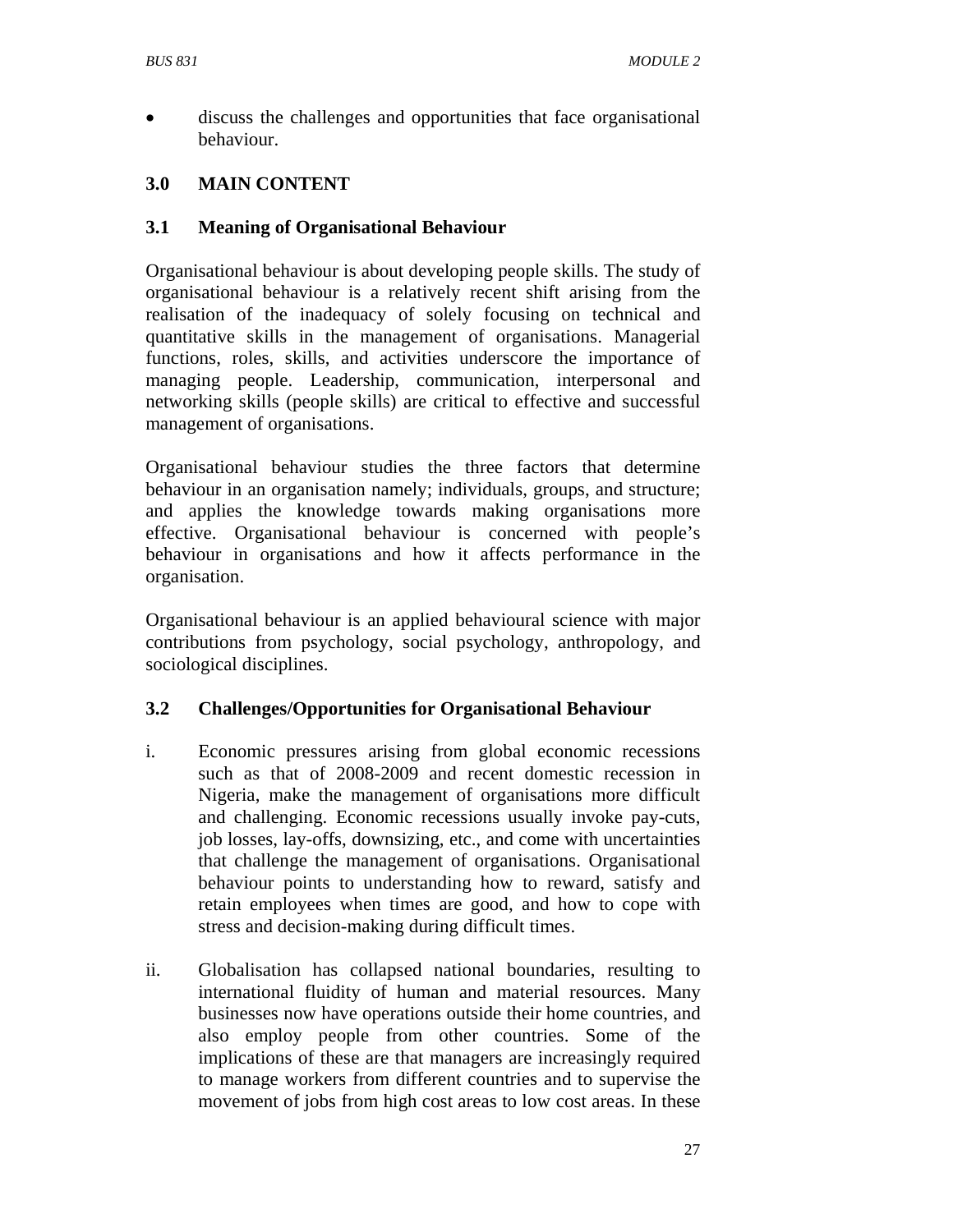situations, managers may face people from different countries, cultures, language, religions, economic values, etc., and would need to adapt management styles to fit different situations. Organisational behaviour offers necessary knowledge and skills to cope with such situations.

- iii. Managing the differences among workers within the same country (workforce diversity), also requires adaptation of management styles. The diversity (difference) relates to race, gender, ethnicity, age, educational qualification, language, sexual orientation, etc. Workforce diversity offer opportunities and challenges regarding its management, and how to channel these differences into a competitive advantage for the organisation.
- iv. Customer service is crucial to organisation's performance because customer satisfaction leads to customer loyalty, retention, and referrals, which boosts organisation's performance. This informs the priority that service organisations place on customer service. Organisational Behaviour helps managers to improve customer service by showing them the link between customer satisfaction and employee's attitudes and behaviours, and how to create customer-friendly organisational cultures.
- v. Organisational behaviour offers relevant concepts and theories that explain and predict people's work behaviours, and skills that can be used to manage employees, e.g. how to create efficient teams, how to motivate workers, to mention a few.
- vi. Innovation and change are critical factors for organisations' survival and prosperity in today's global economy, and these factors can be delivered by its employees. However, managers have the duty to stimulate creativity and acceptance of change in their employees, and Organisational Behaviour comes handy with techniques and ideas that help managers to deliver on this task.
- vii. The boundary between work and other life domains has continued to blur, resulting in work-life conflict. This is as a result of increase in dual-career couples and employed single mothers, increasing use of information and communication technology that connects employees even outside working hours, etc. Consequently, it is becoming increasingly difficult to balance work and personal responsibilities. Organisational Behaviour offers some ideas on how manager can design jobs and workplaces to help employees deal with issues relating to worklife conflict.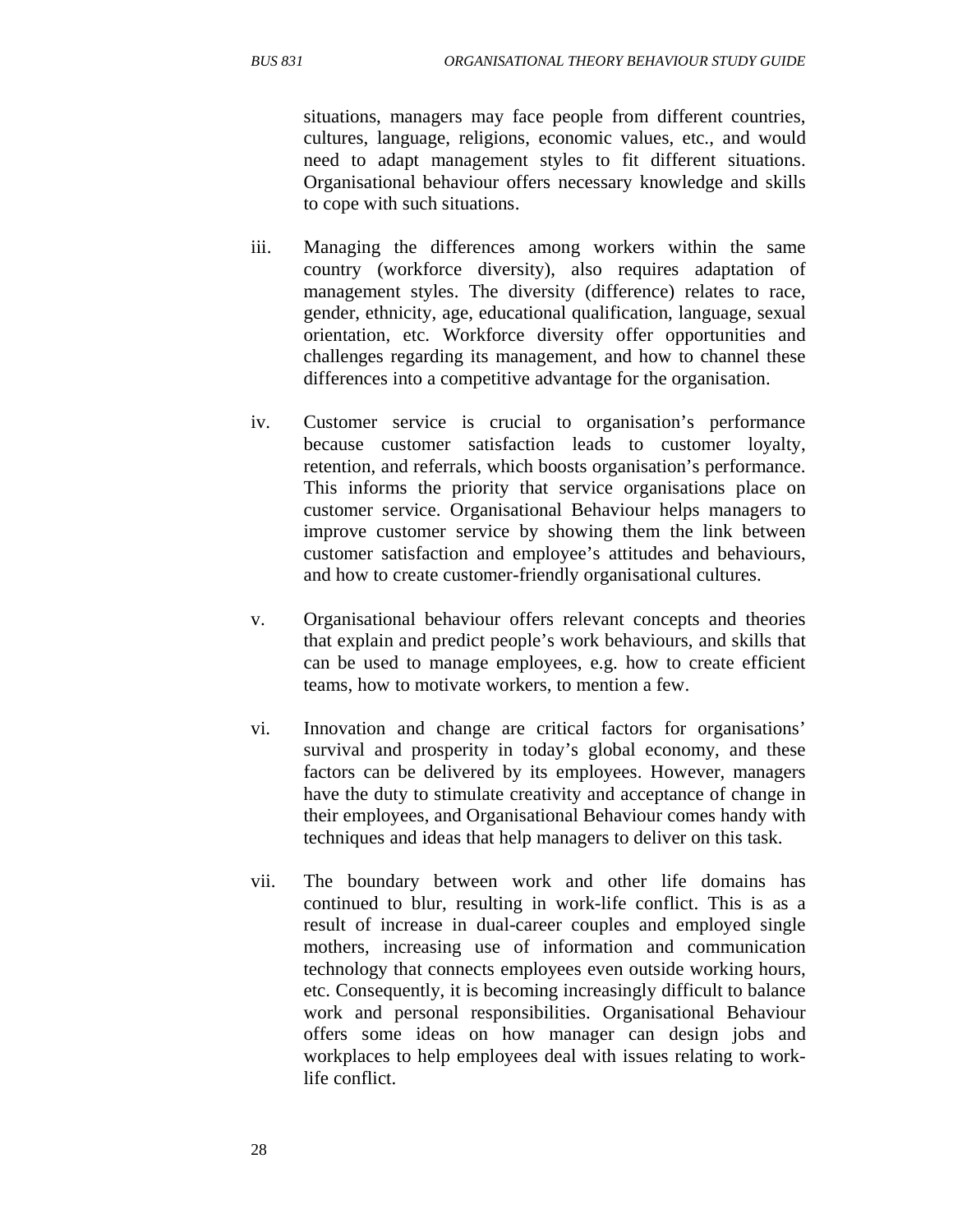## **4.0 CONCLUSION**

We have seen that since human beings are central to the success of organisations, the skill to manage and motivate them to superior performance is critical to the success or effectiveness of business owners, managers, and supervisors. Economic challenges such as the recent economic recession in Nigeria makes the management of organisations more difficult. Globalisation and the resulting free flow of people, products and ideas imply increased competition and exposure to foreign/diverse workforce, with its challenges. Customer service, innovation and change, work-life conflict, etc., combine to reinforce the need for Organisational Behaviour.

## **5.0 SUMMARY**

In this unit, we discussed the meaning and nature of organisational behaviour and the challenges/ opportunities it offers.

## **6.0 TUTOR-MARKED ASSIGNMENT**

Several issues underscore the relevance of organisational behaviour in the  $21<sup>st</sup>$  century. Discuss these issues.

## **7.0 REFERENCES/FURTHER READING**

- Gibson, J.L., Ivancevich, J.M., & Donnelly, Jr., J.H. (1994). *Organisations*, (9th Edition). Boston: Irwin/McGraw-Hill.
- Hellriegel, D., & Slocum, Jr. J.W. (2011). *Organisational Behaviour*  $(13<sup>th</sup>$  ed.). Mason, OH: South-Western, Cengage Learning.
- Kinicki, A. & Fugate, M. (2012). *Organisational Behaviour: Key Concepts, Skills & Best Practices* (5th ed.). Boston: McGraw-Hill Companies, Inc.
- Robbins, S.P., Judge, T.A., & Vohra, N. (2013). *Organisational Behaviour* (15th ed.). Delhi: Dorling Kindersley (India) Pvt. Limited.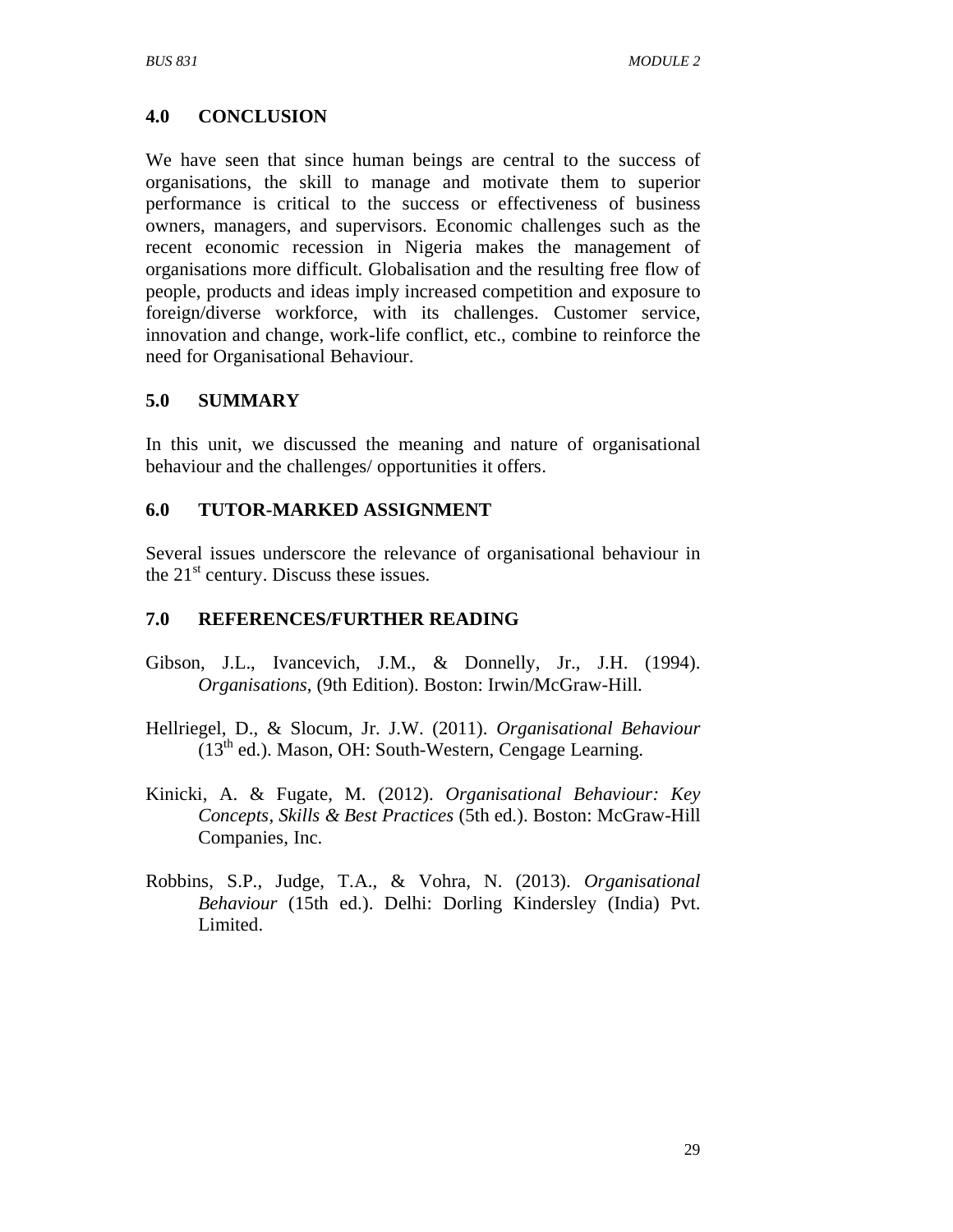#### **UNIT 2 PERSONALITY**

#### **CONTENTS**

- 1.0 Introduction
- 2.0 Objectives
- 3.0 Main Content
	- 3.1 Meaning of Personality
	- 3.2 Determinants of Personality
	- 3.3 Personality Traits
	- 3.4 Other Personality Traits relevant to Organisational Behaviour
- 4.0 Conclusion
- 5.0 Summary
- 6.0 Tutor-Marked Assignment
- 7.0 References/Further Reading

#### **1.0 INTRODUCTION**

It is common knowledge that each of us is different from others, in one way or the other. You may have also noticed that you and your siblings do not have exactly the same attitudes or behaviours, though you were born by the same parents. The same thing goes for workers in the same organisation. Employees come into the organisation from different backgrounds, levels of education, exposure, etc., and with different personalities. Some are warm, cheerful and easy-going, while others are reserved and withdrawn. Some are cooperative, while others are difficult to work with. Some are emotionally balanced, while others could easily lose it. Our personalities differ but we must work with others in the same organisation. This, calls for adequate knowledge and understanding of different personality types to enable us co-exist well in the workplace.

#### **2.0 OBJECTIVES**

At the end of this unit, you should be able to:

- explain the meaning of personality
- explain the determinants of personality
- identify personality
- identify other personality traits relevant to organisational behaviour.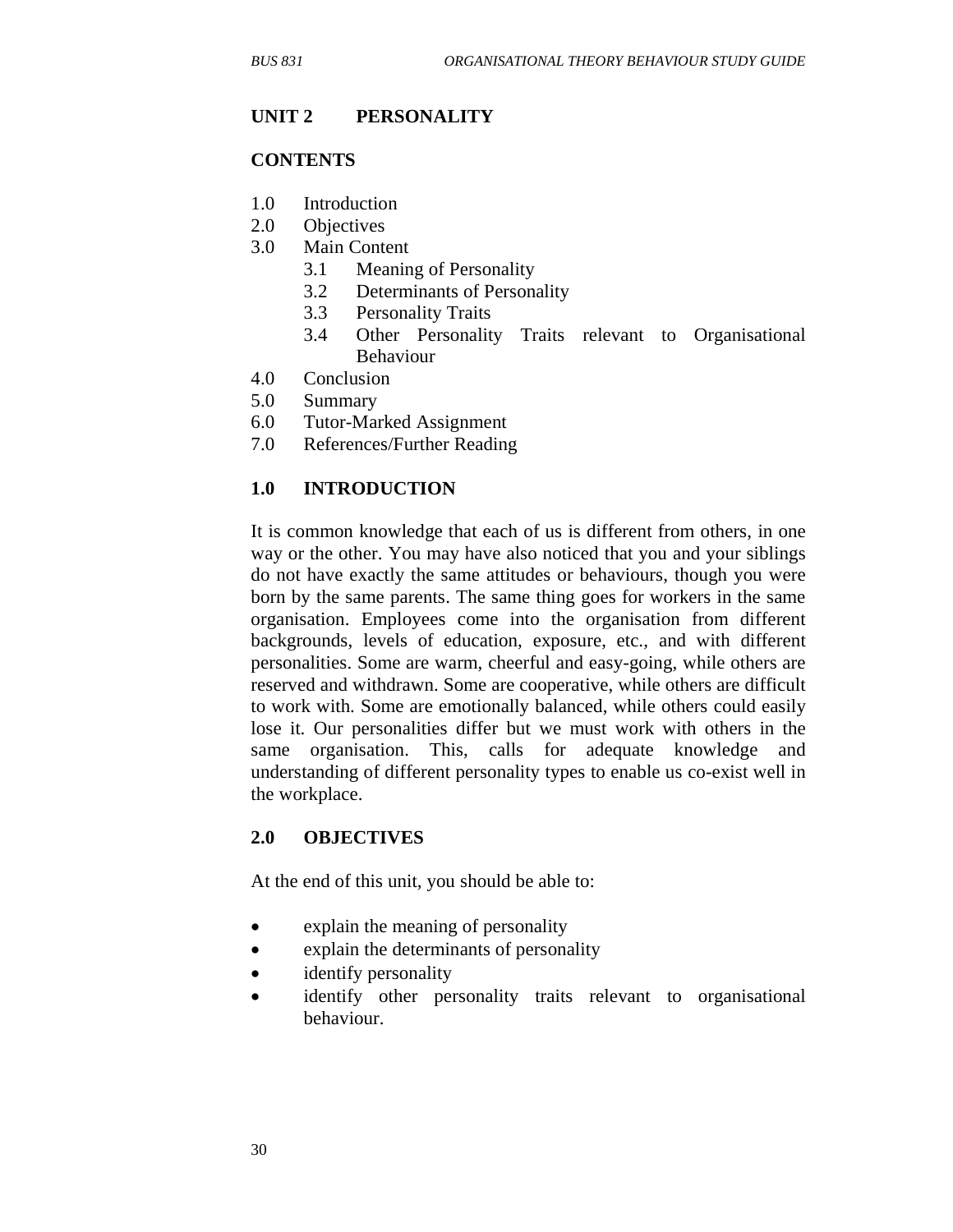# **3.0 MAIN CONTENT**

## **3.1 Meaning of Personality**

Robbins *et al.* (2013, p.138) define personality as "the sum total of ways in which an individual reacts to and interacts with others". Personality can be measured through self-report survey and observer ratings survey. In self-report survey, concerned individuals evaluate themselves by responding to a series of factors. However, the problems with this method are:

- i. The respondents may manipulate the outcome of the survey by falsifying their responses, especially if they are aware that the survey was for employment purposes,
- ii. An individual being in a bad mood during the survey may render the outcome less accurate. Under observer-ratings method, an overseer (e.g. a co-worker) independently rates the individual being surveyed.

Studies suggest that observer-rating method of measuring personality better predicts success on a job than self-reporting methods. It has also been found that a combination of both methods better predicts performance on the job than any one of them.

## **3.2 Determinants of Personality/Personality Traits**

**Heredity:** Extensive study of twins that were raised separately (away from each other) suggests that genetics (heredity) substantially accounts for a person's personality. The twins end up sharing significant similarities in their personalities in spite of their being raised by different people, apart from each other.

# **3.1 Personality Traits**

There are two important frameworks used in identifying and classifying personality traits namely; the Myers-Briggs Type Indicator and the Big Five Personality Model.

# **The Myers-Briggs Type Indicator (MBTI)**

This framework contains one hundred questions on individual's feelings and actions in specific situations. From the data collected, respondents are classified as extraverted (E) or introverted (I), sensing (S) or intuitive  $(N)$ , thinking  $(T)$  or feeling  $(F)$ , judging  $(J)$  or perceiving  $(P)$ .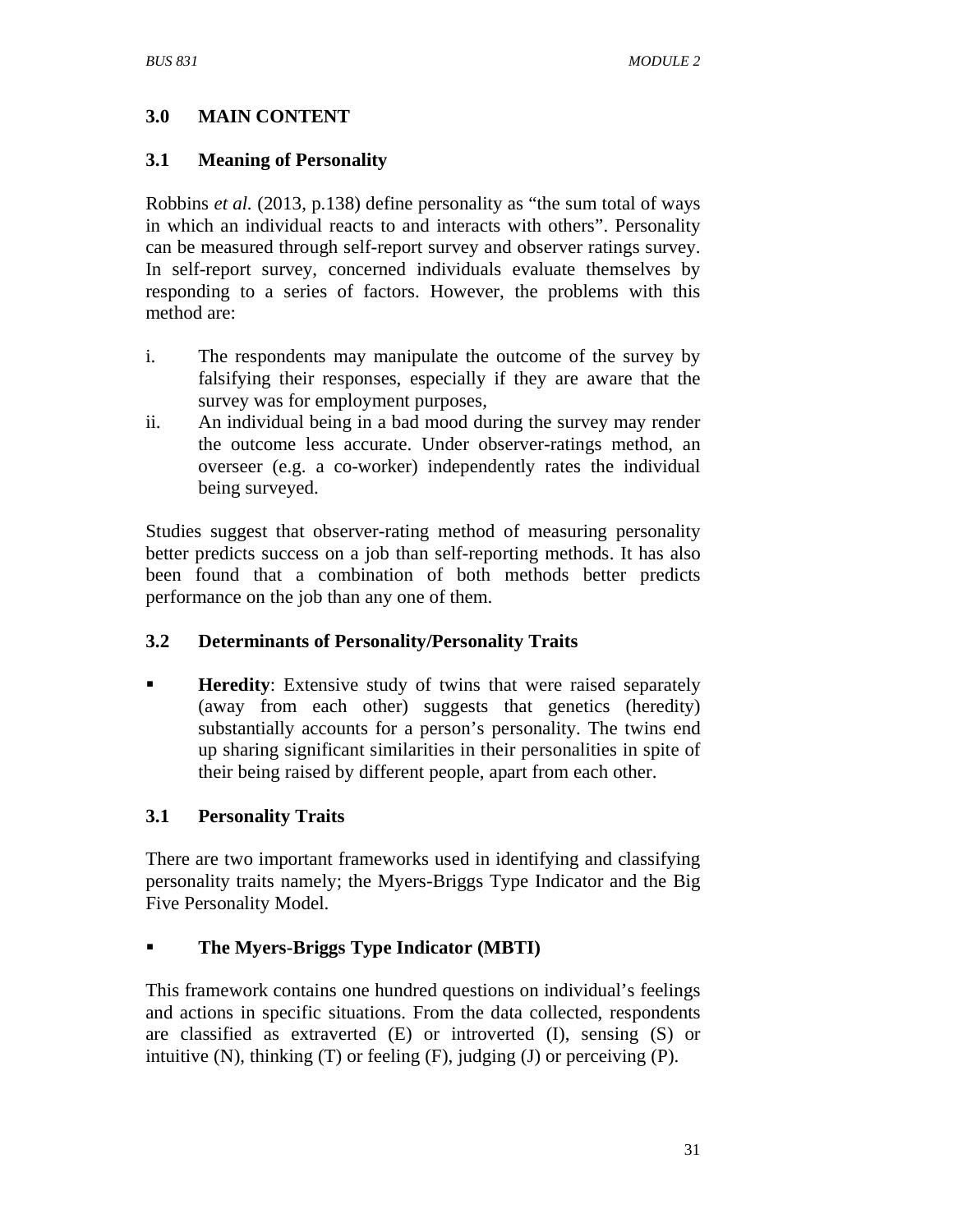- o Extraverted people are sociable and outgoing; while introverted people are withdrawn, shy and quiet.
- o Sensing people prefer details, order, and routine; while intuitive persons rely on unconscious processes.
- o Thinking people rely on logic and reason; while feeling people rely on emotions and personal values.
- o Judging people prefer structure, order and control; while perceiving people are spontaneous and flexible. Though Myers-Briggs Type Indicator (MBTI) is the most widely used instrument for personality evaluation, most of the evidence does not support its validity as a measure of personality. It does not recognise that some people may not fit into any of the four pairs of traits it proposed. Furthermore, it is not suitable for selection of job applicants because its results are not related to job performance.

# **The Big Five Personality Model**

This model considers five basic dimensions or factors that underlie and account for the major differences in human personality.

- o **Extraversion:** This evaluates the degree to which an individual is comfortable with relationships. Those who are sociable, outgoing and assertive are known as extraverts, while those who are withdrawn, quiet and shy are known as introverts.
- o **Agreeableness:** This evaluates the degree to which an individual agrees with other people's views or opinions. Very agreeable people are cooperative and trusting, while less agreeable people are disagreeable and antagonistic.
- o **Conscientiousness:** This evaluates the degree to which an individual is reliable. Very conscientious people are dependable, responsible, and persistent, while less conscientious people are unreliable, irresponsible and liable to distractions.
- o **Emotional Stability:** This evaluates the degree to which an individual is able to withstand stress. Those with positive emotional stability feel secured, self-confident, and calm, while those who are emotionally unstable feel unsecured, anxious and nervous.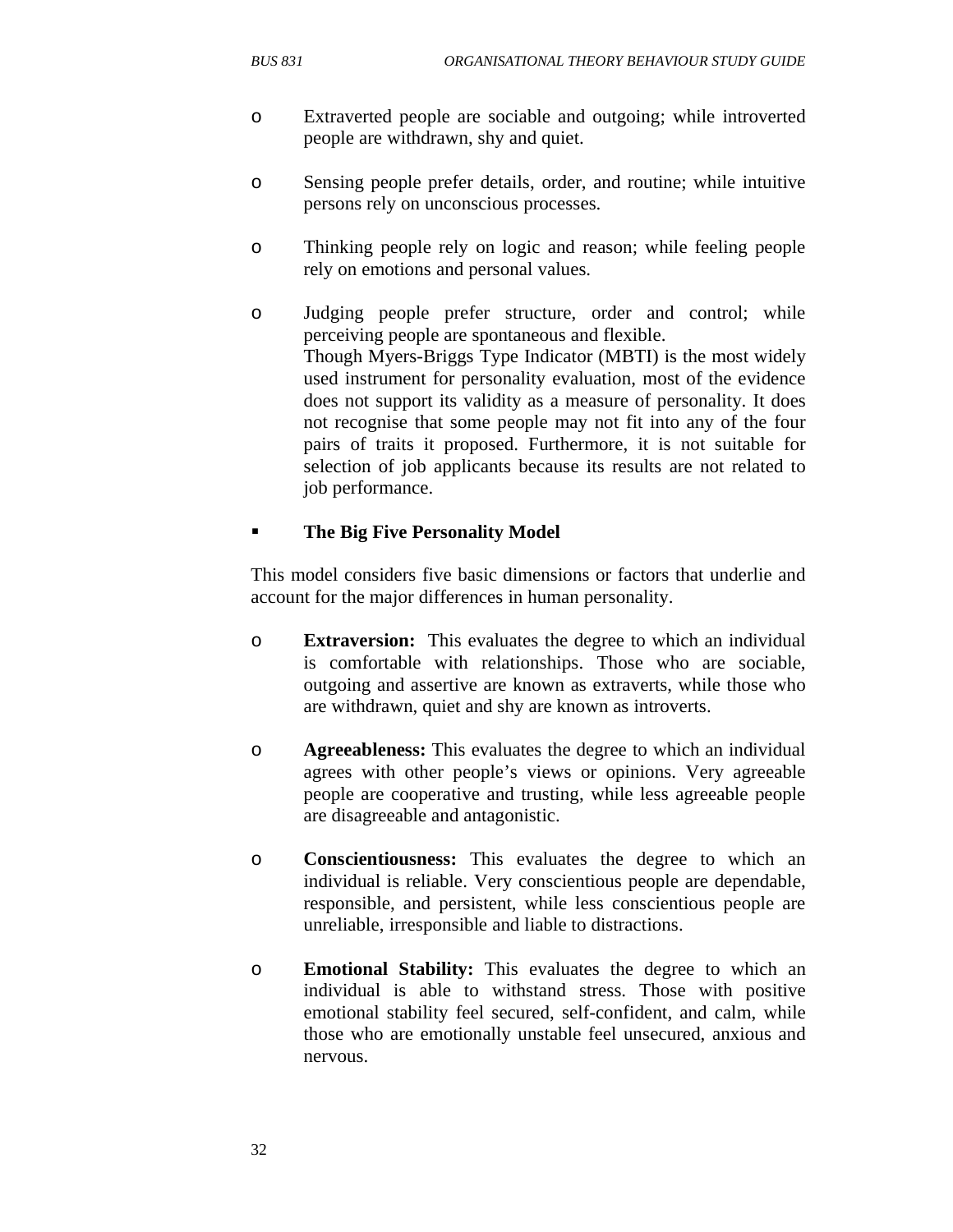- o **Openness to Experience:** This evaluates the degree to which an individual embraces new ideas. Studies found relationships between these dimensions of personality and job performance. For example, it was found that conscientious people (expressed as dependability, reliability, persistence, attention to details, hard work, etc.), have higher job performance in virtually all occupations. However, conscientious people find it difficult to adapt to change and are less creative
- o Emotional Stability is strongly related to job and life satisfaction, and low stress levels. Highly emotionally stable people tend to be happy, optimistic and positive. People who are low on emotionally stability tend to be unhappy, irritable negative and vulnerable to the negative effects of stress.

when compared to less conscientious people.

- o Extraverts tend to be happier in their work and other aspects of life, are positive, have more social skills and tend to do well in interpersonal relationships/interactions than introverts. Extraversion also strongly predicts leadership because extroverts are assertive and socially dominant than introverts. However, extroverts tend to be more impulsive than introverts, tend to be absent from work and engage in risky behaviour.
- o Those who are highly open to experience are more creative than who are not. They also tend to cope with ambiguity and change, and tend to be effective in leadership.
- o Highly agreeable people tend to be liked for being highly agreeable, are law abiding or complaint to rules, satisfied on their jobs and engage in organisational citizenship behaviour.

## **3.4 Other Personality Traits**

Besides the Big Five Personality traits, there are other human attributes that strongly predicts behave in the work place.

## **Core Self-Evaluation (Self-Esteem)**

This reflects an individual's conclusions about his or herself regarding his or her capabilities, competence and self-worth. People who have positive core self-evaluation have positive conclusions about their capabilities, competence and self-worth while those with negative core self-evaluation have negative conclusions about themselves and therefore, feel they are powerless over their environments. Positive core self-evaluation correlates job satisfaction and job performance.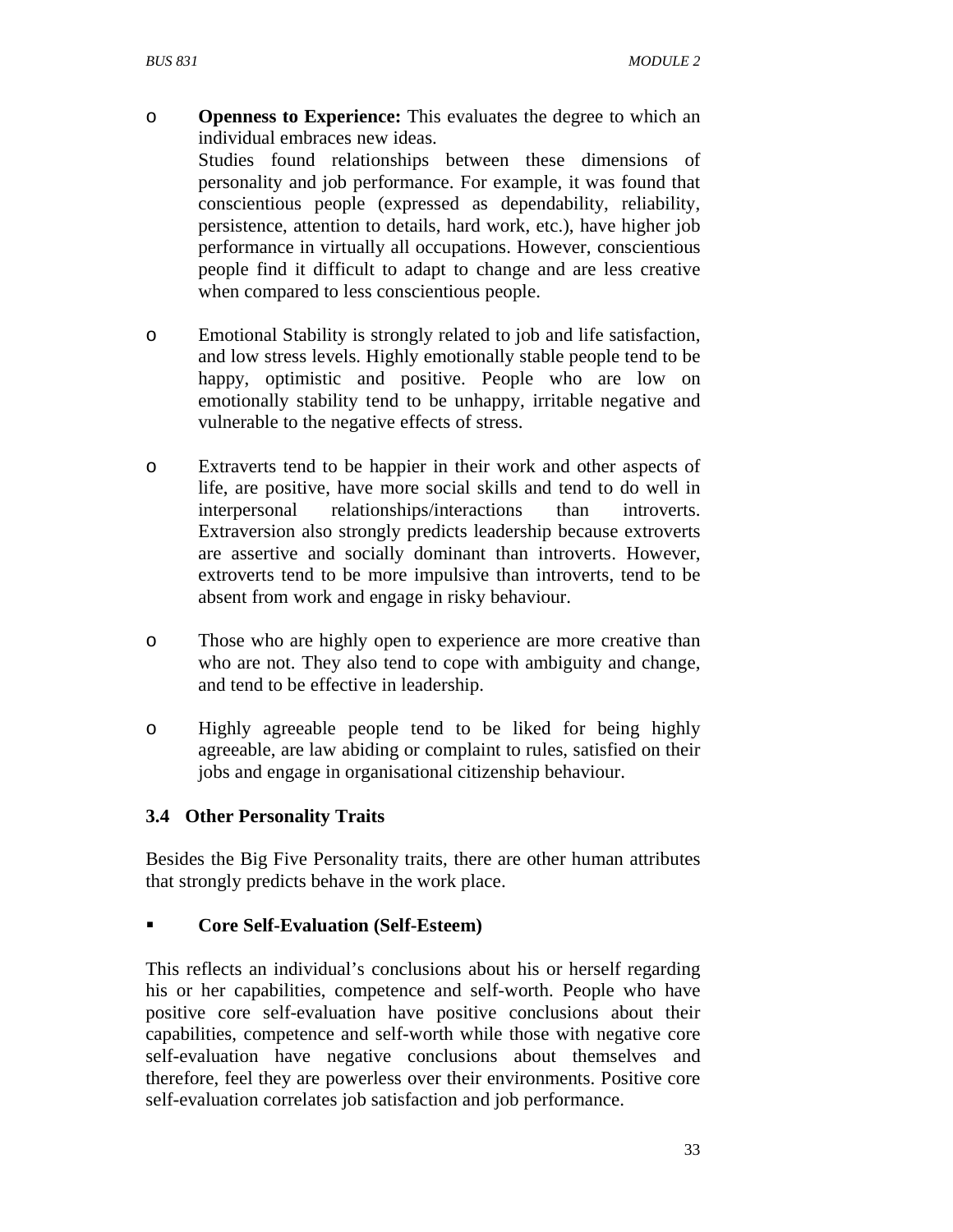#### **Machiavellianism**

This personality characteristic is named after Niccolo Machiavelli. Machiavellianism refers to the extent a person is pragmatic, emotionally distant and believes that the end justifies the means. Studies show that those who score high on Machiavellianism (high Mach) tend to win, manipulate and persuade others (but are less persuaded by others), are less satisfied by their jobs, more stressed and engage in counterproductive behaviours than low Machs. High Machs performs better when the job requires face-to-face interactions, when there is minimal formalisation, and when emotional considerations distract low Machs.

## **Self-Monitoring**

Self-monitoring describes a person's ability to adapt his or her behaviour to suit external situational factors. Persons high on selfmonitoring are very sensitive to external situations and can easily adapt their behaviours to suit such situations. Such people can be described as chameleons whose colours reflect the environment they find themselves. They pay close attention to the behaviour of others and conform. They are appraised more favourably, have the tendency to emerge as leaders, and show less organisational commitment. Managers that score high on self-monitoring tend to enjoy quick promotions and easily change job positions and organisation.

People who score low on self-monitoring tend to consistently exhibit their true dispositions in all situations. They are not politically inclined. They tend to irritate bosses and colleagues because they are unable to pretend or disguise their real feelings, opinions, and attitudes even when it is unpopular.

## **Risk Taking**

Individuals differ in their propensity to take risk. Those who have high propensity to take risk are inclined to take quick decisions on less information than those who are risk averse. Earlier studies show that entrepreneurs are more willing to take risk than managers in large corporations but recent studies show that the reverse is the case. High risk takers do well in jobs that require risk-taking for example stock trading and many other businesses, while risk averse individuals do well in jobs that do not require risk-taking, e.g. civil service jobs, etc. A mismatch may cause problems for the individual and organisation.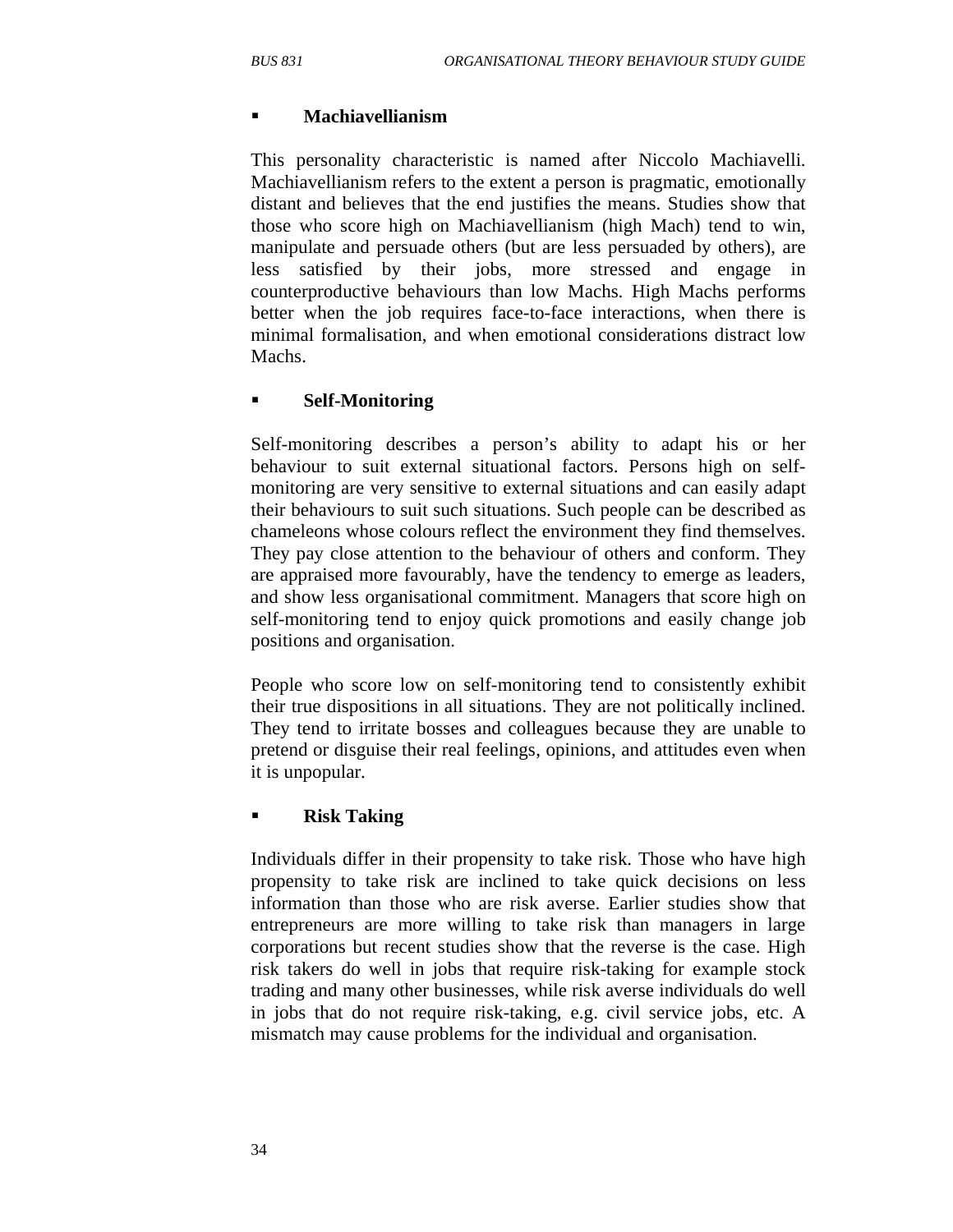## **Proactive Personality**

Proactive persons create change irrespective of the circumstances. They are leaders, change agents, good at interpersonal interactions, and tend to be satisfied with their jobs and, therefore, engage in organisational citizenship behaviours. They possess entrepreneurial abilities, are loyal to their organisations, conscientious and good at building information and relationship network, etc.

## **4.0 CONCLUSION**

We have seen that personality can derive from heredity. Myers-Briggs Type Indicator (MBTI) and the Big Five Personality Model are the most widely used instruments for personality evaluation. Besides the traits identified by these two frameworks, there are other personality traits that are relevant to organisational behaviour, e.g. self-esteem, Machiavellianism, self-monitoring, risk-taking, proactive personality.

## **5.0 SUMMARY**

In this unit, we studied the meaning of personality, determinants of personality, methods of evaluating personality, and other personality traits that are relevant to organisational behaviour.

#### **6.0 TUTOR-MARKED ASSIGNMENT**

Using the Big Five Personality model, discuss the relevance of personality traits to behaviour in the workplace.

#### **7.0 REFERENCES/FURTHER READING**

- Gibson, J.L., Ivancevich, J.M., & Donnelly, Jr., J.H. (1994). *Organisations*, (9th ed.). Boston: Irwin/McGraw-Hill.
- Hellriegel, D., & Slocum, Jr. J.W. (2011). *Organisational Behaviour* (13th ed.). Mason, OH: South-Western, Cengage Learning.
- Kinicki, A. & Fugate, M. (2012). *Organisational Behaviour: Key Concepts, Skills & Best Practices* (5th ed.). Boston: McGraw-Hill Companies, Inc.
- Robbins, S.P., Judge, T.A., & Vohra, N. (2013). *Organisational Behaviour* (15th ed.). Delhi: Dorling Kindersley (India) Pvt. Limited.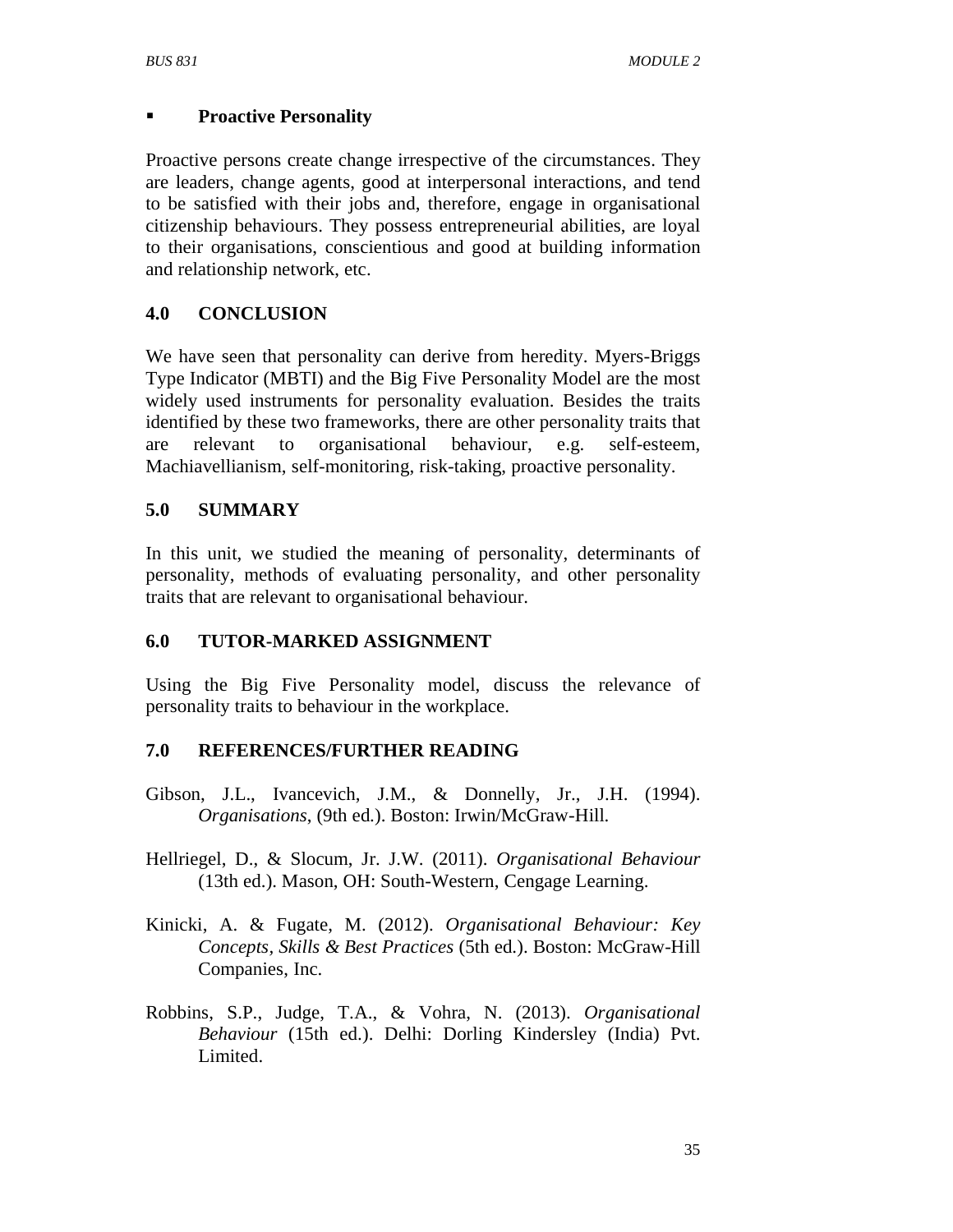#### **UNIT 3: PERCEPTIONS AND INDIVIDUAL DECISION-MAKING**

#### **CONTENTS**

- 1.0 Introduction
- 2.0 Objectives
- 3.0 Main Content
	- 3.1 Meaning of Perception
	- 3.2 Factors that Influence Perception
	- 3.3 Person Perception
	- 3.4 Common Shortcuts in Person Perception
	- 3.5 Decision-making in Organisations
	- 3.6 Common Biases and Errors in Decision-making
- 4.0 Conclusion
- 5.0 Summary
- 6.0 Tutor-Marked Assignment
- 7.0 References/Further Reading

#### **1.0 INTRODUCTION**

We all try to interpret and make sense of our sensory impressions on daily basis. You may not realise this, but you are always interpreting other people's actions and reactions, in your efforts to make sense of the events happening around you. Your conclusions are important to you, irrespective of whether it is the reality or not. Like it has been rightly said, the world that you perceive is the world that exists. And very importantly, people's interpretation (perception) of people, events, or situations informs your behaviour. For example, if workers perceive that their employing organisation is not taking adequate care of their interest, it may make them to put in less effort at work, come late to work, and leave before the close of work, etc. The opposite will happen if the workers perceive their organisation to be taking very good care of their interests. This relationship between perception and behaviour makes it an important issue in the management of organisations.

#### **2.0 OBJECTIVES**

At the end of this unit, you should be able to:

- explain the meaning of perception
- identify the factors that influence perception
- identify common shortcuts in person perception
- explain decision-making in organisations, and
- identify common biases and errors in decision-making.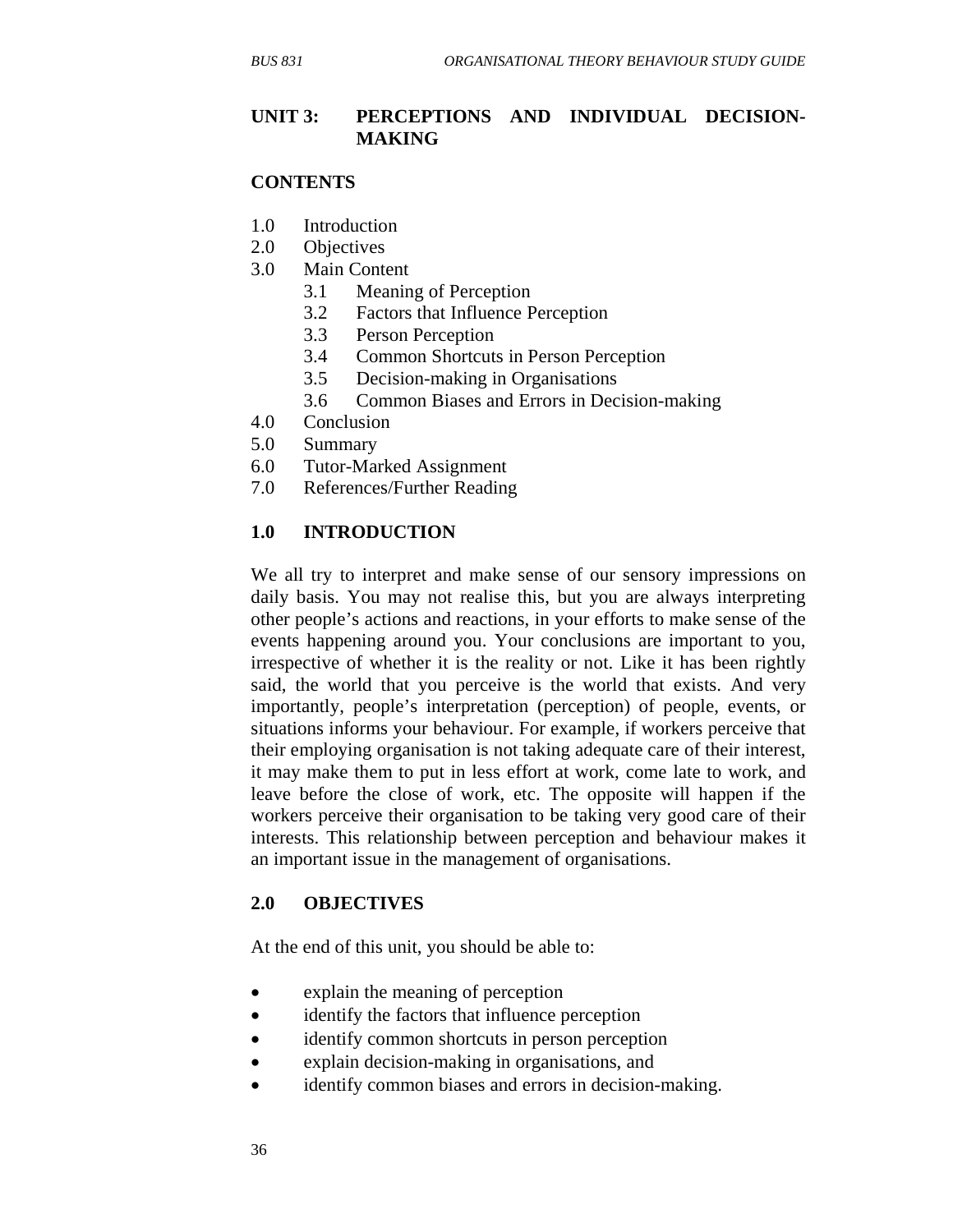## **3.0 MAIN CONTENT**

#### **3.1 Meaning of Perception**

Perception is "a process by which individuals organise and interpret their sensory impressions in order to give meaning to their environment." (Robbins *et al.* 2013, p.176). Perception is important in organisational behaviour because individuals' behaviours are products of their perceptions of what reality is, not necessarily on objective reality. An individual's perception of reality can be, and is often different from objective reality.

## **3.2 Factors That Influence Perception**

The factors that influence perception are the perceiver, target, and context.

- **Perceiver:** A person's interpretation of what he or she experiences is influenced by his or her personal experiences such as educational background, level of exposure, personality, interest, motives, expectations.
- **Target**: A person's interpretation of what he or she experiences is also influenced by the characteristics of the target or object. For example, noisy people or those dressed in very bright colours, or are extremely beautiful or ugly, are easily noticed in a group of people.
- **Context**: The time and place of an event influence the way it is perceived. For example, a lecturer giving a female student a ride from school on a working day may be perceived differently from the same lecturer giving the same female student a ride on a Saturday night in the direction of a popular night club. The perceiver and targets remain the same, but the context is different.

## **3.3 Person Perception**

This refers to the perceptions people make about others. When we observe others, we try to understand and explain their behaviours.

Attribution theory tries to determine whether a particular behaviour is caused by internal or external factors. Behaviour is said to be caused by internal factors if the behaviour is within the person's control. On the other hand, behaviour is said to be caused by external factors if the behaviour is outside the person's control. For example, a person who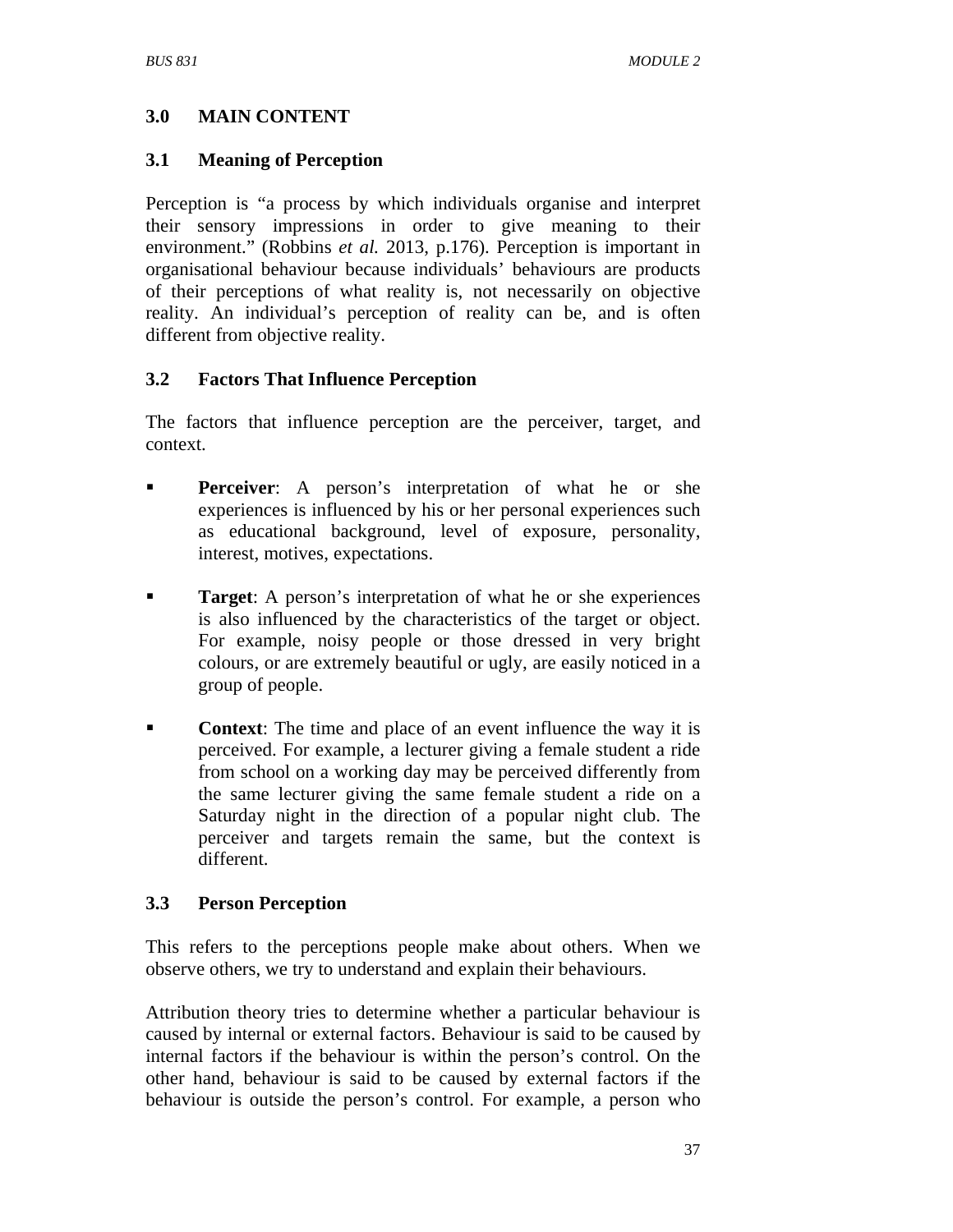goes late to work due to armed robbery operation that blocked his only route to work, did so due to circumstances beyond his control; so there is external attribution. But a person, who goes to work late because he refused to leave for work on time, did so due to circumstances within his control; so there is internal attribution.

In determining whether the behaviour is due to internal or external attribution, we consider three factors namely; distinctiveness, consensus, and consistency of the person's behaviour.

- Distinctiveness**:** This considers whether the behaviour is similar to the person's behaviour in other situations, or not. If the person's behaviour is similar to his or her usual behaviour, it is given an internal attribution, but if it not similar (high distinctiveness) it can be given an external attribution.
- Consensus**:** If everybody that was confronted by similar situation responded in the same way, then there is consensus. For example, there is consensus if all the people who took the same route that was attacked by armed robbers went late to work (external attribution), but if some people in the same situation went to work on time, then there is low consensus, which suggests internal attribution.
- Consistency**:** Here you consider whether this particular behaviour is similar to the person's previous behaviours over a period of time, or not. Continuing with the lateness example, has this particular person been frequently late to work over the past couple of months, or not? If the person has been frequently late there is high consistency and behaviour can be considered to be internally caused, but if he or she has not been late in the past couple of months, then there is low consistency, and the behaviour can be said to be externally caused.
- Studies show that attributions are distorted by errors and biases. For example, judgments of other people's behaviour tend to overestimate internal factors and underestimate external factors. This is called fundamental attribution error.
- Another distortion comes from the attribution of success to internal factors, and attribution of failure to external factors. For example, when students pass their exams they attribute it to their efforts or abilities, but when they fail a course, they blame the "wicked" course lecturer. This is called self-serving bias.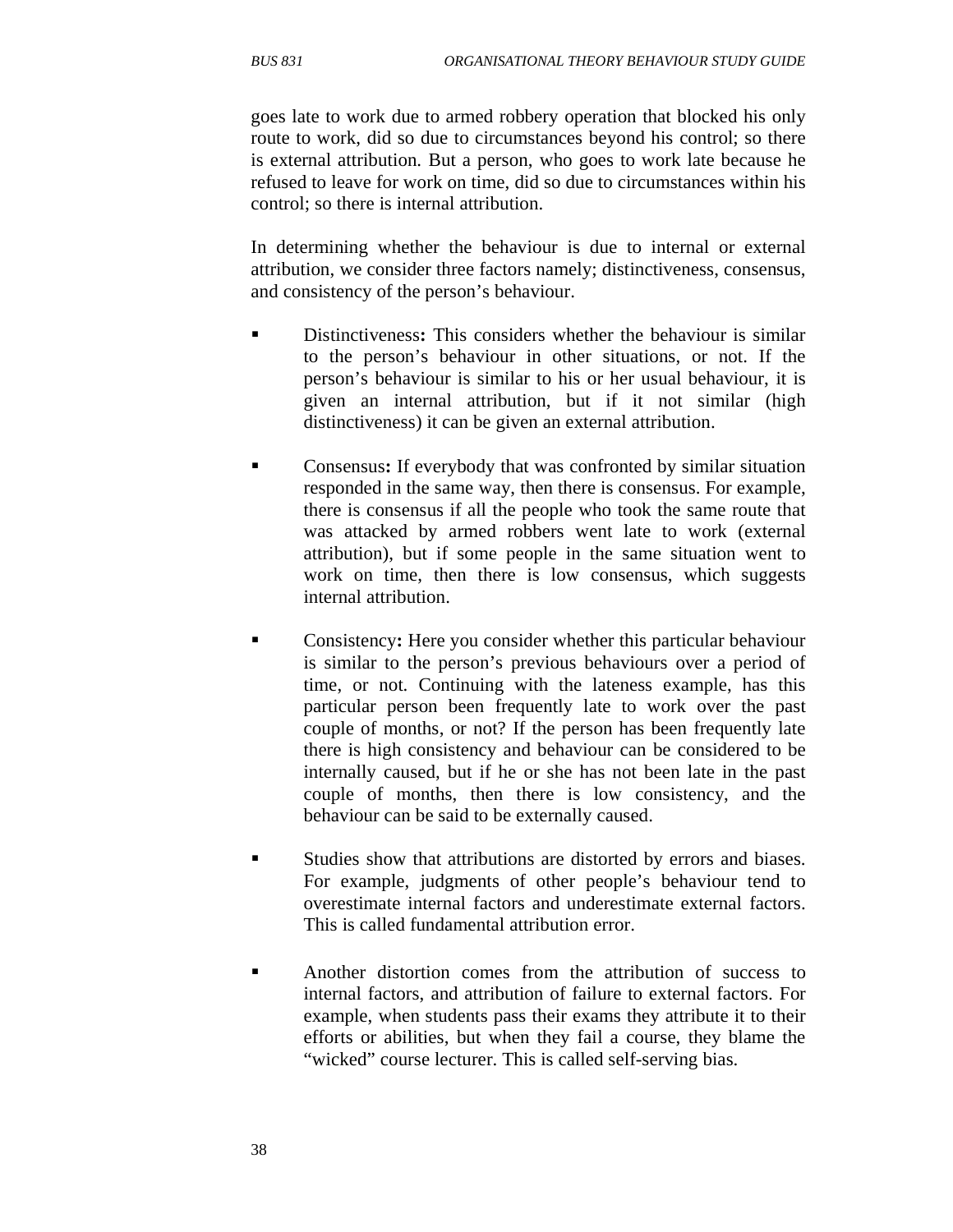# **3.4 Common Shortcuts in Person Perception**

## **Contrast Effect**

This is the judgment of somebody's characteristics or behaviour by comparing it to the characteristics or behaviour of another person that was recently encountered, which may distort perception. For example, a students' performance during project defence can be distorted by the student's position in the list. If the student is preceded by more intelligent students, he or she may receive very unfavourable assessment; but if the student is preceded by poorly intelligent students, he or she may receive a favourable assessment as a result of examiners comparison of the student's performance to that of the students immediately preceding him or her. This applies to job interviews too.

# **Halo Effect**

This is the tendency to draw a general impression about a person based on a single characteristic, e.g. diligence, benevolence, appearance, intelligence, etc. In other words, the judge allows a single trait to influence his or her general impression of the individual being judged.

## **Stereotyping**

Stereotyping is to judge people based on your perception of the group the person belongs to, viz. race, ethnicity, religion, age, gender, profession, etc. For example, if you say "Teachers are poor" or "Economists are stingy," "Police officers are corrupt," you are engaging in stereotyping. These generalisations help us to simplify complexities and take quick decisions but can become problematic when the generalisation is incorrect with respect to a particular individual or situation. That may result to injustice and unfairness.

## **Selective Perception**

It is impossible for anyone to observe everything that goes on around him or her. So individuals tend to engage in selective perception that is to selectively interpret what they observed in line with their background, attitude, interest, and experience.

These shortcuts apply in specific ways in organisations.

o Perceptual judgments, significantly apply in job interviews and performance appraisal and these perceptions are often inaccurate. Applicants' performance at job interview hinges on the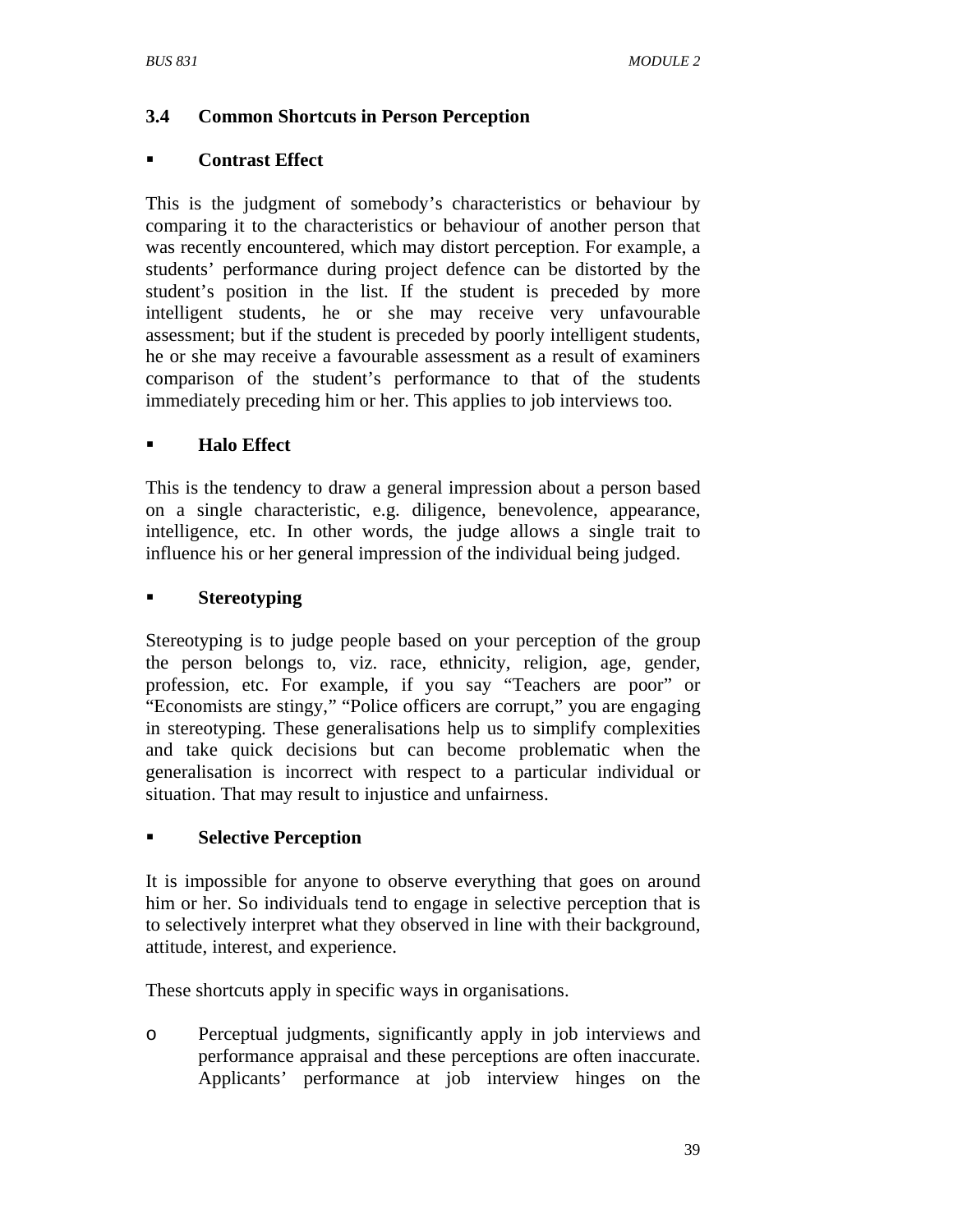interviewers' perception of the candidates impression within the first few minutes of the interview.

o Performance appraisals of many employees largely depend on subjective evaluations which are prone to errors and biases such as selective perception, contrast effects, halo effects, fundamental attribution error, etc.

o

Our perceptions also affect our individual decision-making in organisations. Managers and non-managers make work-related decisions on what products to offer, who to employ, how much effort to exert at work, etc. How the decisions are made and the quality of the decisions depends on individual perception of the problem and the alternative solutions. The screening, processing, interpretation and application of data towards decision-making are also influenced by the perception of the individual involved. So, perception is important in individual decision-making process.

## **3.5 Decision-Making in Organisations**

Decision-making models include the following:

#### **Rational Decision-Making**

The rational decision-making model has six steps namely;

- o Define the problem
- o Identify the decision criteria
- o Allocate weights to the criteria
- o Develop the alternatives
- o Evaluate the alternatives
- o Select the best alternative

It is assumed that the decision maker:

- o Has complete information
- o Is able to objectively identify all options
- o Is able to choose the optimal solution.

However, most decisions, in reality, do not seek optimal solution instead people use their judgment to find reasonable solutions to the problems they seek to solve.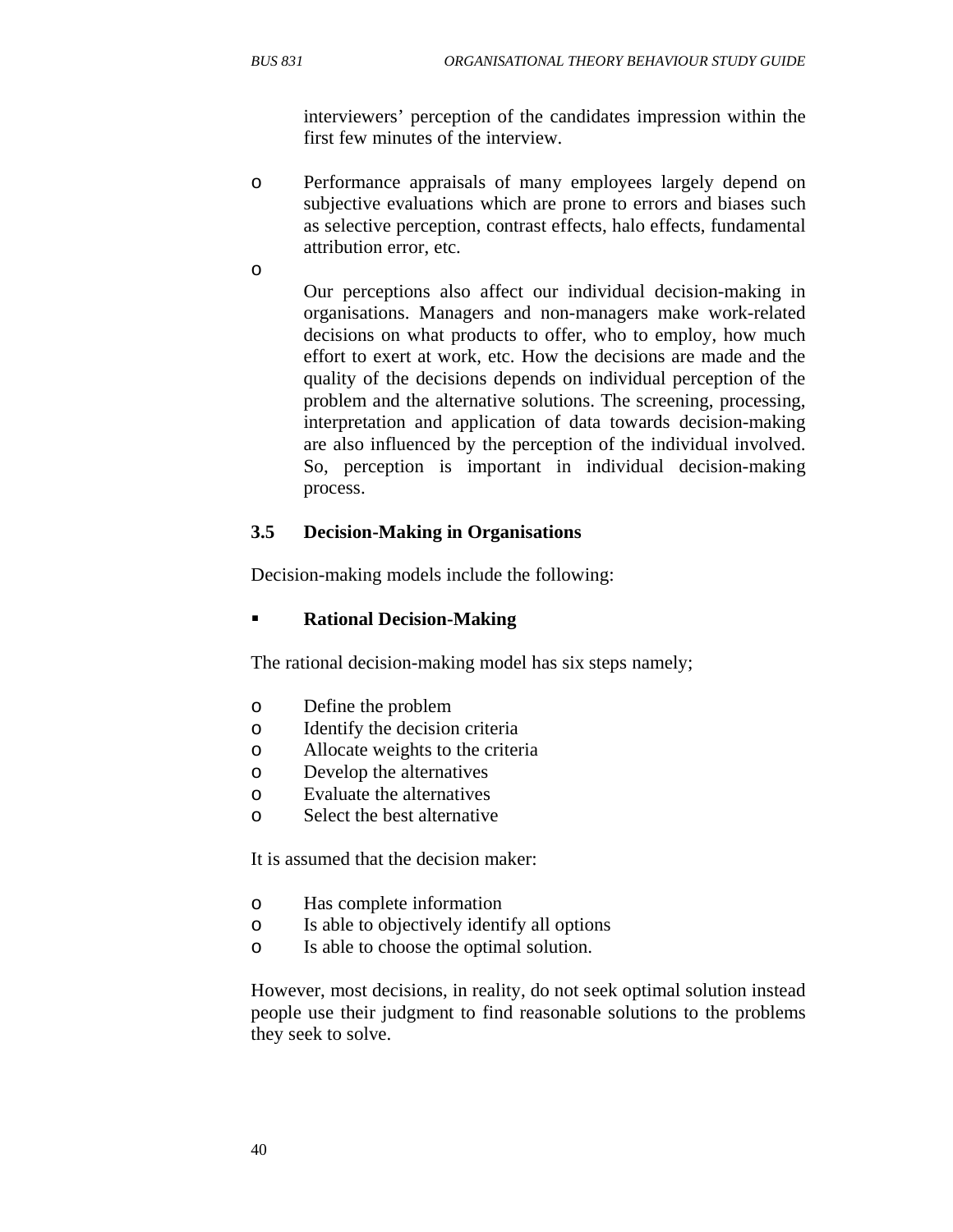# **Bounded Rationality**

Obtaining an optimal solution based on rational decision-making may be difficult to achieve because many problems are too complex to be solved using the rational decision-making model, and because it is impossible for human beings to process, assimilate, and understand all the information needed to fully optimize decision-making. Consequently, most people adopt bounded rationality, i.e. to capture the essential features of the problem (leaving out the complexities), to form simplified models within which individuals can behave rationally. People seek satisfactory solution rather than optimal solution.

Under bounded rationality, when a problem is identified; in-exhaustive, familiar criteria and alternatives are sought and reviewed to find an alternative that satisfies an acceptable level of performance, not optimize it.

## **Intuitive Decision-making**

This can be described as an unconscious process of making decisions from accumulated and refined experience. It is a hunch, a gut feeling, which is outside of conscious thought. Though it is not a rational decision-making method, it is nonetheless useful and can be used to augment rational analysis. Intuitive decision-making should not be solely relied on.

## **3.6 Common Biases and Errors in Decision-Making**

## **Anchoring Bias**

This is inclination to focus on initial information and fail to adequately consider subsequent information received. The reason for this is that our minds tend to allocate a larger amount of emphasis to the information it receives first. For example, in negotiations the first offer usually anchors the other party's offer setting a range for negotiation. More precise anchors give room for smaller adjustments.

## **Availability Bias**

This is the tendency to base our judgment on readily available information. Recent or emotional events tend to be remembered more often, which makes us to overrate the probability of unusual events happening because it happened recently and was over-hyped in the media. Availability bias also explains why managers accord greater weight to recent employees' behaviours than long past behaviours.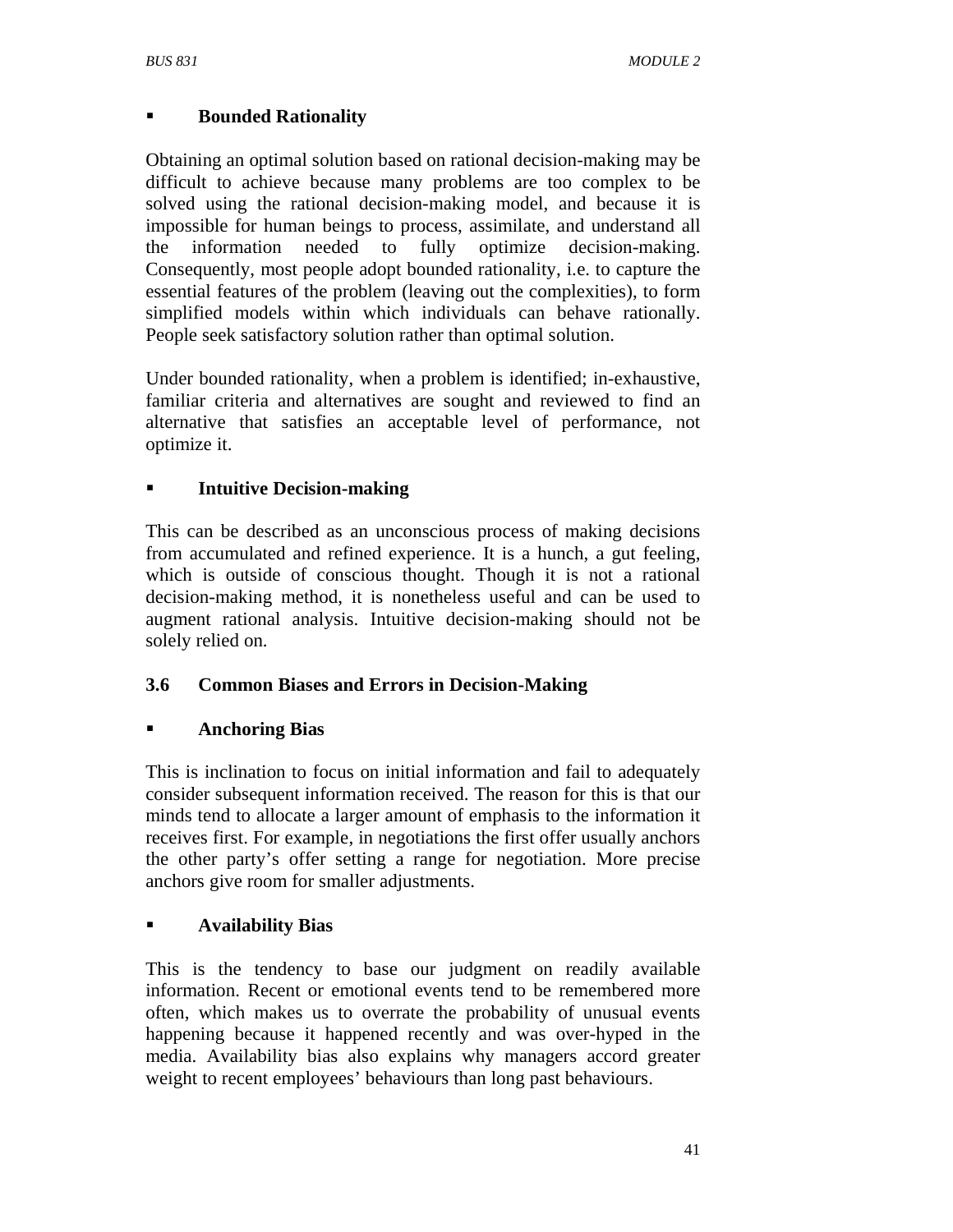#### **Confirmation Bias**

This is the view that we tend to gather information that confirm the views we hold. Individuals tend to seek out information that agrees with their past choices and to ignore information that contradicts them. We also tend to patronise sources of information that would support the views we hold. Furthermore, we tend to accept information that support our views without much questioning but are critical of information that questions the views we hold.

## **Escalation of Commitment**

This refers to increased commitment to a decision in spite of clear evidence that the decision was wrong. Those who invest time and effort into a wrong decision tend to escalate commitment as a way of proving that the decision was not wrong. When managers escalate commitment, they continue to waste organisational resources in an already bad decision, policy or project.

## **Hindsight Bias**

This is the tendency to falsely believe that you would have correctly predicted the outcome of an event, after the outcome of the event is known. The outcome of an event might seem obvious it is known, but not during the event. So many people falsely believe they would have been able to accurately predict the outcome, which many experts were not even able to predict. Hindsight bias makes peoples to overestimates their ability to predict outcomes, and impedes their ability to learn from past events because they erroneously believe they would have been able to predict the outcome after all.

## **Overconfidence Bias**

We tend to be overconfident in our judgment and decision-making. Our answers to factual questions tend to be way too optimistic. Studies show that when people claim 100% certainty of an outcome, they tend to be 70 to 80% correct.

The negative effects of overconfidence appear everywhere, e.g. overconfidence or over-optimism tend to make entrepreneurs and investors not to adequately and proactively consider and plug loopholes in their plans before the problems surface.

Studies show that those who are weakest in intellectual and interpersonal abilities are most likely to overestimate their ability and performance.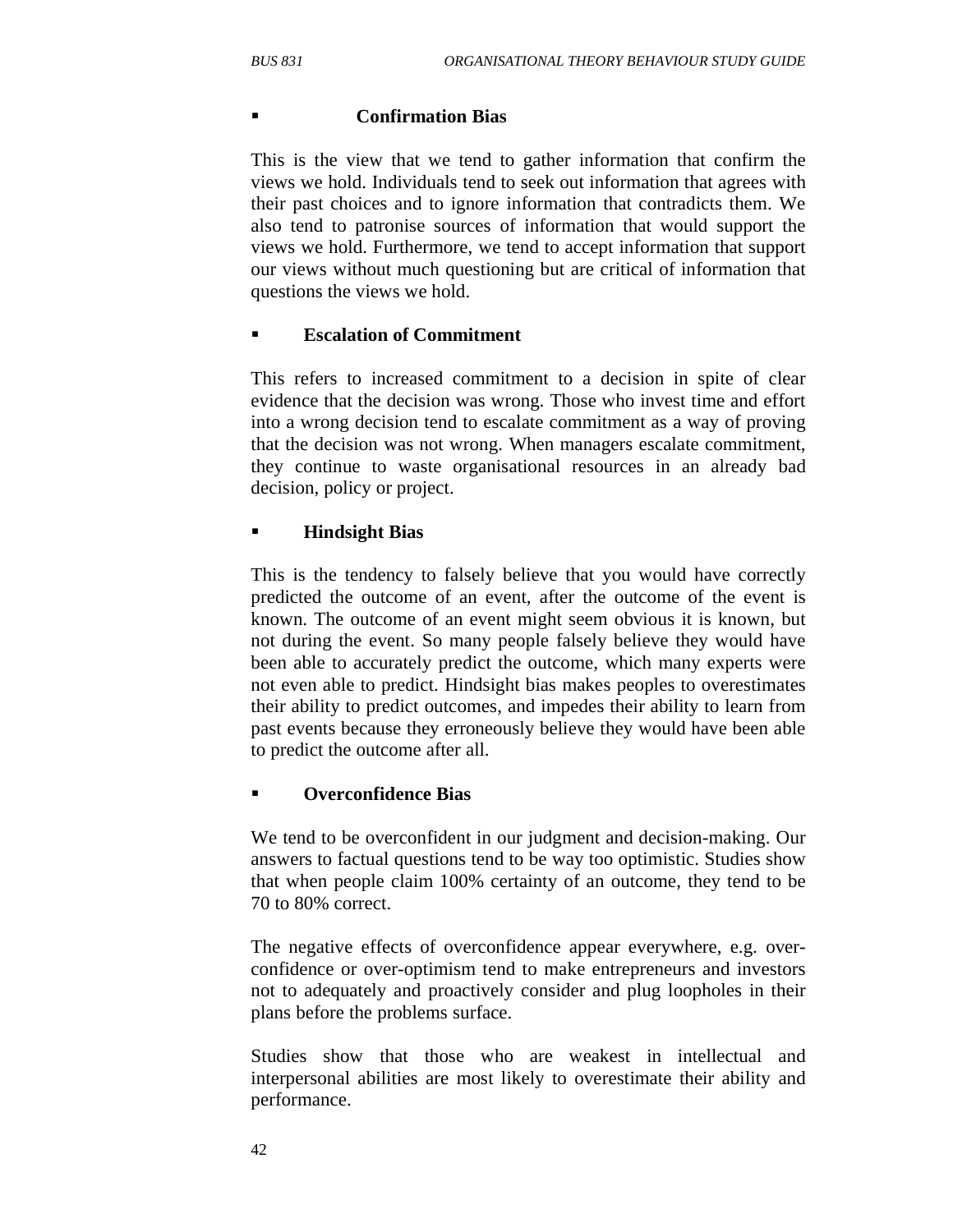#### **Randomness Error**

Randomness error refers to individuals' belief that they can predict the outcome of random events. Some people tend to develop meanings and imaginary patterns out of random events, and may even turn this into superstitions, which may bias individual judgments and decisionmaking.

## **4.0 CONCLUSION**

From our discussions in this unit, we conclude that employees' perception is an important factor in determining their behaviour and should, therefore, be monitored and influenced by managers. Perception also affects individual decision-making. However, person perception and decision-making can be distorted by biases and errors, which can be mitigated by our understanding and consciousness of such tendencies.

## **5.0 SUMMARY**

In this unit, we considered the meaning of perception, factors that influence perception, person perception and its shortcuts, individual decision-making, and common biases and errors in individual decisionmaking.

## **6.0 TUTOR-MARKED ASSIGNMENT**

Identify and discuss the common biases and errors in decision-making.

## **7.0 REFERENCES/FURTHER READING**

- Gibson, J.L., Ivancevich, J.M., & Donnelly, Jr., J.H. (1994). *Organisations*, (9th ed.). Boston: Irwin/McGraw-Hill.
- Hellriegel, D., & Slocum, Jr. J.W. (2011). *Organisational Behaviour* (13th ed.). Mason, OH: South-Western, Cengage Learning.
- Kinicki, A. & Fugate, M. (2012). *Organisational Behaviour: Key Concepts, Skills & Best Practices* (5th ed.). Boston: McGraw-Hill Companies, Inc.
- Robbins, S.P., Judge, T.A., & Vohra, N. (2013). *Organisational Behaviour* (15th ed.), Delhi: Dorling Kindersley (India) Pvt. Limited.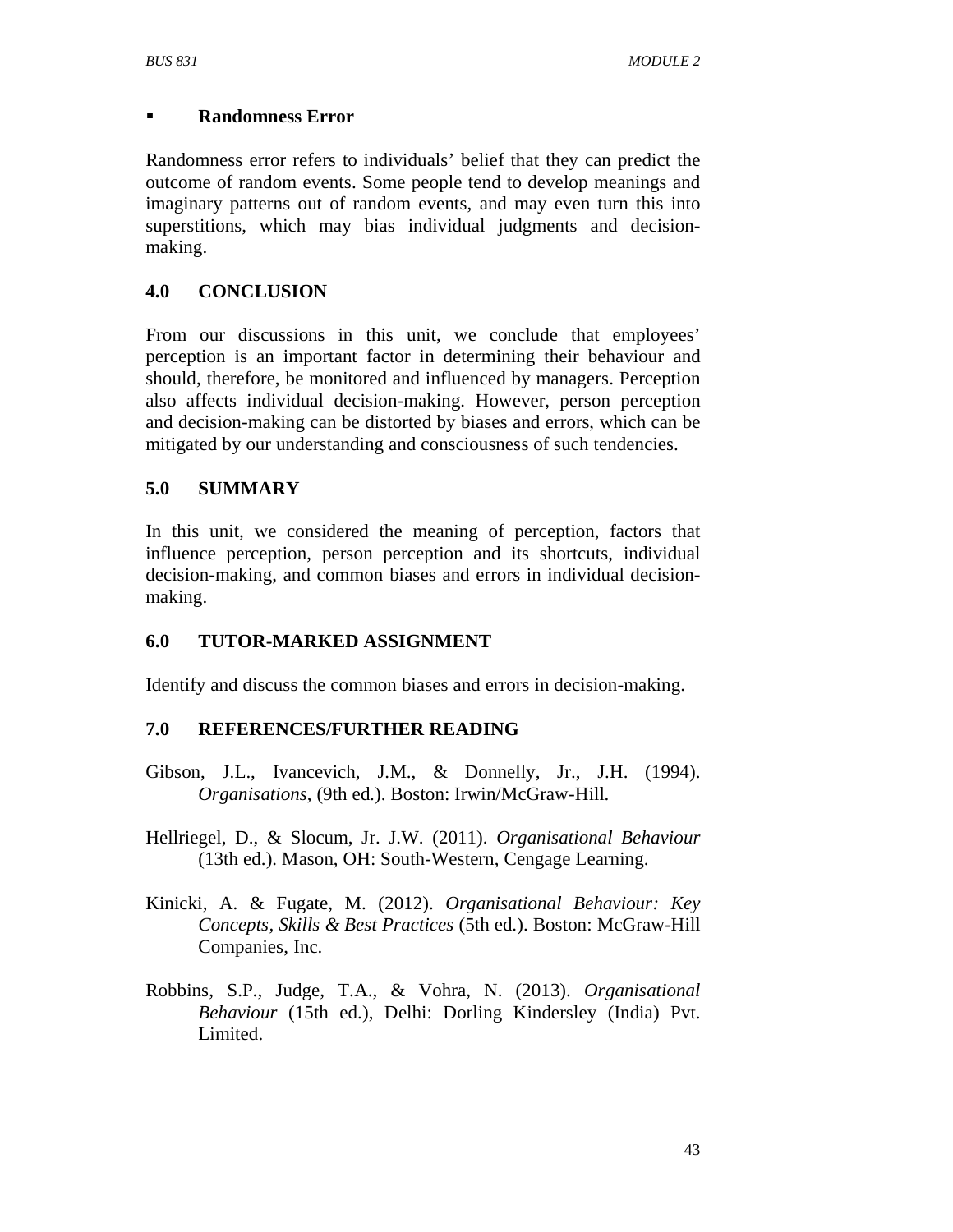#### **UNIT 4: JOB SATISFACTION**

#### **CONTENTS**

- 1.0 Introduction
- 2.0 Objectives
- 3.0 Main Content
	- 3.1 Meaning of Job Satisfaction
	- 3.2 Sources of Job Satisfaction
	- 3.3 Potential Response of Dissatisfied Workers
	- 3.4 Effect of Job Satisfaction on Work Variables
- 4.0 Conclusion
- 5.0 Summary
- 6.0 Tutor-Marked Assignments
- 7.0 References/Further Reading

#### **1.0 INTRODUCTION**

We all want to be happy! Including being happy with our jobs! When you are happy with your job, you will be proud of your job and willing to stay with your organisation; you will be happy to go to work, put in your best effort and even go beyond your line of duty to help your colleagues at work, etc. It is important for an organisation to have happy employees because it affects their motivation, commitment, performance, organisational citizenship behaviour, etc. Therefore, managers need to understand how to make their employees satisfied (happy) with their jobs.

#### **2.0 OBJECTIVES**

At the end of this unit, you should be able to:

- explain the meaning of job satisfaction
- identify the sources of job satisfaction
- discuss potential responses of dissatisfied workers
- explain the effect of job satisfaction on some important work variables.

#### **3.0 MAIN CONTENT**

#### **3.1 Meaning of Job Satisfaction**

Job satisfaction describes a person's positive feeling about his or her job resulting from his or her evaluation of the characteristics of the job.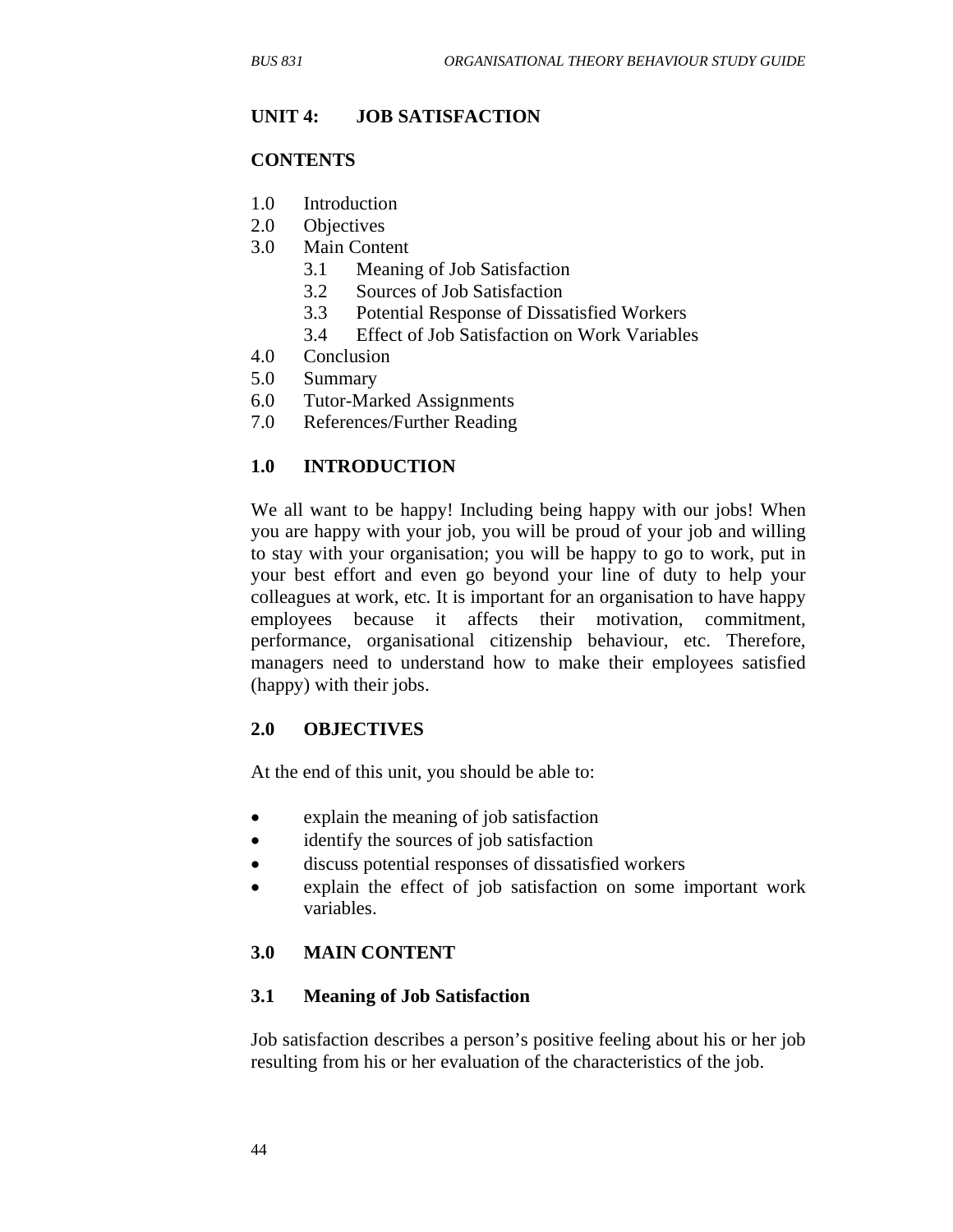It can be measured in two ways namely; a single global rating and summation of job facets. Both methods are reliable measures of job satisfaction.

In the single global rating method, respondents respond to one question or questionnaire item aimed at evaluating their job satisfaction on a Likert scale ranging from "highly dissatisfied" to "highly satisfied."

The second method, summation of job facets, a researcher identifies key elements of a job (e.g. pay, promotion opportunities, supervision, nature of the work, etc.) and asks respondents to rate each of them on a standardised scale. The researcher aggregates the ratings to determine the job satisfaction score of the respondents.

## **3.2 Sources of Job Satisfaction**

- Iobs that provide training, variety, independence, and control satisfy most employees.
- Social context of workplace: interdependence, feedback, social support and interaction with co-workers outside the workplace.
- For poor people, pay does correlate with job satisfaction but disappears when an individual reaches a level of comfortable living.
- **Personality also plays a role. People with positive core self**evaluation, who believe in their inner worth and basic competence, are more satisfied with their jobs than those with negative core self-evaluation.

## **3.3 Potential Responses of Dissatisfied Workers**

What employees do (response) when they dislike their jobs can be described with a theoretical model called exit-voice-loyalty-neglect framework.

- Exit In this case the employee directs his or her behaviour towards searching for a new position or quitting the organisation.
- Voice Here, affected employees constructively engage their superiors with suggestions on how to improve their conditions. They may also engage in union activities to voice their grievances and seek redress.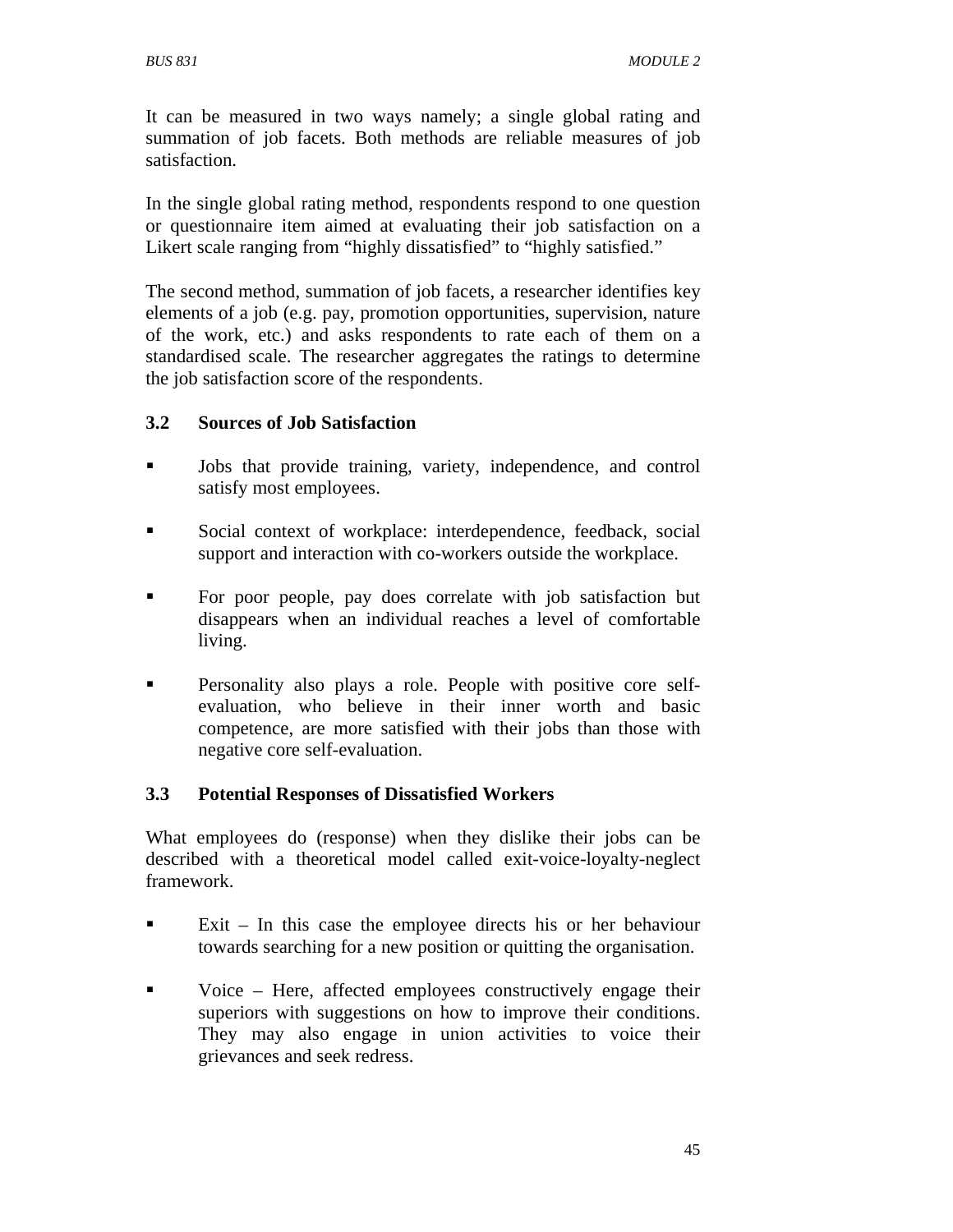- Loyalty This involves affected employees patiently waiting and hoping that their conditions improve, without doing anything about it.
- Neglect In this instance, the affected employee resigns to fate and allows his or her conditions to worsen. He or she slips into tardiness, absenteeism, lack of commitment, reduced effort at work.

Note: Exit and neglect affect performance variables namely; turnover, absenteeism, and productivity, while voice and loyalty are constructive behaviours that allow employees to stay on their jobs while making efforts or hoping that their conditions will improve.

# **3.4 Effect of Job Satisfaction on Work Variables**

## **Job Satisfaction and Absenteeism**

Studies show a moderate negative relationship between job satisfaction and employee absenteeism. However, other factors affect absenteeism, irrespective of whether employees are satisfied or not. For example, availability of sick leave with pay encourages employees to take advantage of it, even when they are not sick.

# **Job Satisfaction and Counterproductive Behaviours**

Job dissatisfaction may result in unfriendly relationships with other workers and employees' engagement in other counterproductive behaviours such as tardiness, substance abuse, stealing from their employers, lazing at work, etc.

## **Job Satisfaction and Customer Satisfaction**

Studies show that satisfied frontline workers increase customer satisfaction and loyalty. Satisfied employees tend to give quality service to customers in a friendly and caring manner.

# **Job Satisfaction and Employee Turnover**

Studies show strong correlation between job satisfaction and employee turnover. Job dissatisfaction is more likely to result to turnover if it is easy for employees to get employed elsewhere. Secondly, dissatisfaction among highly knowledgeable and highly skilled people is likely to turn to turnover because such people can easily move to other organisations.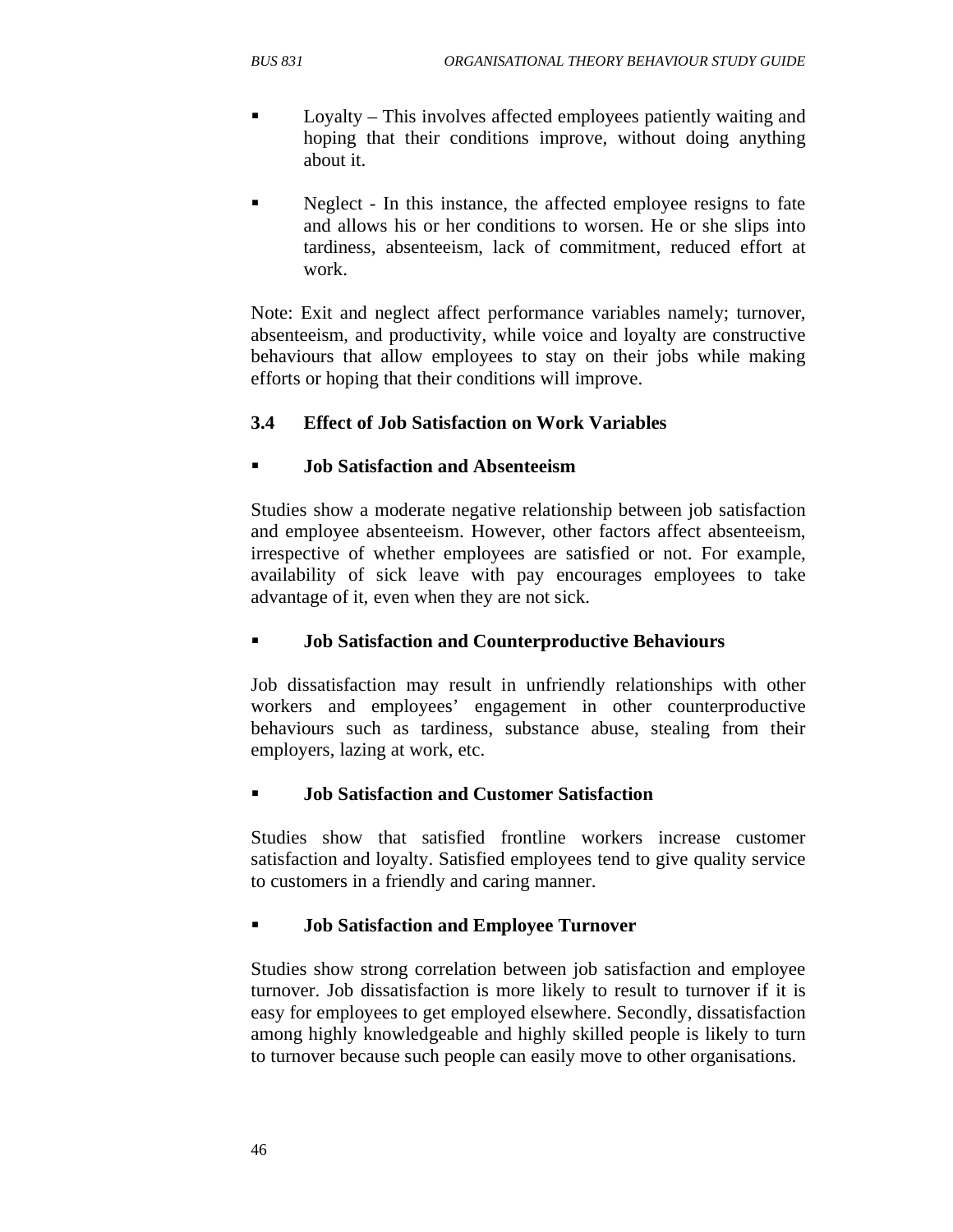## **Job Satisfaction and Job Performance**

Research evidence suggests a strong positive correlation between job satisfaction and job performance both at individual and organisational level. In other words, people who are happy with their work tend to produce more than those who are not happy with their work.

#### **Job performance and Organisational Citizenship Behaviour**

Studies show moderate correlation between job satisfaction and organisational citizenship behaviour (OCB). In other words, people who are happy with their jobs tend to be happy to give back to the organisation by going beyond their call of duty to engage in altruistic behaviour towards their colleagues and organisation.

However, many managers do not take issues of job satisfaction seriously, in spite of the obvious relationship between job satisfaction and important organisational variables, which influence outcomes such as profitability. Some managers assume that their workers are more satisfied than they actually are. Organisations should, therefore, conduct regular surveys to evaluate their employees job satisfaction and address issues that may cause dissatisfaction.

## **4.0 CONCLUSION**

Job satisfaction is very important in organisations due to its pervasive effect on employees' behaviour in organisations, which can mean the success or failure of the organisation. Managers should, therefore, pay close attention to issues relating to their workers satisfaction with their jobs.

## **5.0 SUMMARY**

In this unit, we considered the meaning and sources of job satisfaction, possible responses of dissatisfied workers, and the effect of job satisfaction on some important work-related variables.

#### **6.0 TUTOR-MARKED ASSIGNMENT**

Discuss the relationship between job satisfaction and the following variables:

- (i) Job performance
- (ii) Organisational citizenship behaviour
- (iii) Customer satisfaction
- (iv) Absenteeism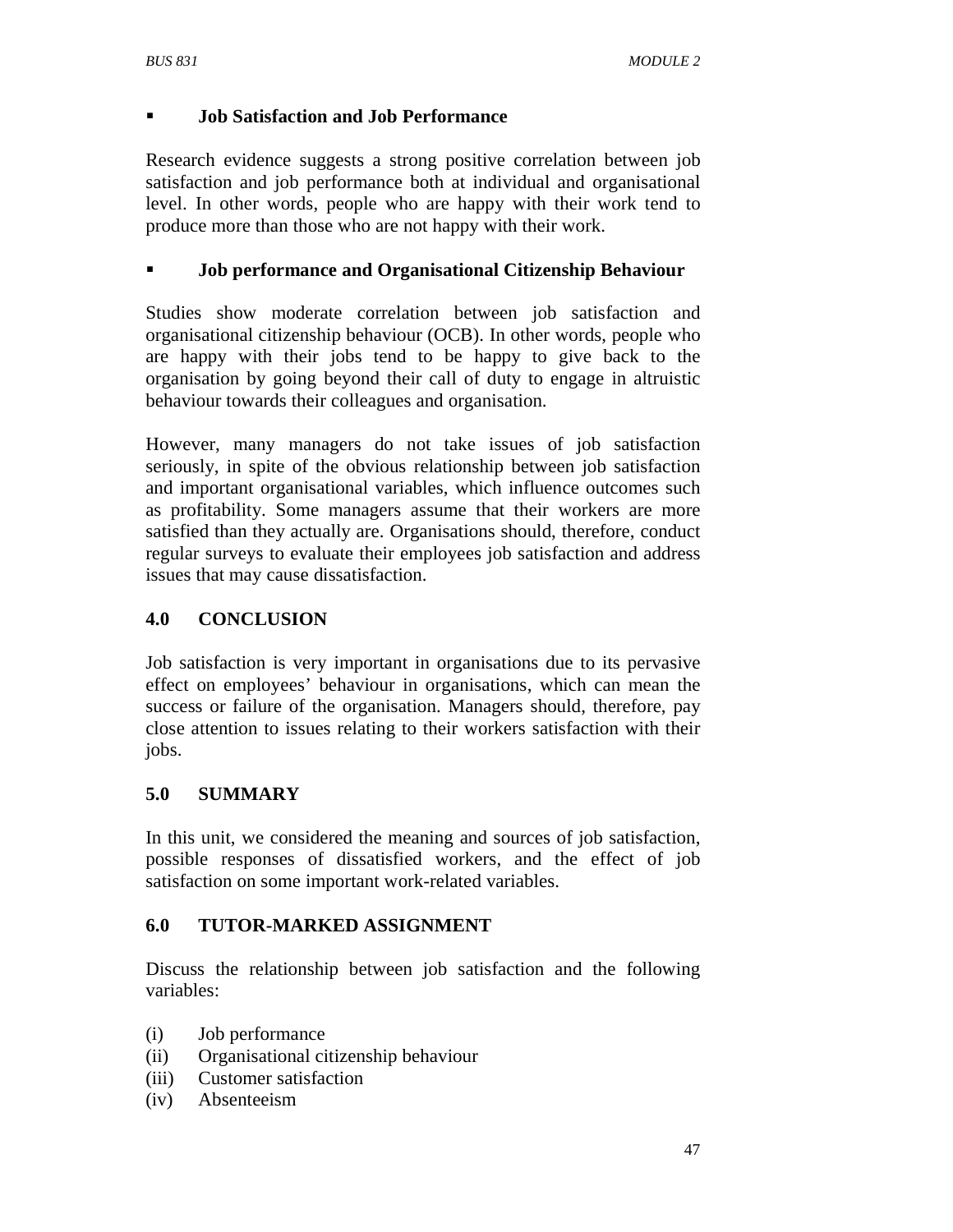- (v) Employee turnover
- (vi) Counterproductive behaviour

#### **7.0 REFERENCES/FURTHER READING**

- Gibson, J.L., Ivancevich, J.M., & Donnelly, Jr., J.H. (1994). *Organisations*, (9th ed.). Boston: Irwin/McGraw-Hill.
- Hellriegel, D., & Slocum, Jr. J.W. (2011). *Organisational Behaviour* (13th ed.). Mason, OH: South-Western, Cengage Learning.
- Kinicki, A. & Fugate, M. (2012). *Organisational Behaviour: Key Concepts, Skills & Best Practices* (5th ed.). Boston: McGraw-Hill Companies, Inc.
- Robbins, S.P., Judge, T.A., & Vohra, N. (2013). *Organisational Behaviour* (15th ed.), Delhi: Dorling Kindersley (India) Pvt. Limited.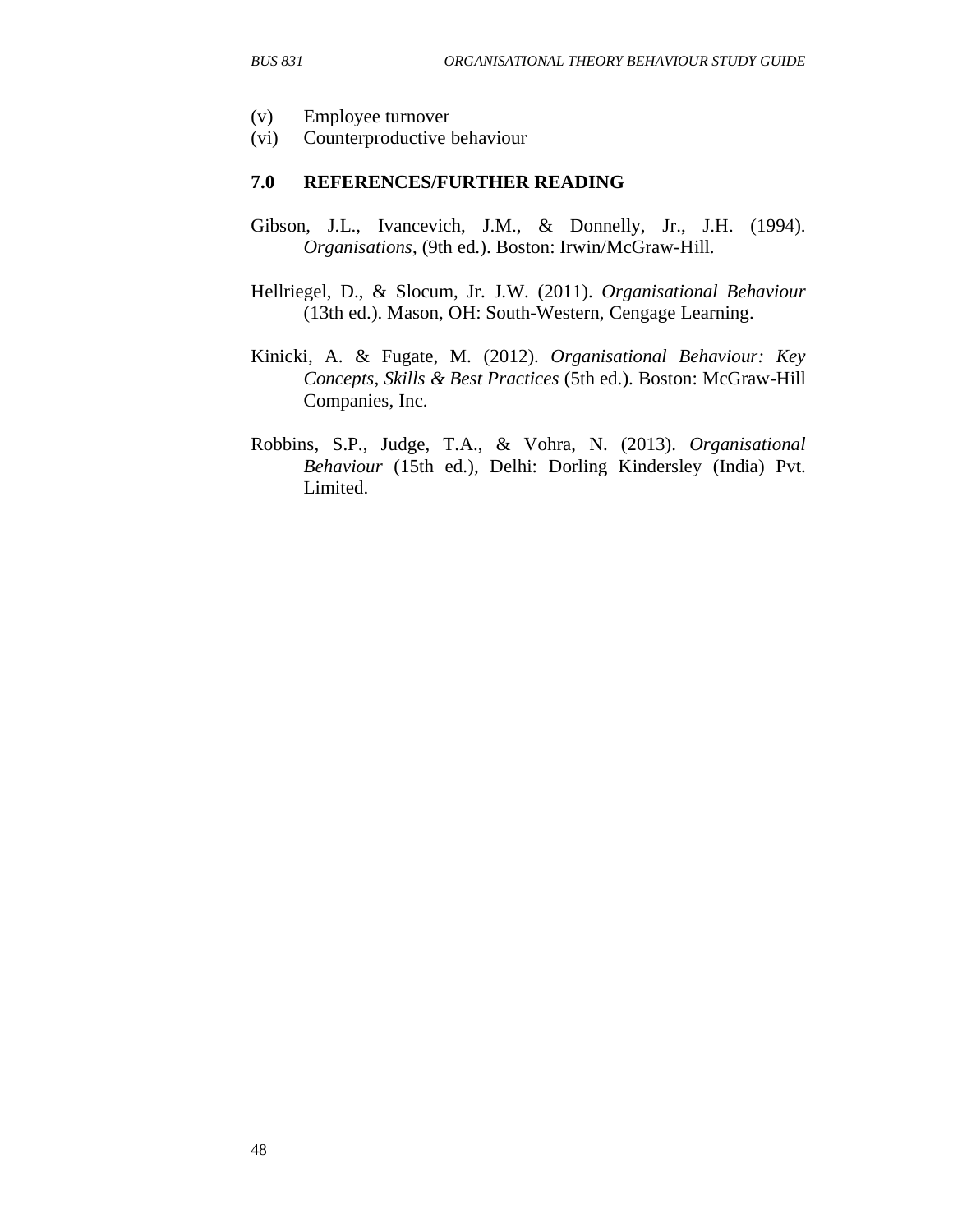# **UNIT 5: EMOTIONS**

## **CONTENTS**

- 1.0 Introduction
- 2.0 Objectives
- 3.0 Main Contents
	- 3.1 Meaning of Emotions
	- 3.2 Basic Emotions
	- 3.3 Functions of Emotions
	- 3.4 Emotional Labour
	- 3.5 Emotional Intelligence
	- 3.6 Emotional Regulation
	- 3.7 Applications of Emotions in Organisational Behaviour
- 4.0 Conclusion
- 5.0 Summary
- 6.0 Tutor-Marked Assignments
- 7.0 References/Further Reading

# **1.0 INTRODUCTION**

Some days you appear to get up from the wrong side of the bed. You are pensive and irritable, often taking it out on people around you. At other times, you are happy, friendly, and easy to get along with. The emotions you display make it easy or difficult for people to interact with you. Your emotions may also affect your performance and that of people working with you. That will, in turn, affect organisational performance. Furthermore, organisations often require their employees to display certain emotions when relating to colleagues and customers. Sometimes, the required emotion may be different from the way you actually feel, leaving you in a position in which you display a false emotion because it is different from how you feel. This is called emotional dissonance, which has implications on your performance, health, and other important work-related variables. So, it is important that managers understand employees' emotions and how to help employees to better manage their emotions in the workplace.

# **2.0 OBJECTIVES**

At the end of this unit, you should be able to:

- explain the meaning of emotions
- identify basic emotions
- discuss the functions of emotions
- explain emotional labour, emotional intelligence, and emotional regulation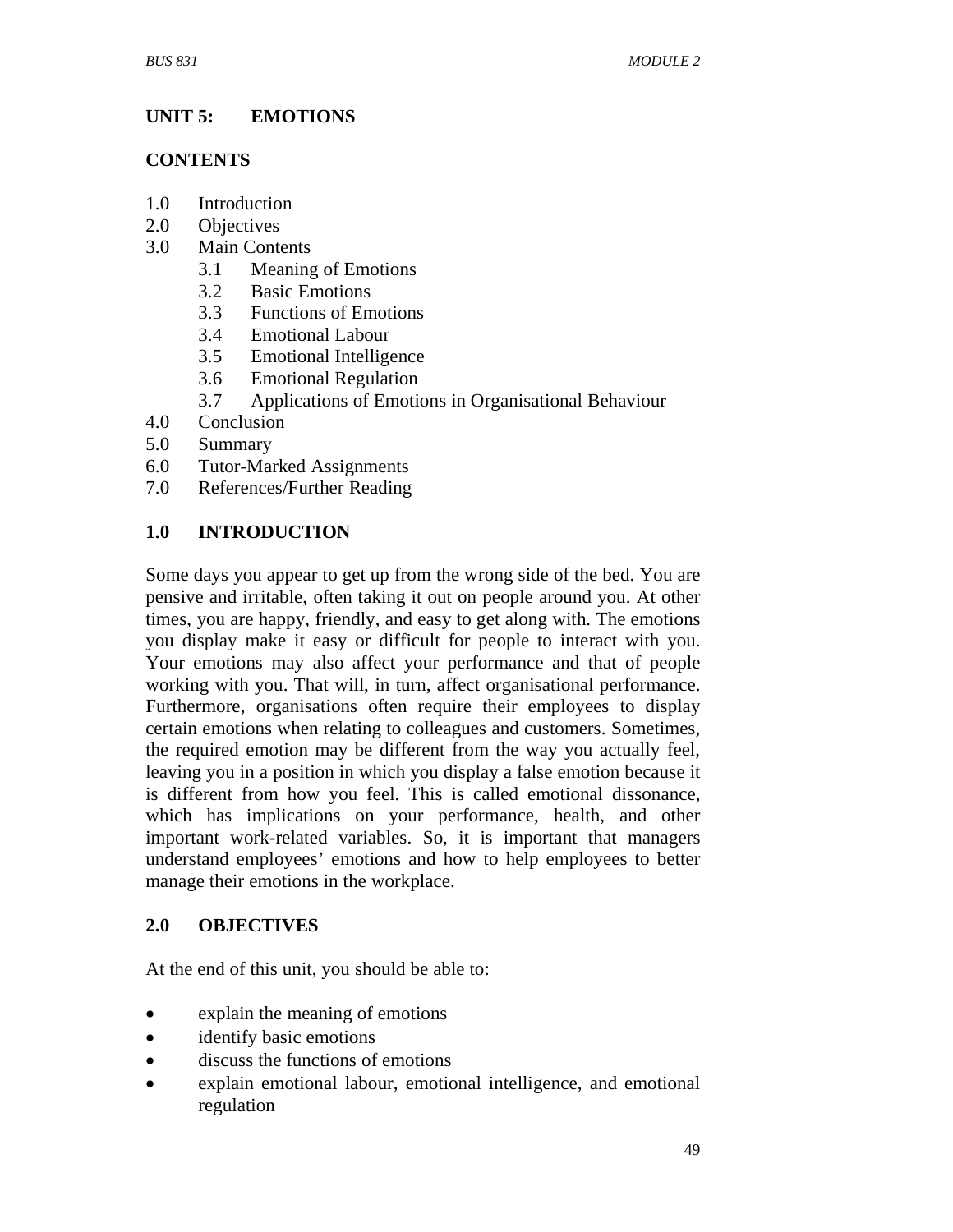• discuss the applications of emotions in organisational behaviour.

## **3.0 MAIN CONTENT**

#### **3.1 Meaning of Emotion/Mood**

- **Emotion**
- o Emotion is an intensive feeling towards something or someone, e.g. anger, happiness, frustration, love, fear, surprise.
- o Emotion can downgrade into mood and mood can exacerbate emotion. For example, a specific positive emotion, say happiness, may dissipate leaving the person feeling generally good spirited (mood) which cannot be ascribed to any specific event or object.
- o Emotion is caused by a specific event,
- o Is specific and of many types,
- o Can only last briefly (seconds or minutes)
- o Usually accompanied by specific facial expressions
- o Is action-oriented.
- $\blacksquare$  Mood
- o Mood is a less intensive feeling and not directed at something or someone
- o Mood is caused by a general and non-specific event
- o Has two main dimensions (positive and negative),
- o Lasts longer than emotions (hours or days),
- o Not indicated by any specific facial expression,
- o Is cognitive-oriented.

#### **3.2 Basic Emotions**

There are very many emotions including enthusiasm, disappointment, envy, contempt, pride, hope, desire, etc. However, there is no consensus on whether there are basic emotions or what constitutes it. Emotions are too complex and its expressions/interpretations are influenced by cultural norms in different countries of the world, creating so much heterogeneity for any possible consensus. Nonetheless, many researchers agree on six universal emotion namely; anger, fear, sadness, happiness, disgust ad surprise.

## **3.3 Functions of Emotions**

 Emotions are crucial to rationality. Loss of emotions results to loss of reasoning. Good decision-making requires both thinking and feeling.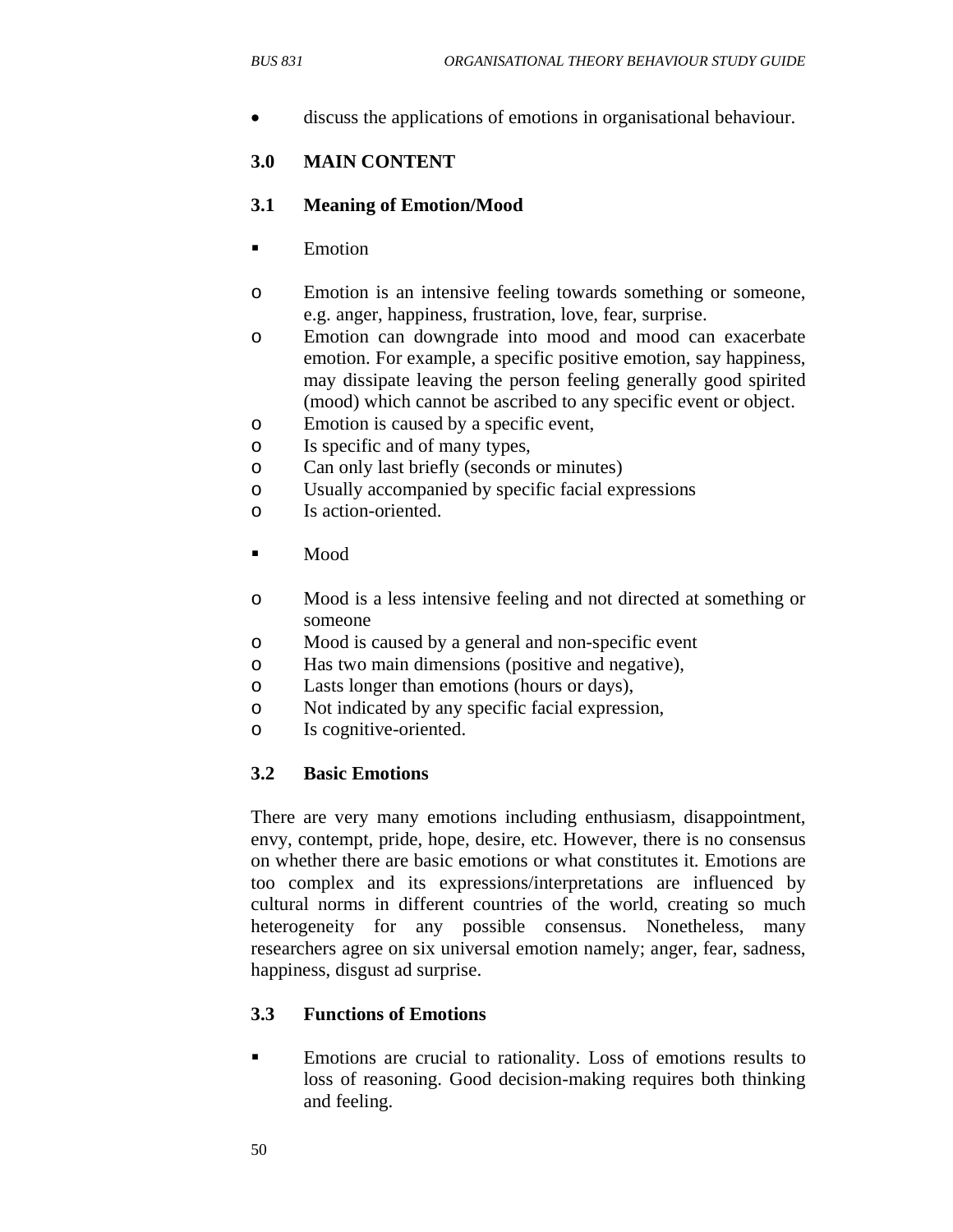Ethical behaviour requires emotions and feelings to accept guilt over misdemeanours, sympathise with others, condemn injustice, etc. Ethical decisions are based on emotions and feelings.

## **3.4 Emotional Labour**

Work requires not only physical and mental labour but also require emotional labour, especially for service providers.

Emotional labour can be described as a situation in which an employee is compelled to display emotions that are different from his or her felt emotions because such emotions are required by his or her organisation during interpersonal interactions at work. For example, workers should be courteous to their colleagues and customers; nurses and doctors should show no emotion; shop attendants should be cheerful, etc.

Sometimes, the actual emotion of the employee (felt emotion) is the same with the emotion he or she is required to express (displayed emotion), but at other times, displayed emotion is different from felt emotion (emotional dissonance).

Organisations expect employees to suppress felt emotions in favour of displayed emotions (surface acting). An employee being cheerful at customers when she actually feels sad is an example of surface acting. But the employee can make effort to actually feel cheerful instead of sad. This is called deep acting. Studies show that surface acting is stressful and exhausting because of the emotional dissonance, and employees should be given breaks to rest and relax.

## **3.5 Emotional Intelligence**

Emotional intelligence (EI) is described as a person's ability to:

- **Perceive emotions in his or herself and in other people**
- Correctly interpret these emotions
- Control his or her emotions.

Studies suggest a correlation between emotional intelligence and job performance. Proponents of emotional intelligence further flaunt its intuitive appeal, and biological base. However, opponents of emotional intelligence argue that there is no consensus on the definition of emotional intelligence: some use ability-based approach while others use self-report measurement approach, which are different definitions and barely correlate each other.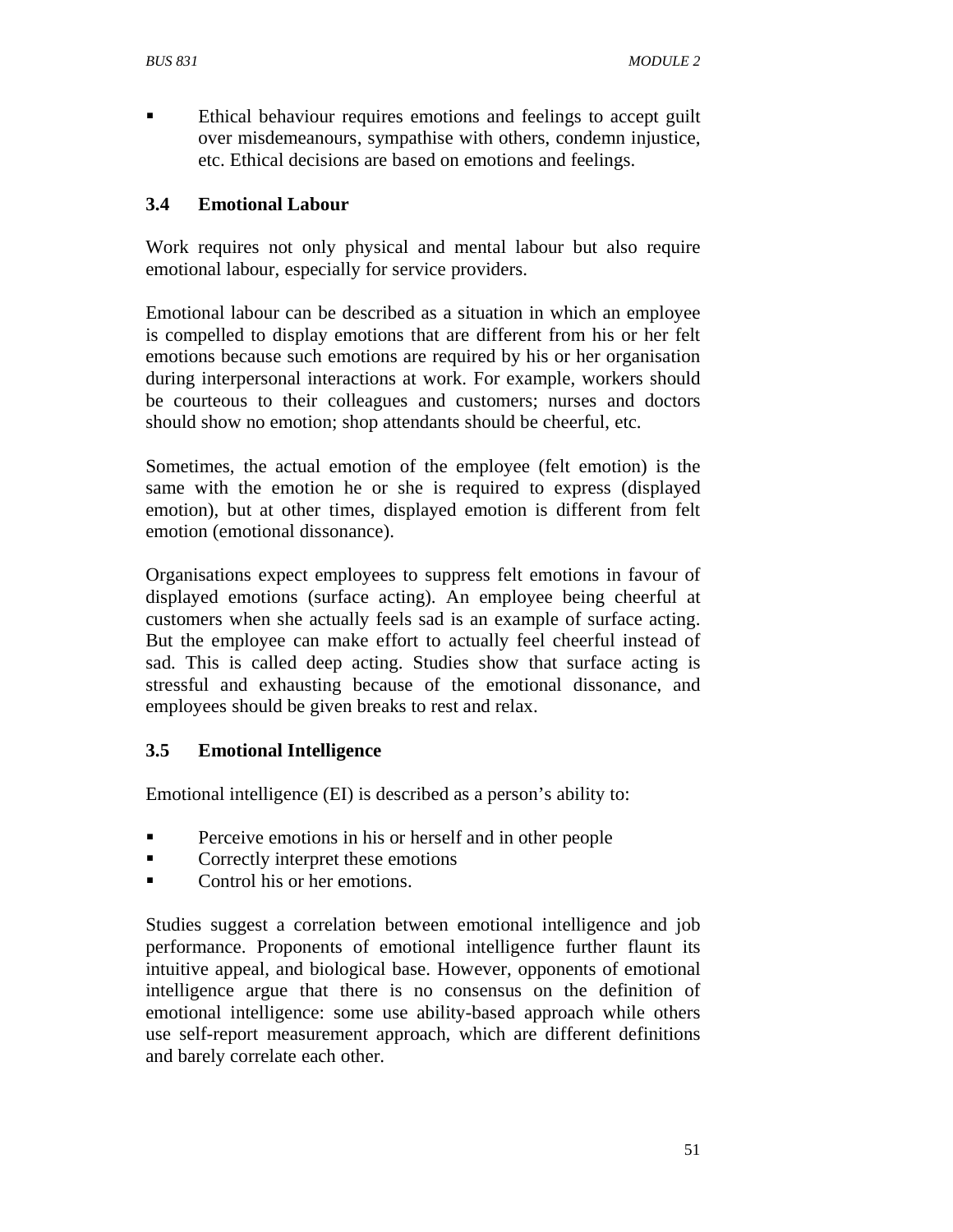#### **3.6 Emotional Regulation**

Emotional regulation involves the identification and modification of emotions individuals feel. One can modify emotions by:

- **Suppressing negative thoughts**
- Re-evaluating the situation or incident
- Engaging in pleasant conversions or thoughts, etc.

Some people are good at emotional regulation while others are not, e.g. low self-esteem people.

Disadvantages of emotional regulation include:

- **Exhaustion from trying to suppress an emotion**
- Worsening the emotion you want to change by focusing on it, etc.

## **3.7 Applications of Emotions and Moods in Organisational Behaviour**

- a. Positive emotions and moods help in making good and quick decisions, and help in boosting problem-solving skills. Emotionally depressed people make poorer decisions because they process information slowly, looking for an elusive perfect solution.
- b. Emotions and moods have been shown to influence motivation. Happiness and positive feedback crate positive mood, which leads to higher motivation and better performance.
- c. Employers should consider emotional intelligence as an important requirement in employee selection, especially for job positions with high interpersonal interactions. Studies have found employees with high emotional intelligence perform better on such jobs than those with low emotional intelligence.
- d. Employees' emotions and moods affect customer satisfaction and retention. Emotional contagion means employee emotions can be transferred to customers, *vice versa*. For example, employees' cheerfulness and friendliness can, and do elicit similar reactions from customers, which can make them shop longer, repeat patronage, refer customers, etc. Negative emotions and moods are also contagious.
- e. Studies show that good moods produce creativity than bad moods. Organisations should, therefore, keep their employees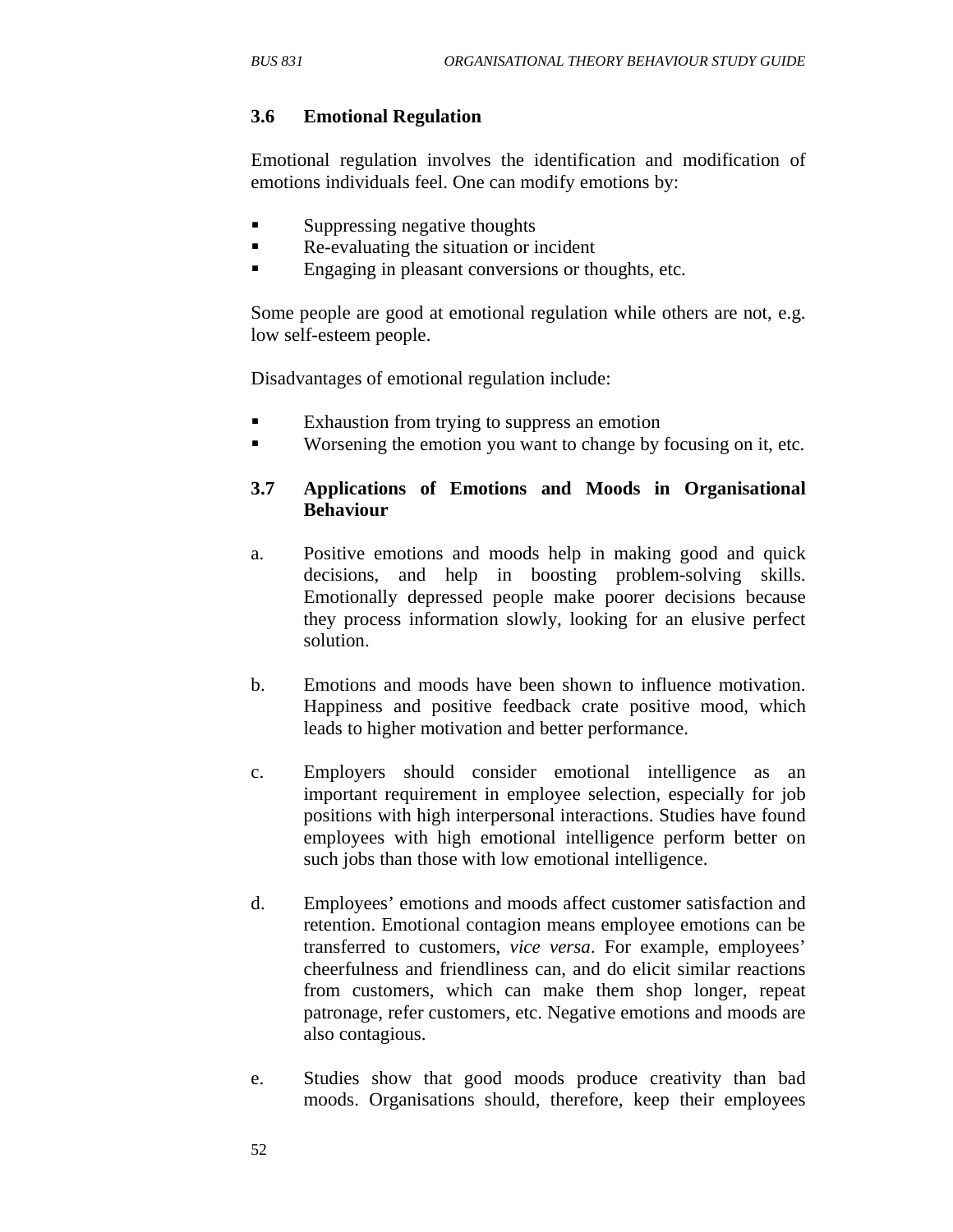happy in order to boost creativity. However, some people argue that good moods may make people complacent and not engage in creative thinking.

- f. A leader's ability to incorporate emotional appeal to his or her subordinates is a critical factor in making them buy into the leader's visions, programmes, and its accompanying change. The positive emotional content of a leader's speech activate greater optimism, enthusiasm, positive atmosphere, etc., that improve employee organisational performance.
- g. However, in a bid to display positive emotions, employees may experience emotional dissonance, which over time reduce job satisfaction and performance due to burnout, etc.
- h. Bad moods can result to injury in the workplace due to fear and anxiety, which can reduce individuals' ability to effectively cope with hazardous situations. Negative moods can also cause distractions that can lead to injury at work.
- i. Finally, negative emotions and mood may result to counterproductive behaviours. For example, anger or envy can make people to malign, backstab, and be hostile to other people, etc.

# **4.0 CONCLUSION**

From our discussion in this unit, we saw that emotions are linked to rationality and ethical behaviour, performance, creativity, motivation, customer satisfaction and retention, counterproductive behaviours, and injury. It is, therefore, important for managers and organisations to help their workers to master their emotions through emotional intelligence and regulation, for instance.

# **5.0 SUMMARY**

In this unit, we studied the meaning of emotions, basic emotions, functions of emotion, emotional labour, emotional intelligence, emotional regulation, and applications of emotions and moods in organisations.

## **6.0 TUTOR-MARKED ASSIGNMENT**

"There is no place for emotions in running the affairs of this organisation". Discuss.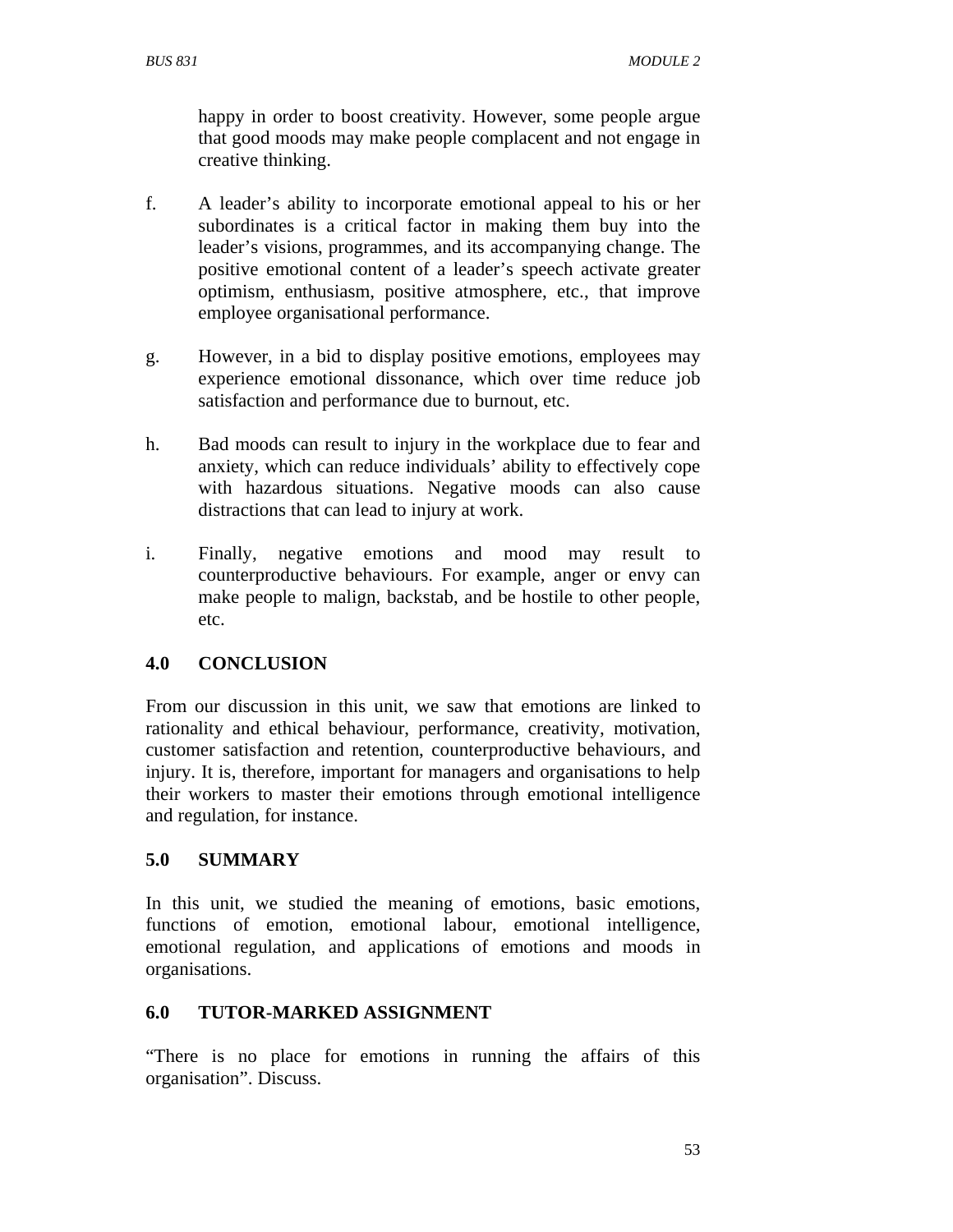#### **7.0 REFERENCES/FURTHER READING**

- Gibson, J.L., Ivancevich, J.M., & Donnelly, Jr., J.H. (1994). *Organisations*, (9th ed.). Boston: Irwin/McGraw-Hill.
- Hellriegel, D., & Slocum, Jr. J.W. (2011). *Organisational Behaviour* (13th ed.). Mason, OH: South-Western, Cengage Learning.
- Kinicki, A. & Fugate, M. (2012). *Organisational Behaviour: Key Concepts, Skills & Best Practices* (5th ed.). Boston: McGraw-Hill Companies, Inc.
- Robbins, S.P., Judge, T.A., & Vohra, N. (2013). *Organisational Behaviour* (15th ed.), Delhi: Dorling Kindersley (India) Pvt. Limited.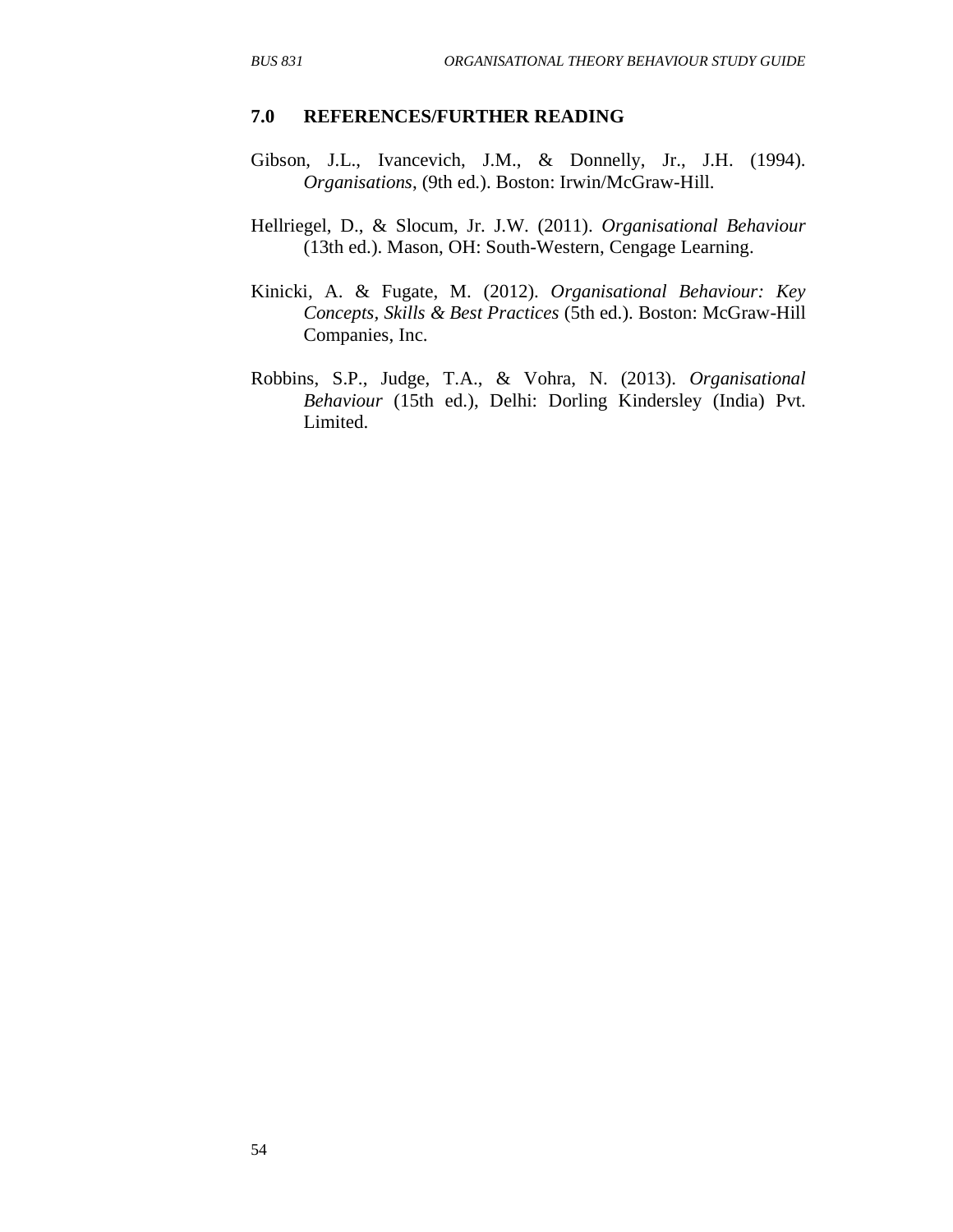## **UNIT 6: MOTIVATION**

#### **CONTENTS**

- 1.0 Introduction
- 2.0 Objectives
- 3.0 Main Content
	- 3.1 Meaning of Motivation
	- 3.2 Early Theories of Motivation
	- 3.3 Contemporary Theories of Motivation
- 4.0 Conclusion
- 5.0 Summary
- 6.0 Tutor-Marked Assignments
- 7.0 References/Further Reading

# **1.0 INTRODUCTION**

Sometimes, you find yourself working very hard at achieving a particular goal for as long as it takes to achieve that goal. It may be in completing a book, building a house, planning a wedding, or achieving work assignments, etc. You were motivated! At other times, however, you were neither interested in working that hard, nor pursuing a particular goal. You were not motivated. You tend to achieve many goals when you are motivated to pursue those goals. Conversely, you achieve little or nothing when you are not motivated. Even as a student, you tend to attend classes more regularly, study harder, do assignments, and perform better in examinations when you are motivated to earn a degree. The reverse is the case when you are not motivated. Organisations need motivated employees to achieve organisational goals. Effective managers are those managers that know how to motivate their workers to consistently put in their best efforts at work.

# **2.0 OBJECTIVES**

At the end of this unit, you should be able to:

- explain the meaning of motivation
- discuss some the early theories of motivation
- explain some of the contemporary theories of motivation.

# **3.0 MAIN CONTENT**

## **3.1 Meaning of Motivation**

Motivation involves intensity and persistence of effort toward the achievement of a goal. Intensity refers to how hard a person works; the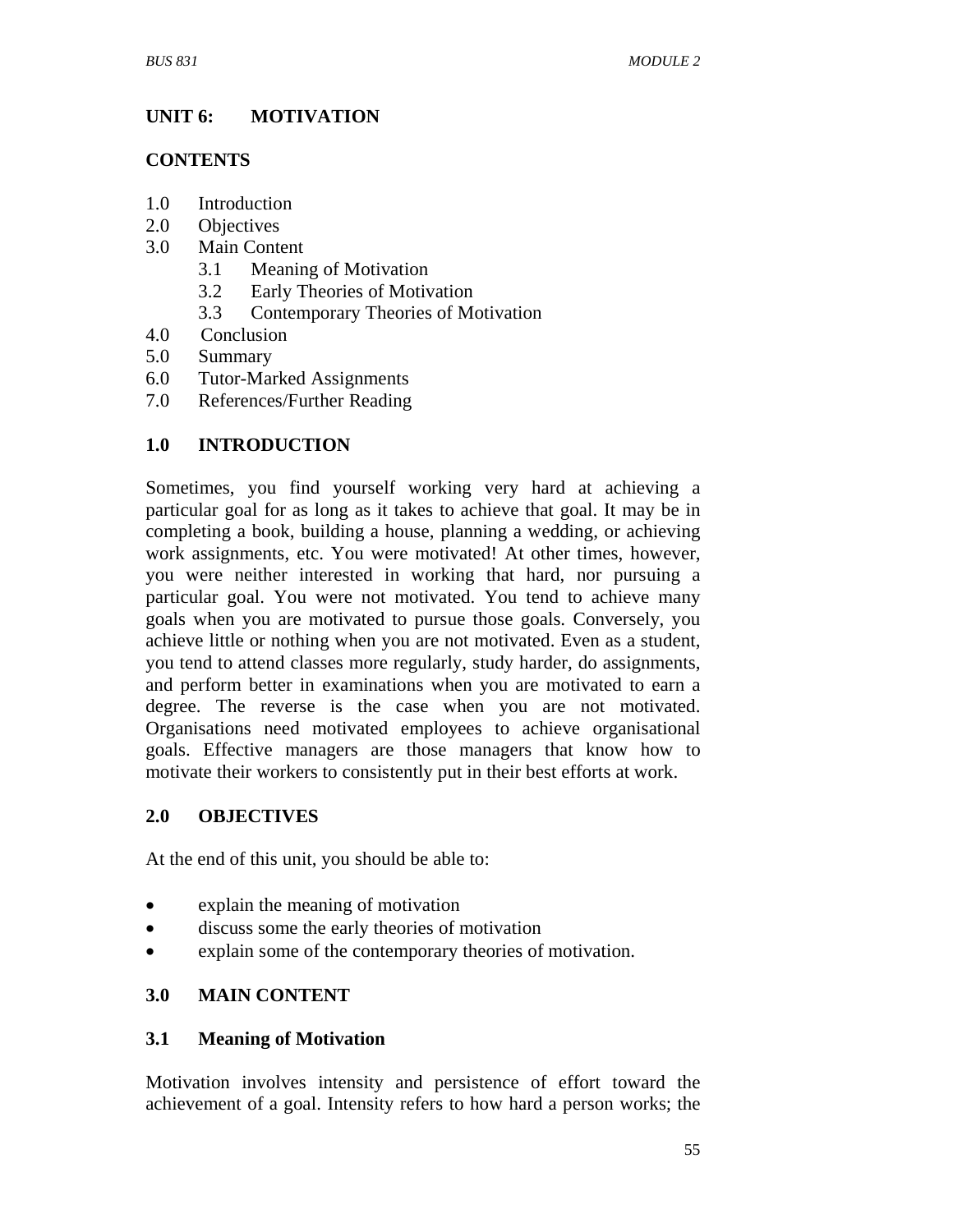direction refers to the purpose the effort is channelled to (which in the context of organisational behaviour is the attainment of organisational goals); while persistence refers to how long the person keeps making the effort, which should be long enough to attain the desired goals. So, we can define motivation in Organisation Behaviour more specifically as the processes that account for an individual's intensity and persistence of effort towards attaining organisational goals.

#### **3.2 Early Theories of Motivation**

The following are some of the early theories of motivation put forward in the 1950s and they form the foundation of contemporary theories on motivation. However, the validity of these early theories are largely unsupported by data.

#### **Hierarchy of Needs Theory**

This theory was propounded by Abraham Maslow. He opined that every human being faces a hierarchy of five needs namely; physiological, safety, social, esteem and self-actualisation needs.



- o Physiological needs refer to basic human needs and include food, shelter, clothing etc.
- o Safety needs refer to security and protection of human life, property and source of livelihood.
- o Social needs are need for acceptance, friendship, love, affection and relationship.
- o Esteem needs consists of internal and external components. Internal component of esteem need includes need for self-respect, achievement and autonomy, while the external component includes need for recognition, status, attention.
- o Self-actualisation need refers to need for fulfilment, growth and achievement of individual potentials.

The insatiable nature of human beings means that no need can be fully satisfied but they can be substantially or reasonably satisfied. A substantially satisfied need ceases to be dominant and is taken over by another need. Maslow opined that the key to motivating an employee is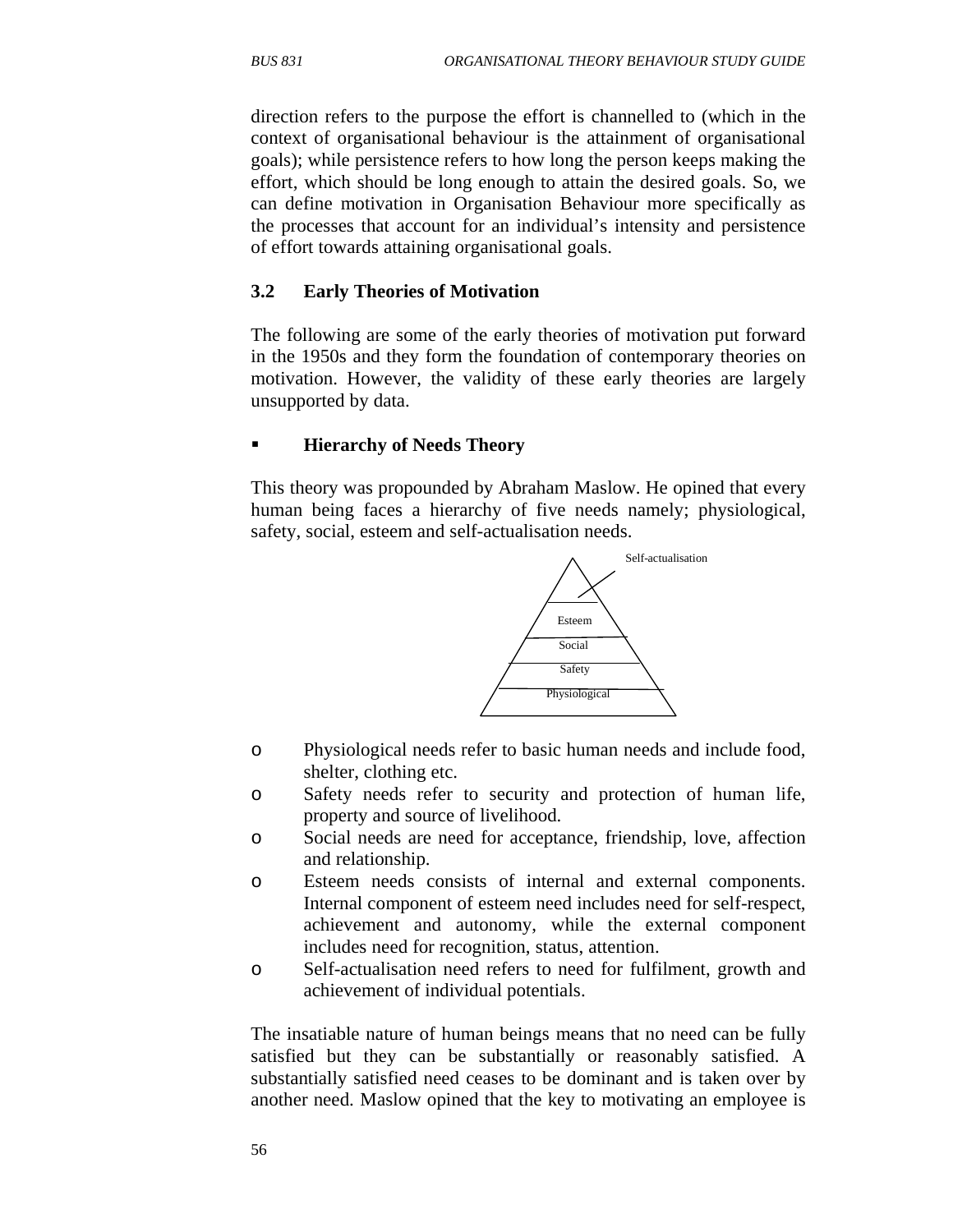to understand the hierarchy of need that the person is on, and try to satisfy those needs as well as those on the next level.

Abraham Maslow divided the five hierarchies of needs into lower and higher order needs.

- o Lower order needs consists of physiological and safety needs.
- o Higher-order needs consist of social, esteem and selfactualisation needs.
- o The difference between lower-order and higher-order needs is that lower-order needs are satisfied externally (i.e. outside of the person), while higher-order needs are satisfied internally (i.e. inside the person).

Though this theory is popular among managers, it is not empirically validated.

# **Theory X and Theory Y**

These theories propounded by Douglas McGregor represent two different views of human beings. Theory X is based on a negative view of workers, while Theory Y is based on a positive view of workers. Theory X assumptions are negative. For example, it assumes that employees inherently dislike work and, therefore, must be coerced, directed, or threatened with punishment before they can perform. Conversely, Theory Y assumptions are positive. For example, it assumes that work is natural to employees just as play or rest are. They, therefore, need not be coerced before they can perform.

Theory X assumes that employees are dominated by lower-order needs, while Theory Y assumes that employees are dominated by higher-order needs. McGregor himself subscribed to the assumptions of Theory Y, which he believed were more valid than the assumptions of Theory X. Consequently, McGregor proposed responsible and challenging jobs, participative decision-making and good group relations as ways of maximising employee's job satisfaction. However, there is no empirical validation of either Theory X or Theory Y.

# **Two Factor Theory (Motivation-Hygiene Theory)**

Fredrick Herzberg wanted to know what people wanted from their jobs, by asking people to describe situations in which they felt exceptionally good or exceptionally bad about their jobs. From the data collected, Herzberg found as follows: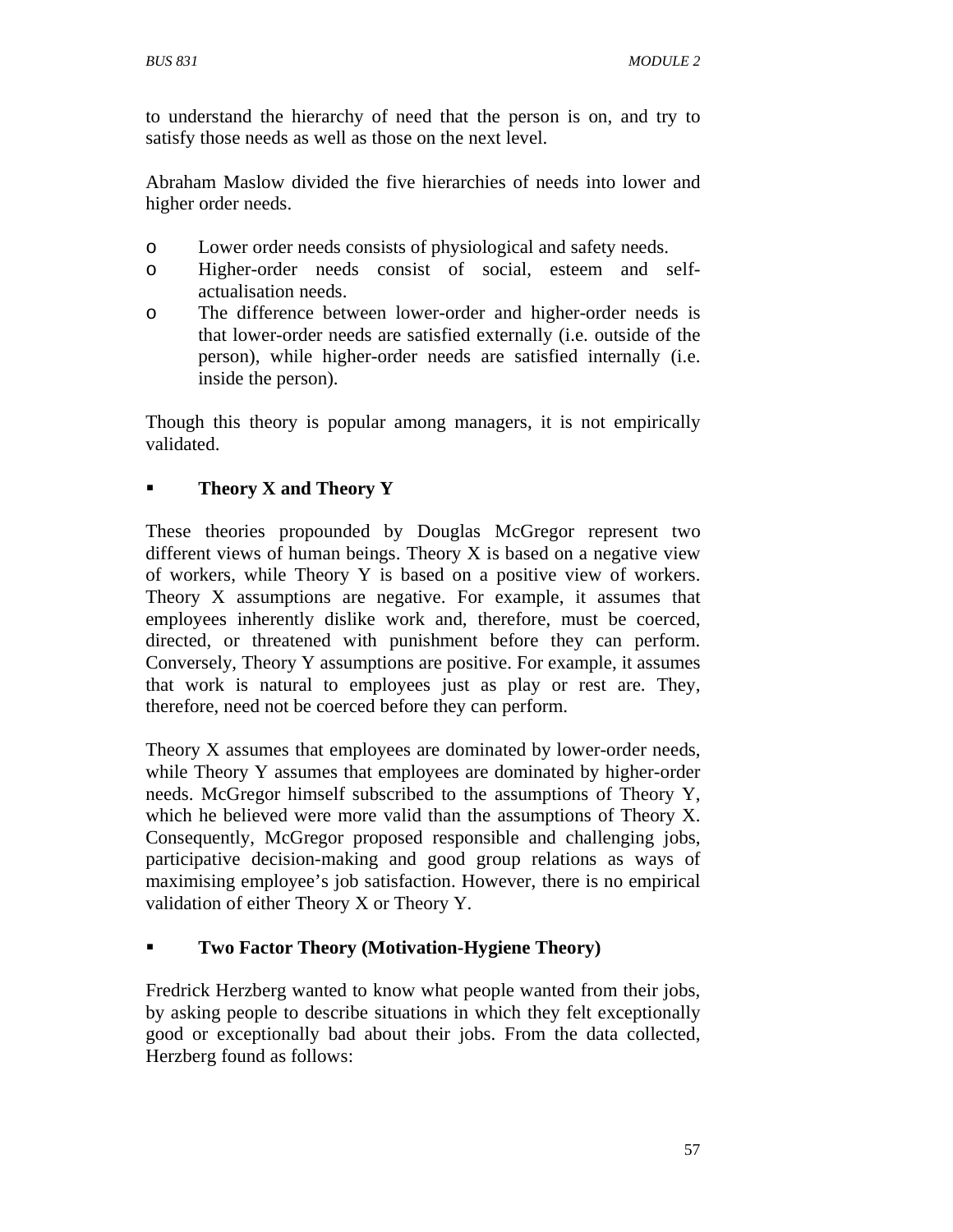- o Satisfied workers attribute the factors to themselves e.g. responsibility, achievement, recognition, etc. (motivational factors), while dissatisfied workers attributed it to factors outside of themselves e.g. pay, working condition, supervision, company policies, etc. (hygiene factors).
- o Dissatisfaction is not the opposite of satisfaction, as was thought. The opposite of "satisfaction" is "no satisfaction," while the opposite of dissatisfaction is "no dissatisfaction." This is because he found that the factors that lead to job satisfaction are distinct from the factors that lead to job dissatisfaction.
- o The removal of factors that create job dissatisfaction (hygiene factors) may not necessarily result in employee motivation.
- o Herzberg was of the view that intrinsic factors such as responsibility, achievement recognition, promotional opportunities etc., were the factors that can motivate employees.

However, this theory is not well validated empirically. Its criticism relates majorly to its methodology- its reliability, reliance on selfreporting, no overall measure of satisfaction, etc.

## **3.3 Contemporary Theories of Motivation**

These theories of motivation reflect recent thinking on how employees are motivated.

## **Self-Determination Theory**

This theory is of the view that people prefer to feel that they freely determine their actions, that is, that they have control over their actions. Anything or situation that makes them feel that they have lost control over their action will compromise their motivation.

Besides autonomy, this theory is of the view that people seek opportunities to achieve competence and positive relationship with other people.

The effect of extrinsic reward and work standards on motivation depends on whether or not the employee considers them as being coercive or not. When an employee considers them coercive, his or her motivation will be compromised because it takes away his or her control over his or her actions. But if they allow the employee to exercise control over his or her behaviour, it will have positive effect on intrinsic motivation.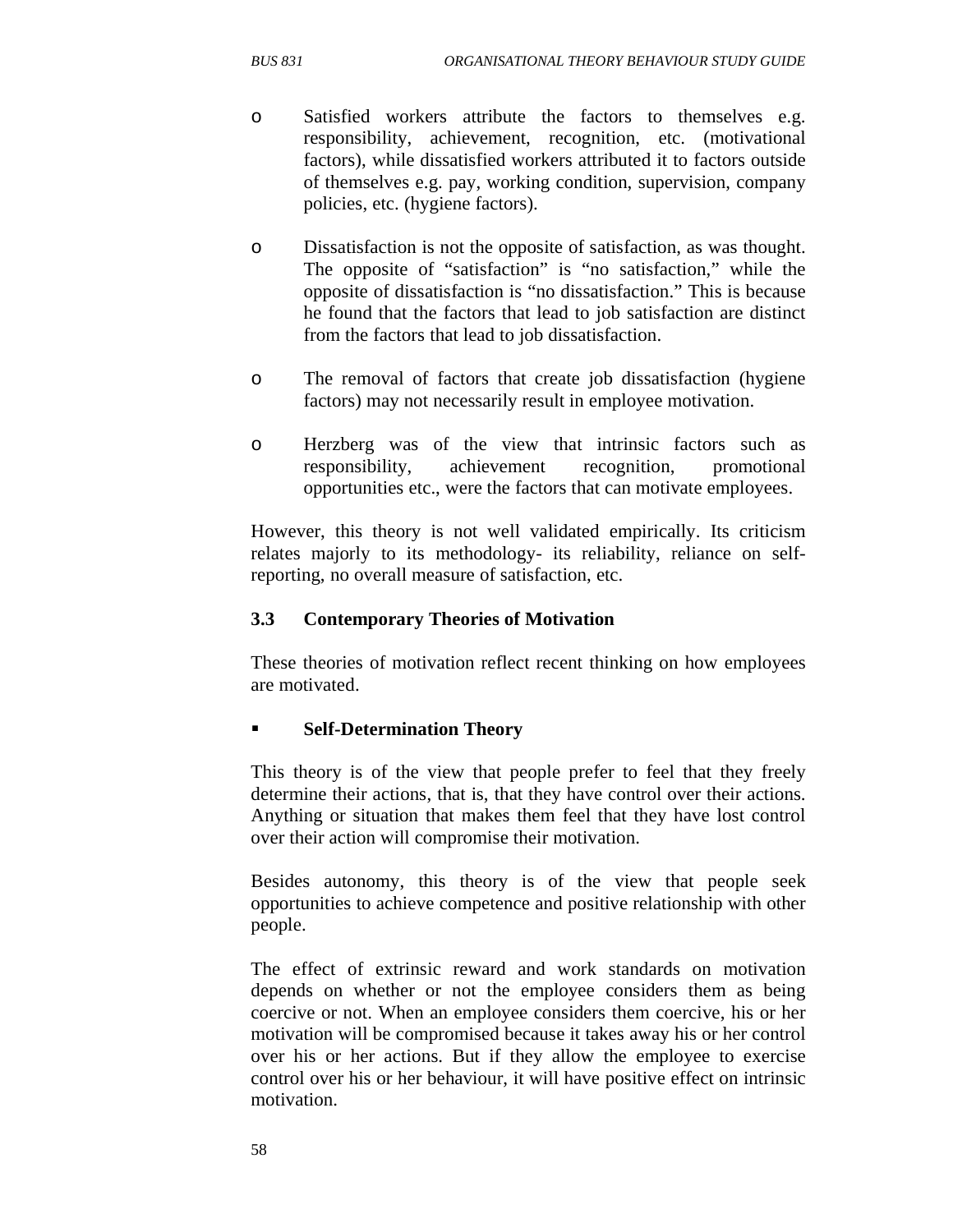The implication of this theory is that people should choose their jobs for intrinsic reasons, not just extrinsic reasons. On the side of organisations, managers should provide intrinsic rewards as much as extrinsic rewards. Employees' autonomy helps them to exercise some control over their work behaviours and, therefore, experience more motivation and commitment.

## **Equity Theory/Organisation Justice**

Employees perceive their work outcome (e.g. remunerations, recognition, position,) and their input (e.g. effort, education, experience), and compare their outcome-input ratio with the outcomeinput ratio of relevant others. An employee perceives equity or fairness/justice when his or her outcome-input ratio and that of relevant others ( $O/IA = O/IB$ ). There is inequity, unfairness, injustice, when the employee perceives that his or her outcome-input ratio is less than that of relevant others  $(O/IA < O/IB)$  – under-reward, or that his or her outcome-input ratio is greater than that of relevant others  $(O/IA > O/IB)$ – over-reward. A stage of inequity creates tension: under-reward creates anger while over-reward creates guilt. Tension creates the motivation to take corrective measures.

## **Referents**

There are four referent comparisons the employees can make namely;

- o Self-inside: The employee's experiences in another position in the same organisation.
- o Self-outside: The employee's experiences in another organisation.
- o Other-inside**:** Another employee or group of employees in the same organisation.
- o Other-outside: Another employee or group of employees in another organisation.

However, these comparisons are moderated by four variables namely, length of service, level of education or professionalism, gender, and position in the organisation.

Employees that feel inequity can make any of the following choices;

- o Change inputs
- o Change outcomes
- o Distort perceptions of self
- o Distort perceptions of others
- o Choose a different referent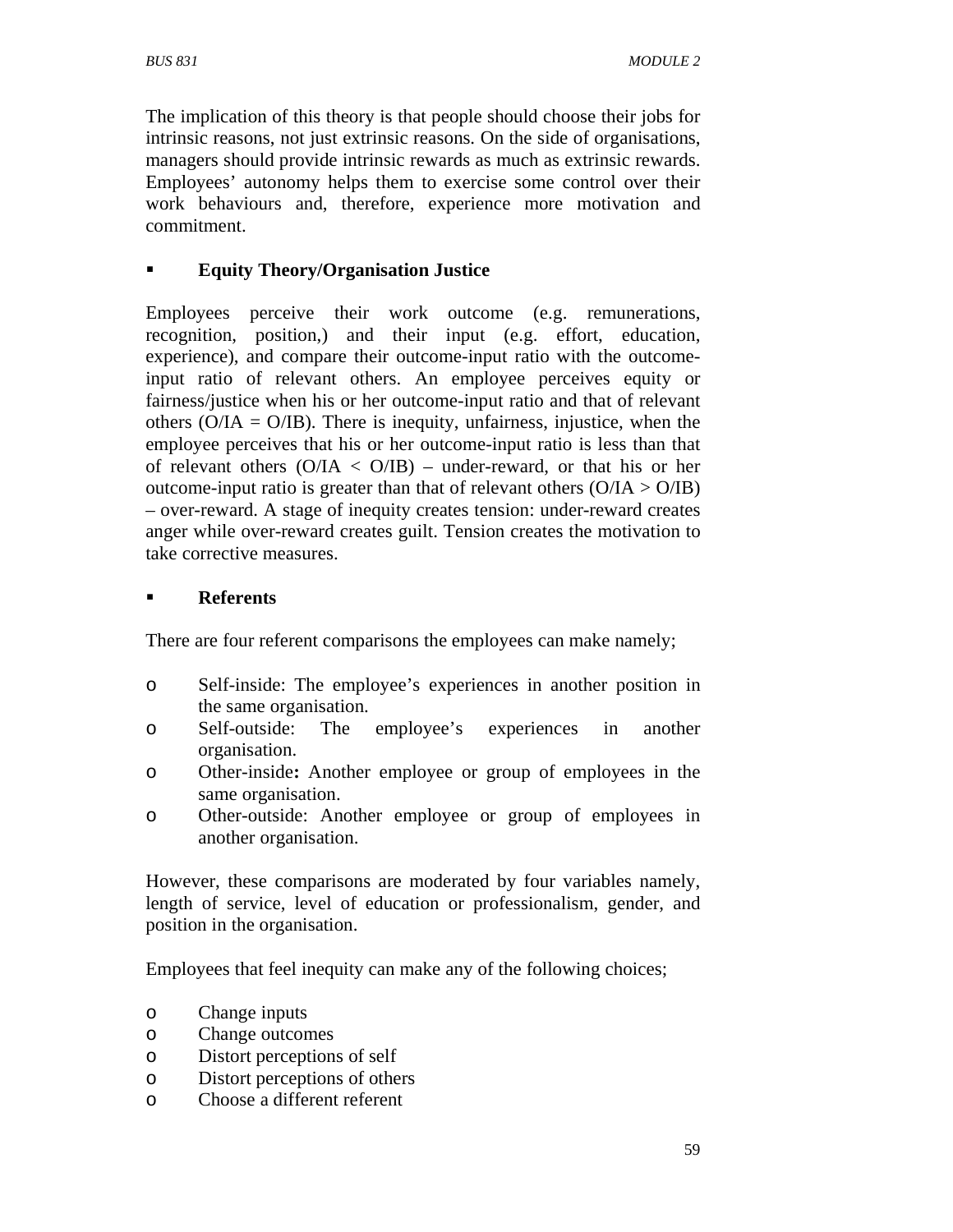o Quit.

However, some of the propositions of equity theory have not been supported. For example:

- o Over-reward inequity appear not to significantly influence employee behaviour because over-reward is either better tolerated or better rationalised, which compromises a part of the theory namely; that over-reward creates inequity.
- o Some people prefer their outcome-input ratio to be less than that of relevant others, so equity theory's predictions may not be correct regarding this type of people.
- o Some employees seek equity in non-monetary rewards such as official vehicles, well-furnished offices, high status, etc., and not just pay, which is the focus of equity theory research.
- o Researchers have adopted a broader scope to the study of equity namely; organisational justice, which goes beyond distributive justice to include procedural and interactional justice. Procedural justice refers to the perceived fairness of the distribution process. Interactional justice refers to an employee's perception of the extent to which he or she is treated with dignity and respect.

Studies show that employees in all cultures prefer an equitable distribution of rewards to an equal distribution. The same basic principles of procedural justice are adhered to, while workers globally prefer performance-based rewards than seniority-based reward.

## **Expectancy Theory**

Victor Vroom's expectancy theory posits that employees' tendency to behave in a particular way is a function of their expectation of a desired outcome. For example, an employee's motivation to exert a high level of effort may derive from his or her expectation that the effort will result in good performance appraisal, which will, in turn, attract organisational rewards like promotions, bonuses, salary increases, etc., that attracts his or her personal goals or desires.

Expectancy theory explains why some workers are motivated while others are not.

o Employees will not make maximum efforts if they are not convinced that such efforts will lead to good performance appraisal. This lack of conviction may derive from the employee's skill deficiency, which means that he or she lacks the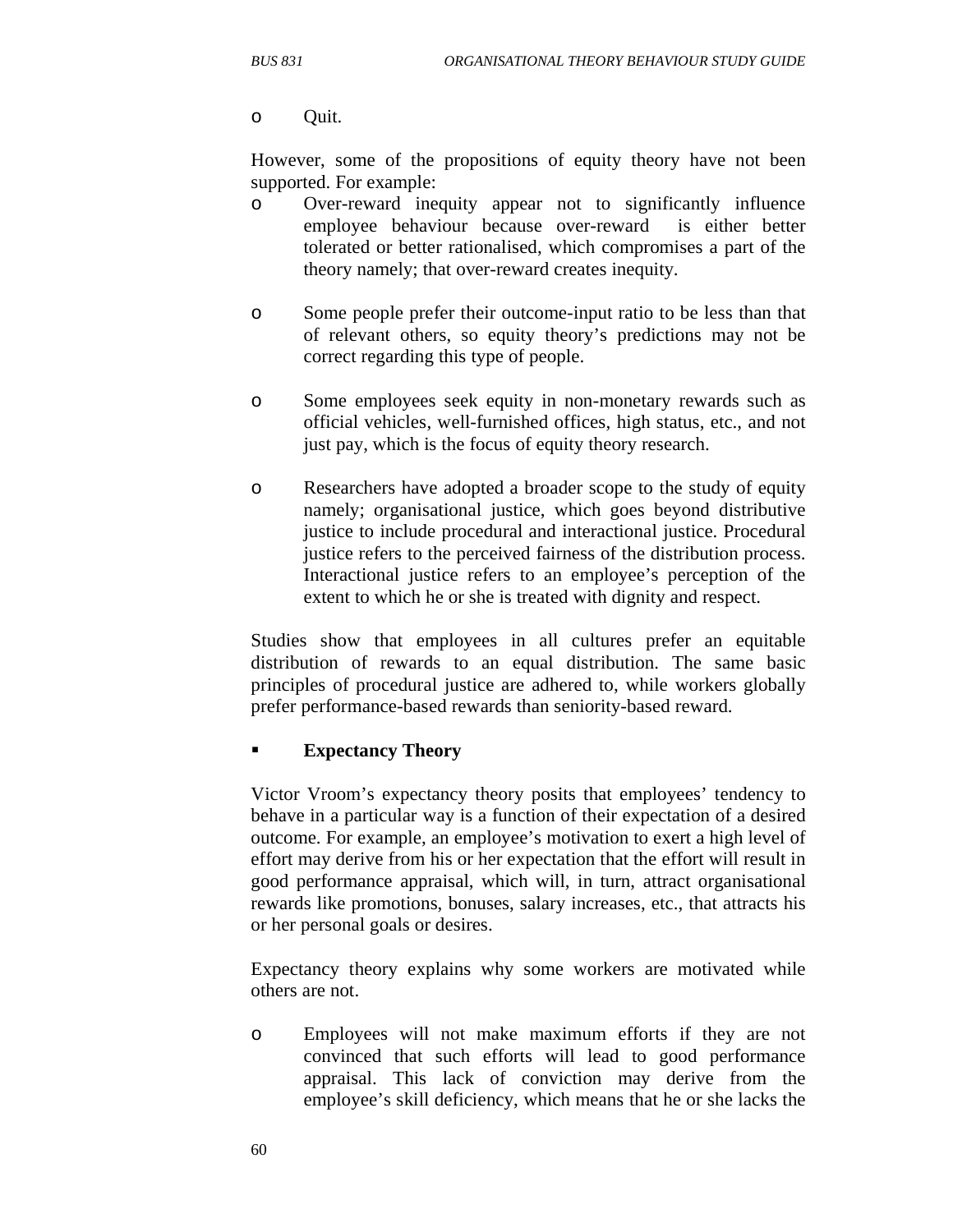capacity to perform well; or from employee's conviction that he or she is hated by the manager. In these cases, the employee may suffer low motivation because he or she believes that no amount of effort will get him or her a good performance appraisal.

- o Employees tend to be highly motivated if the organisation rewards performance. But if the organisation rewards things other than performance (such as seniority, loyalty, etc.) employees are likely to be poorly motivated because of the poor link between rewards and performance.
- o Employees tend to be poorly motivated if the reward they get is not attractive to them, that is, they don't get the rewards they desired. For example, an employee who works hard in the expectation of getting a promotion may end up getting salary increment or a certificate of recognition. This may arise from a manager's failure to differentiate rewards to suit individual needs or the shortage of rewards to distribute. A situation in which rewards do not satisfy employees personal goals tend to be demotivating.

In spite of its criticism as having limited application, this theory explains why a substantial portion of the workforce applies little efforts on their jobs.

# **4.0 CONCLUSION**

Motivation is critical to achieving superior performance and the actualisation of organisational goals. Employees can be motivated by extrinsic or intrinsic rewards. It is the duty of managers to understand their subordinates as a way of understanding what motivates each of them. This is because individuals differ in terms of what motivates them; a "one cap fits all" approach does not apply to employee motivation.

# **5.0 SUMMARY**

You obviously understand that we could not review all the theories of motivation in this one unit, especially the contemporary theories. However, we were able to review some of the early theories namely; hierarchy of needs theory, theories X and Y, and hygiene theory. We also discussed some of the contemporary theories namely; selfdetermination theory, equity theory, and expectancy theory.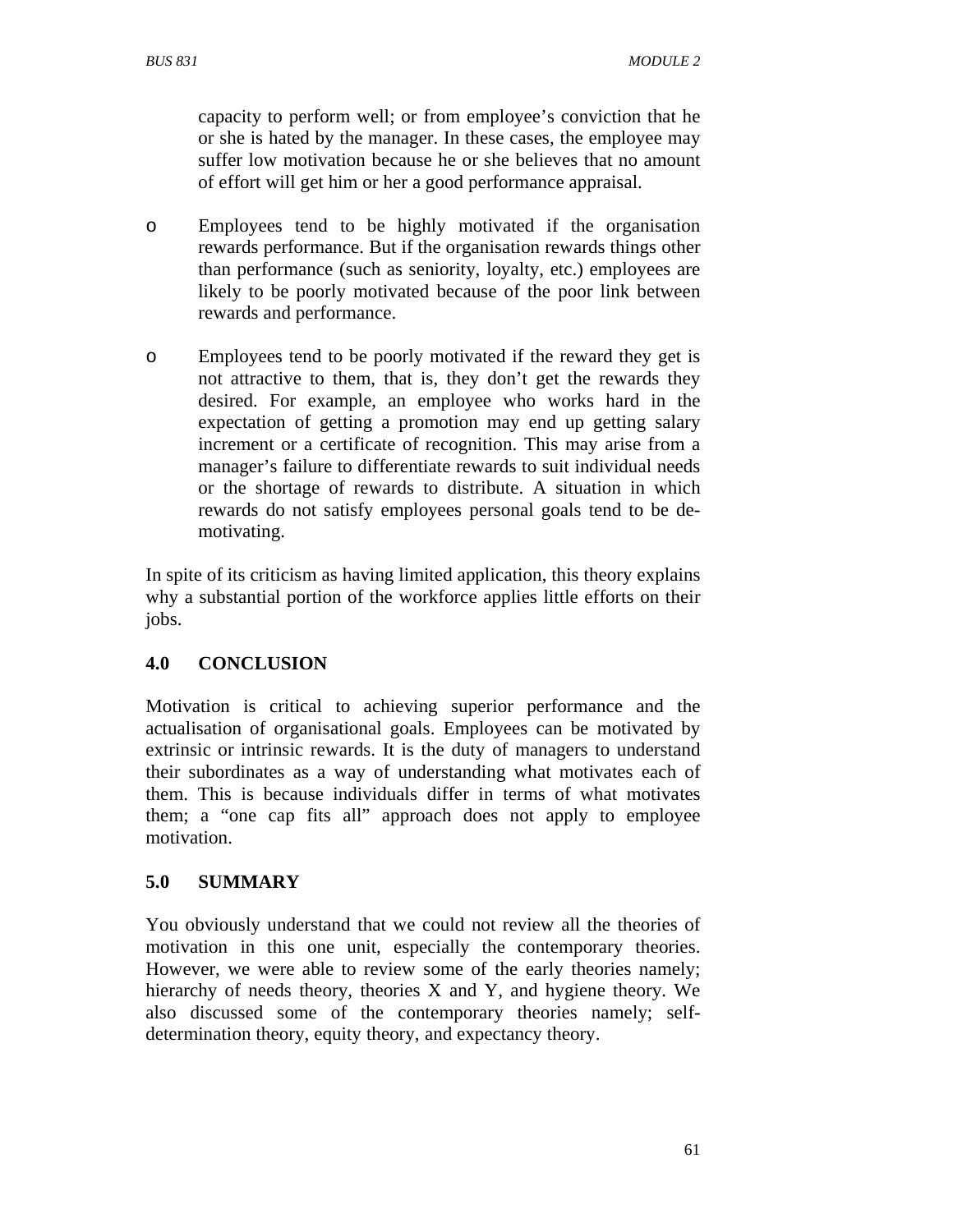#### **6.0 TUTOR-MARKED ASSIGNMENT**

Discuss any two contemporary theories of motivation and show how they relate to each other.

#### **7.0 REFERENCES/FURTHER READING**

- Cole, G. (2004). *Management Theory and Practice* (6th ed.). London: Thomson.
- Gibson, J.L., Ivancevich, J.M., & Donnelly, Jr., J.H. (1994). *Organisations*, (9th ed.). Boston: Irwin/McGraw-Hill.
- Hellriegel, D., & Slocum, Jr. J.W. (2011). *Organisational Behaviour* (13th ed.). Mason, OH: South-Western, Cengage Learning.
- Kinicki, A. & Fugate, M. (2012). *Organisational Behaviour: Key Concepts, Skills & Best Practices* (5th ed.). Boston: McGraw-Hill Companies, Inc.
- Robbins, S.P., Judge, T.A., & Vohra, N. (2013). *Organisational Behaviour* (15th ed.), Delhi: Dorling Kindersley (India) Pvt. Limited.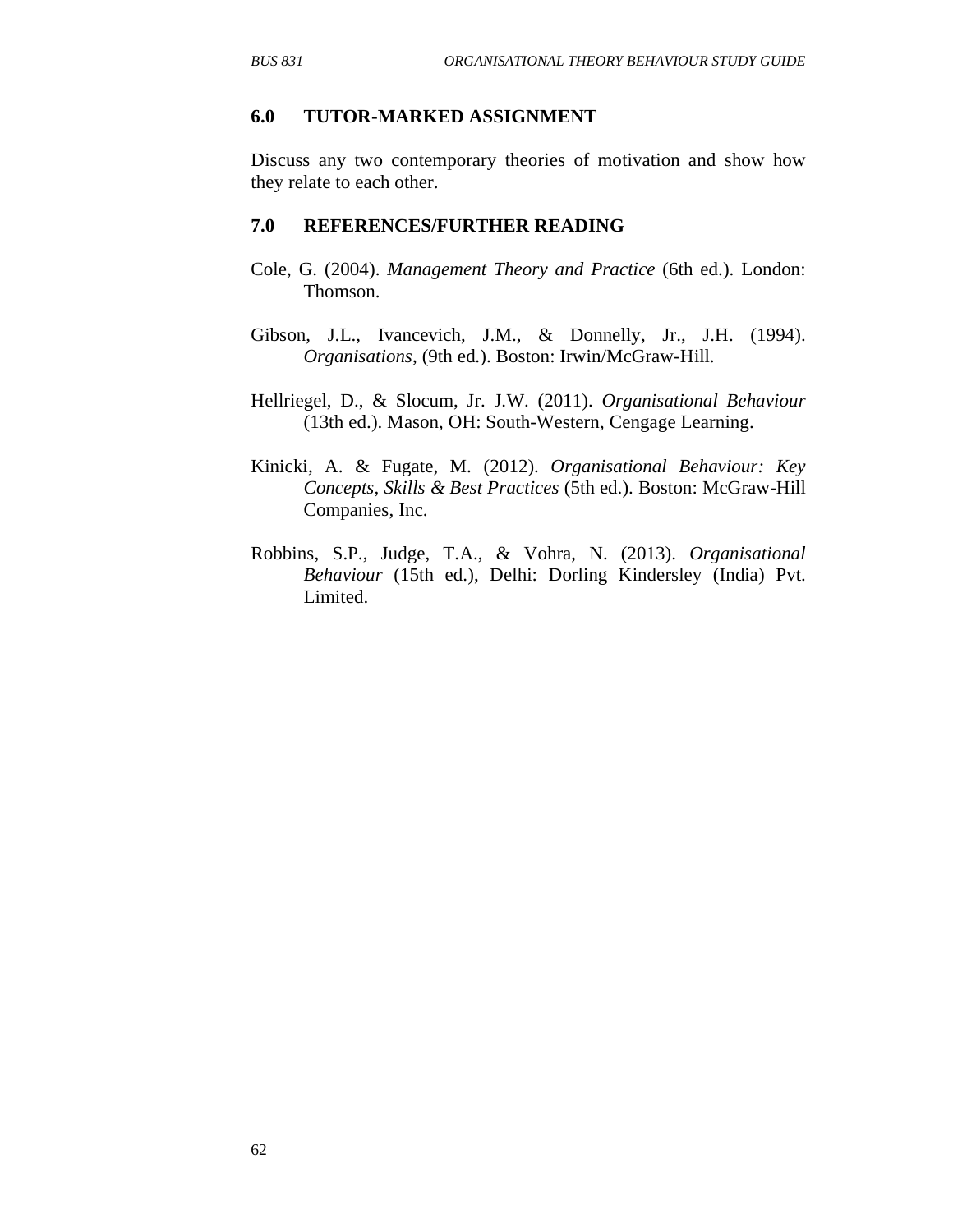# **MODULE 3 GROUP BEHAVIOUR**

- Unit 1 Foundations of Group Behaviour
- Unit 2 Communications
- Unit 3 Work Teams
- Unit 4 Leadership
- Unit 5 Power and Politics in Organisations
- Unit 6 Conflict and Negotiation
- Unit 7 Organisational Structure/Design

# **UNIT 1 FOUNDATIONS OF GROUP BEHAVIOUR**

# **CONTENTS**

- 1.0 Introduction
- 2.0 Objectives
- 3.0 Main Content
	- 3.1 Meaning of Group
	- 3.2 Stages of Group Development
	- 3.3 Group Properties
	- 3.4 Group Decision-Making
	- 3.5 Techniques of Group Decision-Making
	- 3.6 Groupthink and Groupshift
- 4.0 Conclusion
- 5.0 Summary
- 6.0 Tutor-Marked Assignment
- 7.0 References/Further Reading

# **1.0 INTRODUCTION**

Often times, individuals operate as members of groups, especially in organisational context. The use of the word "organisation" implies working with other people. And many production activities require the involvement of people working as a group. The organisation itself can be seen as a larger group, and there are other groups within the larger group, e.g. boards, committees, teams. Groups accomplish tasks that individuals are unable to accomplish, so groups are the preferred mode of operation for most enterprises. It is not surprising, therefore, that the study of groups is a key topic in organisational behaviour.

# **2.0 OBJECTIVES**

At the end of this unit, you should be able to:

• explain the meaning of group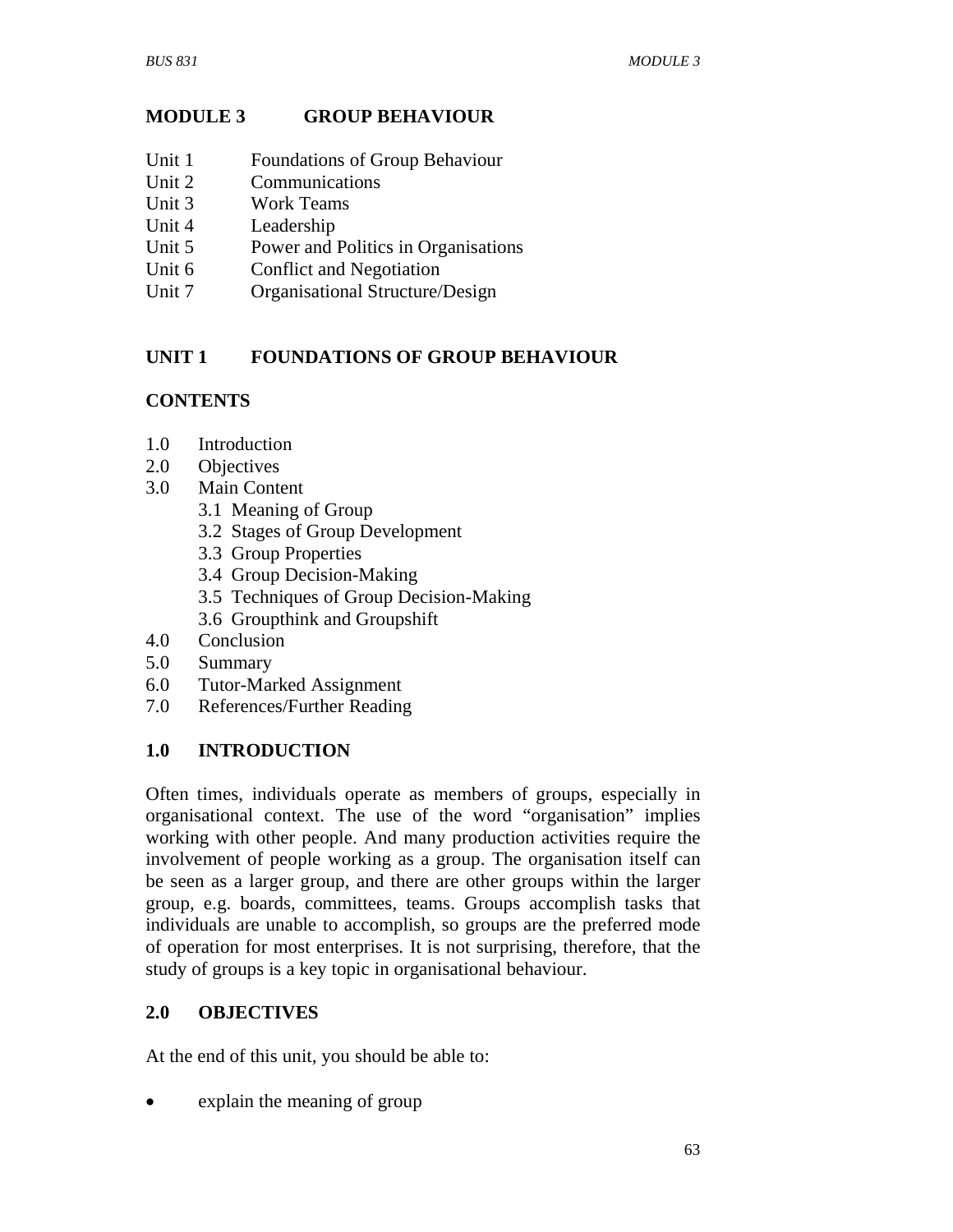- identify the stages of group development
- identify group properties
- explain group decision-making process and techniques
- differentiate groupthink and groupshift.

## **3.0 MAIN CONTENT**

#### **3.1 Meaning of Group**

A group exists when two or more individuals come together to jointly achieve specific objectives. Groups can be formal or informal.

- Formal groups are groups that derive its existence from the organisation structure and, therefore, have formal work responsibilities and recognition, e.g. work teams, project teams, ship crew, football teams, etc.
- Informal groups are the opposite of formal groups. They are groups that have no formal work responsibilities in an organisation, do not formally derive their existence from the organisation, and are not formally structured, e.g. employees who often find themselves lunching in the same restaurant or *mamaput*, or regularly board the same buses to or from work because they live in the same area, or drivers who regularly seat and chat at the same place while waiting for their bosses, etc.

## **3.2 Stages of Group Development**

There are several models of group development including five-stage group development model and punctuated-equilibrium model, etc. Here, we present the five-stage group development model made up of the following stages: forming, storming, norming, performing, and adjourning.

## **Forming Stage**

At this stage, the purpose of the group, its structure, leadership, and acceptable behaviour are tentative. Members, at this stage, do not yet fully see themselves as part of the group.

#### **Storming Stage**

Members have come to terms with its existence and their membership of the group, but are struggling with the limitations the group imposes on their individuality. This stage is marked by intra-group conflict until group leadership and authority issues are clarified.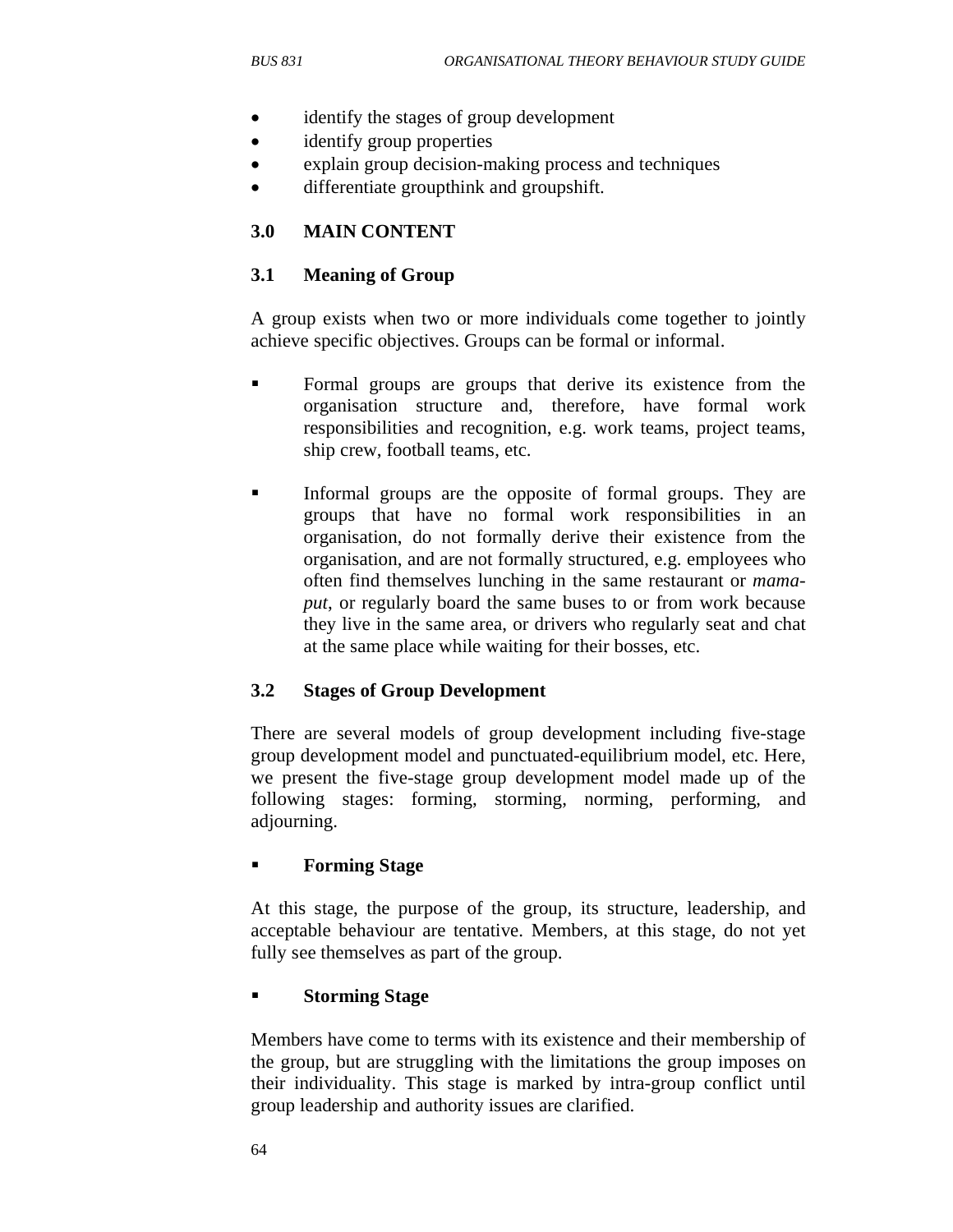## **Norming Stage**

After the intra-group conflicts of the storming stage have been surmounted, the group develop close relationships, cohesiveness, and "a strong sense of group identity". The group structure and its acceptable standards of behaviour become firmly established.

## **Performing Stage**

Performing stage is the last stage of development for permanent work groups. This is the stage where the group settles into performing the tasks for which it was established.

## **Adjourning Stage**

At this stage, the group concludes its assignment preparatory to disbanding. The stage is, therefore, the last stage for temporary groups such as taskforces, committees, teams, etc., that are established to perform limited assignments.

• Note that some of these stages take place simultaneously, and that a group may go through a stage faster than others.

# **3.3 Group Properties**

Properties of a group are the characteristics of a group that help to explain and predict the performance of the group and the behaviour of its members. Some of these properties are roles, norms, status, size, cohesiveness, and diversity.

## **Roles**

Role can be described as a set of behaviour patterns expected of somebody occupying a social position. Every role has its role set, perception, and expectations.

Role expectations are "the way others believe you should act in a given context". Organisations and their employees have role expectations of each other. Organisations have role expectations of its employees while employees have role expectations of their employing organisations. For example, employees expect their employing organisations to provide good and secured working environment, remunerate them justly and equitably, give them a fair day's work, provide feedback, etc., while the organisation, on its part, expect its employees to be obedient, loyal and committed to it, etc. This is the so-called psychological contract between employers and employees. Any party that reneges on their role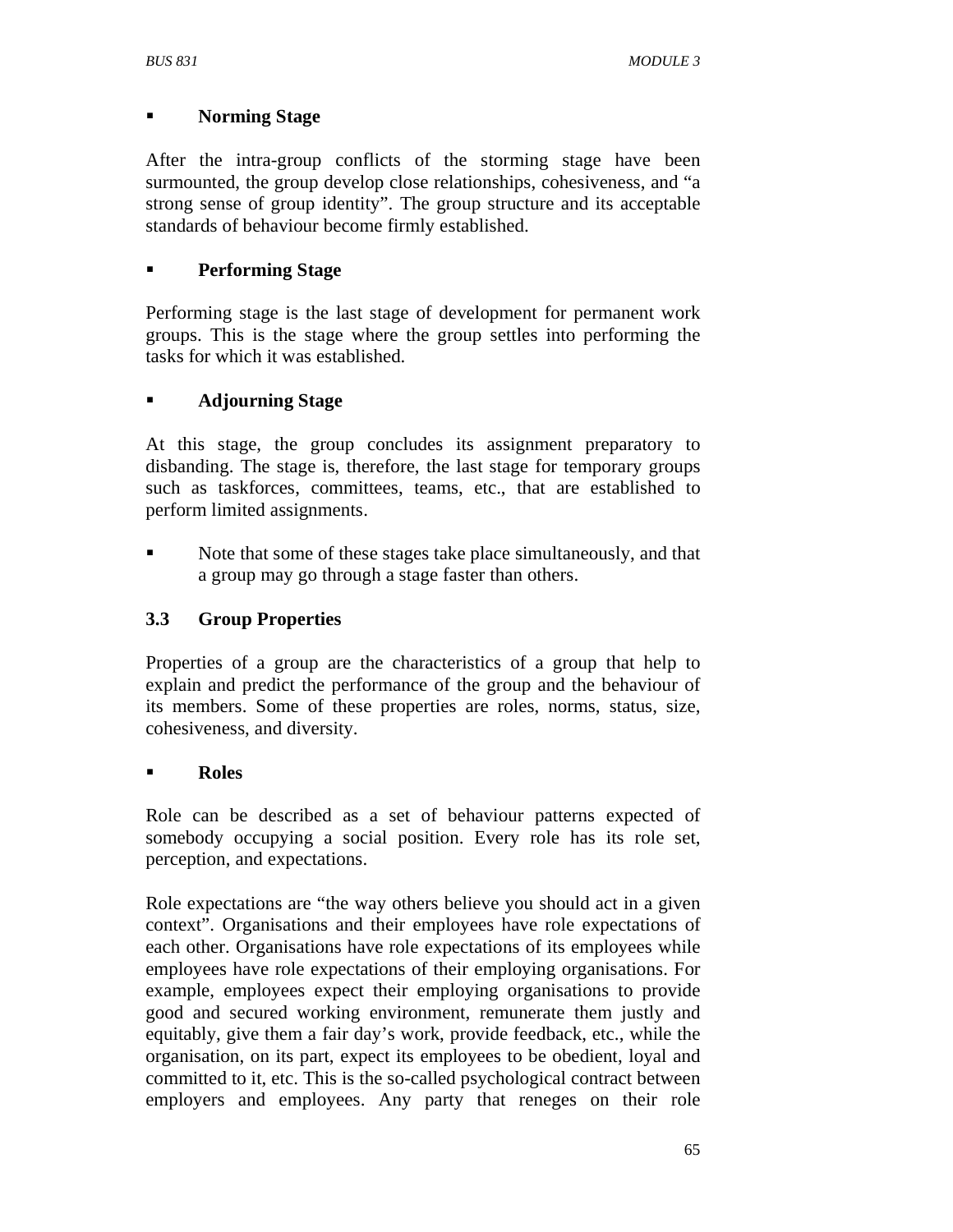expectations attracts negative reactions from the other party. For example, an employee who decides to be recalcitrant or refuses to be adequately productive may receive queries, demotion, salary cuts, or even a sack. When management reneges on their role expectations, employees may get demotivated and reduce performance and productivity, embark on industrial actions if unionism is allowed in the organisation, or even resign.

When roles become mutually incompatible such that engagement in one role makes it difficult to enact or simultaneously engage in another role, it is referred to as role conflict; which often leads to negative consequences in the affected domains.

**Norms**

Every group has acceptable standards of behaviour amongst its members. This is called norms, which dictates what members of that group ought to do, or not to do in different circumstances. It is normal in organisations to have norms regarding employees' attitudinal and behavioural issues, e.g. performance level, assignment of jobs, socialisation, etc. These norms exert significant influence on individual motivation and performance.

Group members pressurise deviant members (through social rejection, etc.) to conform to the norms of the group. Conformity is the adjustment of individual behaviour to agree with the norms of the group he or she belongs to. Individual need for acceptance makes people to conform to the norms of the group they belong, or wish to belong. Conformity to group norms is higher in collectivist societies than individualistic societies.

#### **Status**

Status is a socially defined position given to a group member by other members, marked by differences in roles, rights, and privileges.

Status is determined by:

- o The power an individual wields over other members
- o The person's ability to significantly contribute to the achievement of group's goal(s)
- o The person's characteristics such as friendliness, looks, intelligence, etc.

Persons of high status often have the freedom to deviate from, or resist conformity to, group norms more than other members of the group. For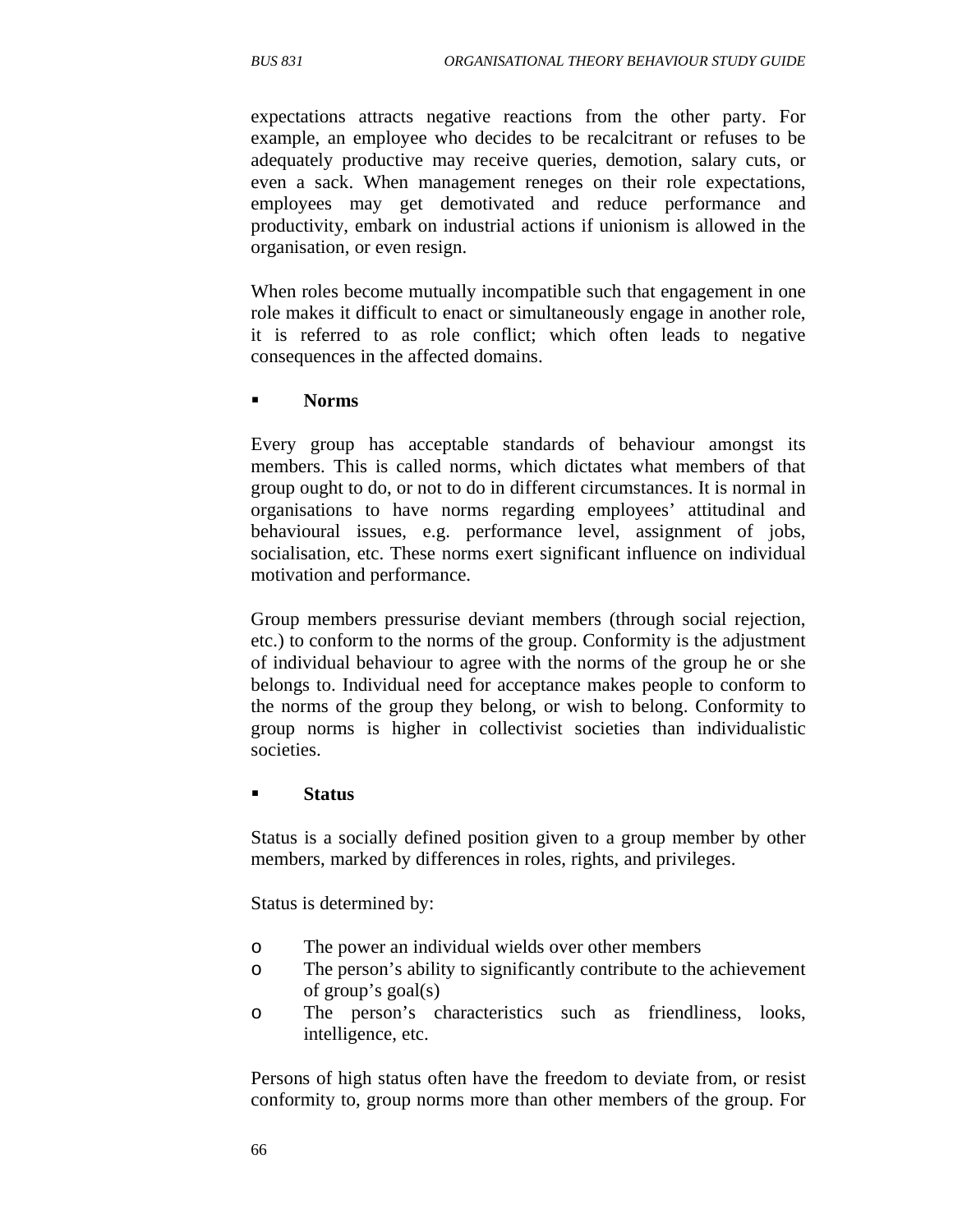example, footballing super stars such as Neymar, Ronaldo, and Messi enjoy privileges that other players (members) in their clubs (groups) do not enjoy because they have high status. This also applies to high status individuals in other walks of life, as long as their behaviours do not negatively impact group goals.

High-status members of a group tend to be very vocal and assertive. This has the tendency of reducing the participation and contribution of low-status members in the activities of the group, which may hamper the attainment of group goals.

Status and its criteria are culture-bound. For example, the Yorubas are more status conscious than the Igbo.

## **Size**

The behaviour of a group is affected by its size.

- o Small groups complete tasks faster than larger groups.
- o Individuals perform better in smaller groups than in bigger groups.
- o Large groups are better in problem-solving than smaller groups.
- o Large group size encourages the tendency for individuals to put in less effort when working in a group than when they work alone. This phenomenon is called social loafing, and can be caused by:
- The belief that other members of the group are not doing their fair share of the work; and
- The consciousness that group results cannot be credited to any one member of the group, so some people decide to put in less effort than they ordinarily would have put in.

Managers need to identify individual efforts when using collective work arrangements in order to balance the potential benefits and losses of such arrangements.

Ways to help minimise the effects of social loafing:

- Set group goals
- Increase intergroup competition
- Adopt peer evaluation within the group
- Select highly motivated people and comfortable team players as members
- Find ways of identifying and rewarding important contributions of each member, as part of group reward.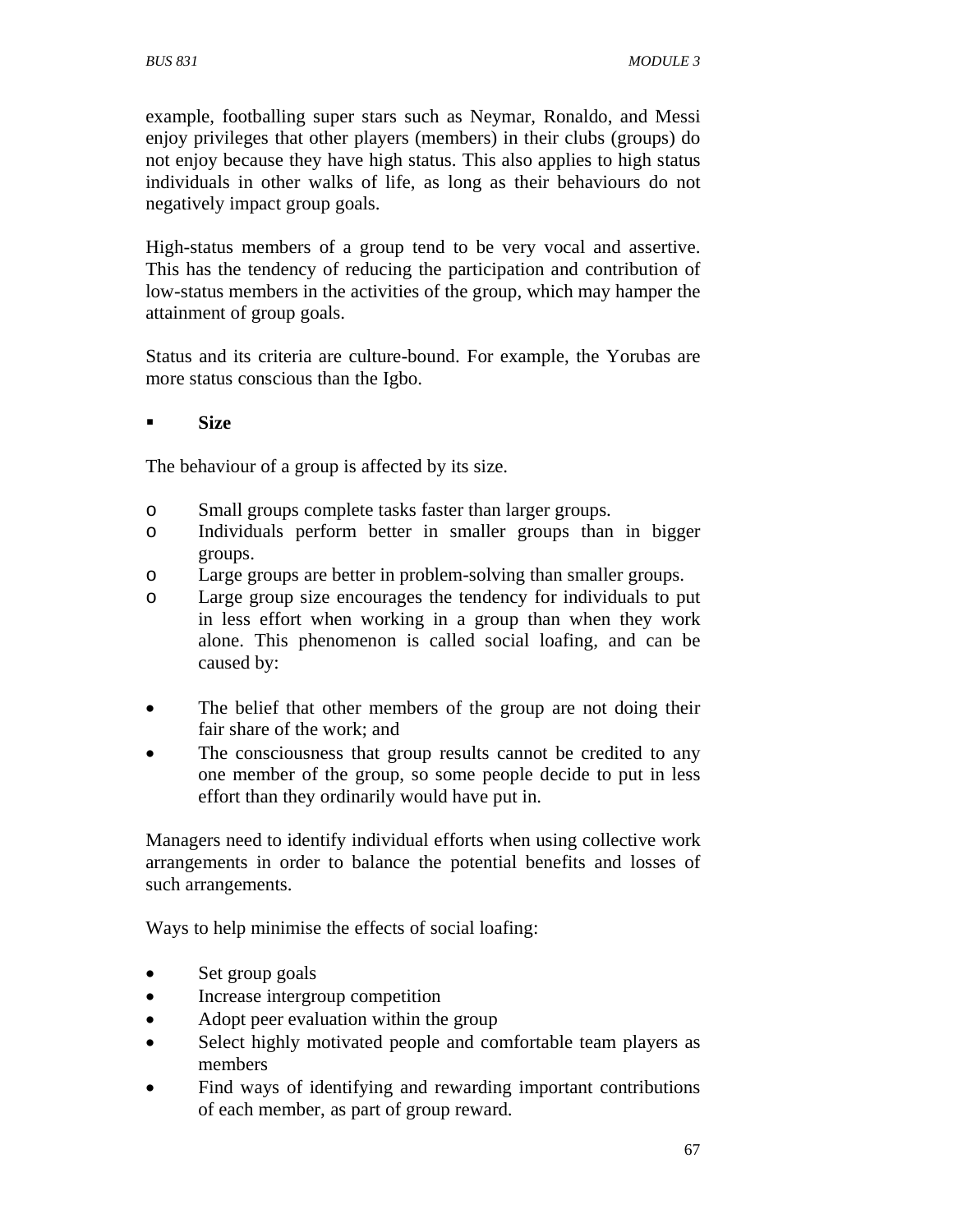#### **Cohesiveness**

Cohesiveness is defined as the extent to which members of a group are attracted to each other and are motivated to remain in the group.

Cohesiveness is promoted by:

- o Frequent interaction with each other
- o Small group size, which enhances interaction between members
- o External threats that brings members closer.
- o Cohesiveness is related to group productivity, which depends on the performance-related norms of the group.
- o High cohesiveness + high performance-related norms = high productivity.
- o High cohesiveness + low performance-related norms = low productivity.
- o Low cohesiveness + high performance-related norms = moderate productivity.
- o Low cohesiveness + low performance-related norms = low-tomoderate productivity.

How to improve cohesiveness:

- o Use small groups.
- o Encourage the acceptance of group goals.
- o Increase group interaction.
- o Increase the group's status and the perceived difficulty of becoming a member.
- o Encourage competition with other groups.
- o Encourage group reward above individual reward.

## **Diversity**

Diversity is the degree of differences between members of a group, e.g. age, ethnicity, gender, level of education, etc. Diversity tends to increase conflict and reduce morale of group members. However, good leadership can get the group to deemphasise their diversities and focus on the group assignment, which will mitigate group conflict.

## **3.4 Group Decision-Making**

Many organisational decisions are made by groups such as boards, committees, teams, etc. Advantages of group decision-making include: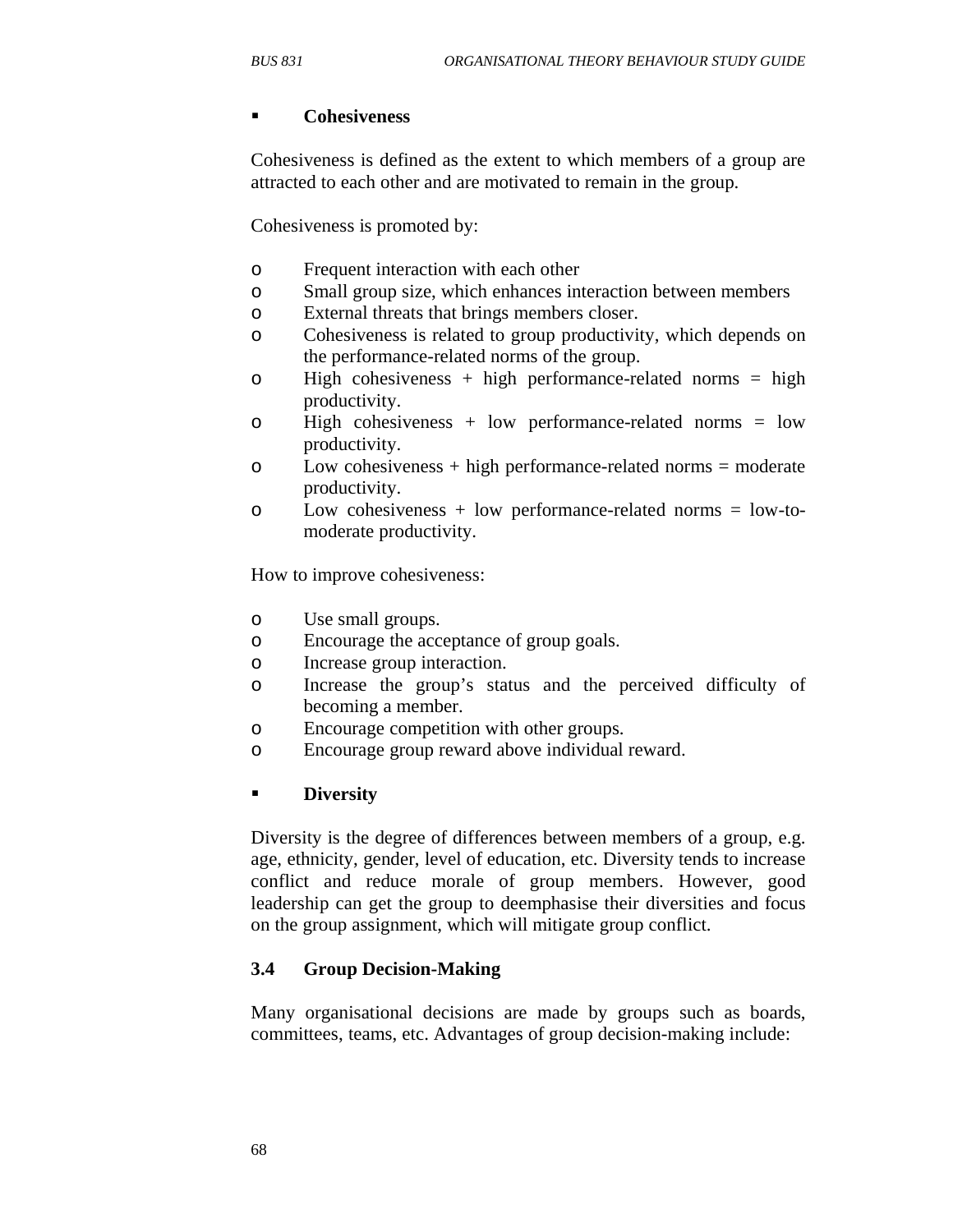- By virtue of the many people that make them up, groups are able to generate large amount of information and other resources needed to make decisions.
- Groups provide divergent opinions needed to generate alternative approaches and choices.
- Group members feel obliged to support and canvass support for the decisions of the group, which result in greater support for group decisions.
	- Disadvantages of group decision-making include:
- Groups usually take longer time to arrive at decisions than individuals.
- Group decision-making process can be influenced by a few members using conformity pressures. If this happens, the effectiveness of the decisions will depend on the quality of the few individuals that influenced it.
- Unlike individual decisions, group members jointly share responsibility for the outcome of the decisions they make. The lack of fixed (individual) responsibility may negatively rub-off on the quality of group decision-making process.

# **3.5 Techniques for Group Decision-Making**

The major medium of group decision-making is face-to-face interactions, using verbal and non-verbal communication, but groupthink and conformity issues present challenges to this traditional method. However, the following decision-making techniques can help mitigate these challenges.

## **Brainstorming**

The idea of airing and considering all options is supported by brainstorming technique. Procedure:

- o Select and bring members together
- o Clearly explain the problem
- o Encourage members to think wide and unhindered
- o Ideas are not criticised at this stage, no matter how unreasonable it may sound
- o All ideas are written down
- o Each idea is then analysed and discussed.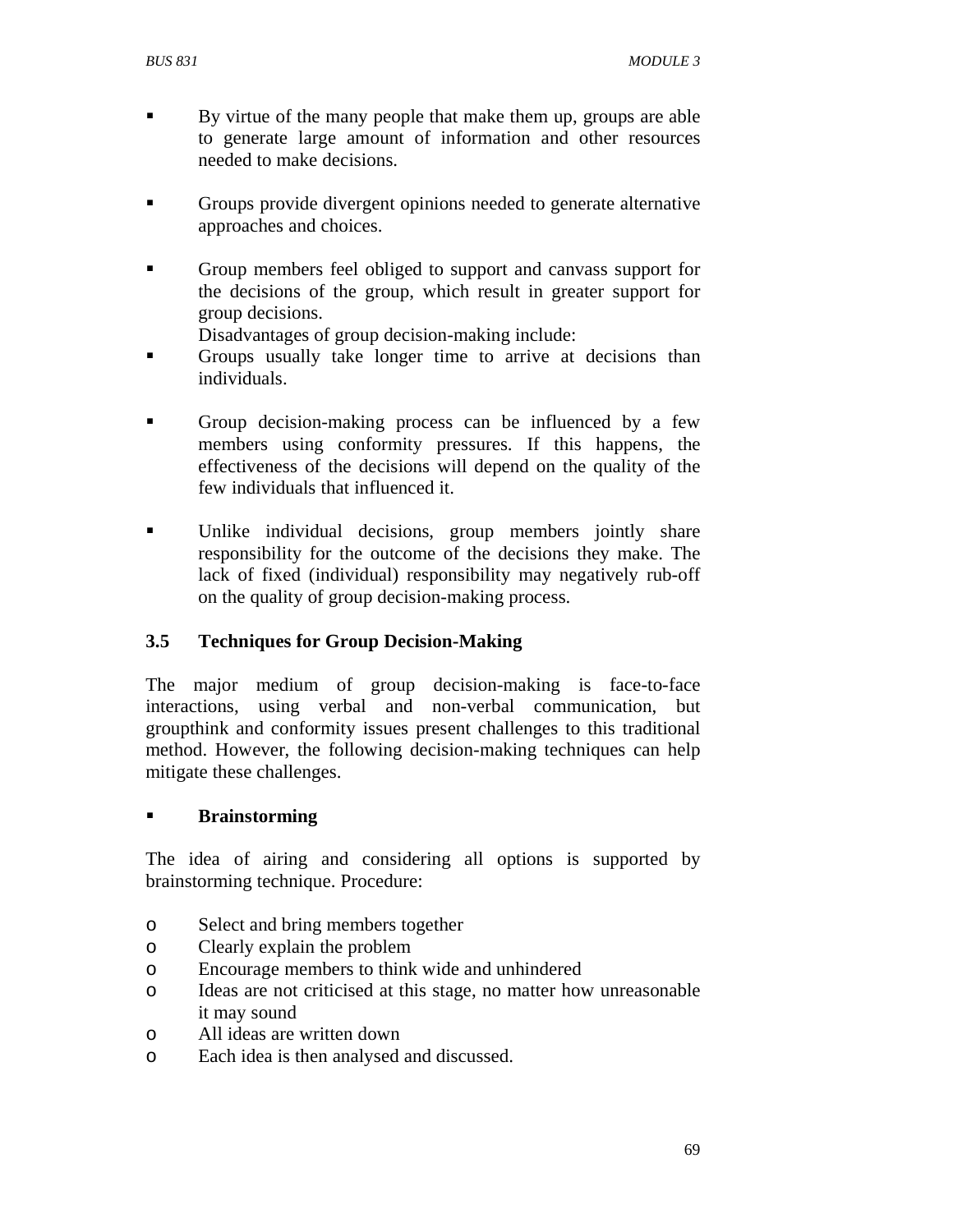## **Nominal Group Technique**

Group members are physically present, but interpersonal communication is not allowed, in order to promote independence of thought. Procedure:

- o Select and bring members together
- o Clearly explain the problem
- o Each member writes down his or her thoughts (ideas) on the problem without discussing with anyone
- o Each member, in turn, presents one of his or her idea to the group, which is recorded without any discussion.
- o The group discusses and evaluates each of the ideas presented
- o Each member is allowed to independently rank all the ideas that have been presented. The idea that enjoys the highest average ranking becomes the decision.

## **Electronic Meeting**

This technique merges nominal group technique with computer technology. Procedure:

- o Put the required technology in place
- o Select and bring members together
- o Clearly explain the problem
- o Members independently type in their suggestions into their computers
- o These independent suggestions and aggregate scores are displayed on a projection screen.

## **3.6 Groupthink and Groupshift**

## **Groupthink**

Groupthink describes a situation in which the norm for consensus sets aside any realistic consideration of alternative response or action. It is more prevalent in situations where clear group identity exists. Such groups have the tendency to pressurise its members to take decisions that protect the positive image of their group. Such groups also tend to groupthink when they perceive a threat to their positive image.

## **Symptoms of Groupthink**

o Group members behave in ways that reinforce their basic assumptions, irrespective of the strength of evidence that contradicts those assumptions.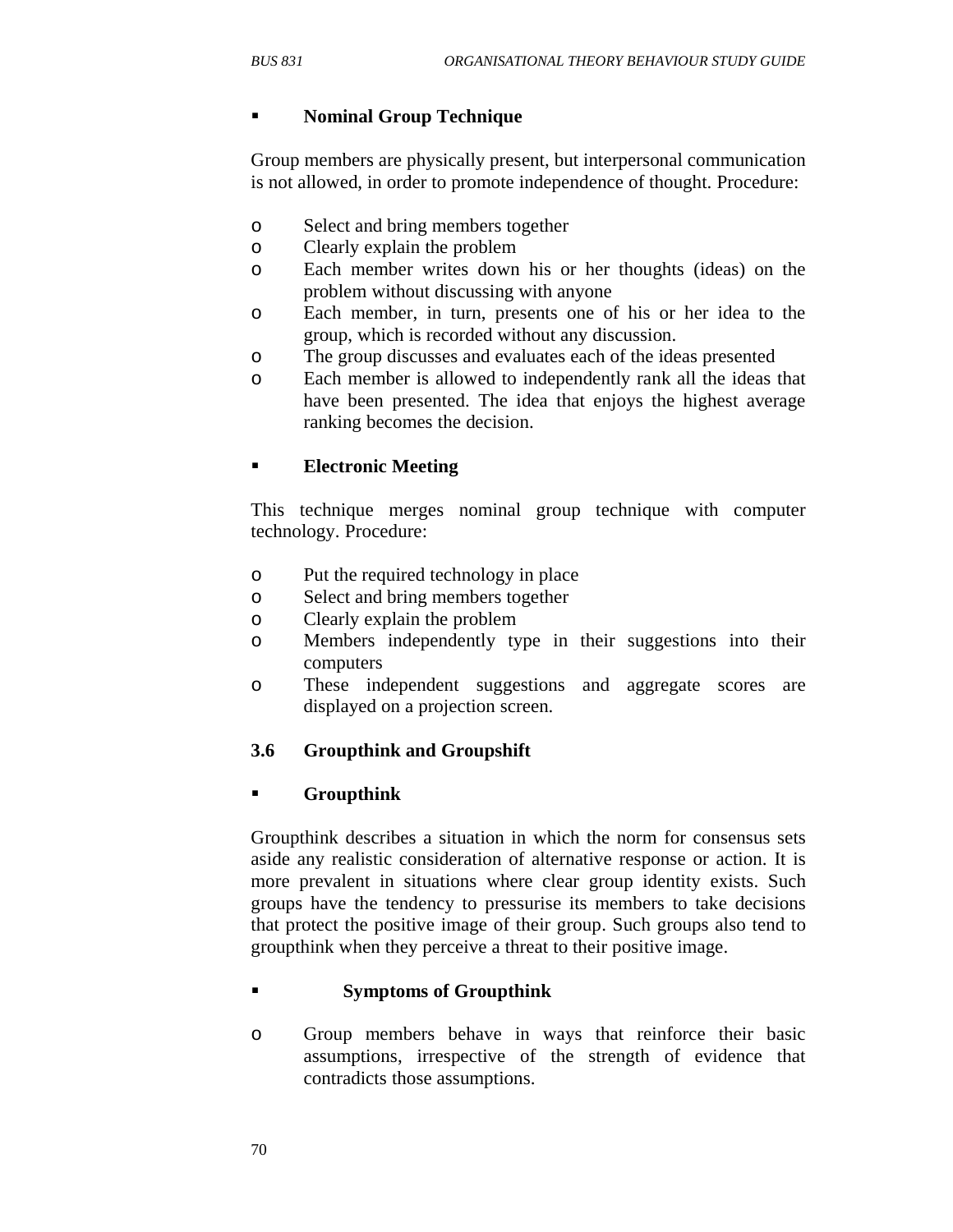- o Group members directly oppose and try to suppress any view that contradicts the views supported by the majority of its members.
- o Members seek to conform to majority opinion and avoid expressing contrary opinions.
- o Silence is taken for acceptance. Members who refuse to speak are assumed to have accepted the decision even though they may actually have differing opinion.

# **How to Minimise Groupthink**

- o Encourage the use of smaller groups than larger ones because large groups are more prone to groupthink.
- o Managers should avoid encouraging groupthink by refusing to express their own opinions at the onset of deliberations but rather encourage members to air their views.
- o Managers should encourage people to proffer opinions that differ from majority opinion so as to call attention to alternative approaches.

## **Groupshift**

Group discussion tends to make individual members to shift towards stronger view of their already held positions, i.e. group members who already held traditional views become more guarded while those with speculative views become more speculative. This is called groupshift.

## **Reasons for Groupshift**

- o Interactions with other members create the right atmosphere for members to articulate stronger or extreme version of their views.
- o Individual members feel free to advance stronger or extreme views because they are aware that no one would be personally held responsible for the decisions of the group.
- o There is the tendency for some people to express very strong or extreme positions or very moderate positions as a way of differentiating themselves from other persons or groups.

# **4.0 CONCLUSION**

Groups have important properties: roles, norms, status, size, cohesiveness and diversity, which help us to understand and predict individual behaviour within the group and the performance of the group itself. Many organisational decisions are made by groups such as boards, committees, teams, etc., and group decision-making offers some advantages over individual decision-making. However, it is faced with the challenges of groupthink and groupshift.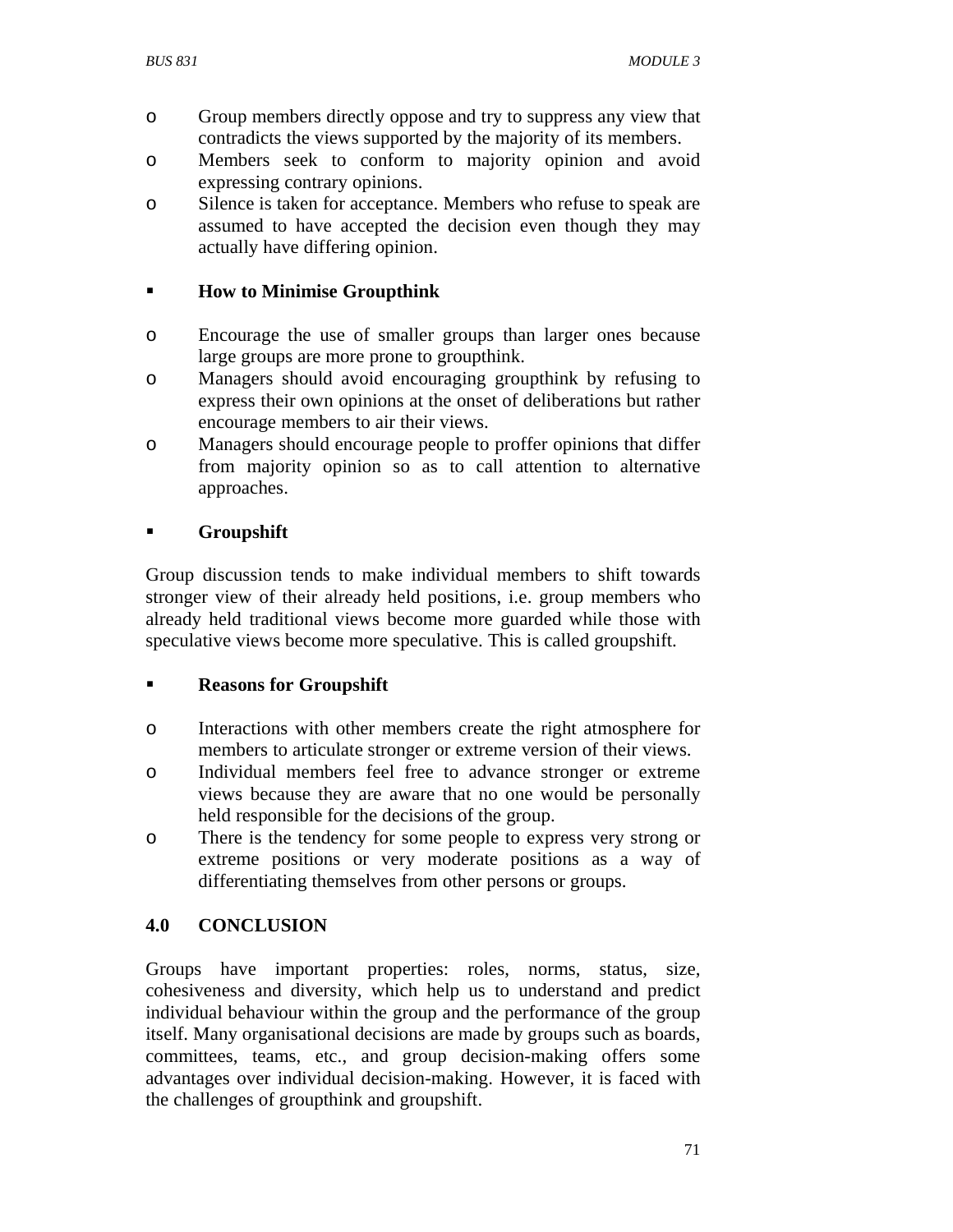#### **5.0 SUMMARY**

In this unit, we discussed the meaning of group, stages of group development, group properties, group decision-making, techniques of group decision-making, groupthink and groupshift.

#### **6.0 TUTOR-MARKED ASSIGNMENT**

What is a group and what are the stages of group development?

#### **7.0 REFERENCES/FURTHER READING**

- Gibson, J.L., Ivancevich, J.M., & Donnelly, Jr., J.H. (1994). *Organisations*, (9th ed.). Boston: Irwin/McGraw-Hill.
- Hellriegel, D., & Slocum, Jr. J.W. (2011). *Organisational Behaviour* (13th ed.). Mason, OH: South-Western, Cengage Learning.
- Kinicki, A. & Fugate, M. (2012). *Organisational Behaviour: Key Concepts, Skills & Best Practices* (5th ed.). Boston: McGraw-Hill Companies, Inc.
- Robbins, S.P., Judge, T.A., & Vohra, N. (2013). *Organisational Behaviour* (15th ed.), Delhi: Dorling Kindersley (India) Pvt. Limited.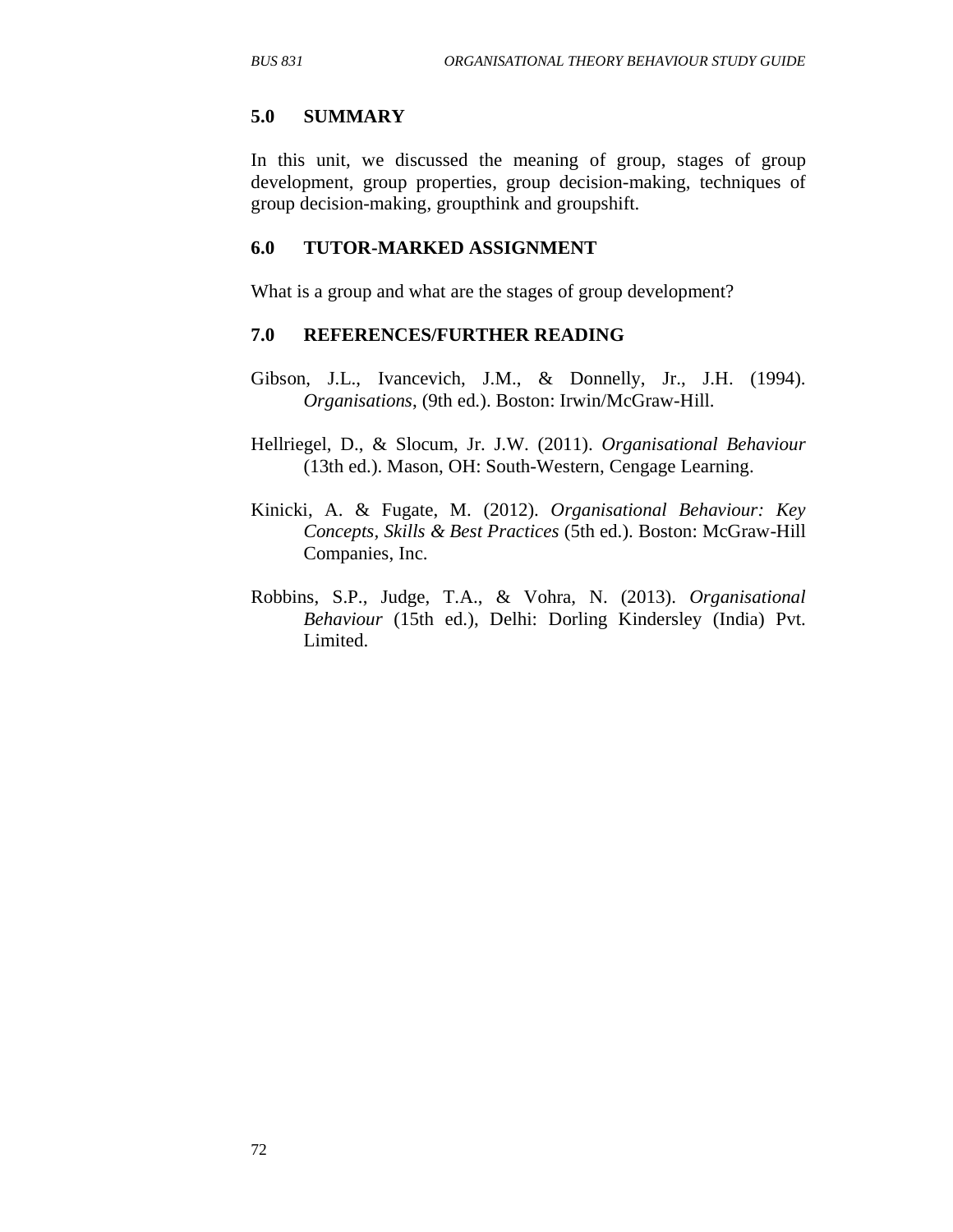# **UNIT 2: COMMUNICATIONS**

## **CONTENTS**

- 1.0 Introduction
- 2.0 Objectives
- 3.0 Main Content
	- 3.1 Meaning of Communication
	- 3.2 Main Functions of Communication
	- 3.3 Communication Process
	- 3.4 Types of Communication
	- 3.5 Interpersonal Communication
	- 3.6 Organisational Communication
- 4 Conclusion<br>5 Summary
- **Summary**
- 6 Tutor-Marked Assignment
- 7 References/Further Reading

## **1.0 INTRODUCTION**

Communication is a critical success factor in any group of people aspiring to achieve specific goal(s). It is so critical that when God decided to stop the construction of the Tower of Babel, he confused the language of the builders such that no one understood each other anymore; communication ceased and the project was abandoned. This story demonstrates the importance of communication. Entrepreneurs, managers and supervisors can only achieve their visions, goals and objectives by effectively communicating same to others working with them. So communication is central to organisational activities, and a crucial element of organisational behaviour.

## **2.0 OBJECTIVES**

At the end of this unit, you should be able to:

- explain the meaning of communication
- identify the main functions of communication
- describe the communication process
- identify the types of communication
- explain interpersonal communication
- explain organisational communication.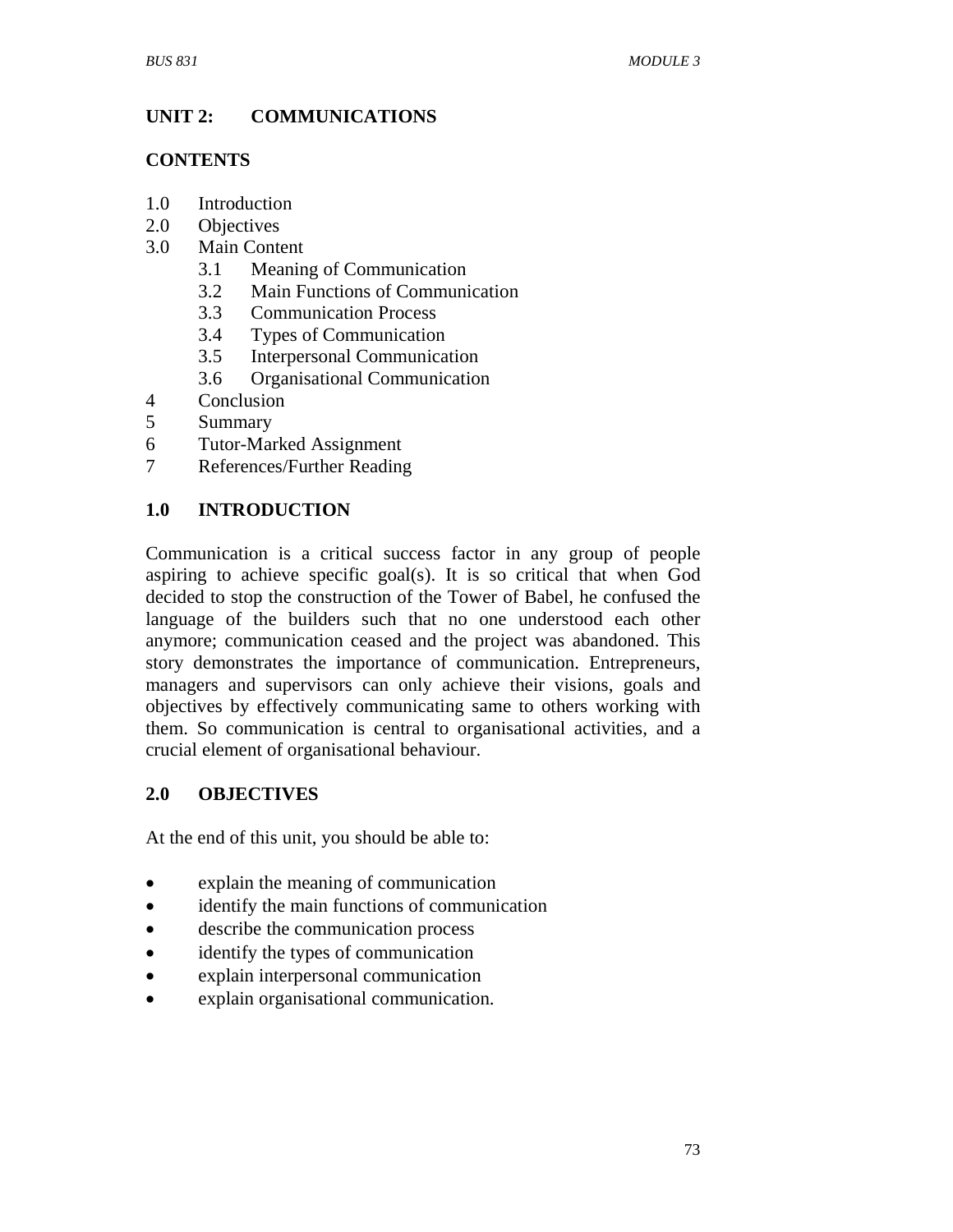## **3.0 MAIN CONTENT**

### **3.1 Meaning of Communication**

Communication refers to the transmission and understanding of meaning.

### **3.2 Main Functions Of Communication**

Communication performs some functions in any group or organisation. Some of the major functions are as follows:

- Communication generates the information or data that are needed in decision-making.
- Communication helps to nurture employees' motivation. For example, communication is used to convey to the employees what is required of them and in providing feedback on their performance.
- Communication is used to control the behaviour of members. For example, organisations communicate its requirement that their members must adhere to job prescriptions, organisational policies, chain of command, etc.
- Most employees spend most of their day at work, interacting and socialising with other workers. In doing this, communication serves as channel of expressing their emotions and for fulfilling their needs for social interactions with others.

## **3.3 Communication Process**

Communication process comprises the following:

- Message: The actual physical product of the sender's encoding
- Sender: The person or group that initiates the message
- Encoding: Converting the message into a symbolic form
- Channel: The medium through which the message travels
- Decoding: Translating the symbols into understandable form
- Receiver: The person or group the message was sent to
- Noise: Communication barriers that distort the clarity of the message
- Feedback: Checking the success of transferring the message as intended.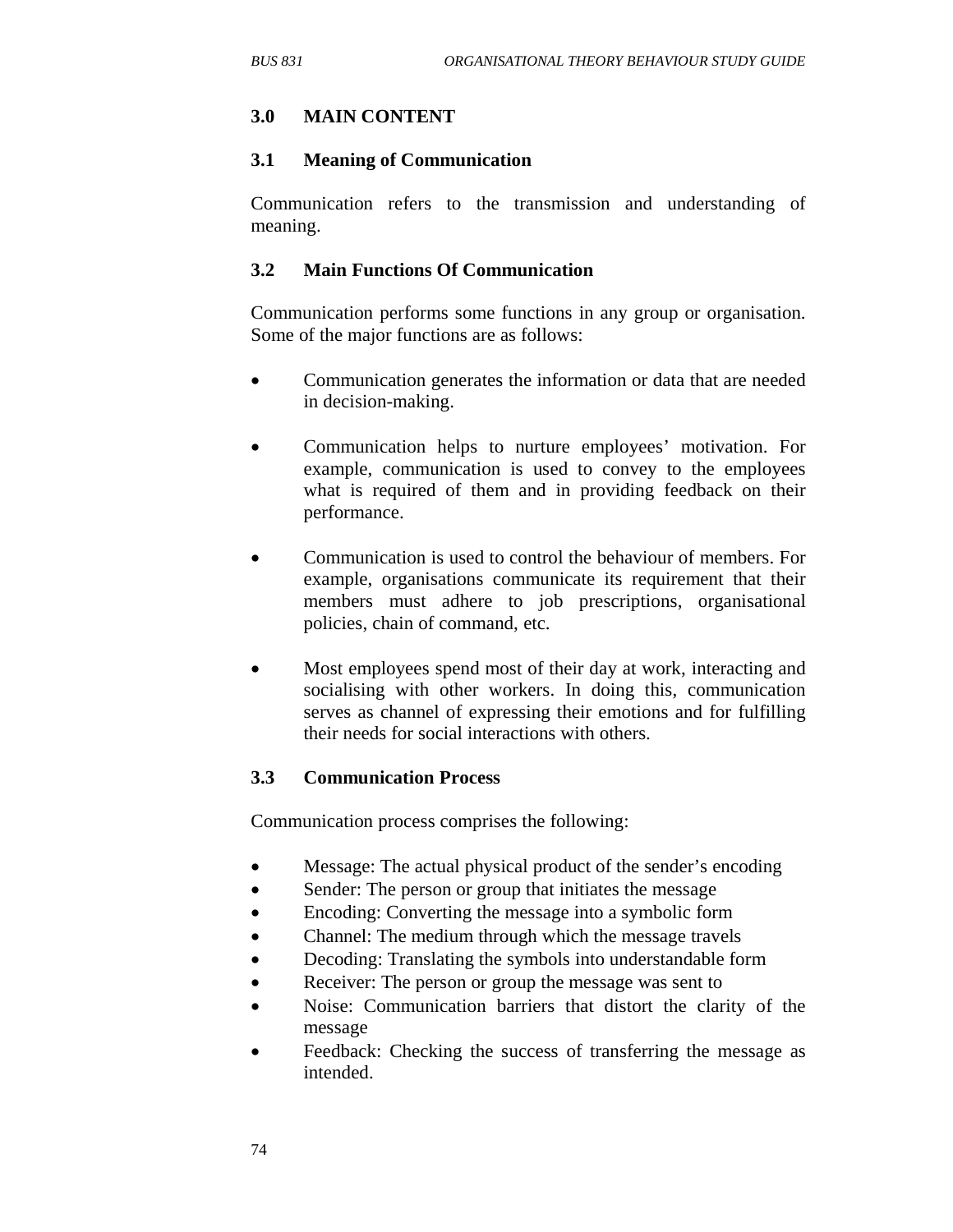# **3.4 Types of Communication**

Communication can be horizontal (lateral) or vertical.

## **Vertical Communication**

Vertical communication can be downward or upward. Downward communication flows from a higher level to a lower level – from superiors to subordinates. For example, the Chief Executive Officer (CEO) may need to communicate managers, supervisors, and other employees to issue and/or explain policy directives, procedures, goals, or performance feedback.

Problems with downward communication:

- o Managers tend not to explain the reasons behind decisions, even though research evidences show that subordinates are more likely to accept and support decisions when they understand the reasons for such decisions.
- o Managers only communicate decisions taken but hardly ask for the opinions of their subordinates on such decisions, making downward communication a one-way traffic.

Upward communication flows from workers to their superiors (a lower level to higher level), e.g. from supervisors or team leaders to managers, or from managers to CEOs, etc. This type of communication could be for purposes of informing superiors on existing problems, update on assignments, or making proposals on projects, etc.

Problem of upward communication:

Major problem with upward communication is that managers are busier and find it increasingly difficult to pay adequate attention to such communications.

# **Lateral Communication**

This refers to communication between workers on the same or horizontally equivalent levels, managers on the same level or between members of the same work group, etc. This type of communication usually develops informally to ease out the difficulties and ineffectiveness of vertical communication. Lateral communication can be useful in expediting action, especially if it is formally approved. Otherwise it can create conflict arising from the breach of vertical communication.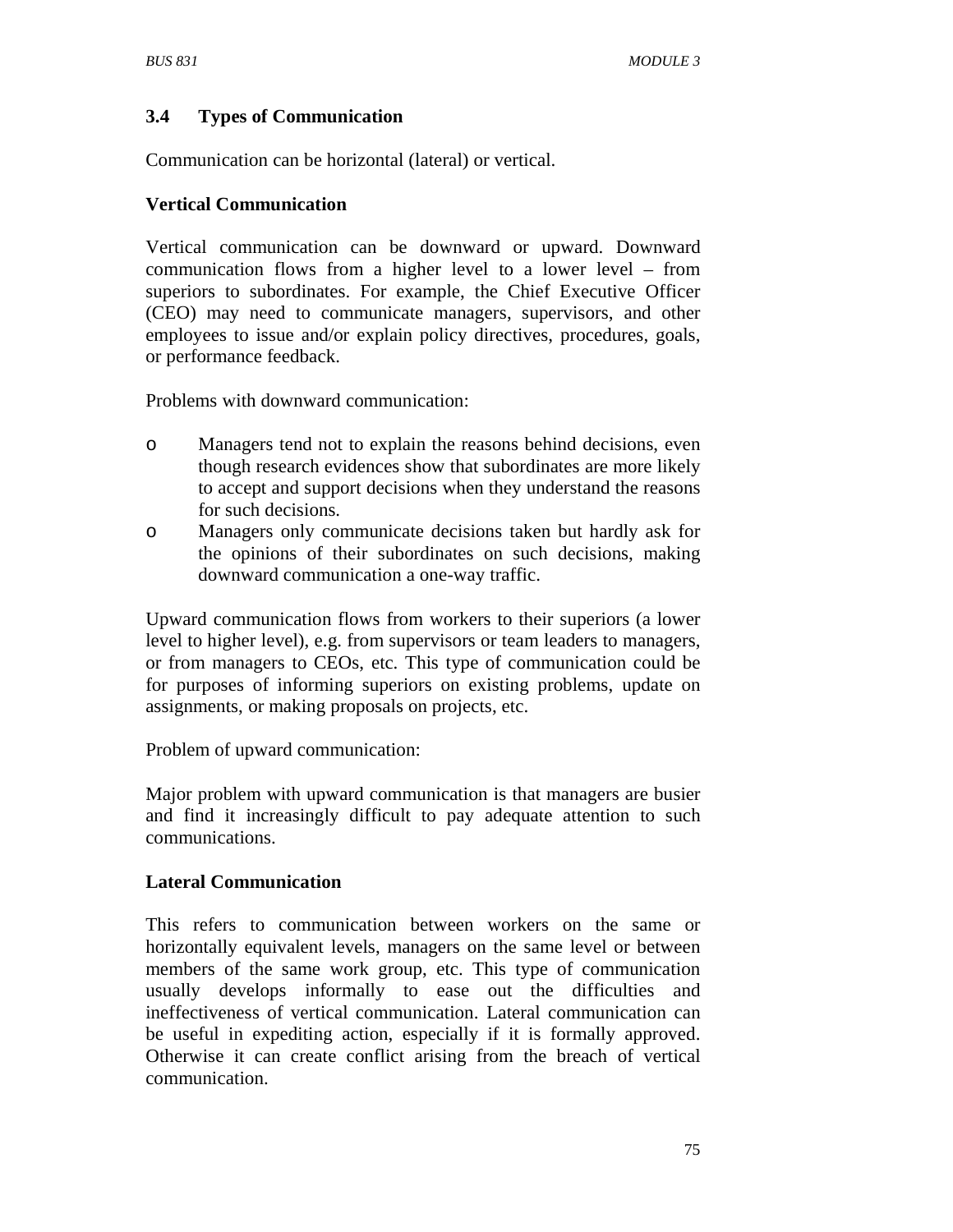#### **3.5 Interpersonal Communication**

Members of a group or organisation often communicate in three ways, as follows:

#### **Oral Communication**

Oral face-to-face communication is the major form of communication. This form of communication may involve person-to-person, group-togroup, or grapevine.

Advantages:

- o The speed of communication is high. Response to a verbal communication is often instantaneous.
- o Distortions are quickly identified and corrected

#### Disadvantages:

o Oral messages are often distorted when it passes from person to person. Individual interpretation of the message may differ from what was originally intended, as each person conveys the message as he or she understands it.

#### **Written communication**

Written communication, as the name suggests, is in written form which could be in paper or electronic form, e.g. letters, memos, emails, SMS, etc.

Advantages:

- o It is on record and verifiable by the sender, receiver, and concerned others
- o The message can be stored for as long as desired
- o The physical copy of the communication can be consulted in situations of doubt and/or confusion
- o The process of writing a communication compels the sender to think through his or her message and to be clear and logical in crafting it.

#### Disadvantages

o The process of writing and replying takes a lot of time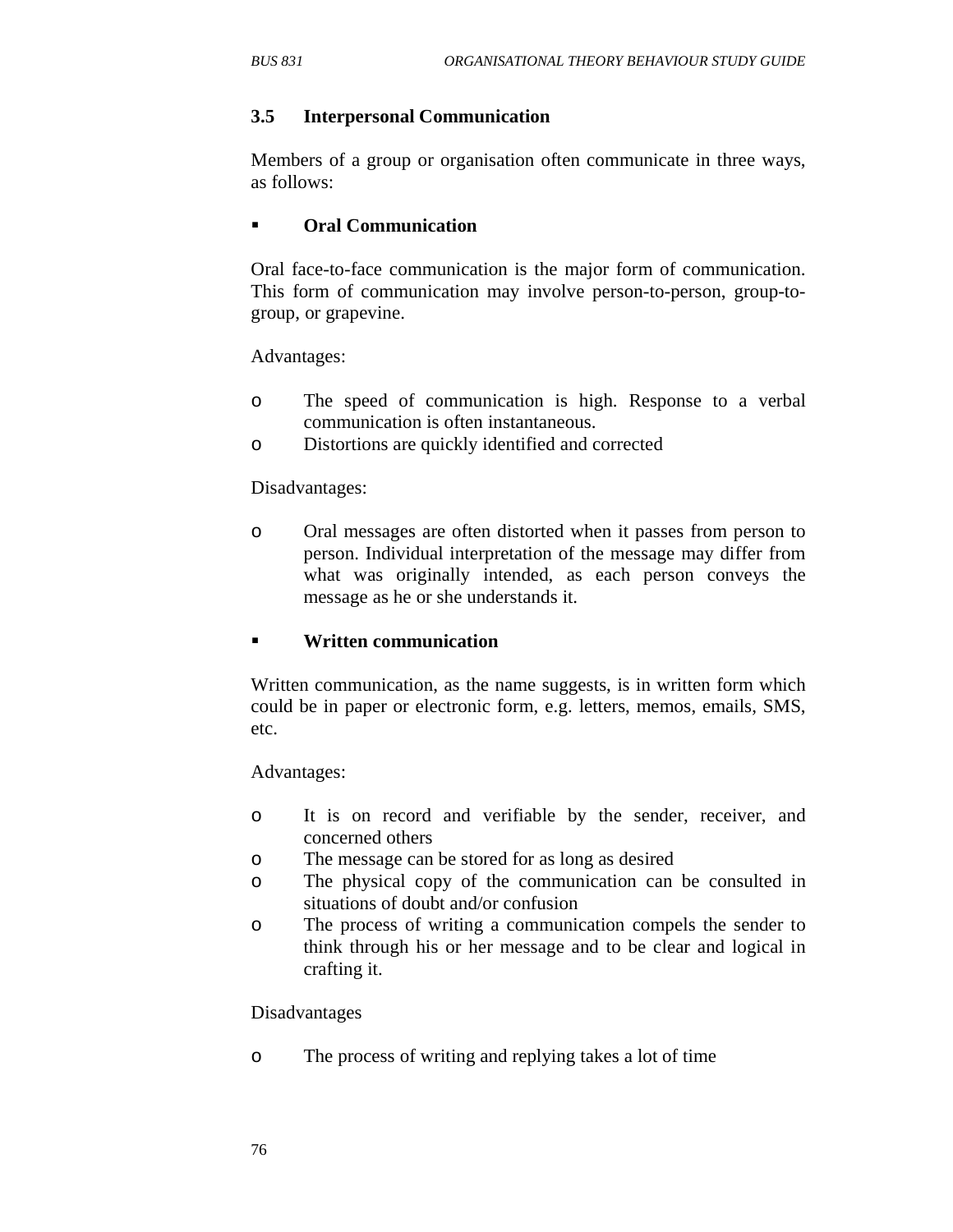o Feedback is not as fast as it is in oral communication. It is even, sometimes, difficult to know whether a message has been received or not, e.g. emailed or posted messages.

### **Nonverbal Communication**

Nonverbal communication often accompanies verbal communication. Nonverbal communication includes body language such as physical distance between sender and receiver, facial expression, body movements, etc. For example, a person who often looks at his or her timepiece during a discussion suggests lack of interest in the discussion.

#### **3.6 Organisational Communication**

## **Formal Small-Group Networks**

There are three common small-group networks namely; chain, wheel, and all-channel networks. The chain network strictly follows the formal chain of command. The wheel network routes all communications through a focus person. In all-channel network, members are free to communicate with each other.

#### **The Grapevine**

This is an informal communication network within a group or organisation. Rumours and gossip constitute the grapevine and is an important source of information in organisations. Research shows that rumours are driven by the importance of an issue, ambiguity surrounding the issue, and circumstances that raise anxiety. Examples of such issues include: downsizing, retrenchment, removal or appointment of bosses, etc.

#### o **Importance of Grapevine**

- Helps managers to gauge the morale of their employees.
- Identifies issues that are important to employees.
- Helps tap into employee's anxiety.
- Sharing of information via rumours and gossips serves employees need for friendship.

## **3.7 Barriers to Effective Communication**

#### **Emotions**

Emotions affect how we interpret a message. Positive mood such as happiness makes a person to be more likely to automatically process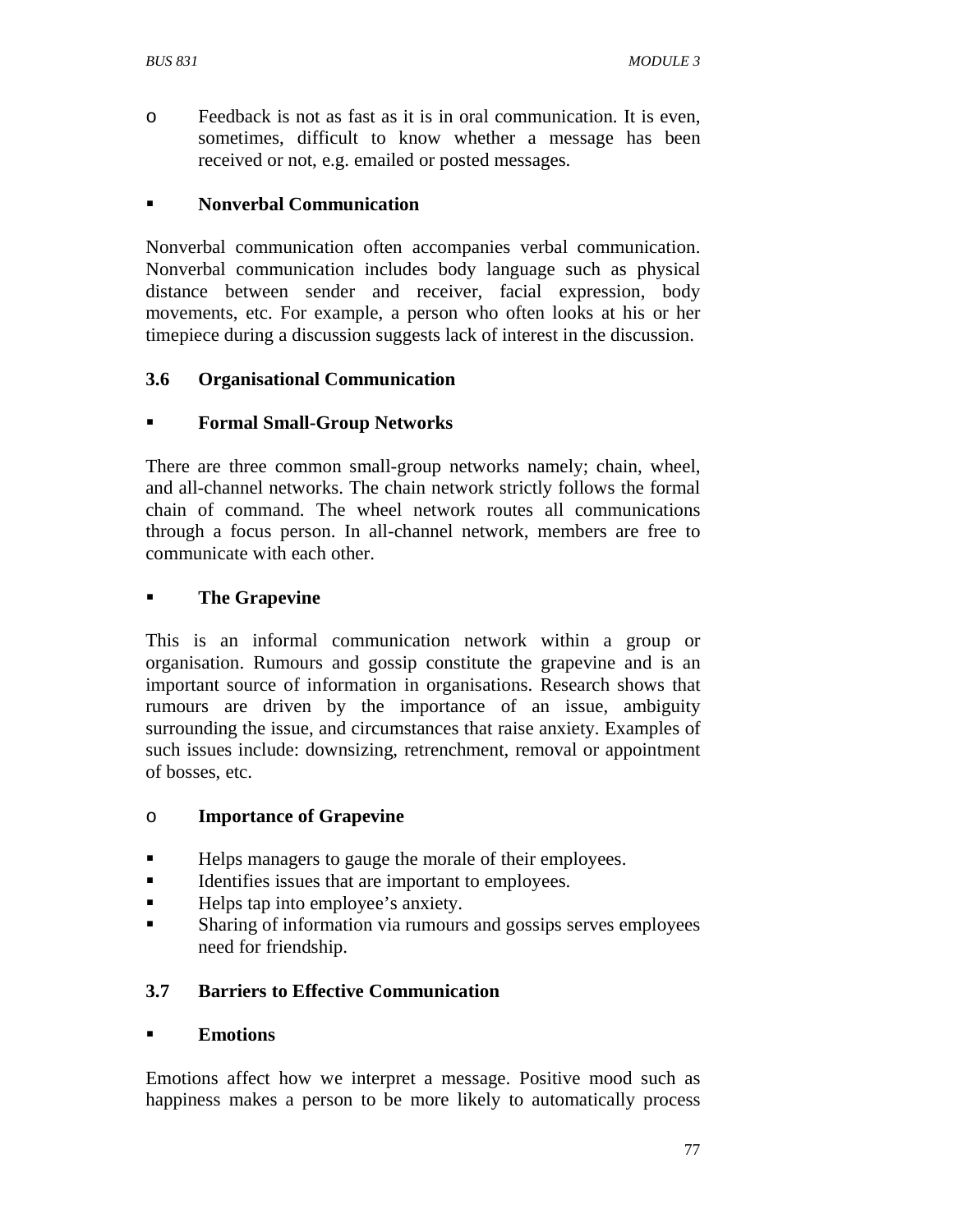information. On the other hand, a negative mood such as anger tends to make people to control process information. It follows that extreme emotions tend to be a barrier to effective communication by suppressing objectivity and rationality.

#### **Filtering**

Filtering describes a situation where people intentionally twist information to be more favourable to the receiver than it actually is. This is especially the case when it is bad news and sender or receivers are different hierarchies in the organisation. Employees tend to be afraid to tell their bosses a piece of bad news so they tend to filter the information by giving their (bosses) more pleasing information.

## **Information Overload**

Information overload exists when you receive more information than you have the capacity to process. This results in less effective communication because the receiver selects, forgets or ignores some information as ways of coping with information overload.

#### **Language**

Language is often a major barrier to effective communication. Differences in language reduce communication to the barest minimum. For people communicating with the same language, words and slangs could have different meanings, especially between different age groups. Words used to convey a particular meaning may actually convey a totally different meaning to the receiver.

#### **Lying**

Lying represents intentional misrepresentation of information and/or deceit. Lies appear prevalent in organisations and the society, especially over mobile phones, social media platforms and email, than face-to-face. This constitutes a barrier to effective communication.

#### **Selective Perception**

Individuals may see and hear what they want to see and hear, not actually what is being shown or said. Receivers interpret what they hear or see from the point of view of their experiences, interests, and expectations. It has been said that the world you perceive is the world that exists, whether it is objective reality or not.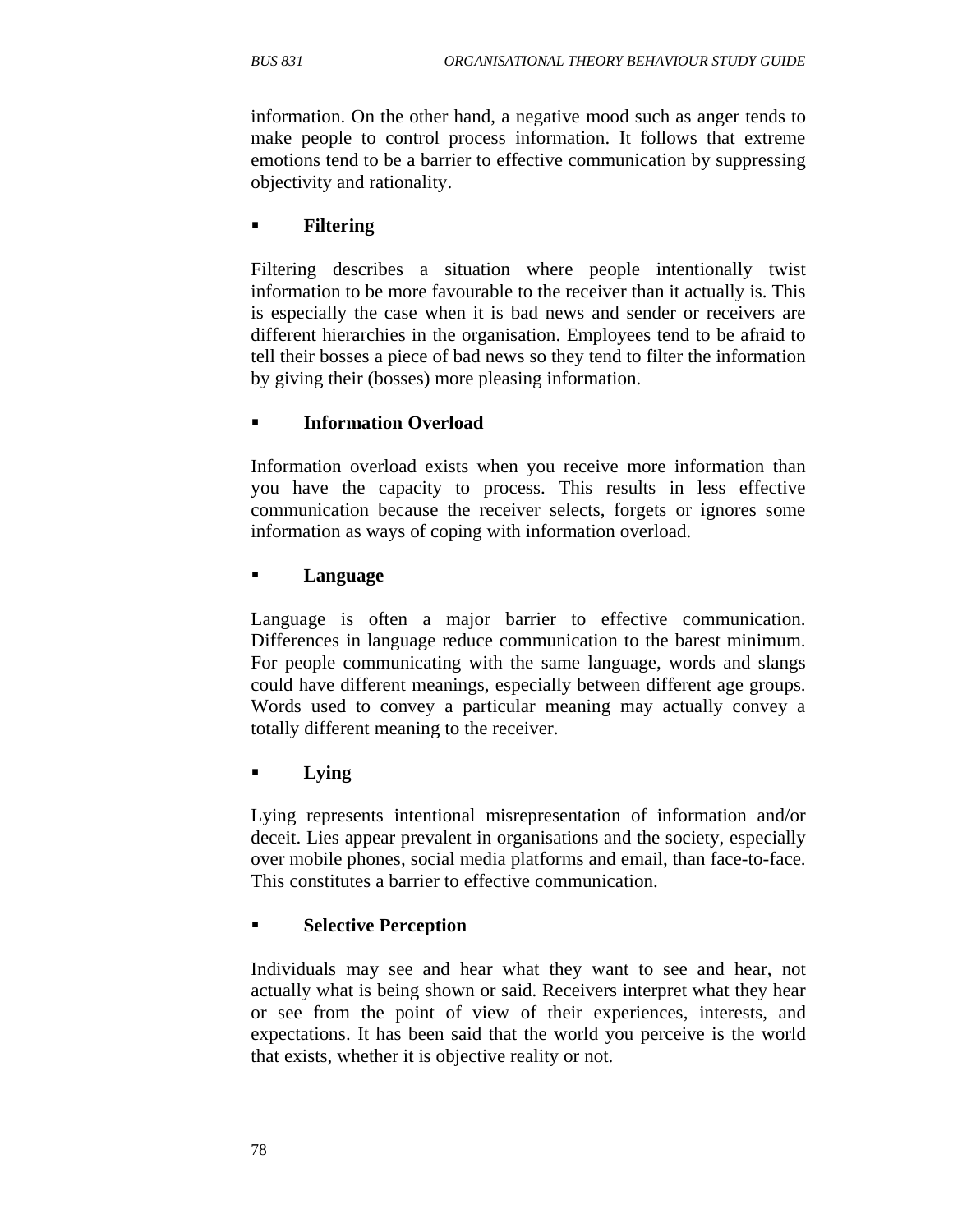## **4.0 CONCLUSION**

Communication among members of an organisation is critical because it generates information for decision-making, nurtures motivation, is used to control members' behaviour, and enables members to express their emotions and satisfy their need for social interaction, among others.

## **5.0 SUMMARY**

In this unit, we were able to explore the meaning of communication, main functions of communication, communication process, types of communication, interpersonal communication, organisational communication, and barriers to effective communication.

## **6.0 TUTOR-MARKED ASSIGNMENT**

Discuss common barriers to effective communication. How relevant are there in your environment?

## **7.0 REFERENCES/FURTHER READING**

- Gibson, J.L., Ivancevich, J.M., & Donnelly, Jr., J.H. (1994). *Organisations*, (9th ed.). Boston: Irwin/McGraw-Hill.
- Hellriegel, D., & Slocum, Jr. J.W. (2011). *Organisational Behaviour* (13th ed.). Mason, OH: South-Western, Cengage Learning.
- Kinicki, A. & Fugate, M. (2012). *Organisational Behaviour: Key Concepts, Skills & Best Practices* (5th ed.). Boston: McGraw-Hill Companies, Inc.
- Robbins, S.P., Judge, T.A., & Vohra, N. (2013). *Organisational Behaviour* (15th ed.), Delhi: Dorling Kindersley (India) Pvt. Limited.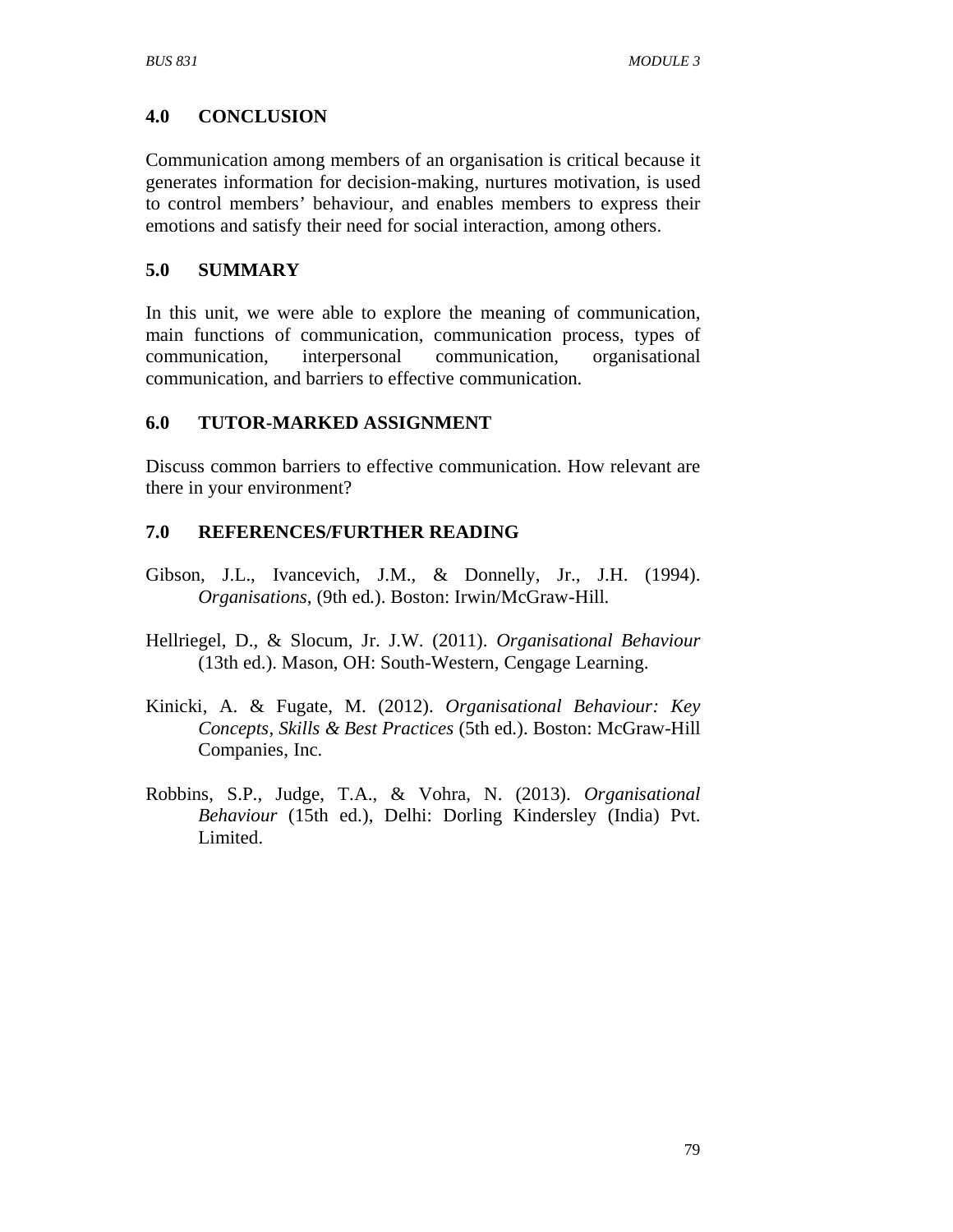#### **UNIT 3 WORK TEAMS**

#### **CONTENTS**

- 1.0 Introduction
- 2.0 Objectives
- 3.0 Main Content
	- 3.1 Meaning of Work Teams
	- 3.2 Types of Work Teams
	- 3.3 Characteristics of Effective Teams
- 4 Conclusion
- 5 Summary
- 6 Tutor-Marked Assignments
- 7 References/Further Reading

#### **1.0 INTRODUCTION**

Sports teams come to mind when we talk about teams, be it in football, handball, relay race, etc. These teams are groups of people that are selected to achieve goals, each playing a specific role in the team. Selection of team members depends on a person's ability (skill set) to play a required role in the team and willingness to be a team player. An individual member's effort, on its own, will not deliver the required levels of performance because a team's performance should be greater than the sum of the individual efforts. In a football team, the goal keeper and other defenders are expected to stop opponents from scoring, midfielders should feed the attackers, and attackers should score goals for their teams. Those who fail to effectively play their roles jeopardise the ability of the team to play well and defeat their opponents. Other non-sports organisations also make use of teams, on similar principles to execute projects.

#### **2.0 OBJECTIVES**

At the end of this unit, you should be able to:

- explain the meaning of work teams
- identify the types of work teams, and
- discuss the characteristics of effective teams.

#### **3.0 MAIN CONTENT**

#### **3.1 Meaning of Work Teams**

A work team is a group constituted to accomplish specified objectives or goals. Members of a work teams come together to collectively execute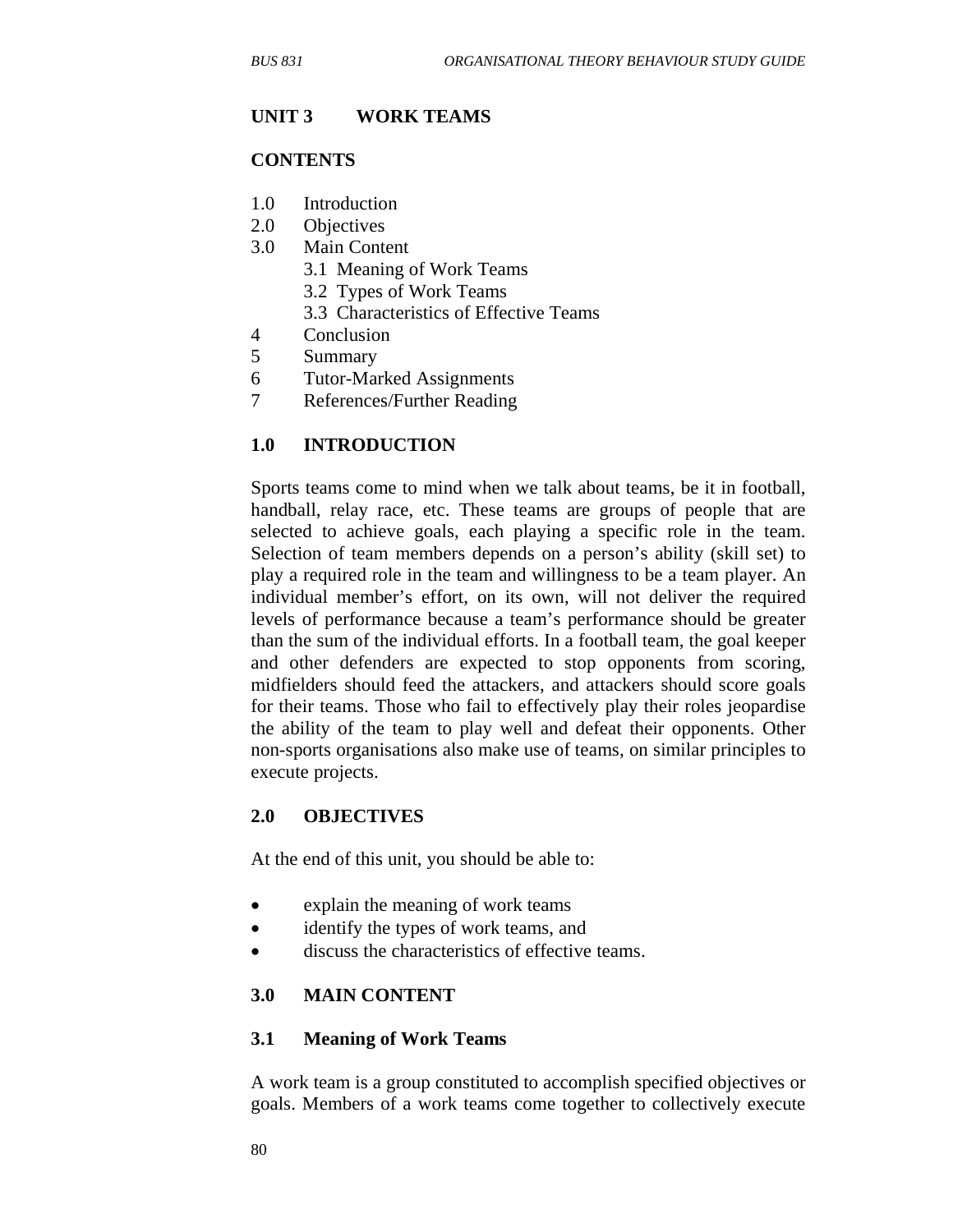an assignment or project, each brings specific skill or set of skills that are relevant to, and complements the skills of other members in, the execution of the project. The coordinated interactions and efforts between members of the team produce positive synergies that make work teams potentially very effective and efficient. Members of work teams are individually and collectively accountable.

# **3.2 Types of Work Team**

There are four common types of work teams namely; problem-solving teams, self-managed teams, cross-functional teams, and virtual teams.

- **•** Problem-solving teams refer to a group of few employees from the same department who meet regularly to seek ways of solving departmental problems and improving on effectiveness, efficiency, quality, work environment, etc. However, such teams only make recommendations for improvements; they rarely have authority to implement their recommendations.
- Self-managed work teams, as the name implies, take on extensive responsibilities in managing its affairs. Such a team usually has authority to make its operational decisions such as planning and scheduling work, assigning tasks amongst its members, evaluating members' performance, and working with customers and suppliers. Unlike problem-solving teams, self-managed teams have the authority to make and implement its decisions including, sometimes, its own membership.
- Cross-functional team is a work team that is made up of employees from different functional areas of the organisation but at similar hierarchical level. Cross-functional teams can be made up of employees from different areas of the same organisation or from different organisations, depending on the nature and complexity of the project to be undertaken by the team.
- Virtual work teams are teams whose members do not meet faceto-face but operate remotely through technological platforms such e-mail, video-conferencing, Whatsapp, Viber, etc., irrespective of their locations – whether in close proximity or in far flung locations. Such a team may encounter issues of trust because they do not meet face-to-face, and may also share less information among themselves.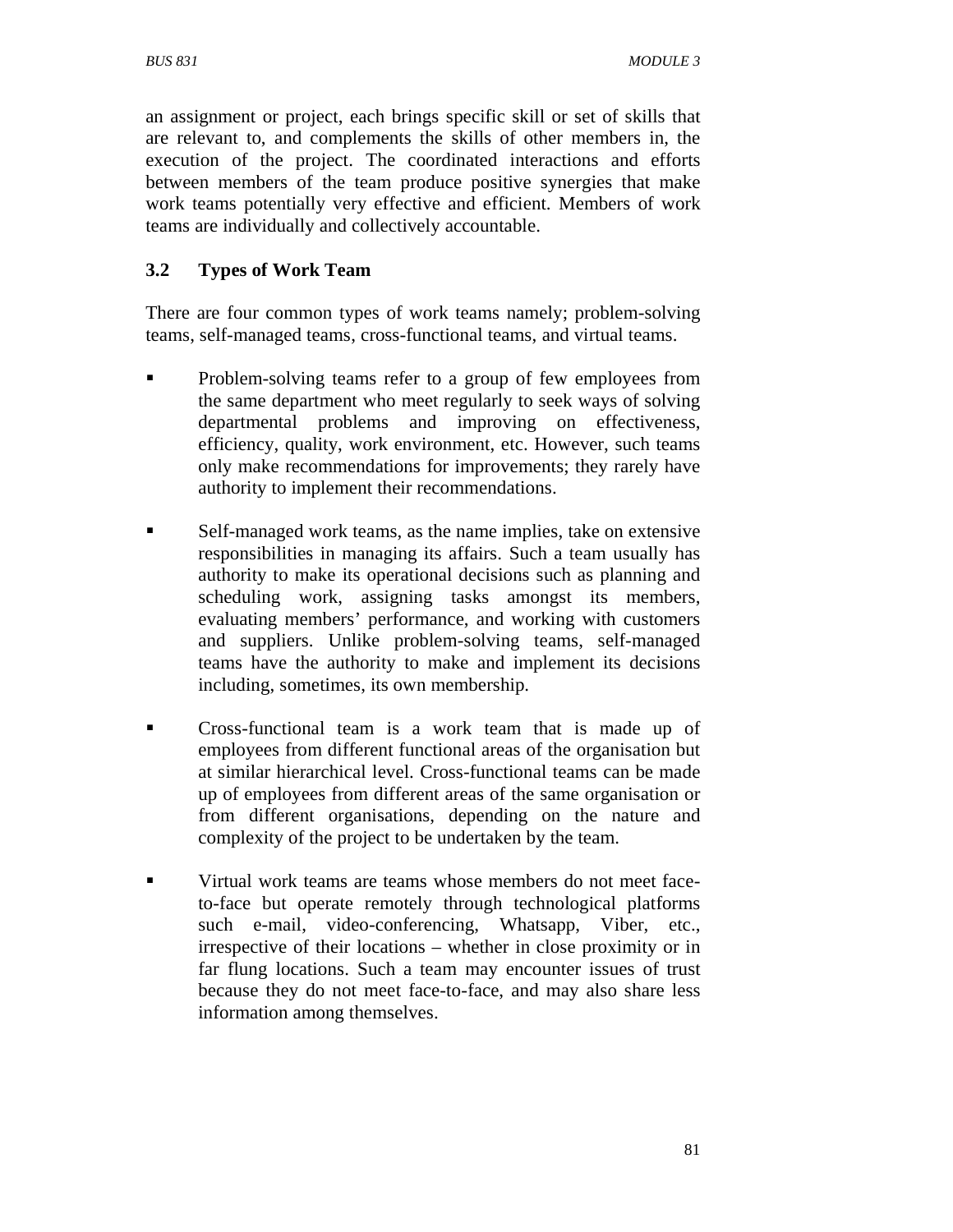## **3.3 Characteristics of Effective Teams**

Robbins *et al.* (2013) present a team effectiveness model made up of sixteen characteristics grouped into three categories namely; context, composition, and process.

## **Contextual Factors**

## o **Adequate Resources**

It has been shown that teams that receive adequate amount of resources and support from their organisations tend to be more effective than teams that do not. These resources include funding, "timely information, proper equipment, adequate staffing, encouragement, and administrative assistance".

## o **Leadership and Structure**

A work team is set up as part of an organisation. The organisation could, therefore, provide leadership and structure for the team or, in the case of self-managed teams, authorise the team to do so. Teams that are able to agree on the specific role(s) each member should play and how to integrate all their roles, tend to be more effective. Teams that lack leadership and structure tend to be less effective.

## o **Climate of Trust**

Studies have shown that members of effective teams develop mutual trust among themselves and their leaders, and that creates harmonious bond and commitment to achieve team goals. Lack of trust and bonding engender mutual suspicion, lack of commitment and ineffectiveness.

## o **Performance Evaluation and Reward System**

Organisations need to combine individual and group performance evaluation and reward systems. Focusing solely on individual performance evaluation and reward would breed selfishness among members, which will be counterproductive to group interests. Yet, individual employees need to be motivated to performance as individuals and as team members. So organisations should look beyond individual performance evaluation and reward to consider team motivation via group evaluation, profit sharing, etc.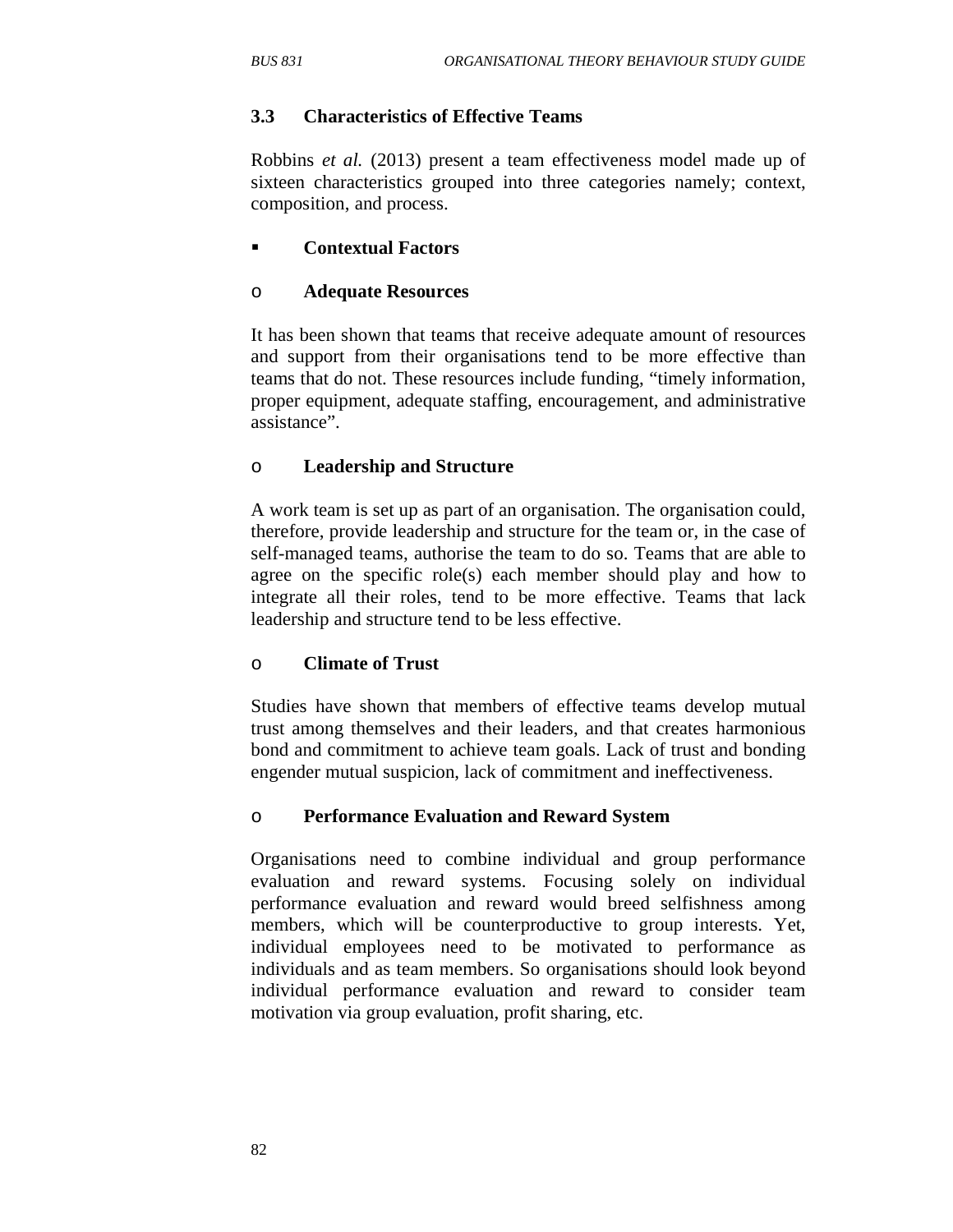# **Team Composition**

## o **Abilities of Members**

The abilities, skills and knowledge of team leaders and members contribute to its effectiveness, especially for complex projects that require high level of intelligence. Low-ability team members find it difficult to be effective in such situations, especially if tasks are shared equally among members. Low-ability leaders may also draw back the activities of high-ability members and cause ineffectiveness.

# o **Personality of Members**

The Big Five Personality Model identifies five dominant factors namely; extroversion, agreeableness, conscientiousness, emotional stability, and openness to experience. Effective teams tend to score high on average levels of conscientiousness, agreeableness, and openness to experience. Teams that score low on average levels of these factors may tend to be ineffective.

# o **Allocation of Roles**

Team effectiveness requires ability-job fit; putting square pegs in square holes. Teams with highly skilled and experienced members tend to be effective when these members are assigned to roles that are suitable to their abilities, especially for the core roles. Robbins *et al.* (2013, p.338) identifies nine potential team roles namely; creator, promoter, assessor, organiser, producer, controller, maintainer, adviser, and linker.

# o **Diversity of Members**

Diversity refers to individual differences, which include employees' age, ethnicity, gender, educational qualification, expertise, length of service, culture, etc. Different types of diversity pose different opportunities and challenges to teams or groups. Diversity in team or group membership may positively or negatively affect team performance depending on factors such as leadership. Leadership can motivate a team to take advantage of the variety that comes with its diversity to improve performance. However, leadership failure may open the door for team members to emphasise their diversities, which may hinder their performance.

# o **Size of Teams**

The smaller the size of a team, the more effective it is. Small size enhances coordination, communication, and accountability. Experts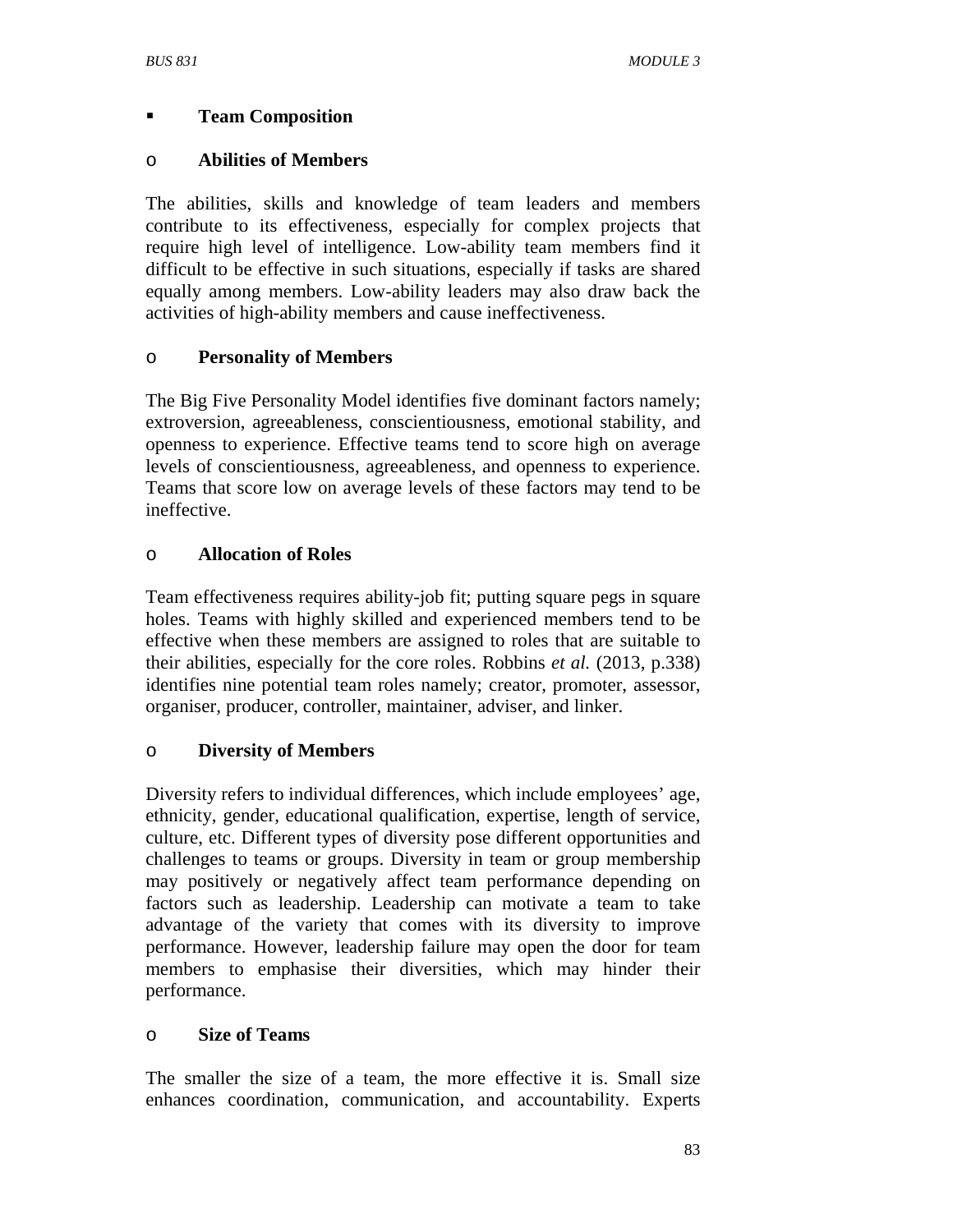suggest effective team size of five to nine members. Large teams tend to become unwieldy, less cohesive, time-consuming and less effective, especially when the team is under time pressure.

#### o **Member Preferences**

Individual differences imply that while some people are comfortable working in teams, others are not. The inclusion of people who prefer to work alone in teams may increase stress, interpersonal conflicts, timewasting, etc., which may reduce the effectiveness of the team. Team effectiveness is better served when its membership are made up of those who prefer team-playing.

## **Team Processes**

#### o **Common Plan and Purpose**

It is important that teams understand the purpose for which they are established. Their proper understanding of its purpose will enable them to develop appropriate goals and relevant strategies to accomplish those goals. A good understand of its purpose will engender proper planning that will enable the team to be effective in achieving its purpose. This understanding will also promote the team's ownership of the purpose, which will motivate its members to put in greater efforts to ensure success. A team that lacks proper understanding of its purpose may develop plans that may not adequately address the purpose or may even achieve a different purpose.

#### o **Specific Goals**

Effective teams must be able to convert its purpose into specific goals that are clear, measurable, and realistic, but challenging enough to stimulate high performance.

#### o **Team Efficacy**

Team efficacy refers to a team's confidence and belief that it can succeed. Success breeds more successes. A team's success, even in small tasks, raises its confidence and commitment to achieve greater successes. Members can also enhance team efficacy by acquiring greater interpersonal and technical skills, which will give them greater impetus for success.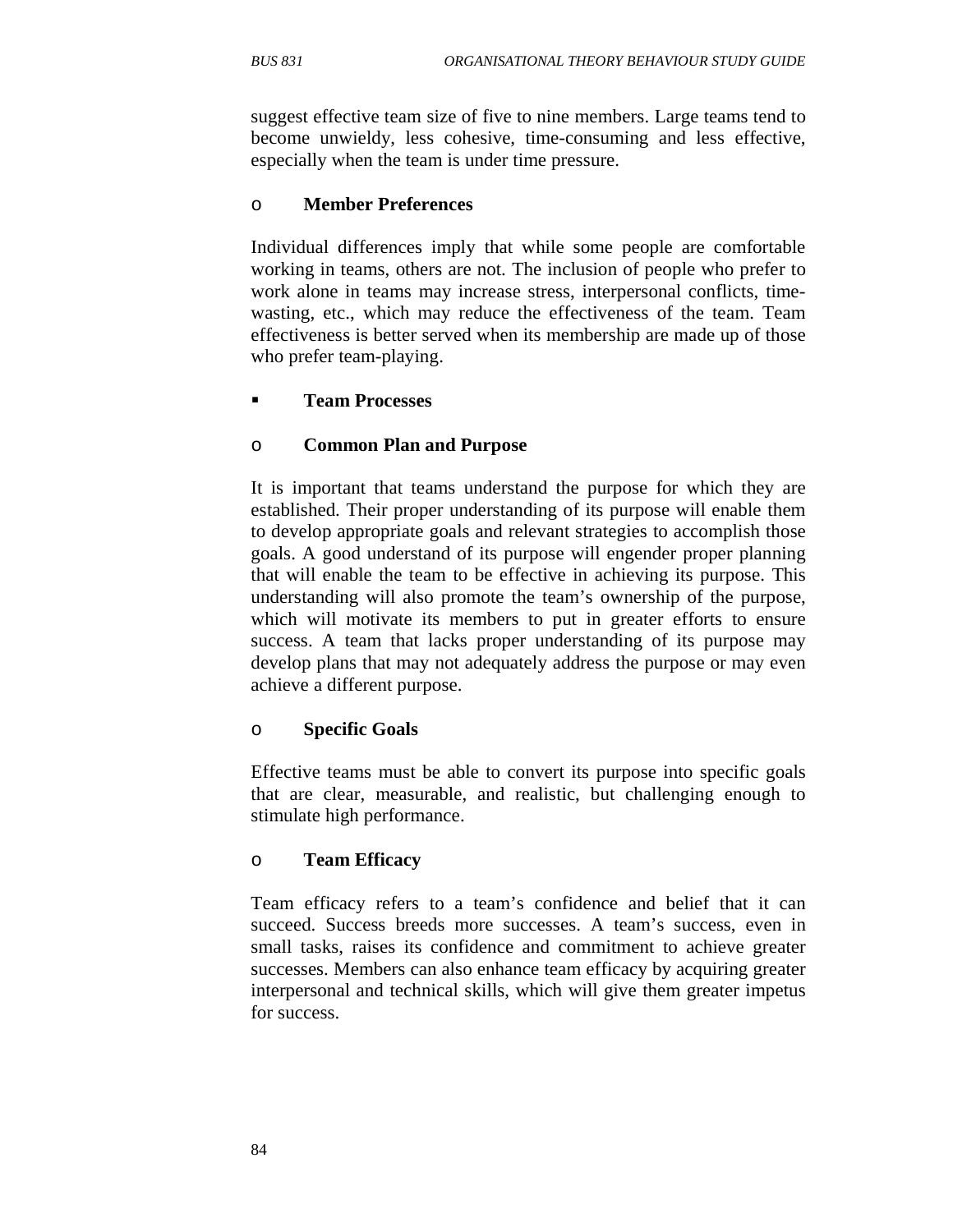## o **Conflict Levels**

Some types and levels of conflicts are healthy and beneficial to teams, groups and organisations. For example, conflicts regarding the content of a team's task could provoke critical opinions on the task at hand, and insights into possible solutions, which would not have been thought of if there was no disagreement. However, conflicts can, and are often negative and counterproductive. For example, conflicts arising from interpersonal hatred are bound to create tension and uncooperative behaviours that impede team cohesion and performance.

## o **Social Loafing**

Some team members decide to lazy around when the work arrangement makes it difficult to identify individual contributions to team assignments, and that will help to make the team to be less effective. To ensure effectiveness, the team must make its members to be individually and collectively accountable.

# **4.0 CONCLUSION**

Different types of teams perform different functions for their organisations. But irrespective of the type, teams must possess certain contextual, composition, and process characteristics in order to be effective in delivering on its assignments.

# **5.0 SUMMARY**

In this unit, we discussed the meaning of work teams, types of work teams, and characteristics of effective teams.

## **6.0 TUTOR-MARKED ASSIGNMENT**

How does team composition affect the effectiveness of teams?

## **7.0 REFERENCES/FURTHER READING**

- Gibson, J.L., Ivancevich, J.M., & Donnelly, Jr., J.H. (1994). *Organisations*, (9th ed.). Boston: Irwin/McGraw-Hill.
- Hellriegel, D., & Slocum, Jr. J.W. (2011). *Organisational Behaviour* (13th ed.). Mason, OH: South-Western, Cengage Learning.
- Kinicki, A. & Fugate, M. (2012). *Organisational Behaviour: Key Concepts, Skills & Best Practices* (5th ed.). Boston: McGraw-Hill Companies, Inc.
- Robbins, S.P., Judge, T.A., & Vohra, N. (2013). *Organisational Behaviour* (15th ed.), Delhi: Dorling Kindersley (India) Pvt. Limited.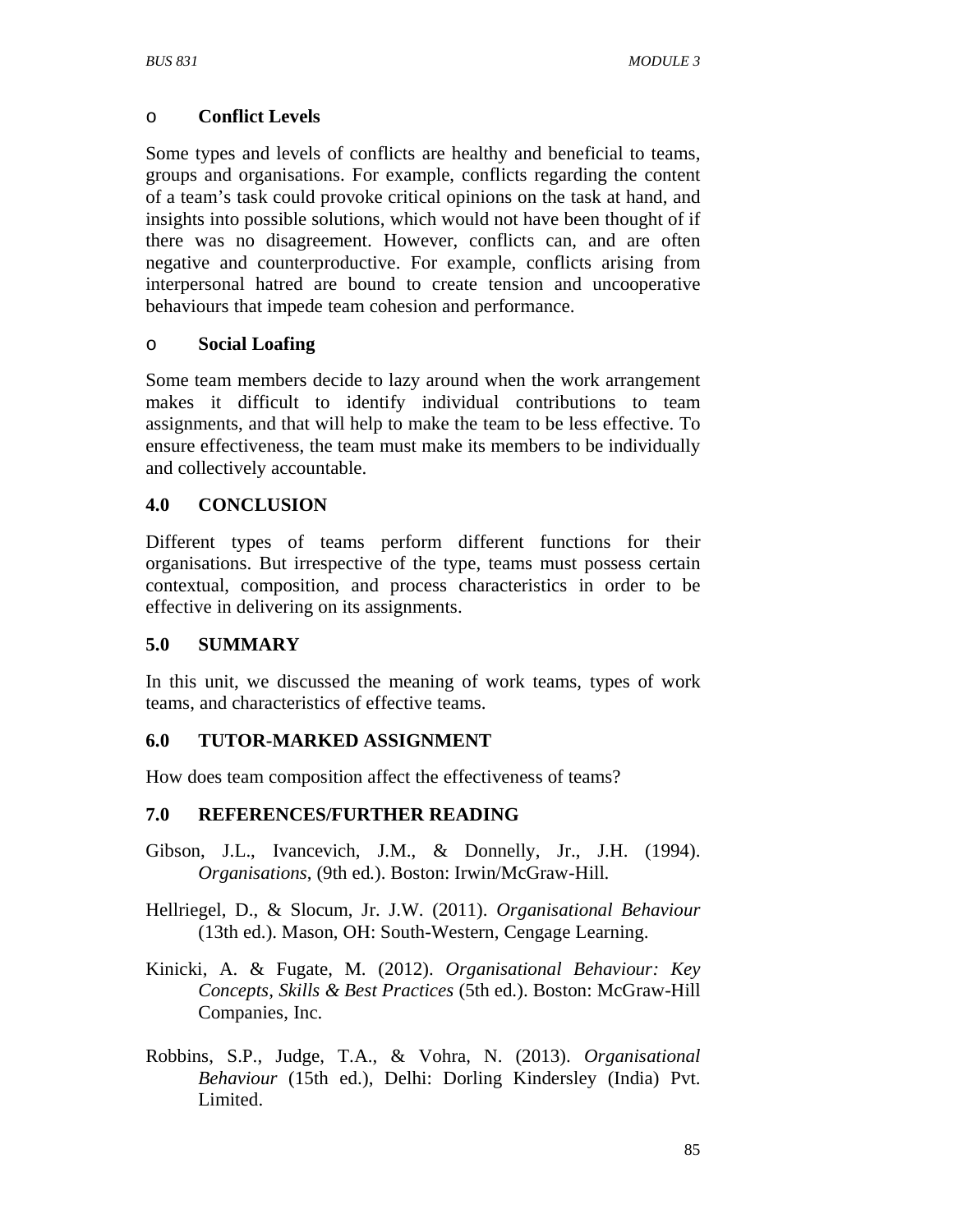#### **UNIT 4 LEADERSHIP**

#### **CONTENTS**

- 1.0 Introduction
- 2.0 Objectives
- 3.0 Main Contents
	- 3.1 Meaning of Leadership
	- 3.2 Theories of Leadership
	- 3.3 Charismatic Leadership
	- 3.4 Transformational Leadership
	- 3.5 Servant Leadership
	- 3.6 Mentoring
	- 3.7 Leadership, Ethics and Trust
- 4 Conclusion
- 5 Summary
- 6 Tutor-Marked Assignments
- 7 References/Further Reading

#### **1.0 INTRODUCTION**

A leader may be a manager but a manager may not be a leader. Effective leadership is crucial for success in every field of human endeavour such as political, industrial, and religious governance, etc. Leaders are vision bearers, who are able to enjoy the commitment and loyalty of their followers by effectively communicating their vision to them. Effective leaders are able to motivate their followers to the level of prioritising organisational interests above self-interests. Leadership and management are needed by organisations to lead and manage its human resources to accomplish organisational goals.

#### **2.0 OBJECTIVES**

At the end of this unit, you should be able to:

- explain the meaning of leadership
- explain the theories of leadership
- describe charismatic leadership
- describe transformational leadership
- explain servant leadership
- discuss mentoring
- discuss leadership, ethics and trust.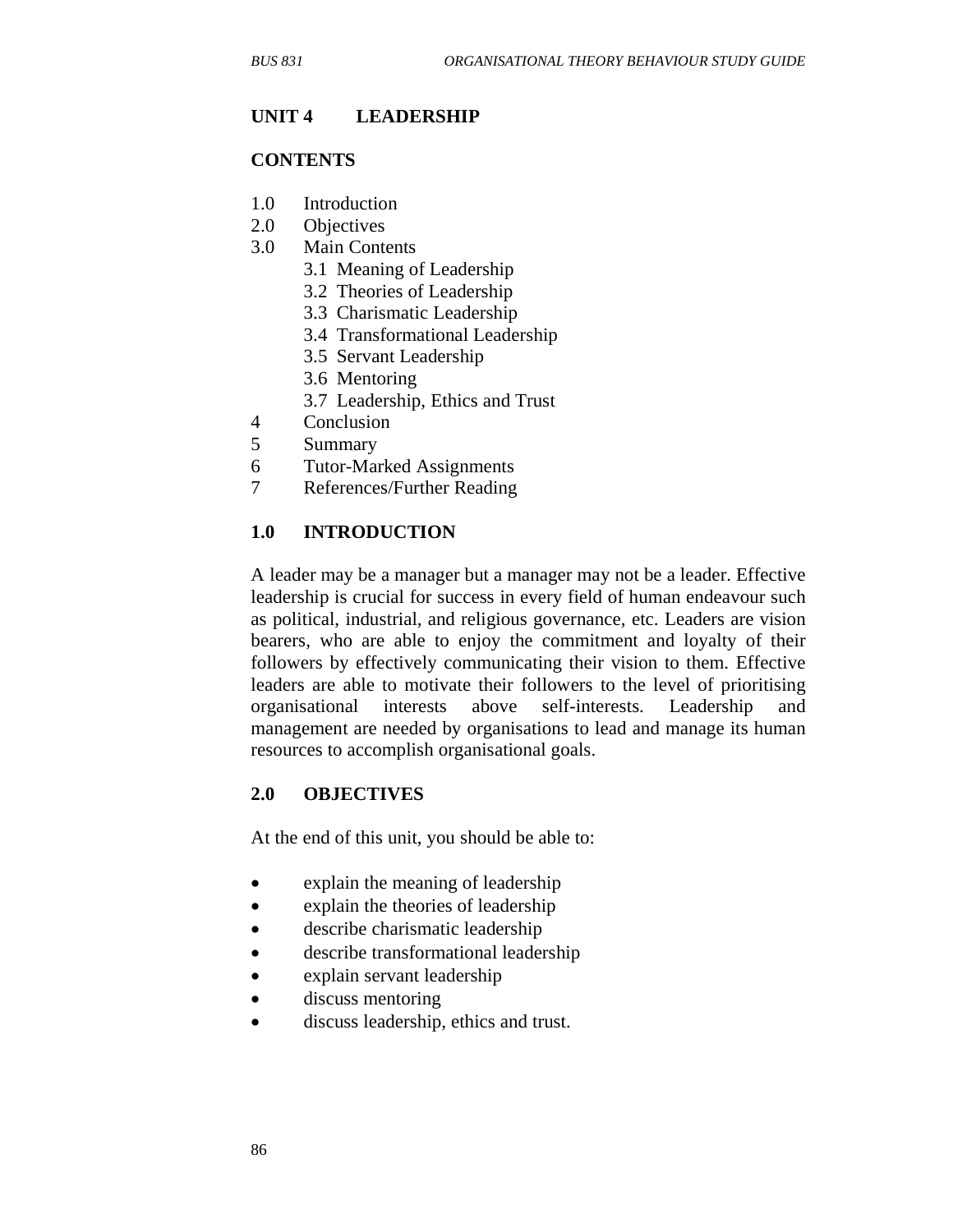## **3.0 MAIN CONTENT**

## **3.1 Meaning of Leadership**

Leadership refers to the ability of an individual to influence a group of people towards accomplishing a set of goals or vision. Leadership may derive from the formal structures of the organisation or it may be nonsanctioned leadership, which emerges outside the formal structure of the organisation.

A leader may be a manager but a manager may not be a leader. Organisations need both strong leaders and strong managers. Leaders "challenge the status quo, create the visions of the future, and inspire organisational members to want to achieve the vision" while managers "formulate detailed plans, create efficient organisational structures, and oversee day-to-day operations" (Robbins *et al.* 2013, p.395)

## **3.2 Theories of Leadership**

#### **Trait Theories**

Trait theories of leadership are of the view that personal qualities and characteristics separate leaders from non-leaders. Early studies into identifying leadership traits identified an unwieldy number of such traits but with little consensus. However, the adoption of the Big Five personality framework in the categorisation of these traits provided a direction.

From the point of view of the Big Five personality framework, extraversion has been identified as the most relevant trait that define leaders. Consciousness and openness to experience are also strongly related to leadership, next to extraversion. Agreeableness and emotional stability are also important traits.

Besides the variables on Big Five personality framework, emotional intelligence has been identified as an important trait of leaders because empathy is embedded in emotional intelligence. An emotionally intelligent and empathetic person is in a good position to attract and influence followers towards achieving set goals or visions.

## **Behavioural Theories**

A different approach to the study of leadership arose in the late 1940s through the 1960s into the behaviour of effective leaders. Behavioural theory was a response to the problems of the trait approach. The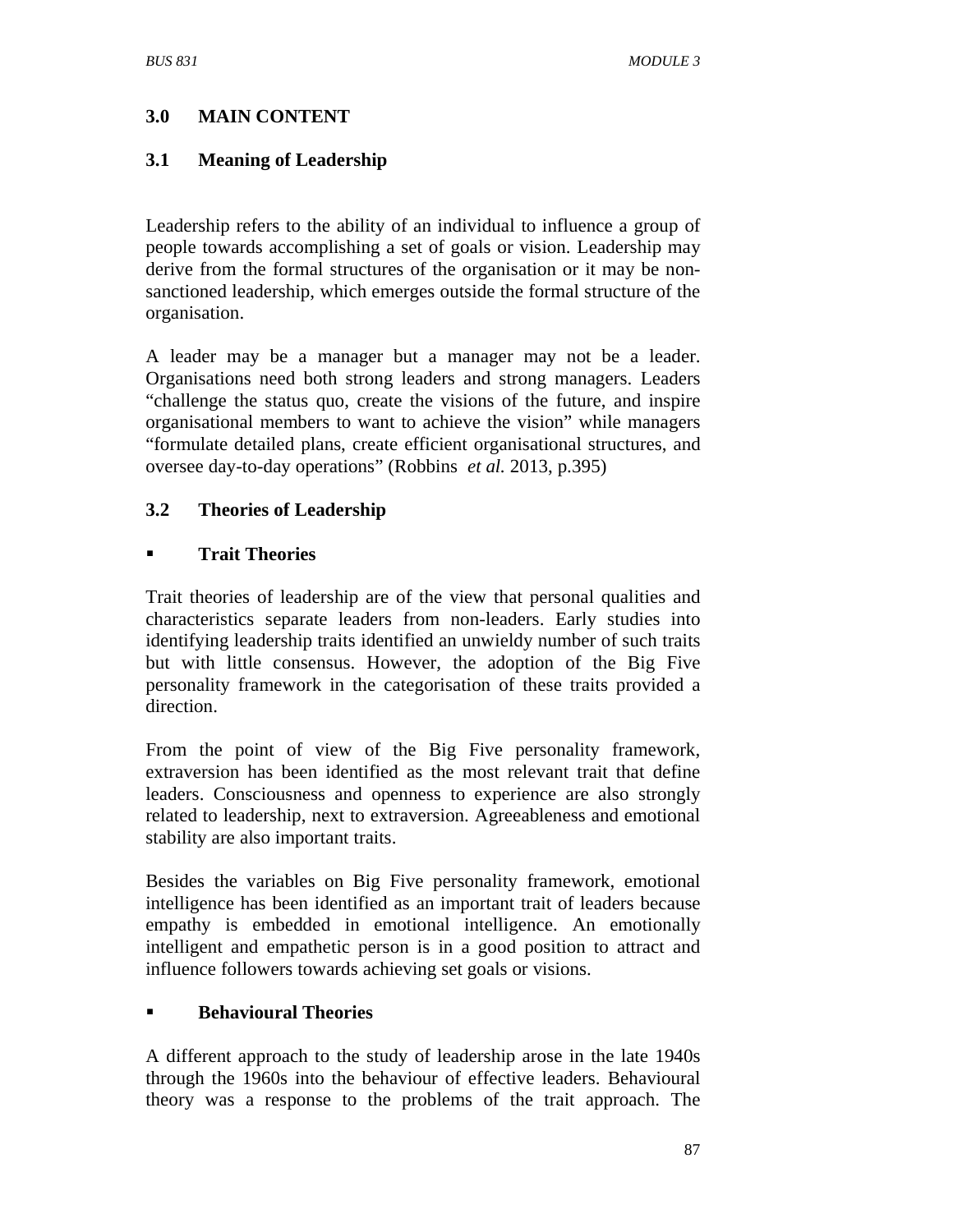behavioural approach sought to know whether there were unique behaviours that marked effective leaders out. The Ohio State studies identified two independent dimensions of leadership behaviour namely; initiating structure and consideration.

- o Initiating structure refers to the propensity of the leaders to understand, define and structure his role and those of his subordinates towards achieving his goals and visions.
- o Consideration refers to the degree to which a leader has the propensity to relate to his subordinates based on mutual trust, request for his subordinates' ideas and opinions, and empathy towards his subordinates.

The University of Michigan's Survey Research Centre's study also identified two leadership behavioural dimensions namely: employeeoriented leader and production-oriented leader which are equivalents of consideration and initiating structures, respectively.

- o Employee-oriented leader takes personal interest in taking care of his employees' needs, building mutually trust and respect between him and his subordinates.
- o The production-oriented leader is task-oriented, focuses on the technical requirements aspect of accomplishing the goals of his organisation.

Review of research evidence shows that leaders who scored high on initiating structures enjoyed high organisational productivity, while leaders who scored high on consideration had more satisfied and motivated employees that deeply respect their leader. However, the degree of relevance of either or both dimensions is culture-bound.

## **Contingency Theories**

Contingency refers to situational factors that determine the suitability or otherwise of leadership styles. Certain leadership styles appear to be suitable in some organisational situations or circumstances, but unsuitable in a different situation. Some approaches can be used to isolate situational variables namely: Fiedler model, situational theory, path-goal theory, and the leader participation model.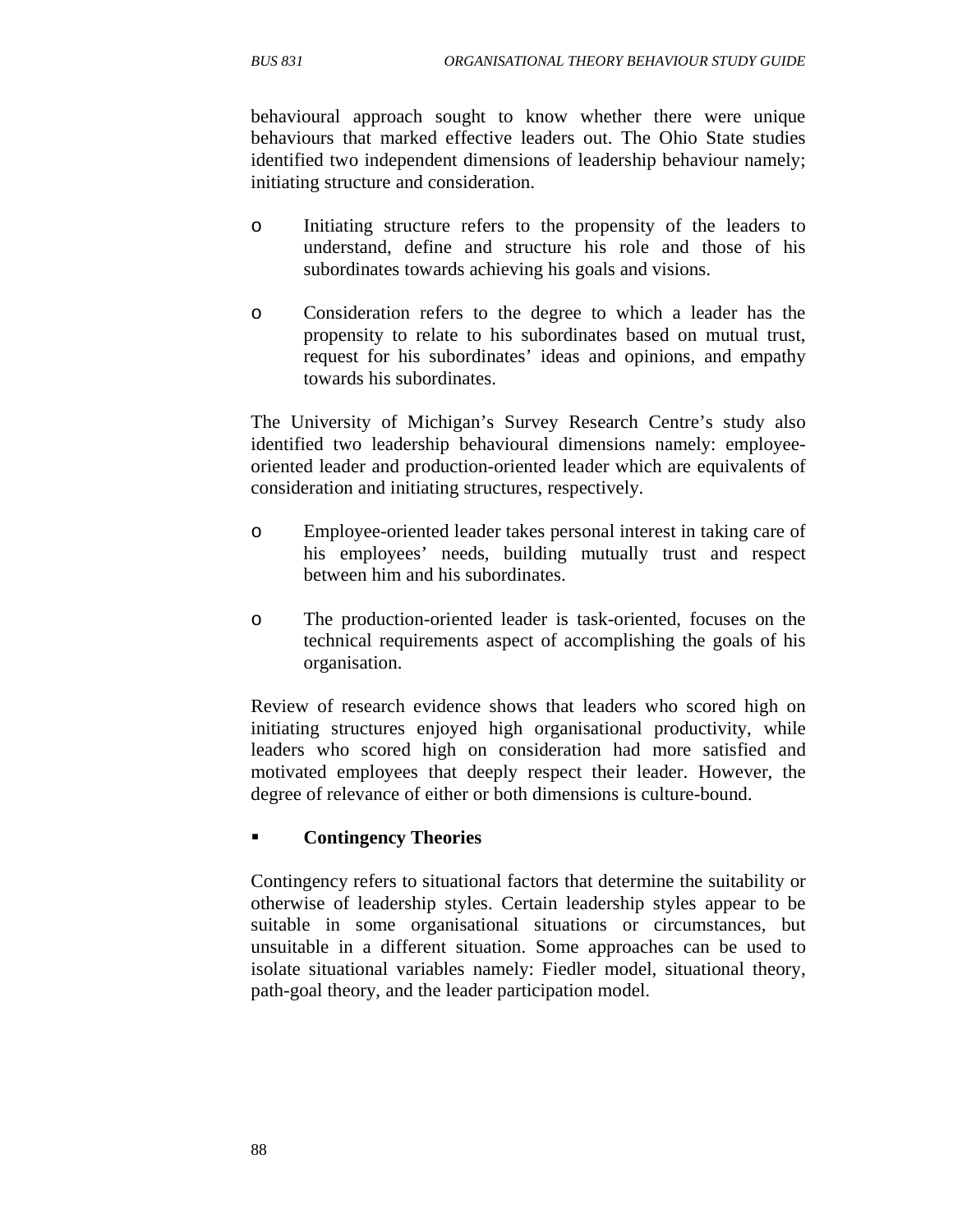# **The Fiedler Model**

Fried Fiedler contingency model proposes that effective group performance is a function of leadership style-situation fit. Fiedler was of the view that an individual's leadership style is fundamental to that individual and, therefore, fixed. The way to achieve a leadership stylesituation fit would be to employ a leader with the leadership style that is appropriate to the situation or to adjust the situation to fit the leadership style of the leader.

# o **How to Identify Leadership Style**

Fiedler developed the least preferred co-worker (LPC) questionnaire. LPC is used in identifying an individual's leadership style i.e. whether it is task-oriented or consideration-oriented. LPC contains 16 sets of contrasting adjectives (on a scale of 1-8) asking respondents to rate their co-worker they least enjoyed working with. If a respondent describes his LPC unfavourably, the respondent is task-oriented; but if the respondent describes his LPC in favourable terms, the respondent is considerationoriented.

## o **How to define the Situation**

Fiedler identified three situational dimensions namely: leader-member relations, task structure, and position power.

- Leader-member relations dimension is the level of trust, confidence and respect that members of the group or organisation have on their leader.
- Task structure is the extent to which job tasks are structured or unstructured.
- Position power is the extent that a leader influences or exercises power variables viz. hiring, sacking, discipline, promotions and other rewards.

A leader that scores high on these three variables will enjoy greater control of his subordinates than a leader who scores low on these variables.

# **Situational Leadership Theory (SLT)**

Situational leadership theory opines that effective leadership is a function of adopting the leadership style that reflects the extent followers are willing and able to achieve a specific task.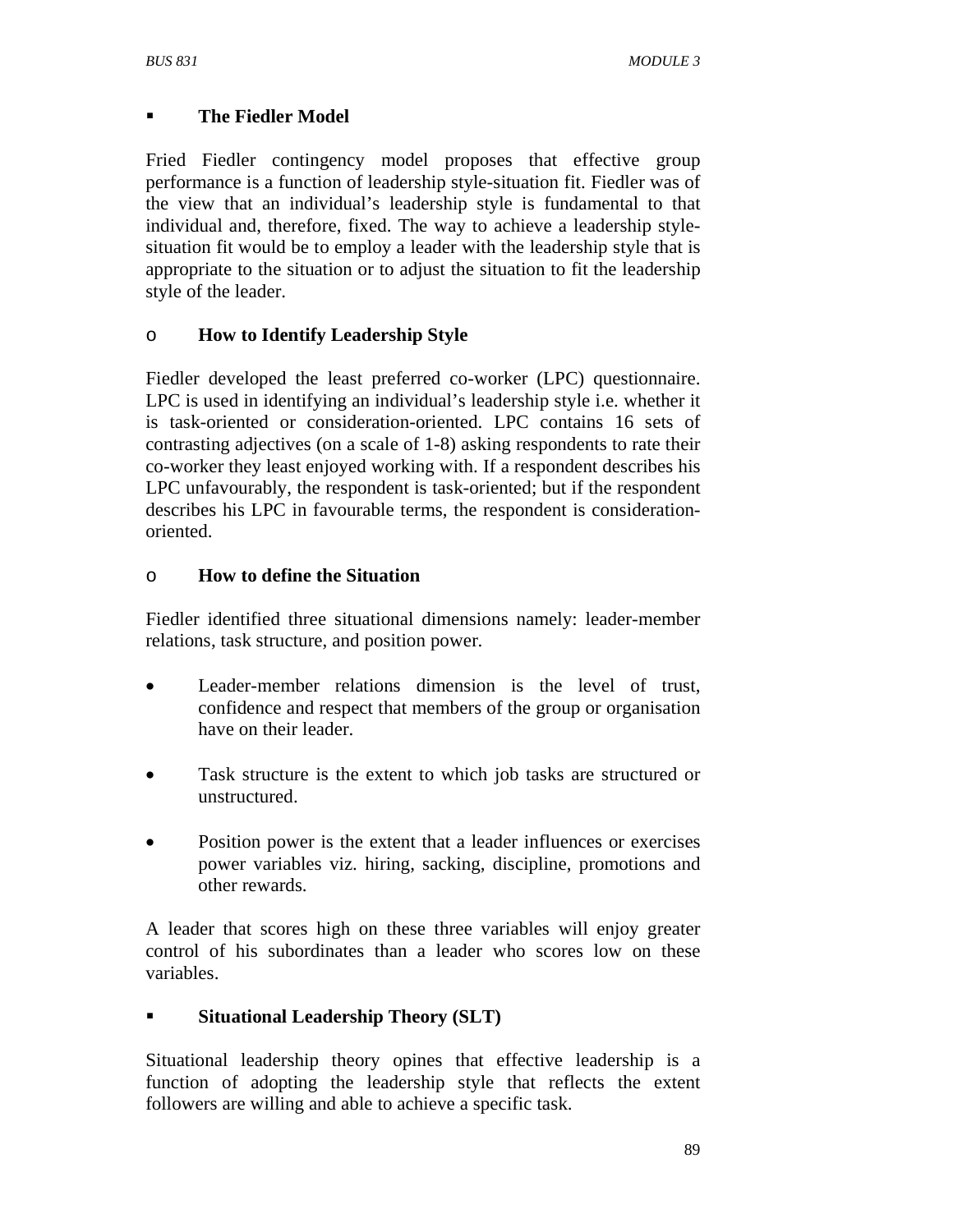| <b>Followers</b><br>Unable and unwilling | Leaders<br>Provide clear and specific directions                    |
|------------------------------------------|---------------------------------------------------------------------|
| Unable and willing                       | Apply high task orientation and high                                |
| Able and unwilling                       | consideration-oriented.<br>Apply supportive and participative style |
| Able and willing                         | Need not do much.                                                   |

#### **Path-Goal Theory**

Path-goal means that effective leaders should provide their followers with clear-cut path of achieving their (followers) work goals by providing them with information, support and other necessary resources which will make the accomplishment easier. The theory opines that what leadership approach or style the leader adopts would depend on the situation.

Path-goal theory predicts:

- o Directive leadership yields, greater satisfaction when tasks are ambiguous or stressful than when they are highly structured and well laid out.
- o Supportive leadership results in high performance and satisfaction when employees are performing structured tasks.
- o Directive leadership is likely to be perceived as redundant among employees with high ability or considerate experience.

## **Leader-Member Exchange (LMX) Theory**

This theory argues that leaders usually establish a special relationship with a few of their followers whom they have confidence in. The leaders invest a lot of time, attention and reward in developing these few people into a core group to work with. To reciprocate their leaders trust, these trusted followers also invest (commitment, loyalty, etc.) in this relationship with their leader. Leaders tend to select very competent followers who share personality, demographic and attitudinal similarities with him as members of his in-group, while other followers remain as out-group.

## **3.3 Charismatic Leadership**

Several studies in Organisational Behaviour, starting from Robert House's charismatic leadership theory, have tried to identify the attributes of charismatic leaders. Charismatic leaders have been found to be people who have vision and the ability to articulate the vision, willing to take personal risk to accomplish the vision, show sensitivity to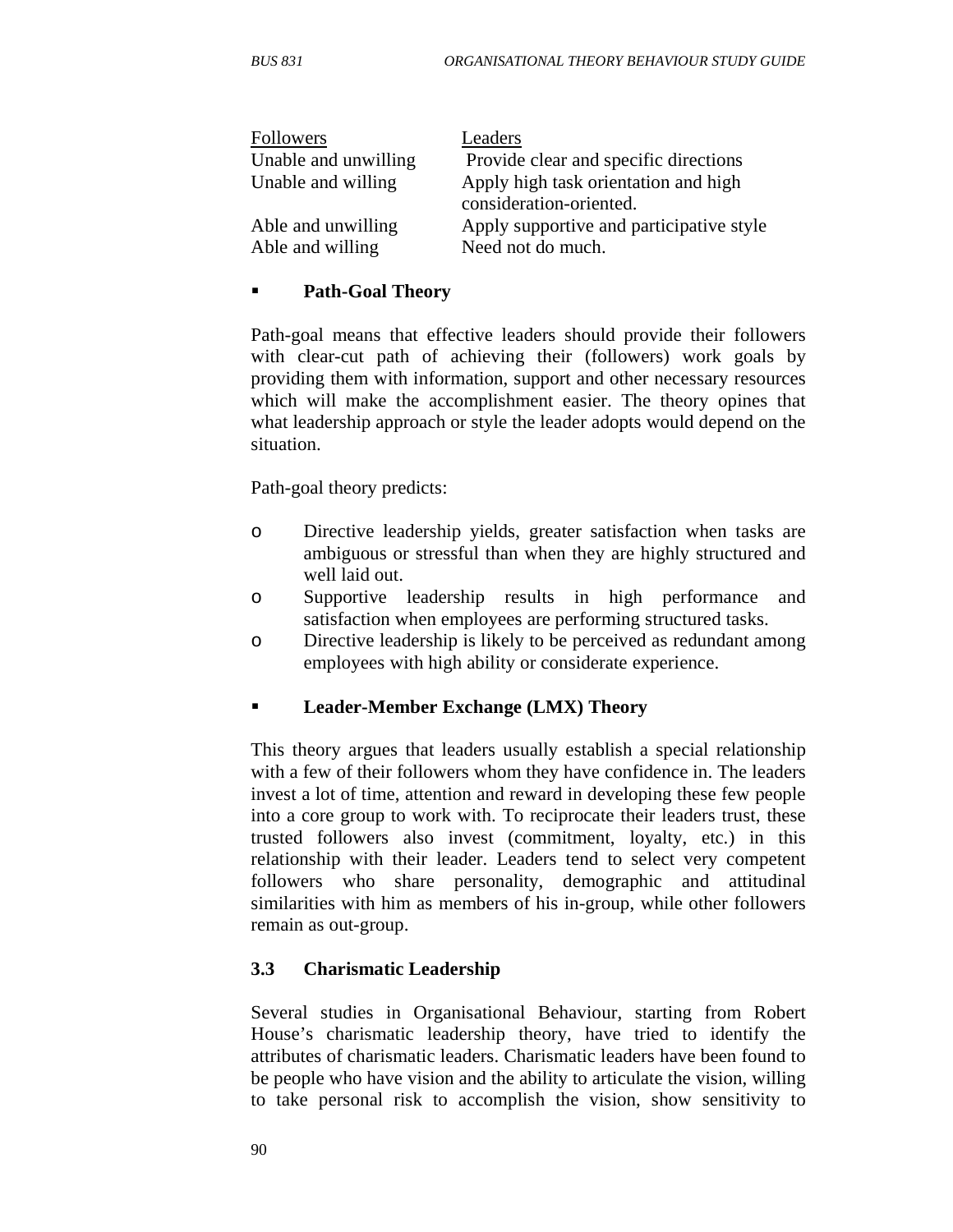followers' needs, and behave extraordinarily. They use these characteristics to influence their followers.

There are debates on whether charismatic leaders are born or made. Some argue that some people are born with the traits of charismatic leadership, while others argue that people can be trained to acquire charismatic behaviour.

## **Charismatic Leadership and Situational Factors**

- o Studies show significant correlation between charismatic leadership and motivation to high performance.
- o Charisma appears most successful when:
- Followers' task has an ideological component, e.g. religion, politics.
- Environment includes a high degree of stress and uncertainty, e.g. war time, new business or crisis situation.
- **Level in the organisation.** Charisma is more suitable for top executive positions (where visions are created) than at low level management positions.
- o Downside of charismatic leadership
- It is very expensive to attract charismatic leaders as CEOs because of the high levels of autonomy and privileges such as use of expensive hones, private jets, expensive cars, security, fat salaries and bonus, etc., that many of them enjoy.
- Many of them act selfishly and not in the interest of the organisation.

# **3.4 Transformational Leadership**

Transformational leaders inspire followers to transcend their selfinterests for the good of the organisation, and can have extraordinary effects on their followers. They pay attention to the concerns and needs of individual followers; they change followers' awareness of issues by helping them look at old problems in new ways; and they excite and inspire followers to put out extra effort to achieve group goals.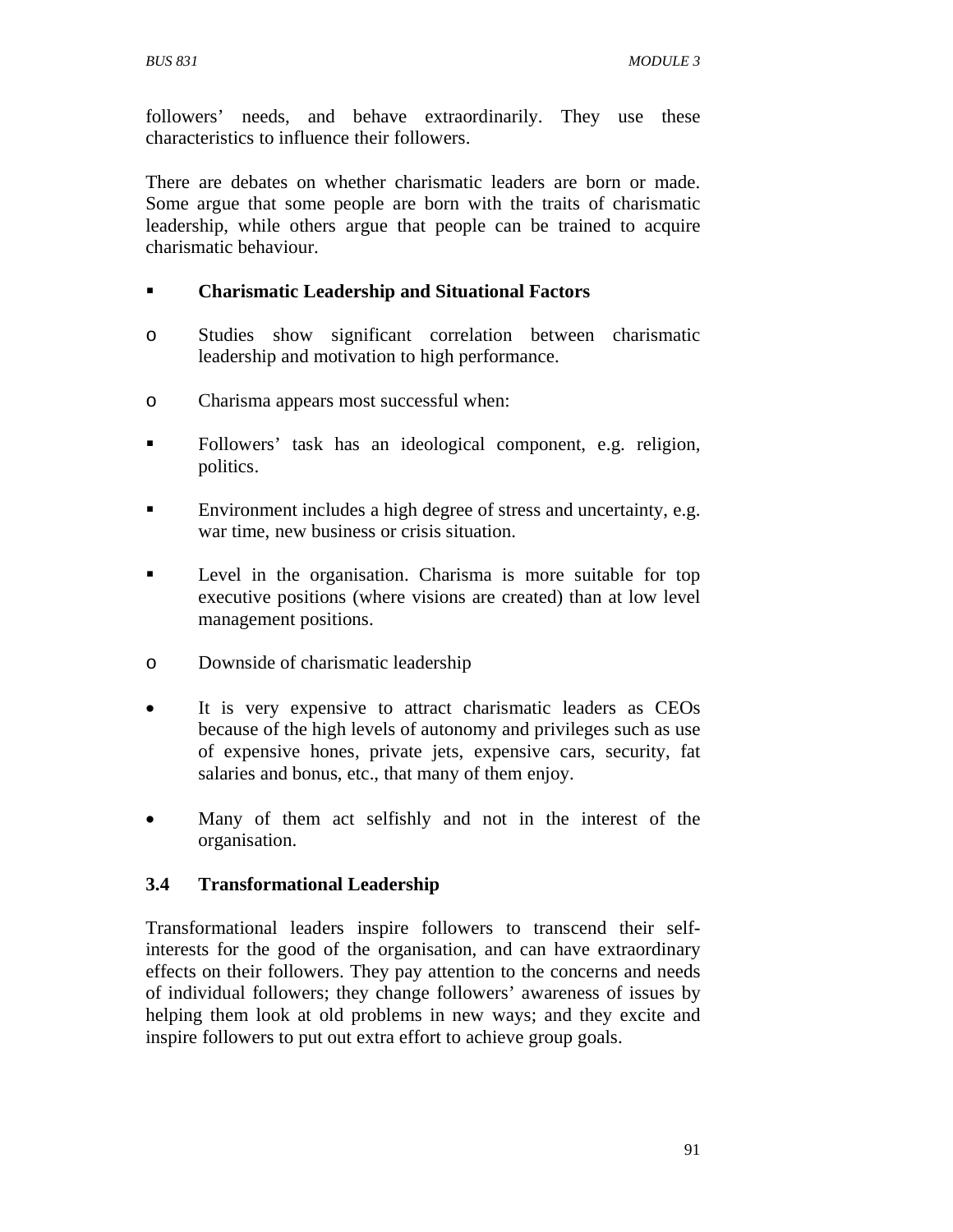- **Transformational leaders are more effective because they are** more creative, but also because they encourage those who follow then to be creative, too.
- Companies with transformational leaders have greater decentralisation of responsibility; managers have more propensity to take risks, and compensation plans are geared toward long term results; all of which facilitate corporate entrepreneurship.
- **Transformational leaders show greater agreement among top** managers about the organisations goal, which yield superior organisational performance.
- Transformational leaders are able to increase follower selfefficacy giving the group a "can do" spirit.
- Transformational leaders engender commitment on the part of followers and instil greater trust in the leader.
- Vision explains part of the effect of transformational leadership.

## **3.5 Servant Leadership**

Servant leaders go beyond their self-interest and focus on opportunities to help followers grow and develop. They don't use power to achieve ends, they emphasise persuasion.

- Characteristics of servant leadership include:
	- o Listening
	- o Empathising
	- o Persuading
	- o Accepting stewardship
	- o Actively developing followers' potential.
- Studies find that servant leadership result in higher levels of commitment to the supervisor, self-efficacy, and perception of justice, which are all related to organisational citizenship behaviour.
- Servant leadership increase team potency, which in turn leads to higher levels of group performance.

## **3.6 Mentoring**

A mentor is a senior employee who sponsors and supports a lessexperienced employee, a protégé. Successful mentors are good teachers.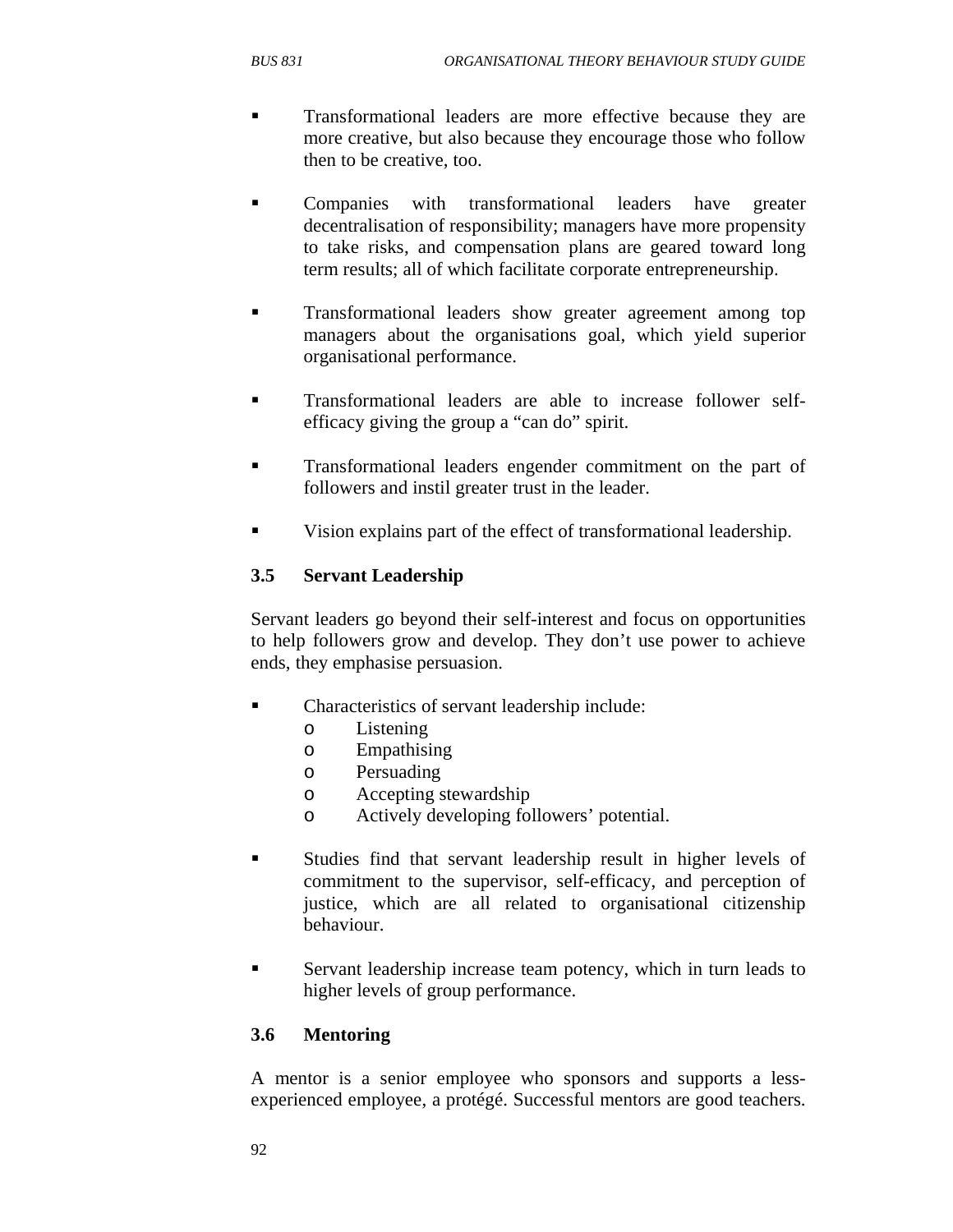They prevent ideas clearly, listen well and empathies to protégés problems. Mentoring relationships serve both careers functions and physiological functions.

## **Career Functions**

- o Lobbying to get the protégé challenging and visible assignments
- o Coaching the protégé to help develop his or her skills and achieve work objectives.
- o Providing exposure to influence individual within the organisation
- o Protecting the protégé from possible risks to his or her reputation
- o Sponsoring the protégé by nominating his or her potential advances or promotions
- o Acting as a sounding board for idea the protégé might be hesitant to share with a direct supervisor.

# **Psychological Functions**

- o Counselling the protégé to bolster his or her selfconfidence
- o Sharing personal experience with the protégé
- o Providing friendship and acceptance
- o Acting as a role model

# **3.7 Leadership, Ethics and Trust**

We can think of transformational leaders as fostering moral values when they try to change the attitudes and behaviours of followers.

Charisma has an unethical component, too. Unethical leaders use their charisma to enhance power over followers, directed toward self-serving ends. Ethical leaders use it in a socially constructive way to serve others.

Leaders, who treat their followers with fairness, especially by providing honest, frequent and accurate information, are seen as more effective. Leaders rated highly ethical tend to have followers who engage in more organisational citizenship behaviours and who are more willing to bring problems to the leaders' attention.

Because top executives set the moral tone for an organisation, they need to set high ethical standards, demonstrate them through their own behaviour, encourage and reward integrity in others, and avoid abuse of power such as giving themselves large raises and bonuses while seeking to cut cost by laying off long time employees.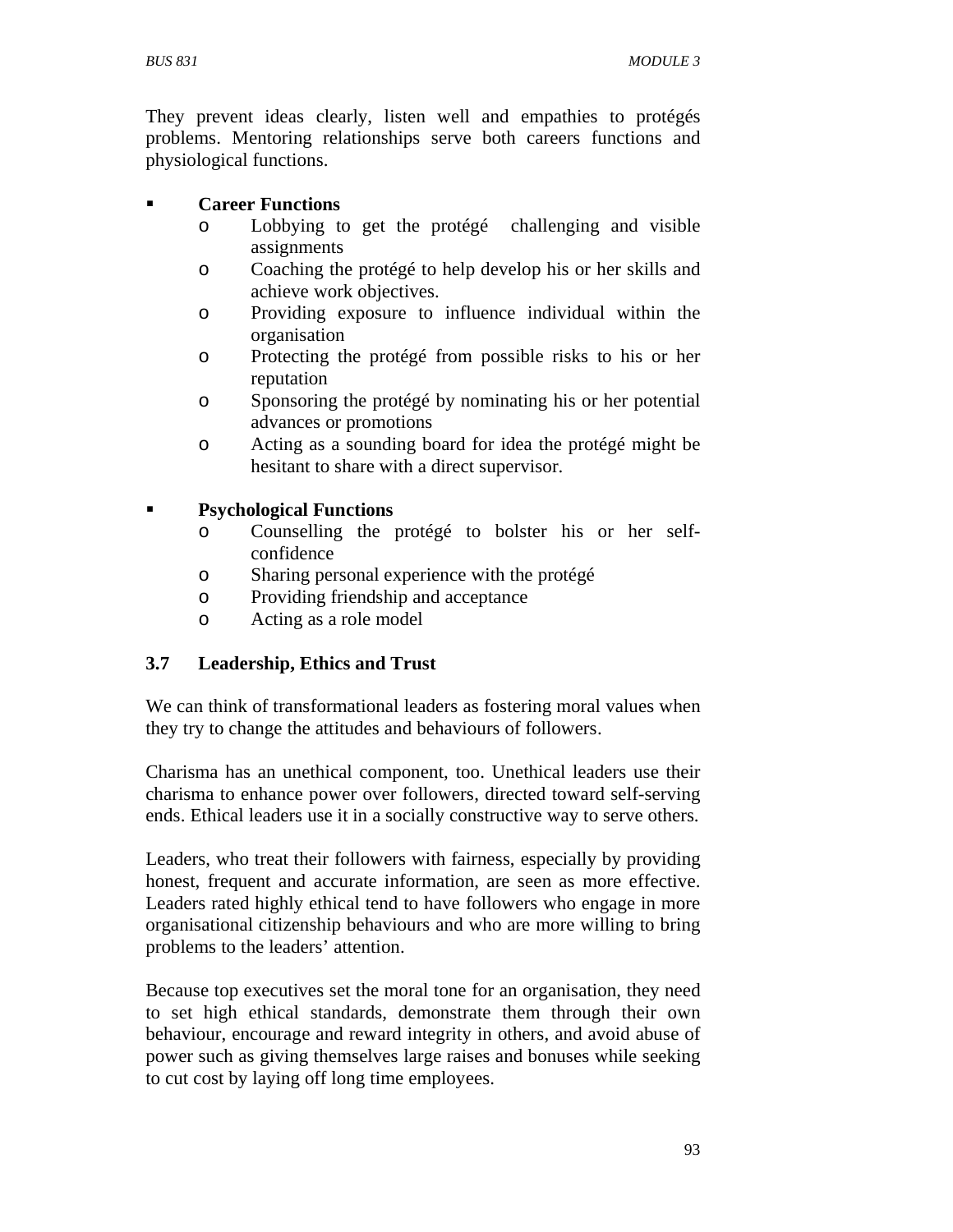Scholars have tried to integrate ethical and charismatic leadership by advancing the idea of socialised charismatic leadership, i.e. leadership that conveys other-centred (in contrast to self-centred) values by leaders who model ethical conduct.

#### **4.0 CONCLUSION**

The Big Five personality framework show consistent relationships between leadership and extraversion, conscientiousness, and openness to experience. The behavioural theory of leadership identified initiating structure and consideration styles of leadership. It was found that transformational and charismatic leaders offer more effective leadership in organisations. Effective leadership should also be ethically underpinned.

## **5.0 SUMMARY**

In this unit, we discussed the meaning of leadership, theories of leadership, charismatic leadership, transformational leadership, servant leadership, mentoring, and leadership, ethics and trust.

#### **6.0 TUTOR-MARKED ASSIGNMENT**

What is mentoring and what roles does it play for leaders?

#### **7.0 REFERENCES/FURTHER READING**

Cole, G. (2004). *Management Theory and Practice* (6th ed.). London: Thomson.

- Gibson, J.L., Ivancevich, J.M., & Donnelly, Jr., J.H. (1994). *Organisations*, (9th ed.). Boston: Irwin/McGraw-Hill.
- Hellriegel, D., & Slocum, Jr. J.W. (2011). *Organisational Behaviour* (13th ed.). Mason, OH: South-Western, Cengage Learning.
- Kinicki, A. & Fugate, M. (2012). *Organisational Behaviour: Key Concepts, Skills & Best Practices* (5th ed.). Boston: McGraw-Hill Companies, Inc.
- Robbins, S.P., Judge, T.A., & Vohra, N. (2013). *Organisational Behaviour* (15th ed.), Delhi: Dorling Kindersley (India) Pvt. Limited.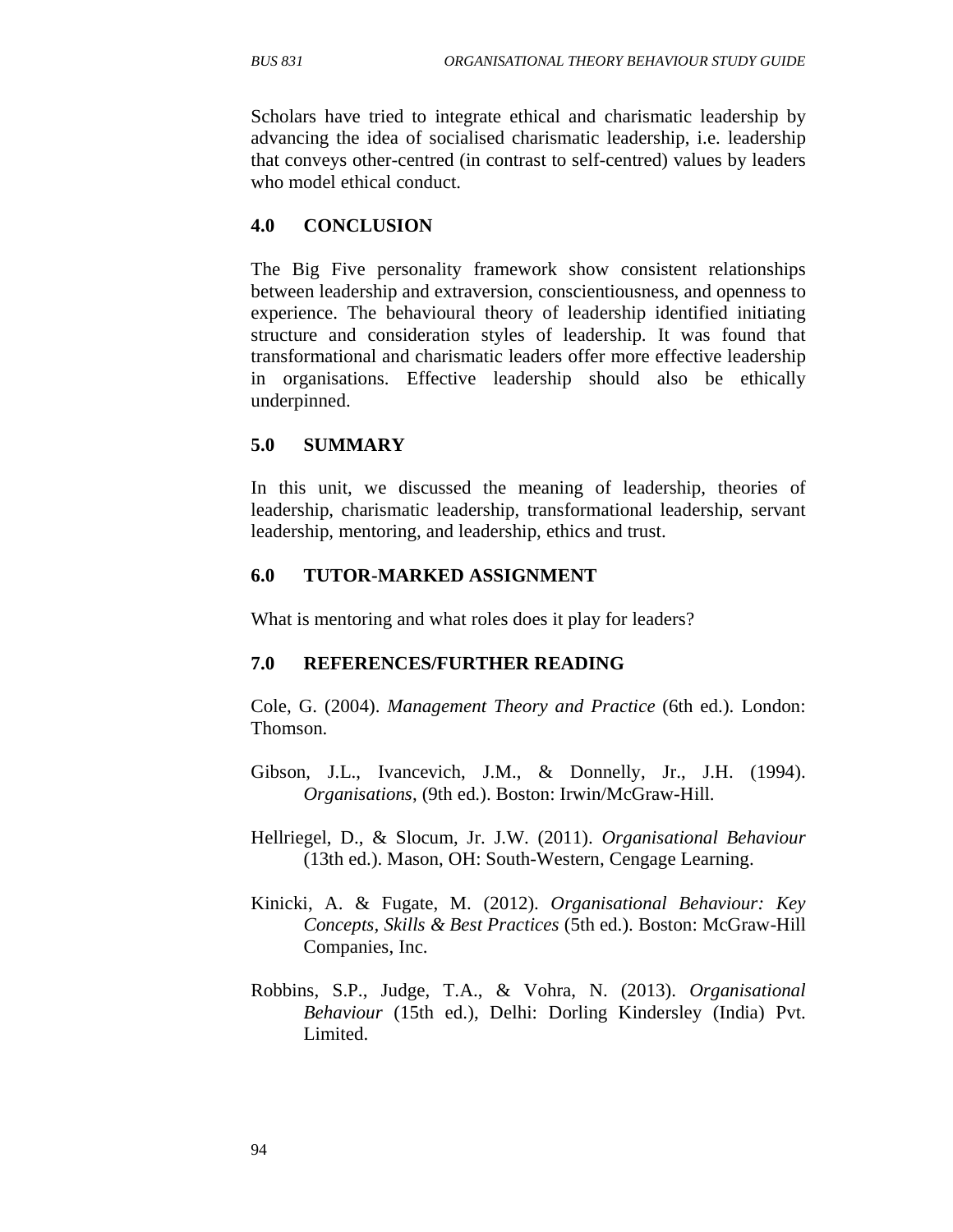## **UNIT 5: POWER AND POLITICS IN ORGANISATIONS**

### **CONTENTS**

- 1.0 Introduction
- 2.0 Objectives
- 3.0 Main Content
	- 3.1 Meaning of Power
	- 3.2 Sources of Power
	- 3.3 Power Tactics
	- 3.4 Meaning of Politics
	- 3.5 Determinants of Political Behaviour in Organisation
	- 3.6 How People Respond to Organisational Politics
	- 3.7 Impression Management
- 4 Conclusion
- 5 Summary
- 6 Tutor-Marked Assignments
- 7 References/Further Reading

## **1.0 INTRODUCTION**

The quest for power is very common in every facet of society, especially in political governance. But no organisation is spared of the perennial scourge of the quest for power, which (of course) invokes politics. No organisation, even the family unit, is spared of organisational politics aimed at gaining advantages over other members.

# **2.0 OBJECTIVES**

At the end of this unit, you should be able to:

- **Explain the meaning of power**
- **identify the sources of power**
- **discuss power tactics**
- explain the meaning of politics
- state the determinants of political behaviour in organisation
- explain how people respond to organisational politics
- discuss impression management.

# **3.0 MAIN CONTENT**

## **3.1 Meaning of Power**

Power is the capacity or potential that an individual possesses to influence the behaviour of other. Power derives from dependence. If X depends on Y, Y will have power over X; the greater the level of  $X$ 's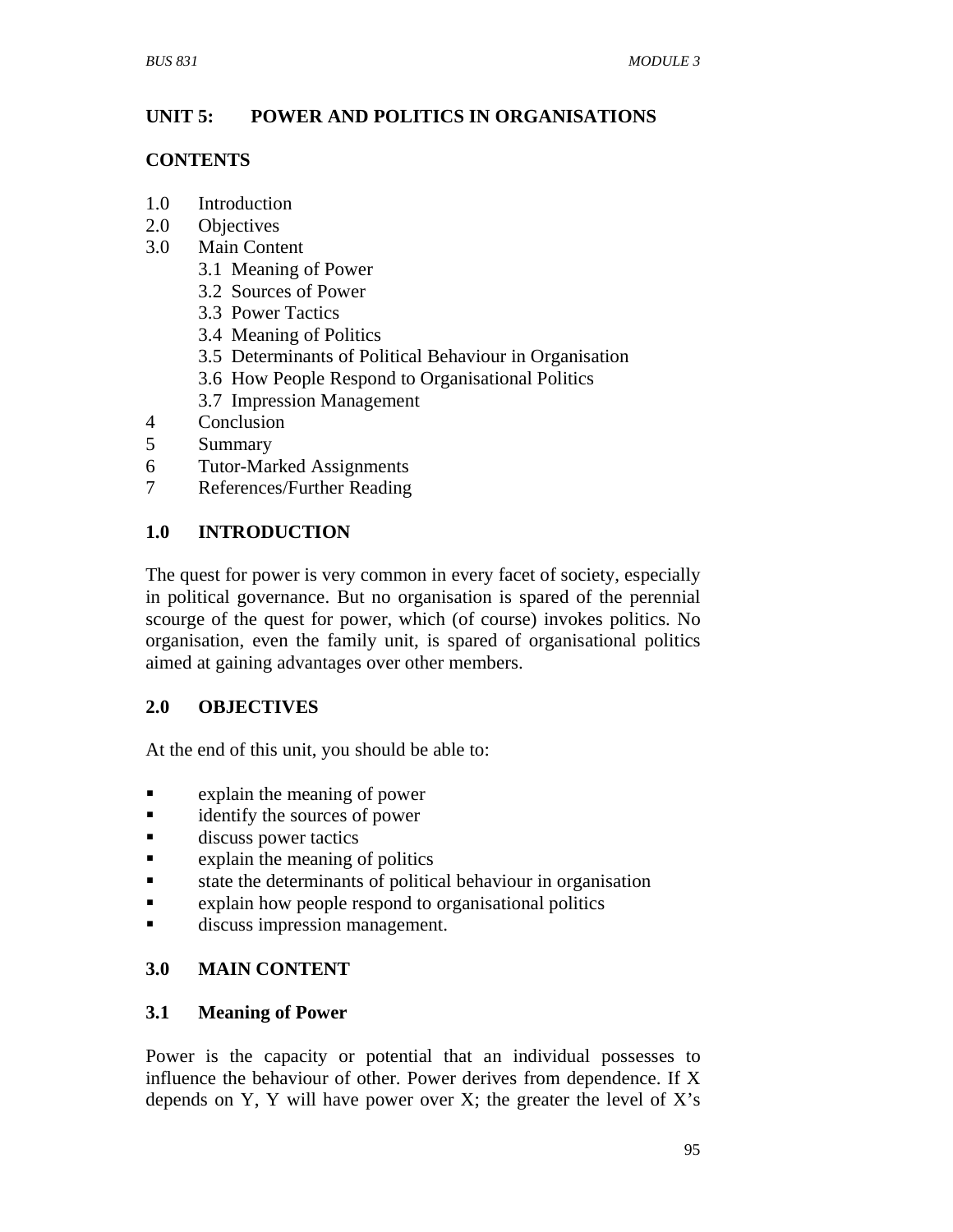dependence on Y, the greater Y's power over X. A person's dependence on another person depends on the alternatives he or she perceives and the importance he or she places on those alternatives. Whoever controls the alternatives(s) you greatly desire will have power over you. Leaders use power as an instrument to achieve organisational goals.

## **3.2 Sources of Power**

There are several sources of power, which include the following:

## **Coercive Power**

This power derives from a person's fear of possible negative consequences that may result from his or her failure to obey, e.g. loss of freedom, physical pains, etc., or in the context of organisations, dismissal, suspension, demotion, etc. This is especially the case if the person in question values his or her job.

## **Reward Power**

In this case, a person who distributes rewards (financial or nonfinancial) to loyal and performing members is able to exercise power over those who value the reward he or she offers.

## **Legitimate Power**

Legitimate power derives from the formal authority to control organisational resources based on the person's position in the organisational structure. The exercise of power in this case is based on the acceptance of the person's authority by members of the organisation, e.g. CEOs, Vice-Chancellors, Deans, Governors, Directors, etc.

#### **Personal Power**

Personal power derives from a person's unique characteristics such as charisma.

## **Expert Power**

An individual is able to exercise influence on others because he or she possesses special skills, knowledge or expertise that make others to depend on him or her to achieve their goals, e.g. engineers, computer experts, doctors, etc.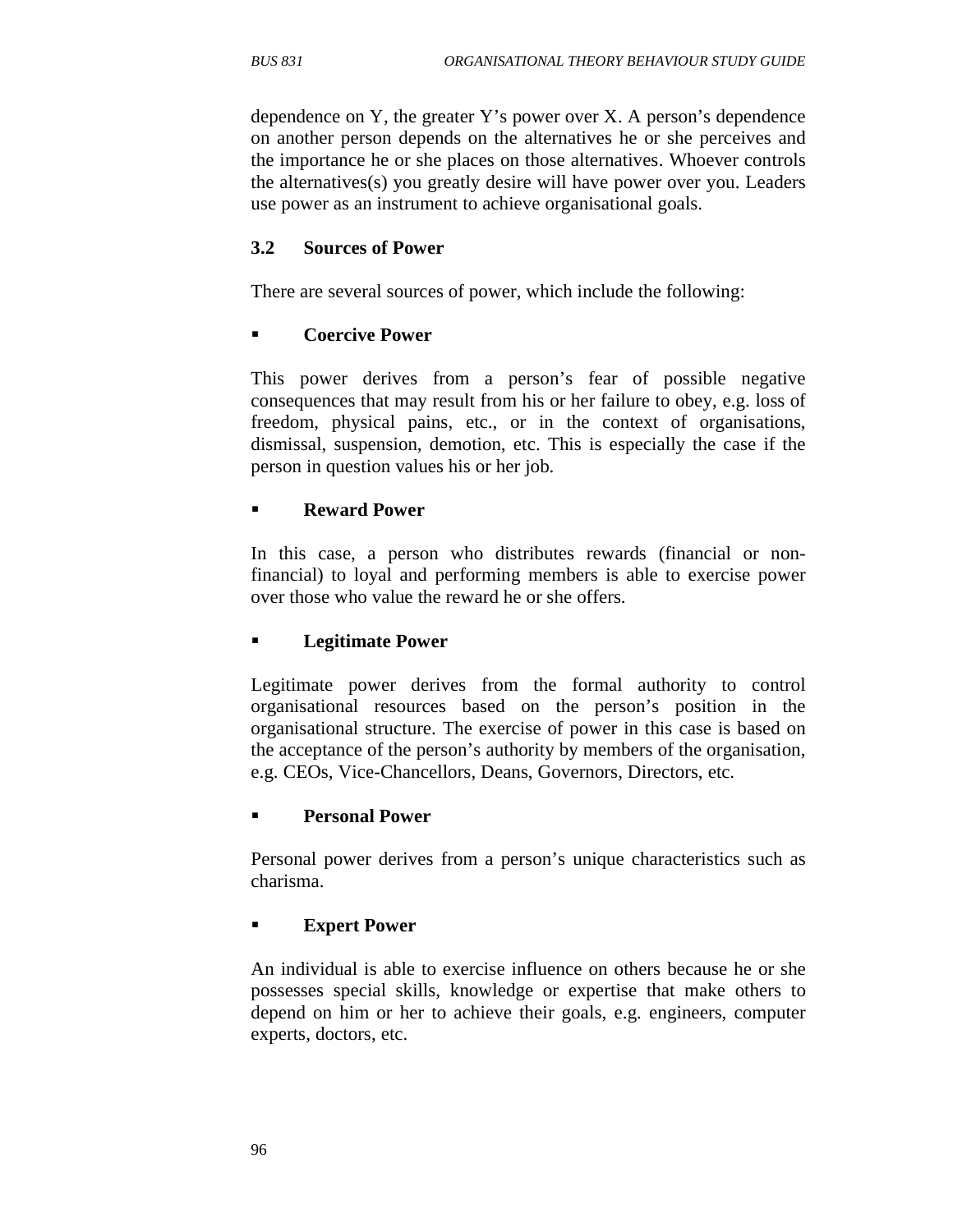## **Referent Power**

Referent power emanates from admiration and respect for someone, which makes you want to be like him or her and to please him or her.

Sources of personal power (expert and referent power) have been found to be more effective and positively affect employee performance, commitment to the organisation, and job satisfaction. Reward and legitimate power appear not to be related to these organisational outcomes, while coercive power can, in fact, negatively affect employee commitment and satisfaction. Dependence is created and sustained by the control important, scarce, and non-substitutable resources.

# **3.3 Power Tactics**

This refers to the ways people try to influence others at work. Robbins *et al.* (2013) presented nine tactics namely:

- **Legitimacy:** Using organisational policies and rules
- **Rational persuasion:** Use of logical arguments and evidence to proof a reasonable request.
- Inspirational appeals: Tapping on the emotions of an individual by appealing to his or her values, needs and aspirations.
- Consultation: Involving the person in deciding how best to achieve a goal as a way of identifying with him or her.
- Exchange: Using rewards or benefits in exchange for loyalty.
- Personal appeals: Use of friendship and loyalty to get others to do what you want.
- Ingratiation: Use of praise and flattery to make others do what you want.
- Pressure: Use of coercion, threats, etc., to make others do what you want.
- Coalitions: Using the support of other people to get someone do what you want.

These tactics are not mutually exclusive; they can be combined for greater effectiveness. However, rational persuasion, inspirational appeals, and consultation appear to be more effective than other tactics.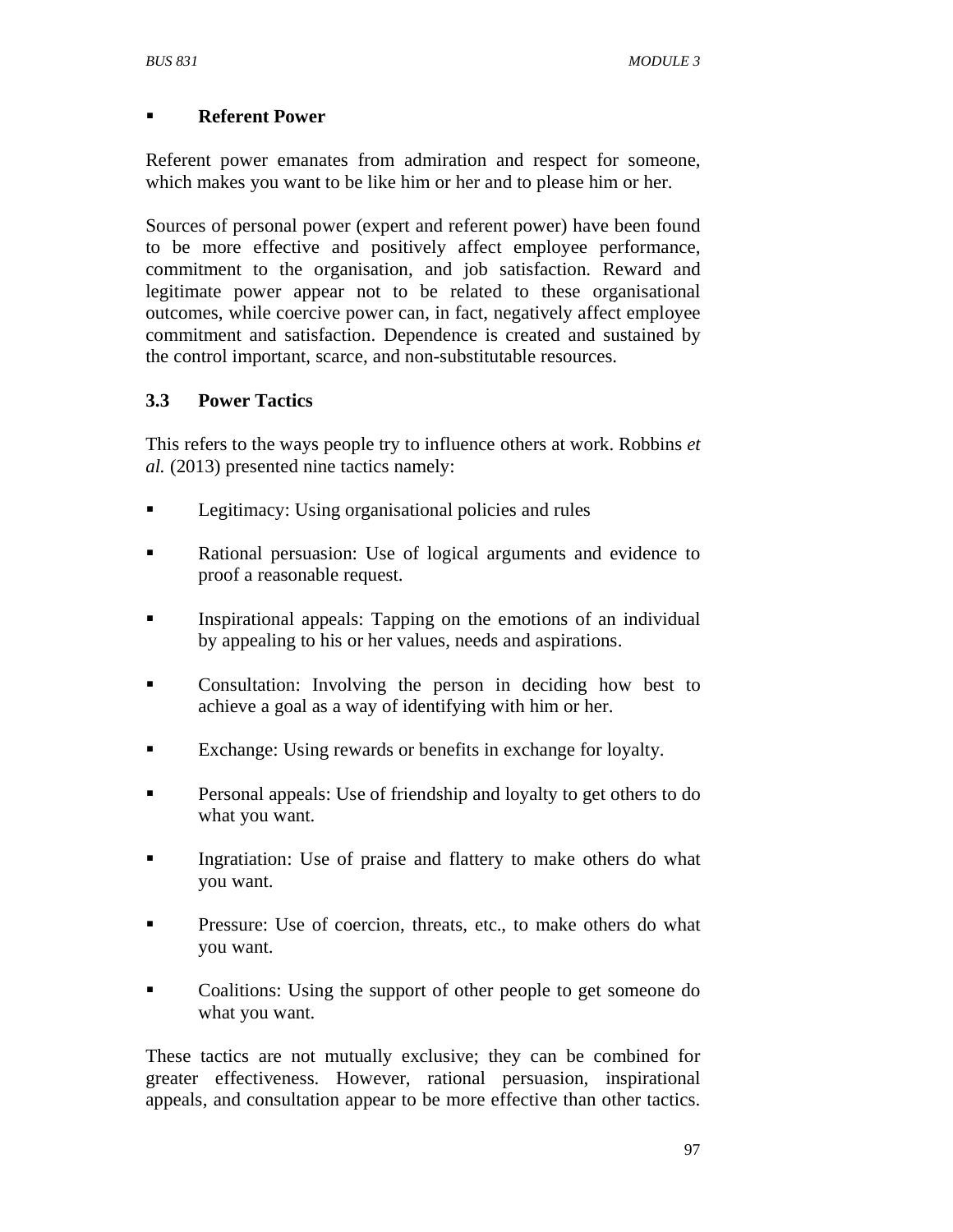The direction of power tactics determines the effectiveness of some power tactics. For example, pressure and inspirational appeal are more effective as downward-power tactics.

Factors that affect the effectiveness of power tactics include:

- The audience, e.g. whether they are intrinsically or extrinsically motivated, and whether they have high or low self-esteem.
- National culture people in different cultures appears to prefer different power tactics.
- The political skill of the individual involved the politically skilled are more cunning and effective in using power tactics.
- **•** Organisational culture.

## **3.4 Meaning of Politics**

There are several definitions of organisational politics. We define politics to include all informal activities or behaviours intended to influence the distribution of benefits or punishments within the organisation. Such activities include:

- **Joining a coalition.**
- **Network Whistle blowing.**
- **Spreading rumours.**
- **Leaking confidential information to the media.**
- Exchanging favours for mutual benefits.
- **Lobbying.**

#### **3.5 Factors Contributing to Political Behaviours in Organisations**

These factors can be classified into individual and organisational factors:

- **Individual Factors**
- o Availability of alternative job
- o High self-monitoring
- o Individual expectations of success in politicking
- o Investment in the organisation (of seniority, etc.)
- o Personality traits
- o Possessing high need for power
- o Possessing internal locus of control
- o Possessing Machiavellian personality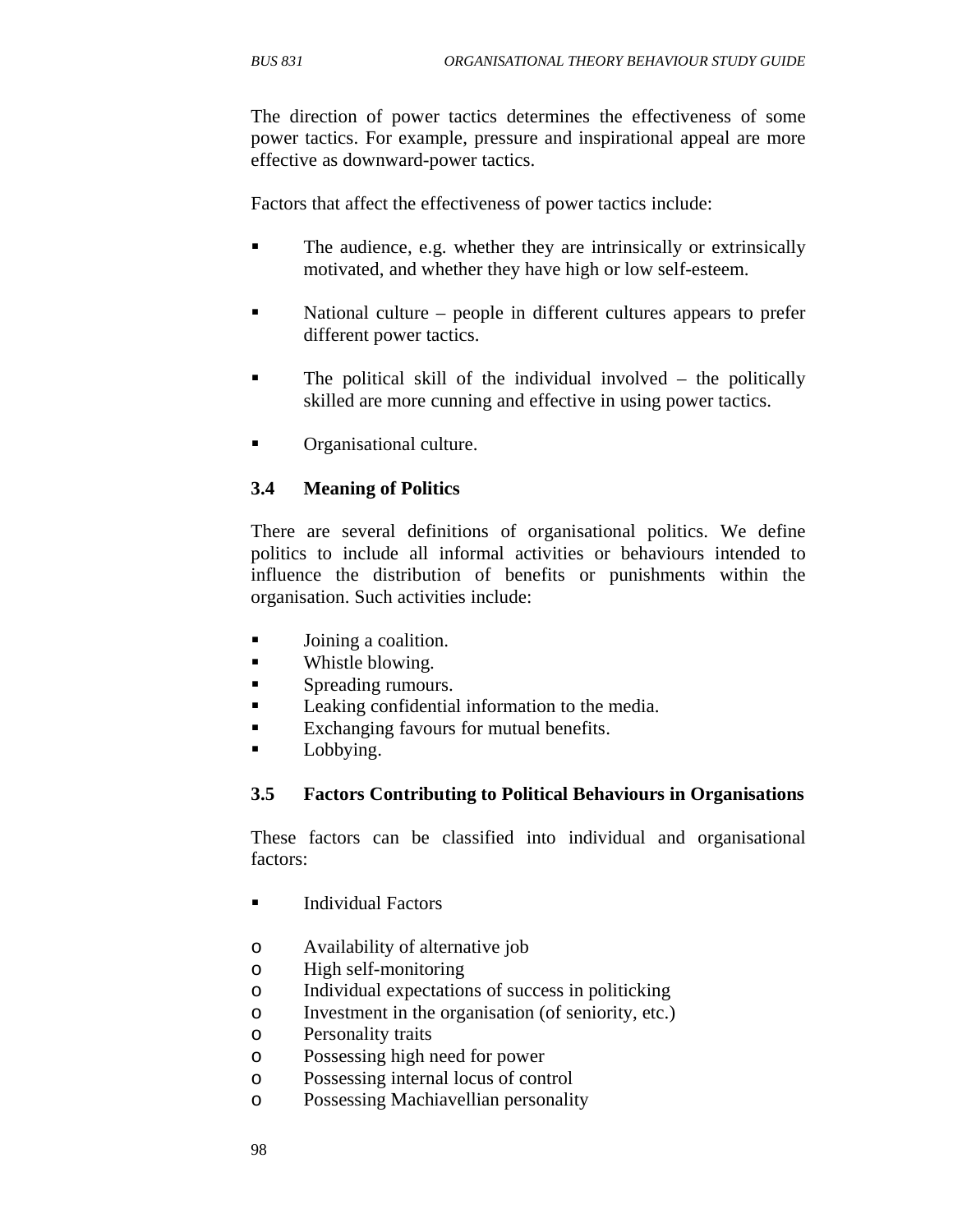- **Communister Communist Communist Communist Communist Communist Communist Communist Communist Communist Communist Communist Communist Communist Communist Communist Communist Communist Communist Communist Communist Communist**
- o A reward allocation system that offers reward to employese on a win-loss basis will encourage employees to try to increase their visibility and/or castigate others (politicking) in other to win the reward.
- o Changes in existing patterns of allocation of organisational resources.
- o Declining organisational resources.
- o Low trust boosts organisational politicking.
- o Opportunity for promotions which creates competition for positions.
- o Role ambiguity.
- o Successful politicking by top managers tends to suggest that politicking is acceptable in the organisation and, therefore, tend to encourage other employees to politick.
- o Use of subjective performance evaluation system and emphasis on a single outcome measure make employees desperate to meet that requirement and may resort to politicking.

# **3.6 How People Respond To Organisation Politics**

Perceptions of organisational politics are negatively related to some individual outcomes such as job performance, satisfaction, turnover, and mood (anxiety and stress). For example, the unfairness arising from organisational politics may demotivate some employee, especially those who lack the skill or inclination to politick, resulting in decreased performance. Job anxiety and stress increase; job satisfaction drops; while some employees may even decide to quit highly politicised work environments.

## **3.7 Impression Management**

Impression management refers to the process by which individuals seek to control the impression others form about them. Those who score high on self-monitor are usually interested in impression management.

## **Impression Management Techniques**

- o Apologies: To accept responsibility for an offence and, at the same time, seek forgiveness for the offence. (Defensive impression management techniques).
- o Conformity or sycophancy: To agree with somebody's opinions or actions for the purpose of getting the person's approval. (A form of ingratiation).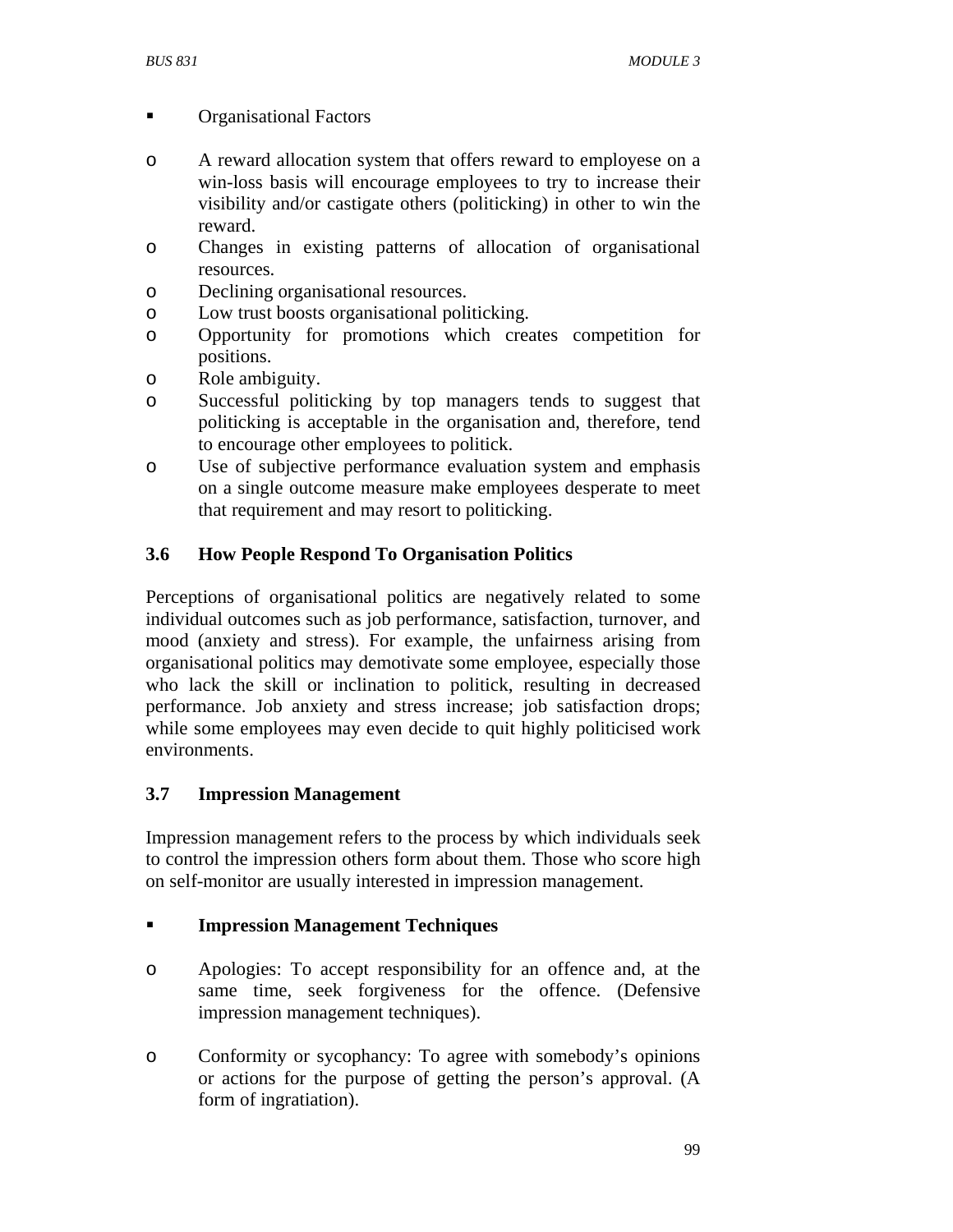- o Enhancement: A person to claim that his or her effort is more valuable than majority of other members would agree with. (Selffocused impression management technique).
- o Excuses: To explain an individual's failure, or problem arising from the failure, with the aim of minimising the apparent severity of the failure or problem. (Defensive impression management techniques).
- o Exemplification: A person doing more than he or she needs to do as a way of showing dedication and hard work. (Assertive impression management technique).
- o Favours: To do somebody a favour in order to get the person's approval. (A form of ingratiation).
- o Flattery: To compliment another person on his or her virtues with the intent of making yourself likeable. (Assertive impression management technique).
- o Self-promotion: A person to call attention to his or her best qualities and achievements, and downplay his or her deficiencies. (Self-focused impression management technique).

Impression management techniques have been found effective. For example, self-promotion and ingratiation have been found to be effective for applicants during job interviews. But in performance evaluation exercises, ingratiation is effective while self-promotion is often not effective. This may be because job interviewers do not know the interviewees well but performance assessors (supervisors) know the performance of the employee first hand, and therefore, will not be easily deceived by self-promotion.

## **4.0 CONCLUSION**

Formal power in organisations derives from a person's position in the organisation's chain of command. However, there are other sources of power, including expert and referent power, etc. different sources of power have different effects on important performance variables. For example, expert and referent power tend to be more effective and positively affect employee performance and job satisfaction, while coercive power could negatively affect employee commitment and satisfaction. Perceptions of organisational politics are negatively related to some individual outcomes such as job performance, satisfaction, turnover, and mood.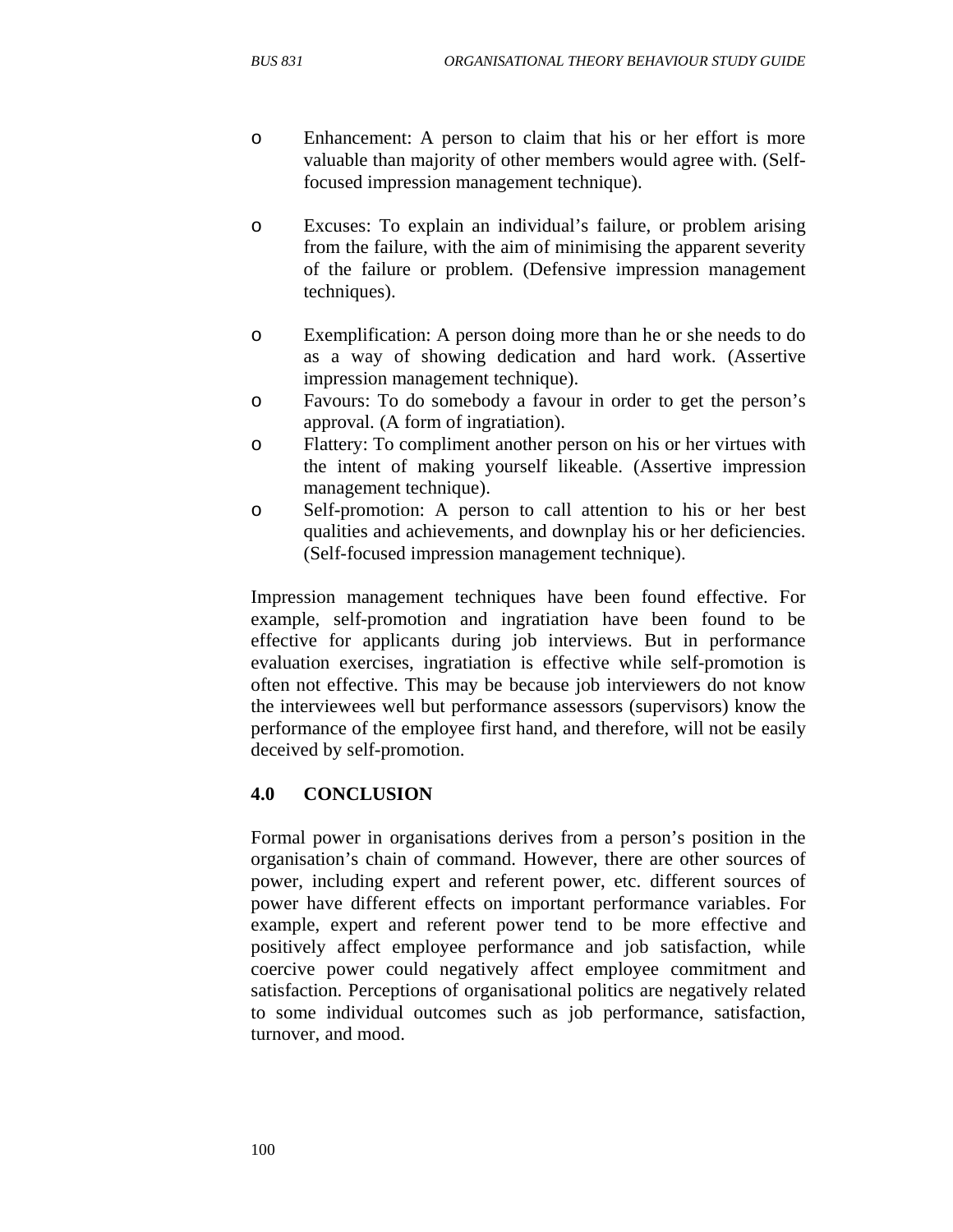# **5.0 SUMMARY**

In this unit, we discussed the meaning of power, sources of power, power tactics, meaning of politics, determinants of political behaviour in organisation, how people respond to organisational politics, and lastly, impression management.

## **6.0 TUTOR-MARKED ASSIGNMENT**

Identify and discuss the nine most identified power tactics.

### **7.0 REFERENCES/FURTHER READING**

- Gibson, J.L., Ivancevich, J.M., & Donnelly, Jr., J.H. (1994). *Organisations*, (9th ed.). Boston: Irwin/McGraw-Hill.
- Hellriegel, D., & Slocum, Jr. J.W. (2011). *Organisational Behaviour* (13th ed.). Mason, OH: South-Western, Cengage Learning.
- Kinicki, A. & Fugate, M. (2012). *Organisational Behaviour: Key Concepts, Skills & Best Practices* (5th ed.). Boston: McGraw-Hill Companies, Inc.
- Robbins, S.P., Judge, T.A., & Vohra, N. (2013). *Organisational Behaviour* (15th ed.), Delhi: Dorling Kindersley (India) Pvt. Limited.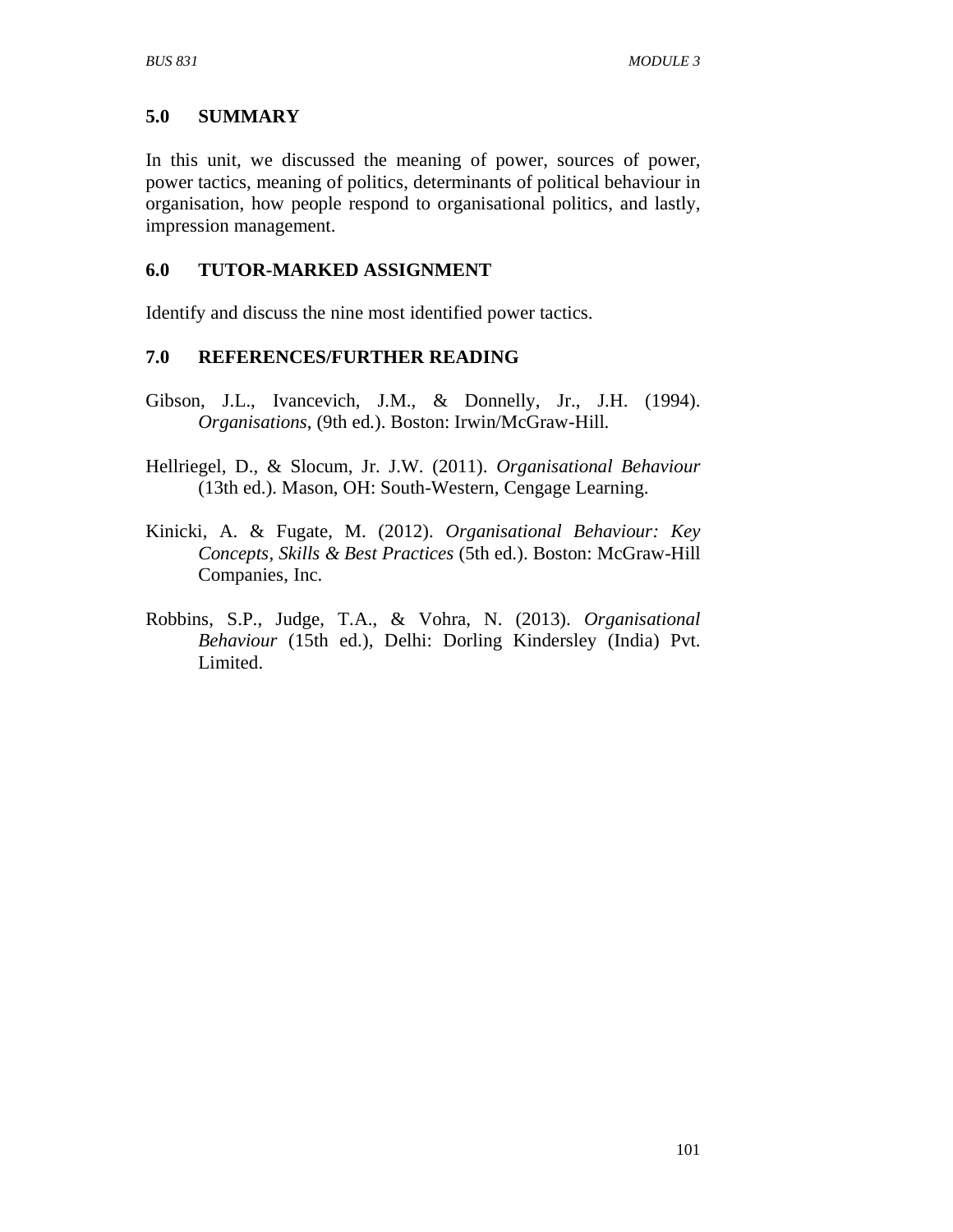#### **UNIT 6: CONFLICT AND NEGOTIATION**

#### **CONTENTS**

- 1.0 Introduction
- 2.0 Objectives
- 3.0 Main Content
	- 3.1 Meaning of Conflict
	- 3.2 Transitions in Conflict Thought
	- 3.3 The Conflict Process
	- 3.4 Meaning of Negotiation
	- 3.5 Bargaining Strategies
	- 3.6 Negotiation Process
- 4.0 Conclusion
- 5.0 Summary
- 6.0 Tutor-Marked Assignment
- 7.0 References/Further Reading

#### **1.0 INTRODUCTION**

Conflict is unavoidable where two or more persons co-exist. Organisations, by their very nature, promote conflict. However, not all levels of conflict are counterproductive. Some levels of conflict are healthy and necessary to keep organisations self-critical, creative and viable; otherwise it becomes static, unresponsive, and apathetic. Nonetheless, high level of conflict is counter-productive and requires negotiation for acceptable settlement, for peaceful co-existence.

#### **2.0 OBJECTIVES**

At the end of this unit, you should be able to:

- **define conflict**
- **Explain transitions in conflict thought**
- **describe the conflict process**
- **define negotiation**
- **describe bargaining strategies**
- **Explain negotiation process.**

#### **3.0 MAIN CONTENT**

#### **3.1 Meaning of Conflict**

Conflict can be defined as a process that starts when "one party (person or group) perceives that its interests are being opposed or negatively affected by another party" (Rahim 2001).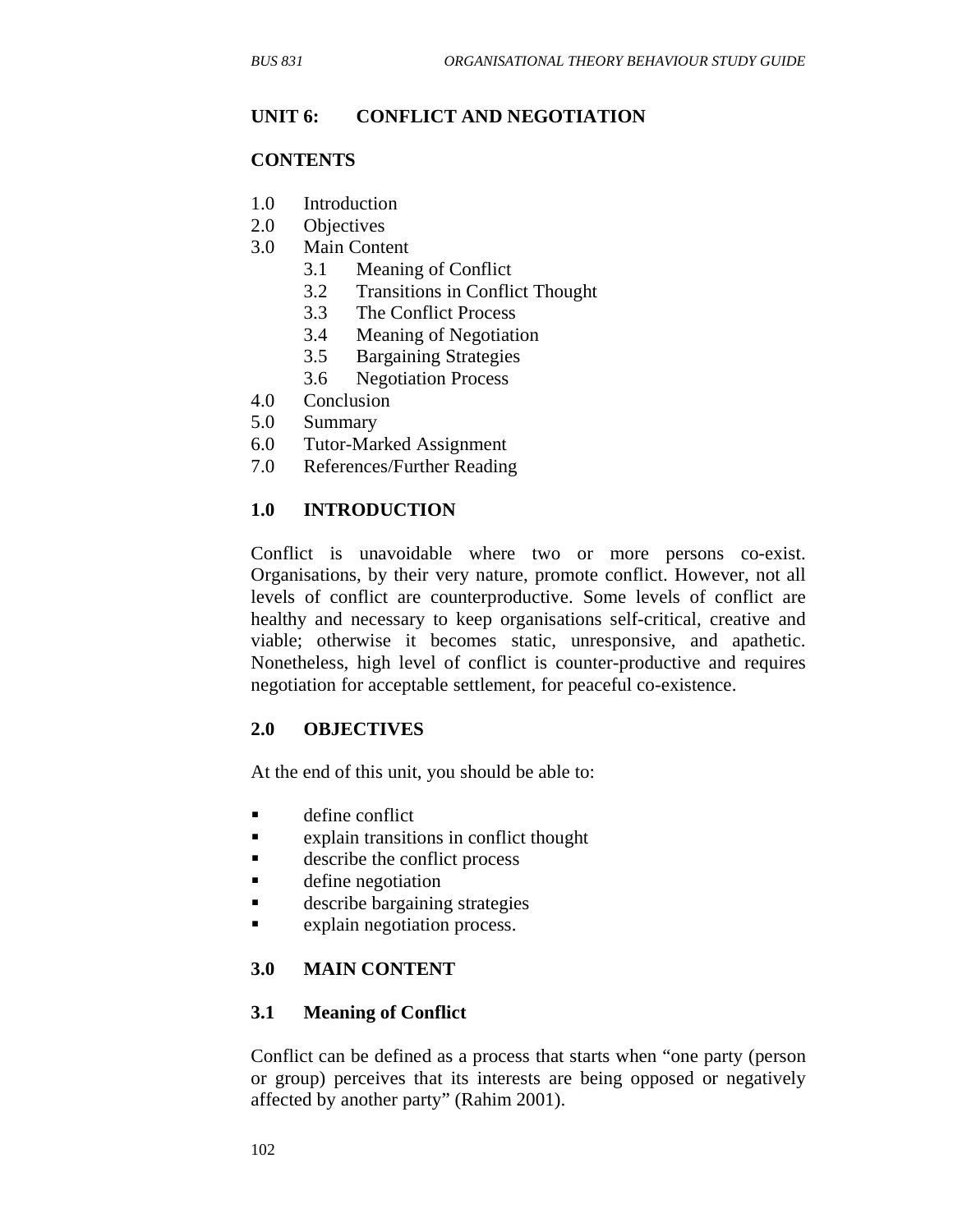# **3.2 Transitions in Conflict Thought**

## **Traditional View of Conflict**

This approach was prevalent in the 1930s and 1940s and presented conflict as inherently negative and should be avoided. This approach was of the view that conflict derived from lack of communication, openness and trust between people (managers and employees). Organisational performance can be improved by identifying and resolving the causes of conflict within the organisation.

## **Interactionist View of Conflict**

This view opines that a minimal level of conflict is necessary to keep organisation responsive and viable, otherwise it becomes unresponsive and unviable.

Conflict may relate to relationship, process or task. Relationship conflict relates to interpersonal relationship; process conflict relates to how the work is done, while task conflict has to do with the content of the work being done. Relationship conflict is dysfunctional (i.e. destructive), while task and process conflicts can be functional (i.e. productive) in some situations. High levels of task and process conflicts are dysfunctional.

### **Resolution Focused View of Conflict**

This approach recognises that conflict is unavoidable in groups or organisations, and that the effects of conflicts, even after resolutions, result in strains in interpersonal relationship, close mindedness, anger disagreements, and decrease in group cohesion and performance. Consequently, this approach is of the view that people should be prepared for conflicts, and put productive strategies for conflict resolution in place, in order to substantially reduce the dysfunctional effects of conflict.

### **3.3 The Conflict Process**

There are five stages of conflict process namely; potential opposition or incompatibility, cognition and personalisation, intentions, behaviour, and outcomes.

# **Incompatibility**

This is the appearance of conditions that is capable of causing conflict namely; communication, structure and personal variables.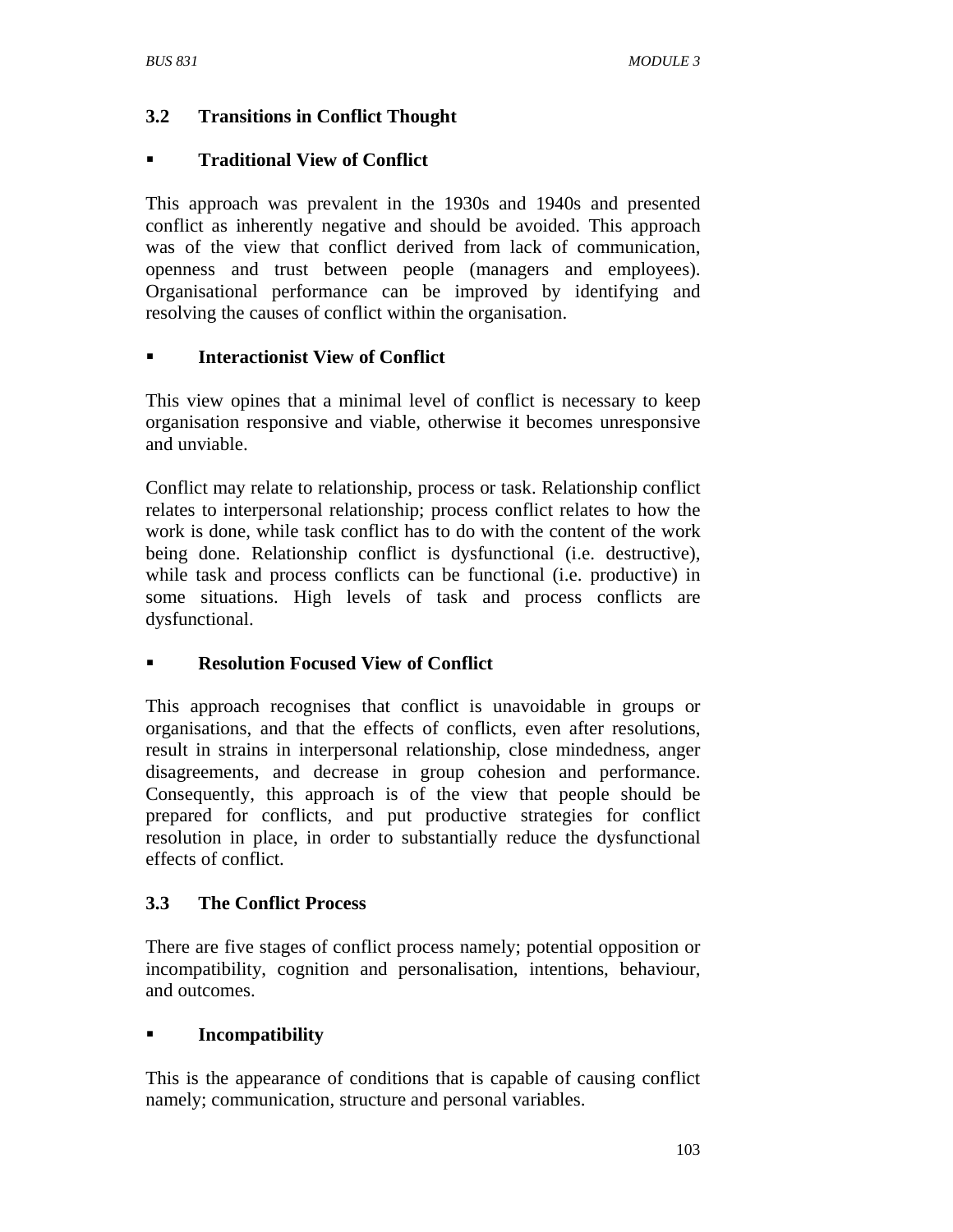- o Communication refers to contradiction that may emanate from semantic difficulties, jargons, misunderstanding and barriers to effective communication.
- o Structure refers to variables such as size, reward systems, specialisation, extent of dependence between groups, and jurisdictional clarity. For example, large groups are prone to conflict. Similarly, a reward system that rewards one person at the expense of another person encourages conflict.
- o Personal variables that can cause conflict include individual personality, emotions and values. For example, emotions such as anger carried to work from the family domain can offend colleagues at work, which can cause conflict.

### **Cognition and Personalisation**

A person's awareness of the existence of conditions that can create conflict (perceived conflict) is necessary but not sufficient to establish conflict. The person's emotional involvement (felt conflict) has to set in before the person experiences anxiety, tension, hostility or frustration, which are the signs of conflict. It is when felt-conflict sets in that the parties define what the conflict is about.

#### **Intentions**

Intentions are decisions to act in a specific way. What you perceive to be the other party's intention in a conflict will determine your response to their behaviour. Intentions in conflict can be to compete, collaborate, avoid, accommodate, or compromise.

#### **Behaviour**

The behaviour stage of conflict is the stage in which one or both parties to the conflict make statements, take actions, or react in ways that confirm the existence of conflict. At this stage conflict is obvious. Conflicts exist on a continuum ranging from minor disagreements to open efforts to annihilate the other party, e.g. war. Other levels of conflict exist in-between these two extremes. Low level conflicts are often functional, while high level conflicts are often dysfunctional.

#### **Outcomes**

The activities of the various parties to a conflict invariably results in either functional or dysfunctional outcomes as discussed earlier.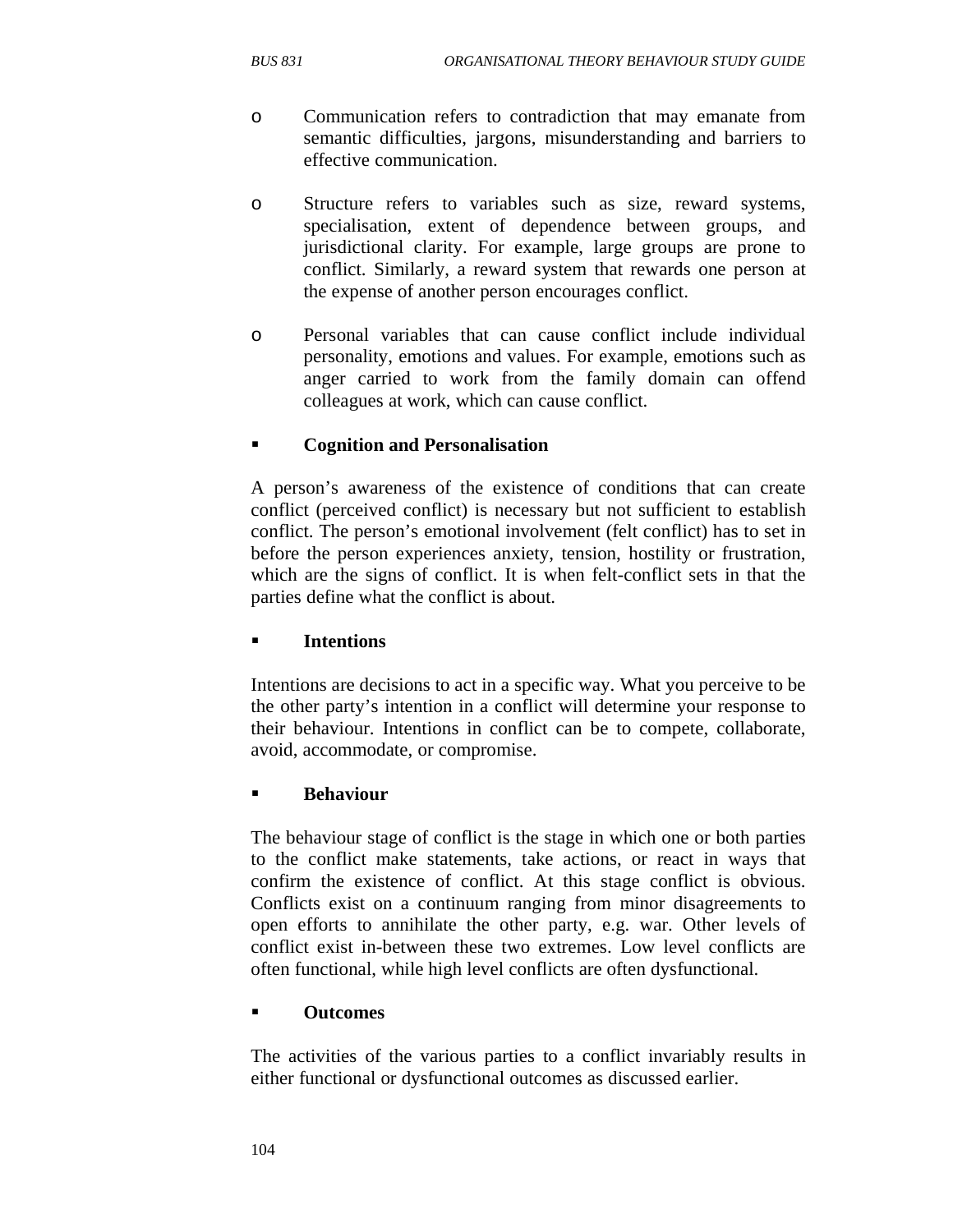# **3.4 Meaning of Negotiation**

Negotiation is a "process in which two or more interdependent individuals or groups who perceive that they have both common and conflicting goals state and discuss proposals and preferences for specific terms of a possible agreement" (Hellriegel & Slocum 2011, p.395).

Negotiation may take place between employer and employee, buyer and seller of goods and services, employer and employee, etc. Virtually every interaction in group or organisational settings involves one form of negotiation or the other. Negotiation affects both the terms of the exchange and the relationship between the negotiators.

# **3.5 Bargaining Strategies**

## **Distributive Negotiation**

This is a negotiation process that is concerned with the dividing of resources between the negotiating parties in a win or lose context, e.g. wage-negotiations, etc. Each party to the negotiation seek to get as much of the benefit as possible. Each negotiator has a resistance point (minimum acceptable point) and a target point (the preferred level of benefit). Negotiating tactics include setting the anchor (when you start with an aggressive first offer), and revealing a deadline for the negotiation, which helps to speed up negotiation and forces the other party to make concessions.

### **Integrative Negotiation**

In contrast to the win-lose context of distributive negotiation, integrative negotiation is based on a win-win outcome. Negotiators in an integrative negotiation arrive at one or more settlements that leaves all parties feeling victorious because each party benefits from the negotiation. In the context of organisational negotiation, for example, the negotiation is considered integrative if both labour and management benefit from the settlement.

### **3.6 Negotiation Process**

Negotiation can be seen to be made up of five steps namely; preparation and planning, definition of ground rules, clarification and justification, bargaining and problem solving, closure and implementation.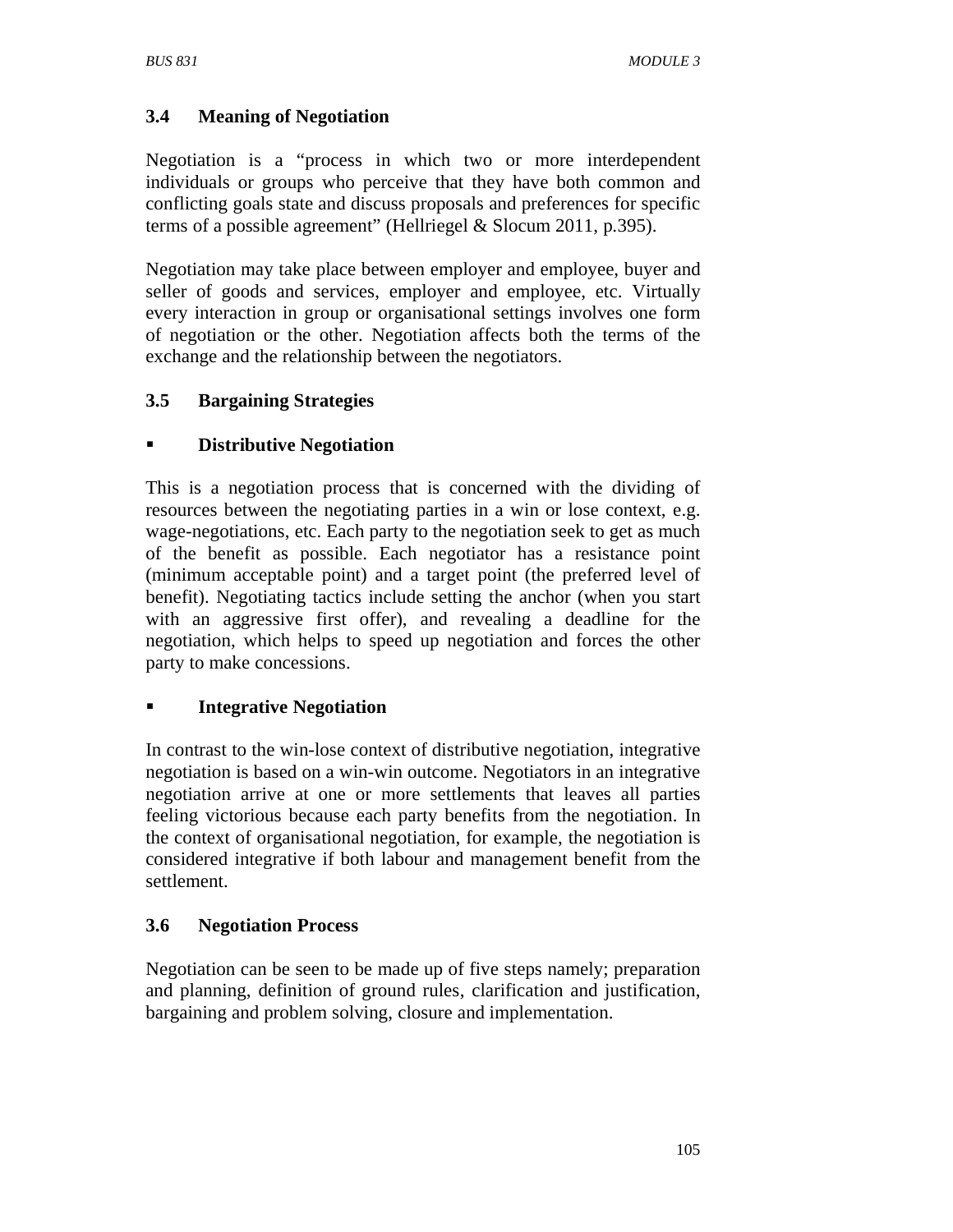#### **Preparation and Planning**

This involves understanding the nature of the conflict, the parties to the conflict, your goals and targets, and your opponent's goals and targets, etc. With the information at your disposal, you develop your negotiation strategy, part of which is to determine your best alternative to a negotiated agreement (BATNA) and that of your opponent. BATNA refers to the least acceptable value for a negotiated agreement. Both parties will only accept offers that are better than their individual BATNA, except the party adjusts or changes its BATNA.

### **Definition of Ground Rules**

Ground rules refer to the rules and procedure guiding the negotiation. It specifies the negotiating parties, issues place and time frame for the negotiation. These ground rules are jointly developed by the parties to the negotiation. Initial demands are also exchanged by the parties at this stage of the negotiation.

#### **Clarification and Justification**

After the parties' initial demands have been exchanged at stage two, this step is for each party to clarify its initial demands, and show justifications for same, with relevant documents.

#### **Bargaining and Problem Solving**

This is the stage where the actual bargaining takes place; both parties are expected to concede some of their demands in order to reach an agreement.

#### **Closure and Implementation**

This step involves the formalisation of the agreement reached at stage four. The formalisation may be a handshake or a formal contract, depending on the type and magnitude of the negotiation. For example, negotiations, such as labour-management collective bargaining require a formal contract to implement and monitor agreements.

#### **4.0 CONCLUSION**

From what we discussed in this unit, we conclude that conflict is not always dysfunctional in a group or organisation. Conflict can be too low or too high, either of which is dysfunctional. Organisations require a healthy level of conflict that avoids stagnation, induce creativity, and support change without disrupting the coordination of activities. There is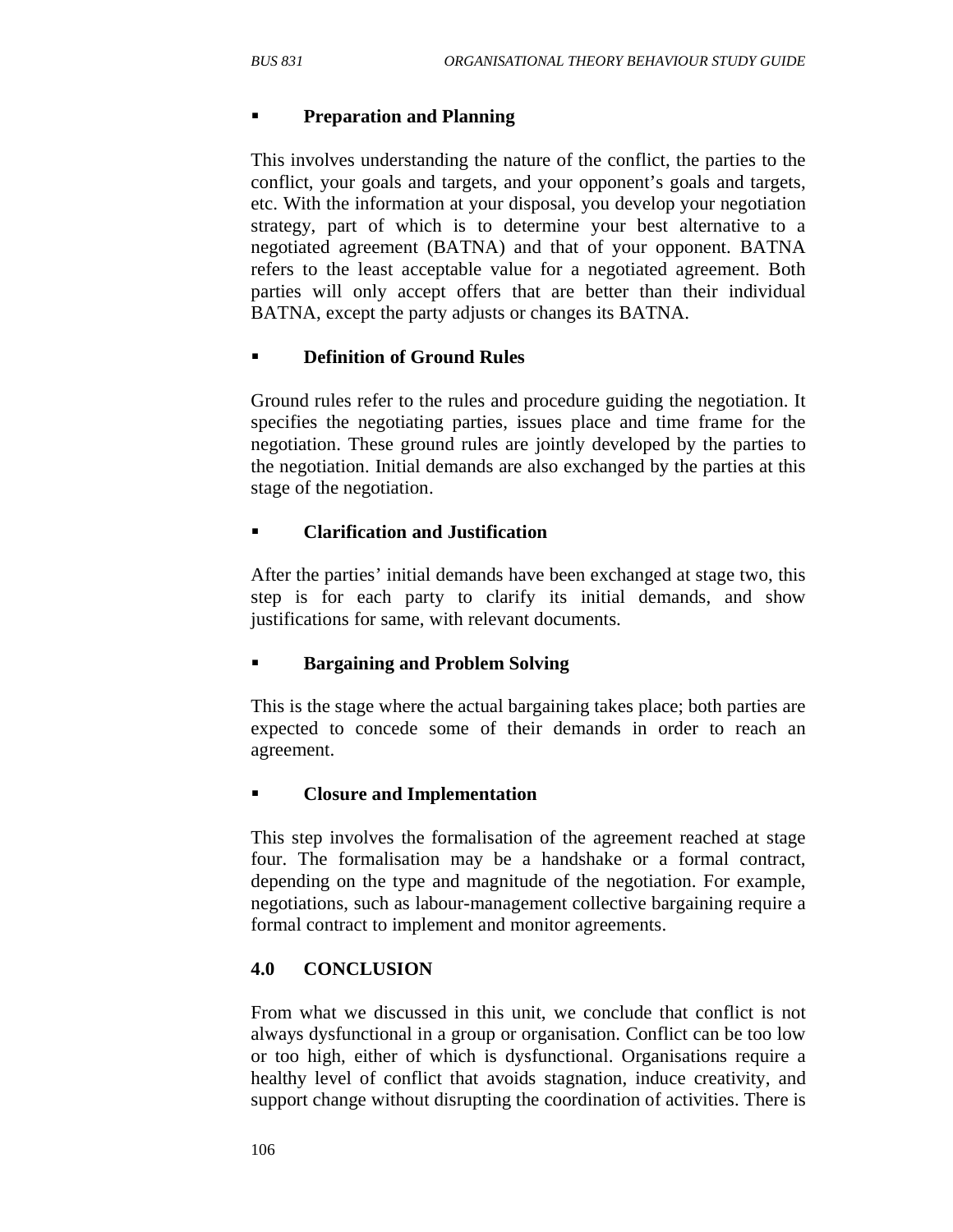no one-cap-fit-all strategy to handling conflict; appropriate strategy is contingent on the situation. The same applies to negotiation.

## **5.0 SUMMARY**

In this unit, we discussed the meaning of conflict, transitions in conflict thought, conflict process, the meaning of negotiation, bargaining strategies, and negotiation process.

## **6.0 TUTOR-MARKED ASSIGNMENT**

What are the differences between the traditional, interactionist, and resolution focused view of conflict?

# **7.0 REFERENCES/FURTHER READING**

- Gibson, J.L., Ivancevich, J.M., & Donnelly, Jr., J.H. (1994). *Organisations*, (9th ed.). Boston: Irwin/McGraw-Hill.
- Hellriegel, D., & Slocum, Jr. J.W. (2011). *Organisational Behaviour* (13th ed.). Mason, OH: South-Western, Cengage Learning.
- Kinicki, A. & Fugate, M. (2012). *Organisational Behaviour: Key Concepts, Skills & Best Practices* (5th ed.). Boston: McGraw-Hill Companies, Inc.
- Rahim, M.A. (2001). Managing Conflcit in Organisations, 3<sup>rd</sup> ed. Westport, CT: Quorum Books.
- Robbins, S.P., Judge, T.A., & Vohra, N. (2013). *Organisational Behaviour* (15th ed.), Delhi: Dorling Kindersley (India) Pvt. Limited.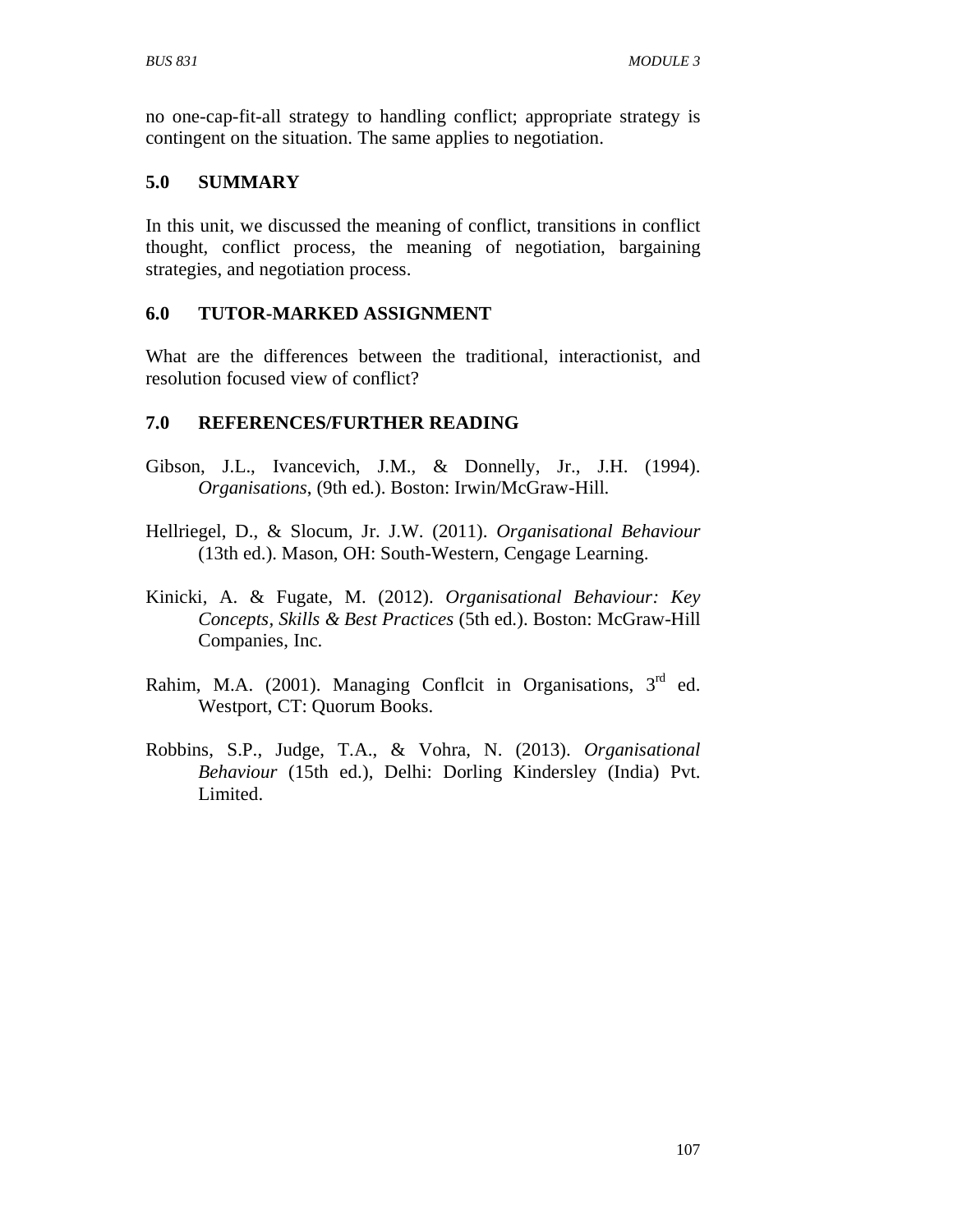#### **UNIT 7: ORGANISATIONAL STRUCTURE/DESIGN**

#### **CONTENTS**

- 1.0 Introduction
- 2.0 Objectives
- 3.0 Main Contents
	- 3.1 Organisational Structure
	- 3.2 Organisational Designs
	- 3.3 Determination of Organisational Structure
- 4.0 Conclusion
- 5.0 Summary
- 6.0 Tutor-Marked Assignments
- 7.0 References/Further Reading

#### **1.0 INTRODUCTION**

Organisations are made up of several people pursuing common objectives. These people come with different backgrounds, behaviours, attitudes, expectations, etc. It is, therefore, important that the organisation be divided into jobs, and that these jobs are coordinated in such a way that all productive efforts will be geared towards achieving common goals and objectives. Management must define what each job position should do, how it should be done, and how each job relates to other jobs, etc. Otherwise, there will be confusion, conflict and struggle over power, status and resources of the organisation, and organisational ineffectiveness and inefficiency. These are some of the issues organisational structure and design deal with.

#### **2.0 OBJECTIVES**

At the end of this unit, you should be able to:

- Explain organisational structure
- Identify the different types of organisational designs
- Explain the determinants of organisational structure.

#### **3.0 MAIN CONTENT**

#### **3.1 Organisational Structure**

Organisational structure refers to the formal division, grouping ,and coordination of job tasks. The elements of organisational structure include: specialisation, departmentalisation, chain of command, span of control, centralisation and decentralisation, and formalisation.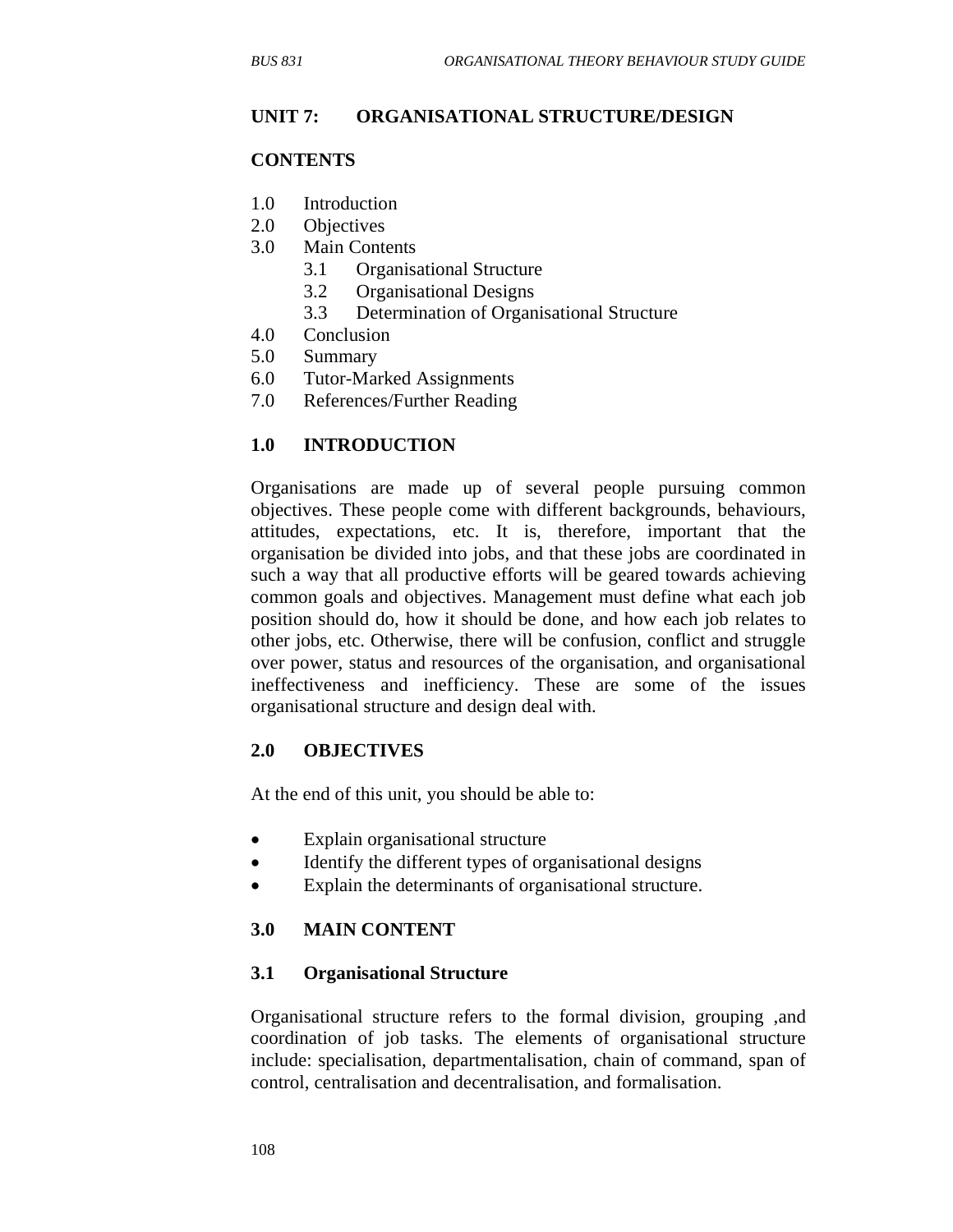### **Specialisation**

Work specialisation refers to the division of an organisation's activities (tasks) into distinct jobs, performed by workers with requisite skills or education. This, like division of labour, saves time, increases productivity and efficiency, etc.

However, human diseconomies from specialisation viz. boredom, fatigue, stress, low productivity, poor quality, increased absenteeism, and high turnover offset the economic advantages of work specialisation. Consequent on these diseconomies, management now employ work enrichment, autonomy, teams with inter-changeable skills, etc.; to significantly increase employee job satisfaction and output.

## **Departmentalisation**

Departmentalisation is the grouping together of jobs to aid the coordination of common tasks. Departmentalisation can be by function, product, geography or customer, etc.

- o Functional departmentalisation is the grouping of organisational activities by functions. What the functions are depends on the type of organisation in question. A manufacturing firm should have production, marketing, human resources; finance and supply functions, etc.
- o Product departmentalisation involves the grouping of organisational activities along product lines. Each line is placed under a manager and all the resources needed to produce and market the product line are allocated to, and managed by that particular manager. This is useful to large organisations with many product lines.
- o Departmentalisation by geography involves grouping organisational activities around geography. A particular geographical area say South-east or North-east, etc., is recognised as a department and has a manager assigned to manage activities of the organisation in that geographical area. This is especially useful to organisations that provide similar goods and services to few customers spread over large geographical area.
- o Customer departmentalisation involves the grouping of organisational activities around the needs of its existing or potential customers. Each customer group has common characteristics and needs that can be best satisfied by developing expertise to satisfy each group.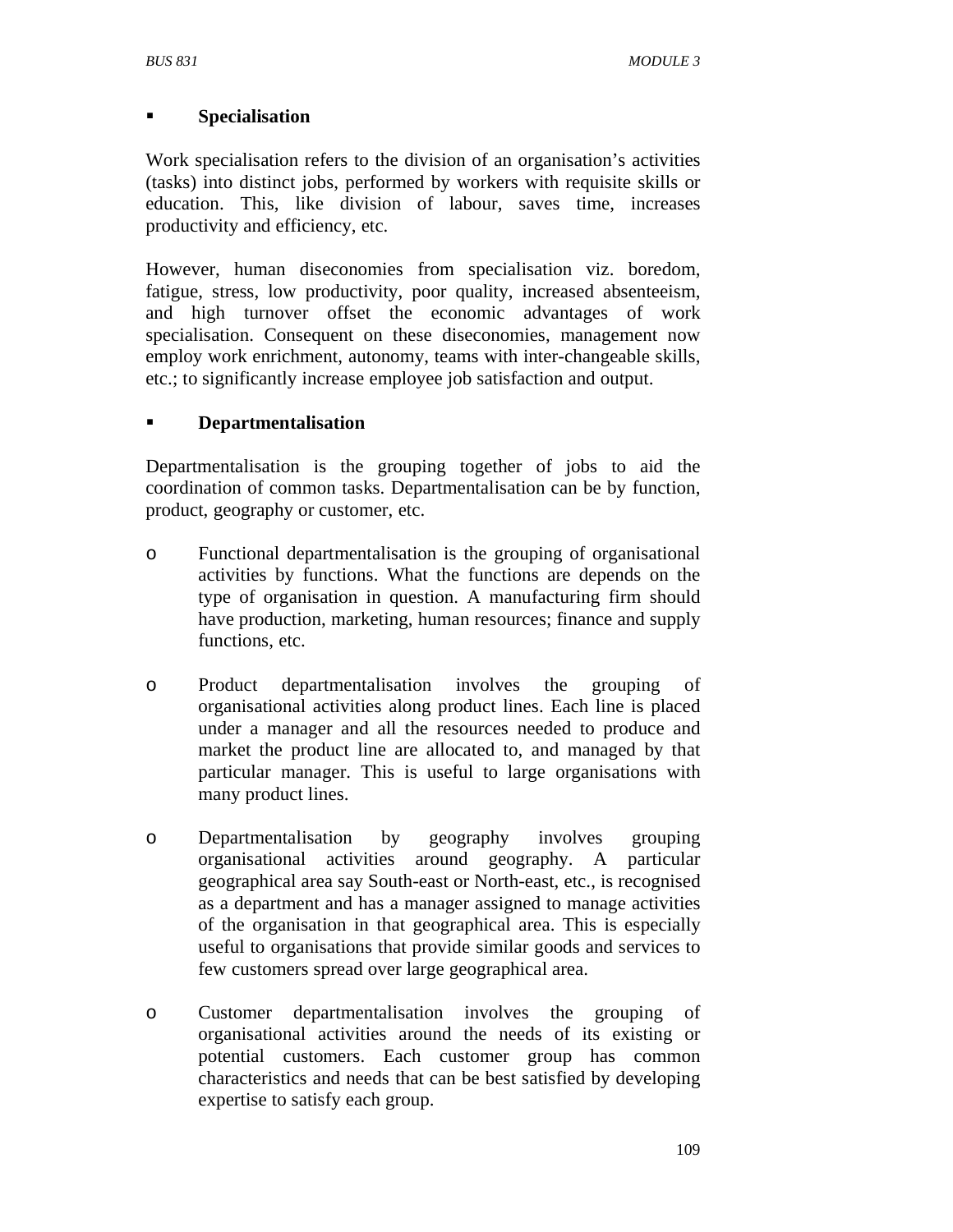o Departmentalisation by process involves grouping of organisational activities to process customers and/or products. A hospital is a typical example.

### **Chain of Command**

This principle says that there should be an unbroken line of authority linking everyone in the organisation from the topmost to the lowest. Chain of command relates to authority and unity of command.

- o Authority is the right to make rules or give orders and expect compliance. The principle of unity of command reinforces the chain of command.
- o The unity of command principle says that no one in the organisation should be directly responsible to more than one boss, in order to avoid potential dysfunctional conflict.

However, these principles are less emphasised in some modern organisations. This can be attributed to the greater availability of information to all categories of employees, greater employee empowerment, increasing prevalence of lean organisations, use of selfmanaged and cross-functional teams, and new organisational structures, which have combined to neutralise the importance of these principles to organisations. Nonetheless, many organisations still adhere to these principles.

#### **Span of Control**

Span of control refers to the number of workers that directly reports to a manager. This span can be narrow (4-6 employees) or wide (more than 6 employees), which determines the number of managers an organisation should employ and the number of levels in the organisation.

- o Narrow span requires the employment of many managers, and tends to support more effective supervision, leadership and employee performance. However, narrow span may be less efficient, encourages over supervision, and discourages employee autonomy.
- o Wide span is more efficient because it encourages cost reduction, but may be less effective in terms of supervision, leadership and employee performance. To reduce these problems, organisations engage in employee training to make them more knowledgeable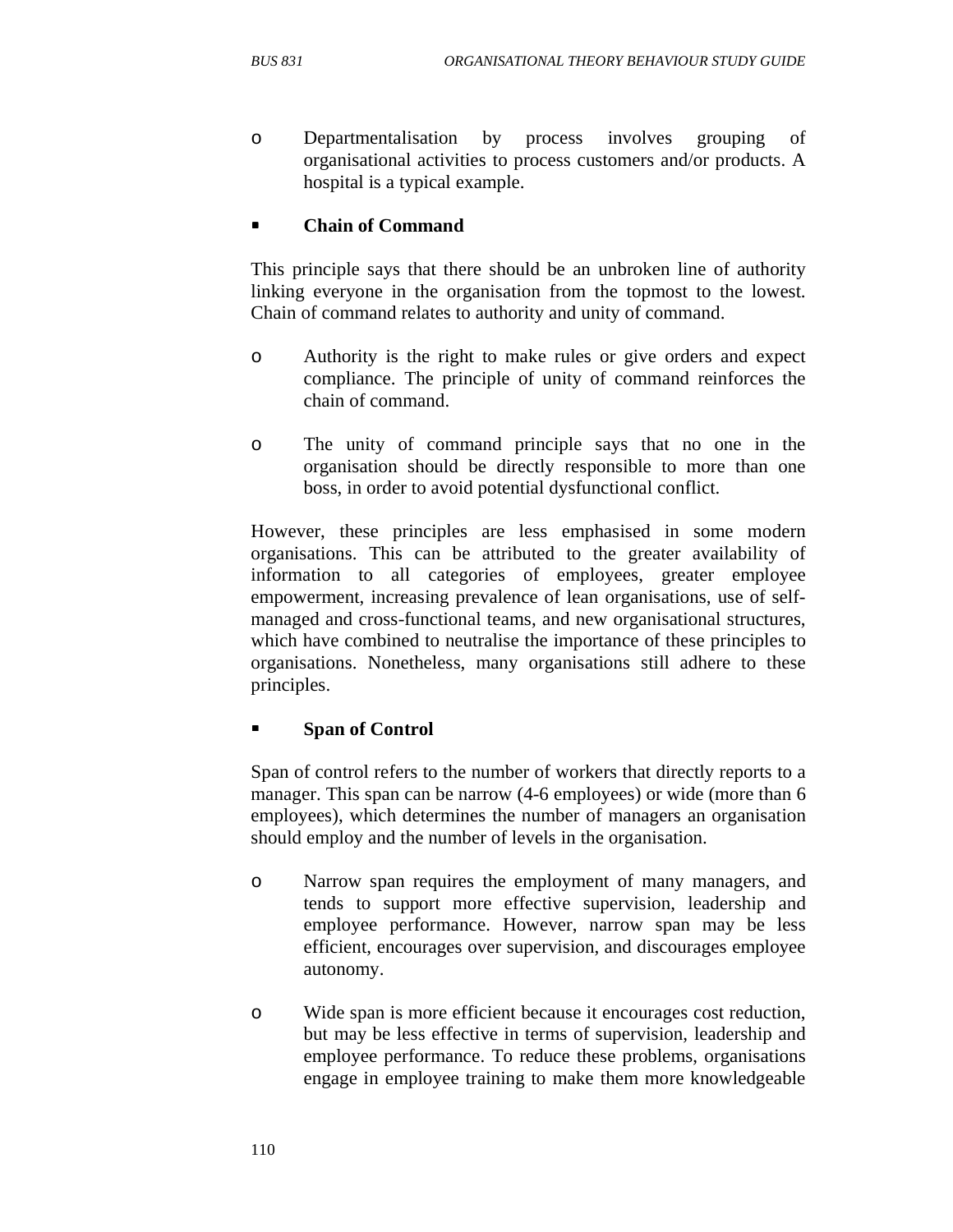and skilled so as to be able to work with minimal supervision, and to be able to assist others.

## **Centralisation and Decentralisation**

Centralisation refers to the extent that decision-making is concentrated at the top echelon. In centralised organisations, decisions are made by the top managers, while others execute decisions so made. Centralised organisations tend to have a hierarchical structure and centralisation slows down decision-making, alienates lower level managers and reduces input into the decision-making process.

Decentralisation refers to the extent decision-making authority is delegated across the organisation. Decision-making, in decentralised organisations, is made even by frontline managers who are closest to organisational activities. Decentralisation encourages quick resolution of problems, sense of belonging, and provides greater contributions to the decision-making process.

## **Formalisation**

Formalisation is the extent to which jobs are standardised. Every job is standardised but some jobs are more standardised (formalised) than others. High standardisation involves plenty of rules, explicit job description and procedures, which repudiate the use of employees individual discretions at work. Conversely, low job standardisation allows employees to apply personal discretion in carrying out their duties; their behaviour at work and responses to work situation are flexible and un-programmed.

# **3.2 Organisational Designs**

There are several organisational designs including the following:

# **Simple Structure**

The simple structure is simple; it is not complex. It centralises authority on one person, and engages in low levels of formalisation and departmentalisation. It also employs wide span of control resulting in few vertical levels.

The simplicity of this organisational design makes it less costly, flexible, fast and accountable. These features make it attractive to operators of micro and small scale businesses. However, this simple structure is unable to meet up with the increasing complexity of growth (e.g. increased activities and decision-making), which makes it increasingly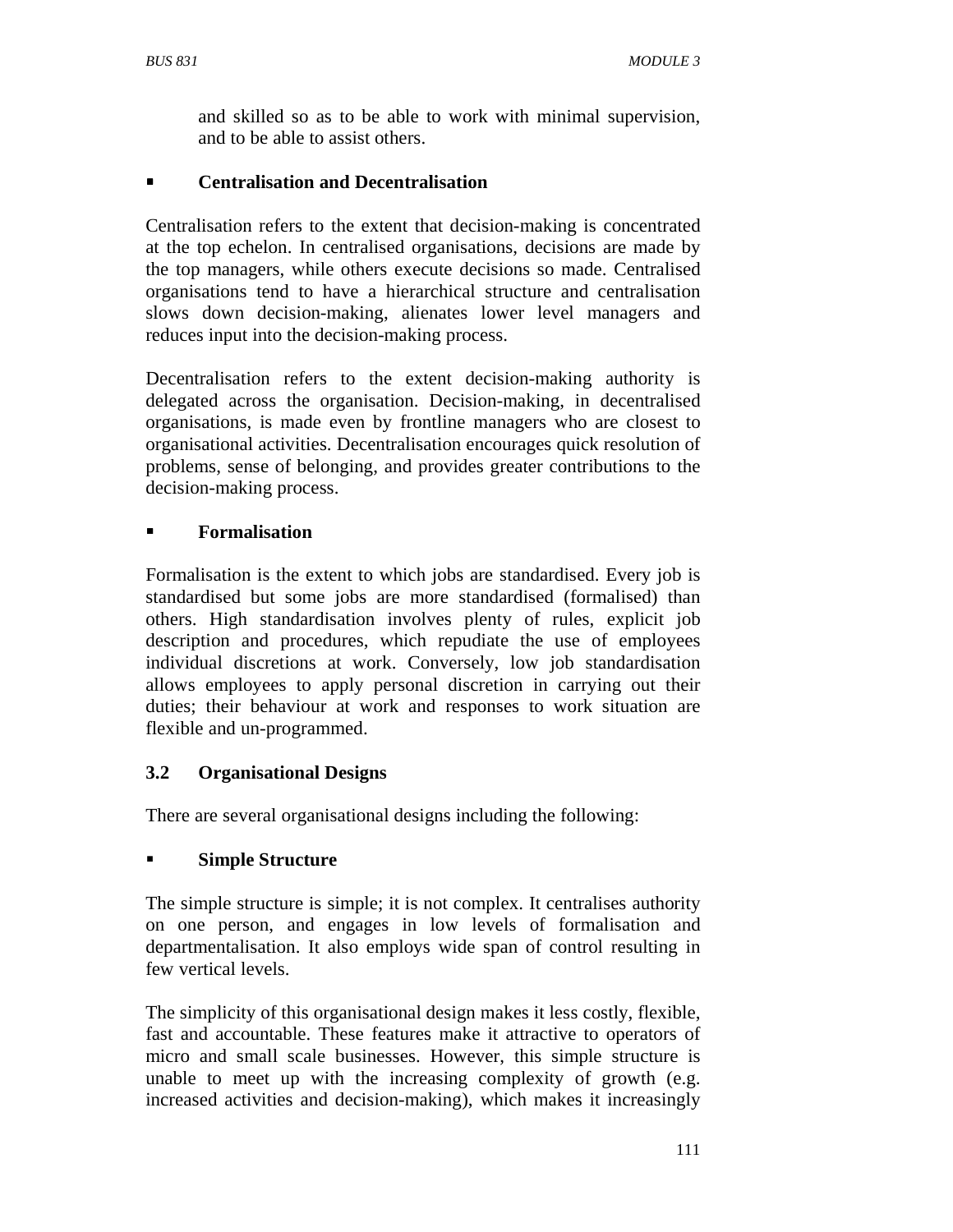difficult for one person to cope. And if, for any reason, he or she becomes indisposed, the organisation may run into trouble for lack of information.

#### **The Bureaucracy**

The bureaucracy is known for high levels of functional departmentalisation, specialisation, formalisation, narrow span of control, centralisation, and strict adherence to chain of command. It is highly efficient in carrying out formalised tasks because of the economies of scale arising from specialisation and functional departmentalisation. Another advantage is that bureaucracies can hire less talented managers because its high level of formalisation makes up for their poor managerial talents. However, bureaucracies are weighed down by bottlenecks, slow decision-making, over-dependence on rules, and lack of innovation, among other limitations.

### **The Matrix Structure**

Matrix structure combines functional and product departmentalisation. The combination of these types of departmentalisation is informed by the fact that the advantages of product departmentalisation make up for the disadvantages of functional departmentalisation, vice versa. For example, functional departmentalisation offer the benefit of economies of scale arising from the gathering of specialists from different functions and sharing of specialised resources to produce different products, but has problems achieving timely and efficient coordination of tasks among specialists in different functions (which happens to be the strong point of product departmentalisation). The use of matrix structure is, therefore, intended to exploit their strengths of both types of departmentalisation and avoiding their weaknesses.

The matrix structure enhances coordination of interdependent and complex tasks. It also facilitates the availability of information to its users, and helps to drastically reduce the tendency to prioritise functional goals above organisational goals.

In spite of these advantages:

- o Matrix structure increases conflict, struggle for power, and job stress.
- o It breaches the principle of unity of command by providing for multiples bosses, giving rise to role ambiguity and conflict, which have significantly relates to job stress and insecurity.
- o Power struggle may ensue over the allocation of resources, etc.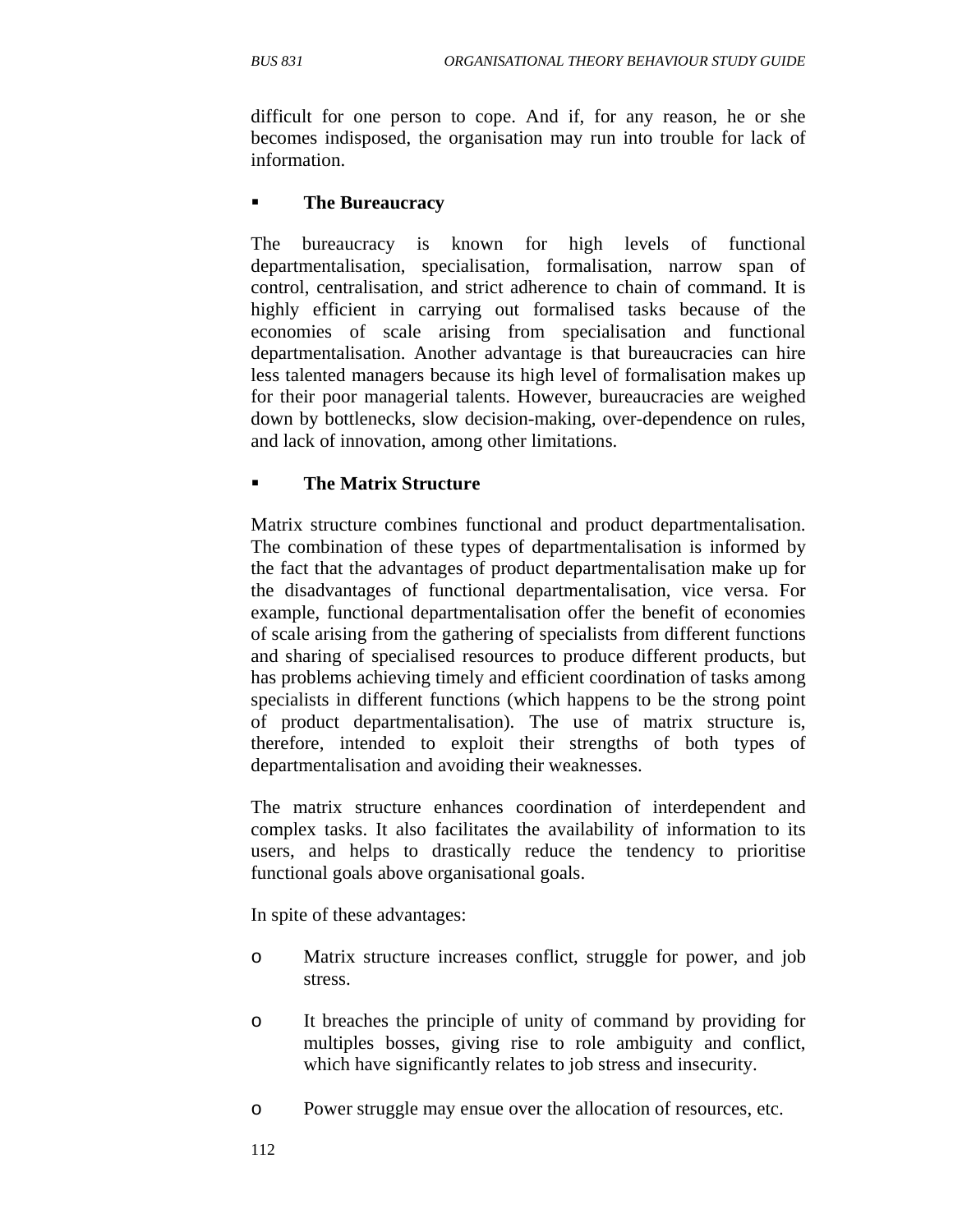## **Virtual Organisation**

A virtual organisational is an organisation that out-sources its primary business functions. Structurally, a virtual organisation is highly centralised and has little or no departmentalisation. Its overhead is very low because it outsources its core business functions and therefore, does not keep large number of employees or big permanent offices, etc.

Virtual organisations produce and sell their products without touching them because its manufacturing, quality control, shipping, etc., outsourced. In this case, the major responsibility of the virtual organisations managers is to coordinate relationships between their organisations and other organisations that perform different business function for them.

Virtual organisations are flexible and a veritable low-cost platform for innovators to operate and compete effectively and efficiently. Information communication technology is a critical infrastructure in the operations of virtual organisations.

However, virtual organisations lack the high degree of physical interaction that members of other conventional types of organisational structure have. As a result of this, it is difficult to develop strong cultural identity and affinity as in traditional organisational setting with regular physical interaction. This lack of physical interaction and communication among members of virtual organisations make them less willing to share knowledge and information. The unwillingness to collaborate reduces innovativeness. Furthermore, roles and responsibilities are ever changing, which creates ambiguities that fester organisational politics.

### **The Borderless Organisation**

The idea of borderless organisation is for organisations to collapse internal vertical and horizontal boundaries and to remove external barriers between it and other organisations such as suppliers, customers, etc. Collapsing vertical boundaries involves the removal of chain of command and other hierarchical structures and practices. Organisations can do this by creating cross-hierarchical teams and participative decision-making practices, which help to flatten its structure.

Organisations can remove horizontal boundaries by replacing functional departments with cross-functional work teams and by organising its activities around processes rather than functions or departments.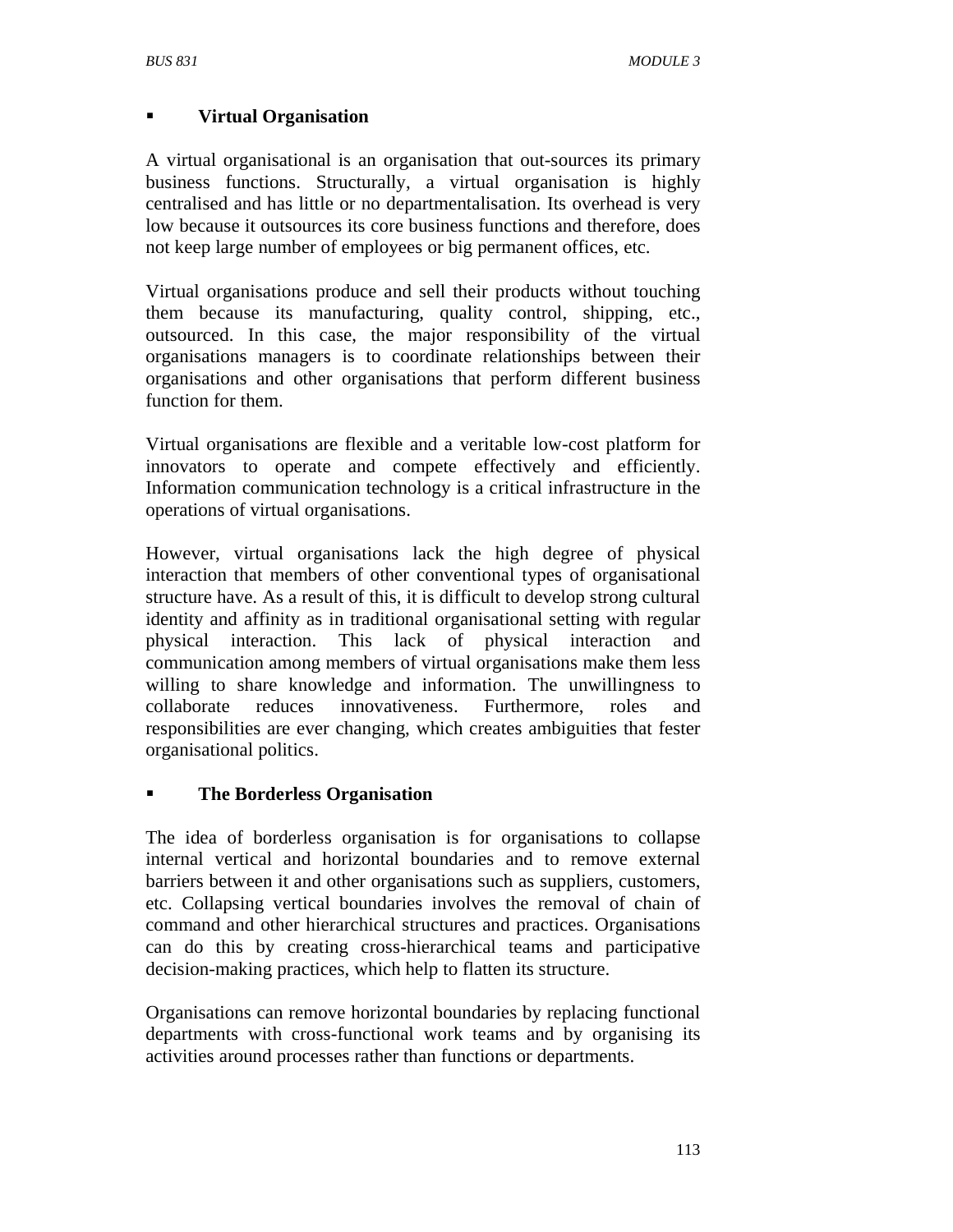Borderless organisation also seeks to eliminate geographical and cultural barriers. Organisations can do this by establishing strategic alliances or joint partnerships with organisations in different parts of the world, which enables their employees to work on joint projects. This can also be done by providing for telecommuting, which allows their workers to operate from outside the geographical confines of their employing organisations.

#### **The Leaner Organisation: Downsizing**

Organisations seek to make themselves leaner as a way to stick to its core competencies, reduce operational costs, achieve flexibility, survive unfavourable changes in the market, reduce bureaucracy and increase response time or speed of decision-making, etc. To achieve leanness, organisations reduce their staff strength, sell or close unprofitable business units or locations, etc. This is called downsizing.

In spite of the immediate positive impact of downsizing on operational cost via decrease in wage bill, downsizing has its own downside. Majorly, downsizing may cause uncertainties regarding job security, which can negatively affect the commitment of employees towards the organisation. Fear of future downsizing may also increase employee's job stress, tardiness, absence, and turnover rate, etc.

However, organisations can reduce the negative effects of downsizing by employing the following strategy: communication, investment, participation and assistance (CIPA).

- o Communicate their plans to downsize to their employees early
- o Invest in high-involvement work practices after the downsizing, especially on its core competencies.
- o Involve employees in the process of downsizing, e.g. deciding voluntary retirement or severance packages options.
- o Assist affected employees, e.g. job search assistance, severance benefits etc.

### **3.3 Determinants of Organisational Structure**

Mechanistic and organic structures represent the two extremes of organisational design. Mechanistic model is characterised by high formalisation, rigid departmentalisation, clear chain of command, etc. The organic model is characterised by flatness similar to borderless organisations; cross-functional and cross-hierarchical teams, low formalisation, etc. Determinants of organisational structure are as follows: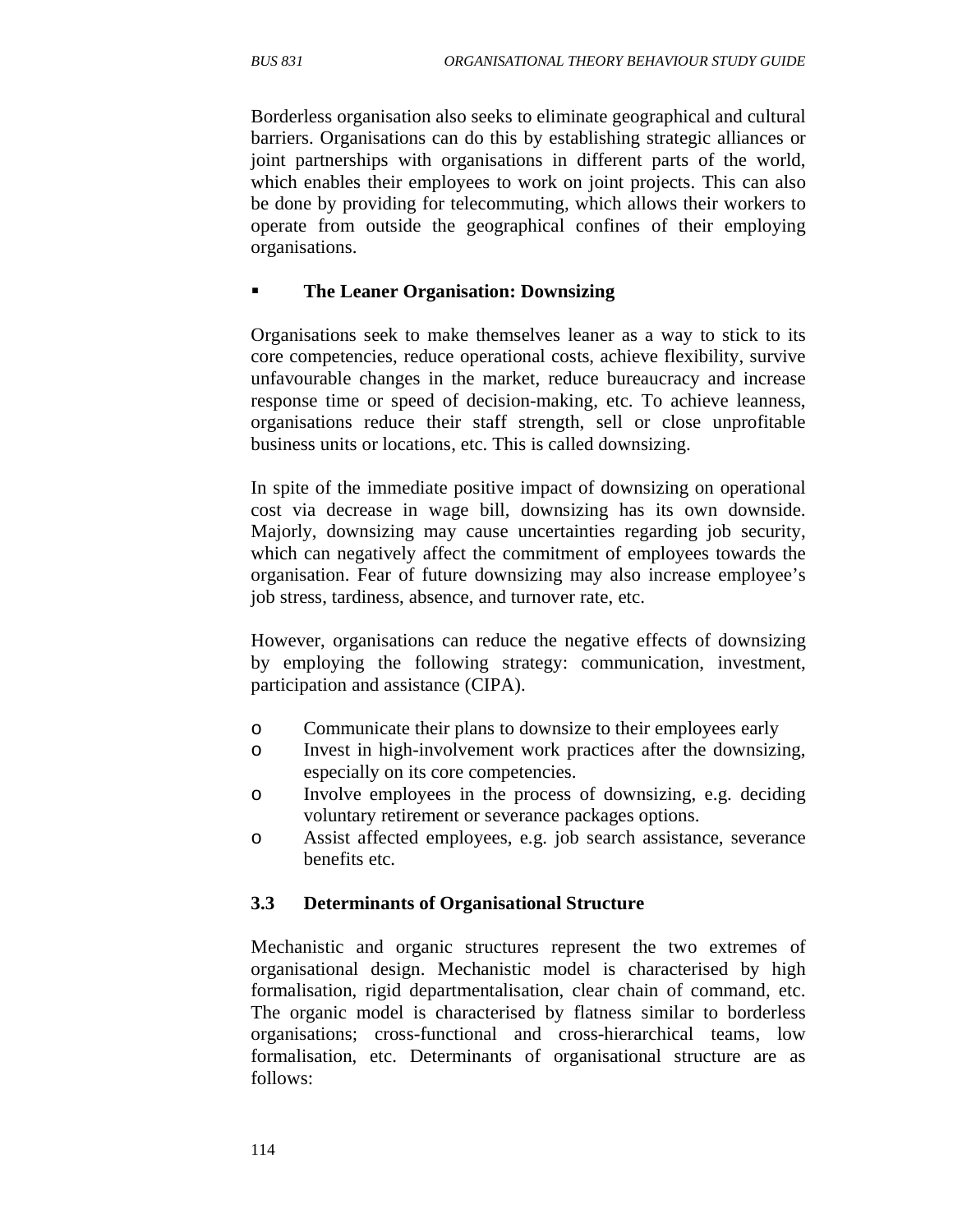## **Organisational Strategy**

Organisational structure derives from overall organisational strategy and is therefore, influenced by it (organisational strategy). Changes in organisation's strategy will require changes to organisational structure to match adjustments in strategy.

Strategy frameworks may focus on three dimensions namely; cost minimisation, innovation and imitation.

- o An organisation pursuing innovation strategy adopts organic structure characterised by loose structure, decentralisation, low formalisation, cross-functional and cross-hierarchical teams, etc.
- o Cost-minimisation strategy involves cost control and cuts in product prices. Organisations pursuing cost-minimisation strategy avoid unnecessary expenditures such as on unnecessary innovations, marketing, human resources, etc.
- o Imitation strategy involves moving into new products or new markets after other (innovative) organisations have tested the waters and have proven that the new product or market is viable. Organisations that pursue imitation strategy use both mechanistic and organic structures for existing and new products, respectively.

### **Size of Organisation**

The size of an organisation determines the structure it adopts. Generally, large organisations tend to adopt more mechanistic structure than smaller organisations. For example, the presence of a large workforce will compel greater departmentalisation, formalisation and specialisation, than a small workforce.

# **Technology**

Technology is the application of knowledge relating to the conversion of productive resources to goods and services. The routineness or otherwise, of an organisation's technology determines the organisation's structure. Routine operations are standardised and can be automated, which makes it suitable to mechanistic structures. On the other hand, non-routine operations are customised and may be reviewed from time to time, which makes it suitable to organic structures.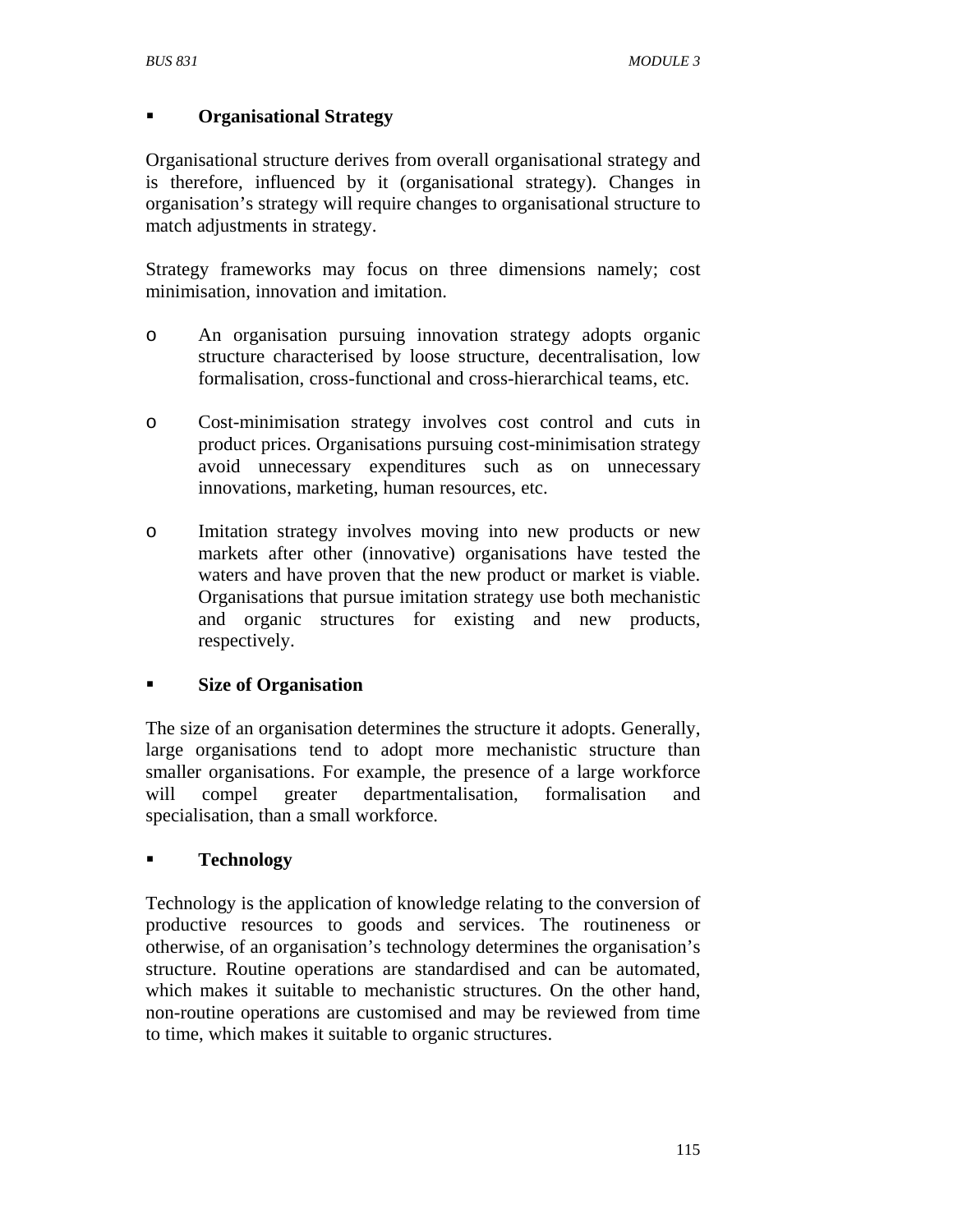#### **Environment**

The stability or dynamism of an organisation's external environment (viz. competitors, suppliers, customers, host communities, government, pressure groups, etc.) can affect its preferred structure. The environment has three dimensions namely; volatility, complexity and capacity.

- o Volatility refers to the level of instability in the environment. A highly volatile environment creates unpredictable changes for organisations that operate in it. This can be stable or dynamic.
- o Complexity refers to the level of concentration and heterogeneity among environmental elements. This can be simple or complex.
- o Capacity refers to the extent the environment can support growth.

This can be abundant or scarce.

Complex, scarce and dynamic environment is suitable for organic structure, while simple, abundant and stable environment is suitable for mechanistic structure.

#### **4.0 CONCLUSION**

From what we studied in this unit, it is obvious that organisational structure and design are important in organisational resources allocation, and in the establishment of order, direction, effectiveness and efficiency in organisation's operations. It is obvious that appropriate structure and design cannot be the same for all organisations because their strategies, sizes, technologies, and environments differ.

#### **5.0 SUMMARY**

In this unit, we discussed the meaning of organisational structure, elements of organisational structure, types of organisational design, and determinants of organisational structure.

#### **6.0 TUTOR-MARKED ASSIGNMENT**

Organisational structure cannot be the same for all organisations. Discuss.

#### **7.0 REFERENCES/FURTHER READING**

Cole, G. (2004). *Management Theory and Practice* (6<sup>th</sup> Edition). London: Thomson.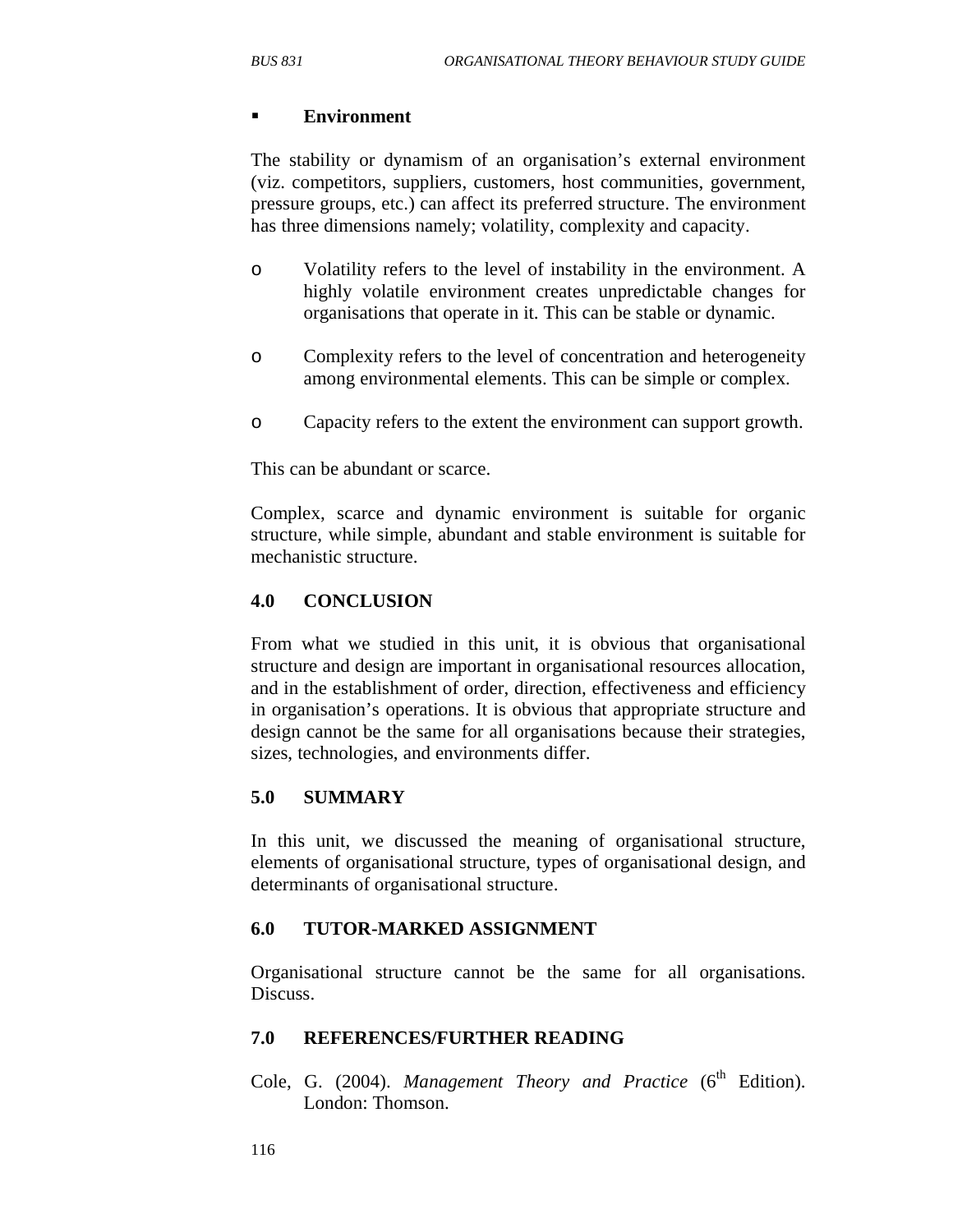- Gibson, J.L., Ivancevich, J.M., & Donnelly, Jr., J.H. (1994). *Organisations*, (9th ed.). Boston: Irwin/McGraw-Hill.
- Hellriegel, D., & Slocum, Jr. J.W. (2011). *Organisational Behaviour* (13th ed.). Mason, OH: South-Western, Cengage Learning.
- Kinicki, A. & Fugate, M. (2012). *Organisational Behaviour: Key Concepts, Skills & Best Practices* (5th ed.). Boston: McGraw-Hill Companies, Inc.
- Robbins, S.P., Judge, T.A., & Vohra, N. (2013). *Organisational Behaviour* (15th ed.), Delhi: Dorling Kindersley (India) Pvt. Limited.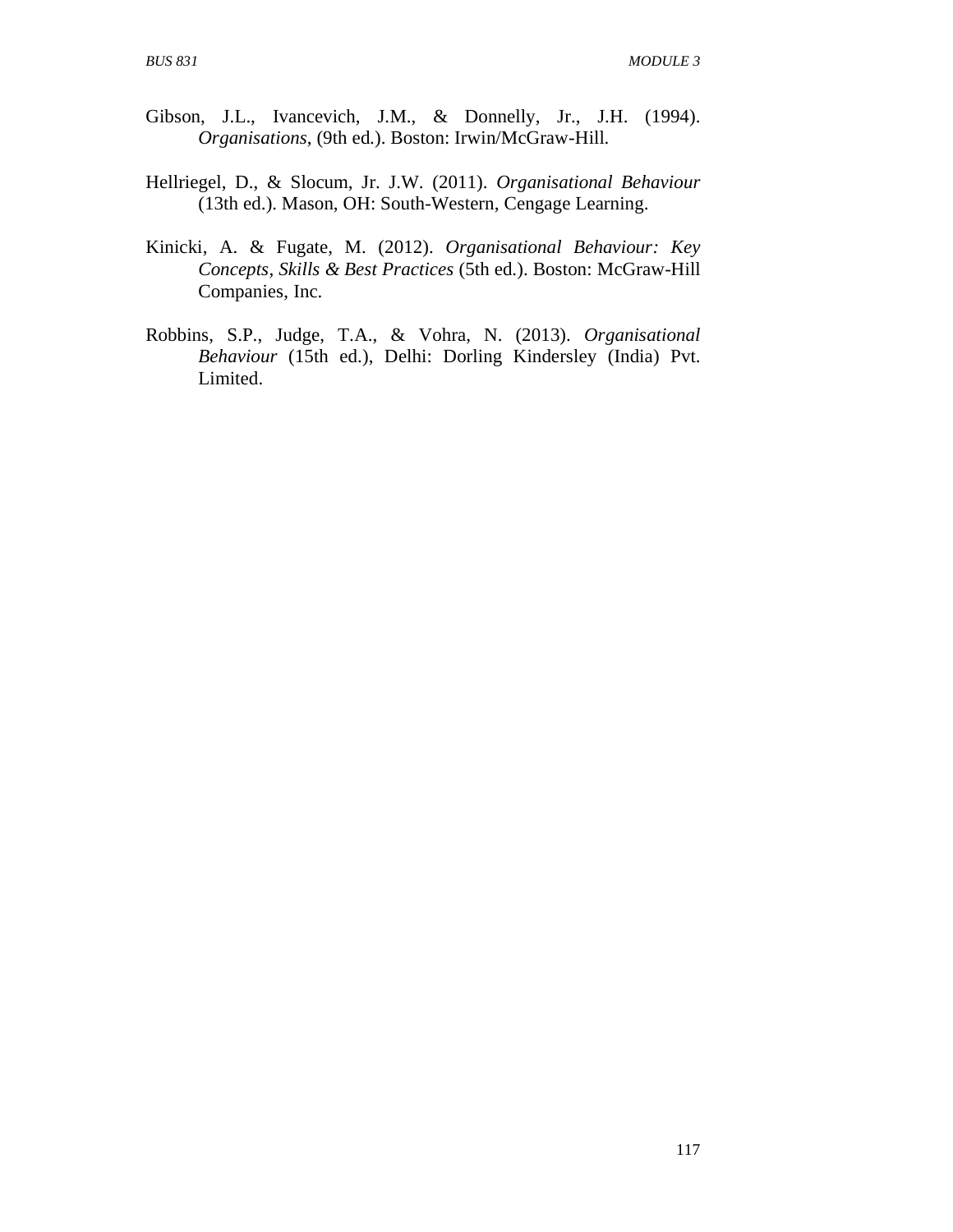### **MODULE 4 ORGANISATION SYSTEMS**

| Unit 1 | <b>Organisational Culture</b>         |
|--------|---------------------------------------|
| Unit 2 | Organisational Change and Development |

## **UNIT 1 ORGANISATIONAL CULTURE**

## **CONTENTS**

- 1.0 Introduction
- 2.0 Objectives
- 3.0 Main Content
	- 3.1 Definition of Organisational Culture
	- 3.2 Characteristics of Organisational Culture
	- 3.3 Role of Culture
	- 3.4 Disadvantages of Culture
	- 3.5 Creation and Sustenance of Culture
	- 3.6 Transmission of Culture
	- 3.7 Ethical Organisational Culture
- 4.0 Conclusion
- 5.0 Summary
- 6.0 Tutor-Marked Assignment
- 7.0 References/Further Reading

### **1.0 INTRODUCTION**

Cultures are defining characteristics of peoples, groups, or organisations. It marks the difference between entities. As it is with national cultures, so it is with organisational culture.

### **2.0 OBJECTIVES**

At the end of this unit, you should be able to:

- define organisational culture
- identify the characteristics of organisational culture
- explain the role of culture
- discuss the disadvantages of culture
- explain how culture is created and sustained
- explain how culture is transmitted
- identify ethical organisational culture.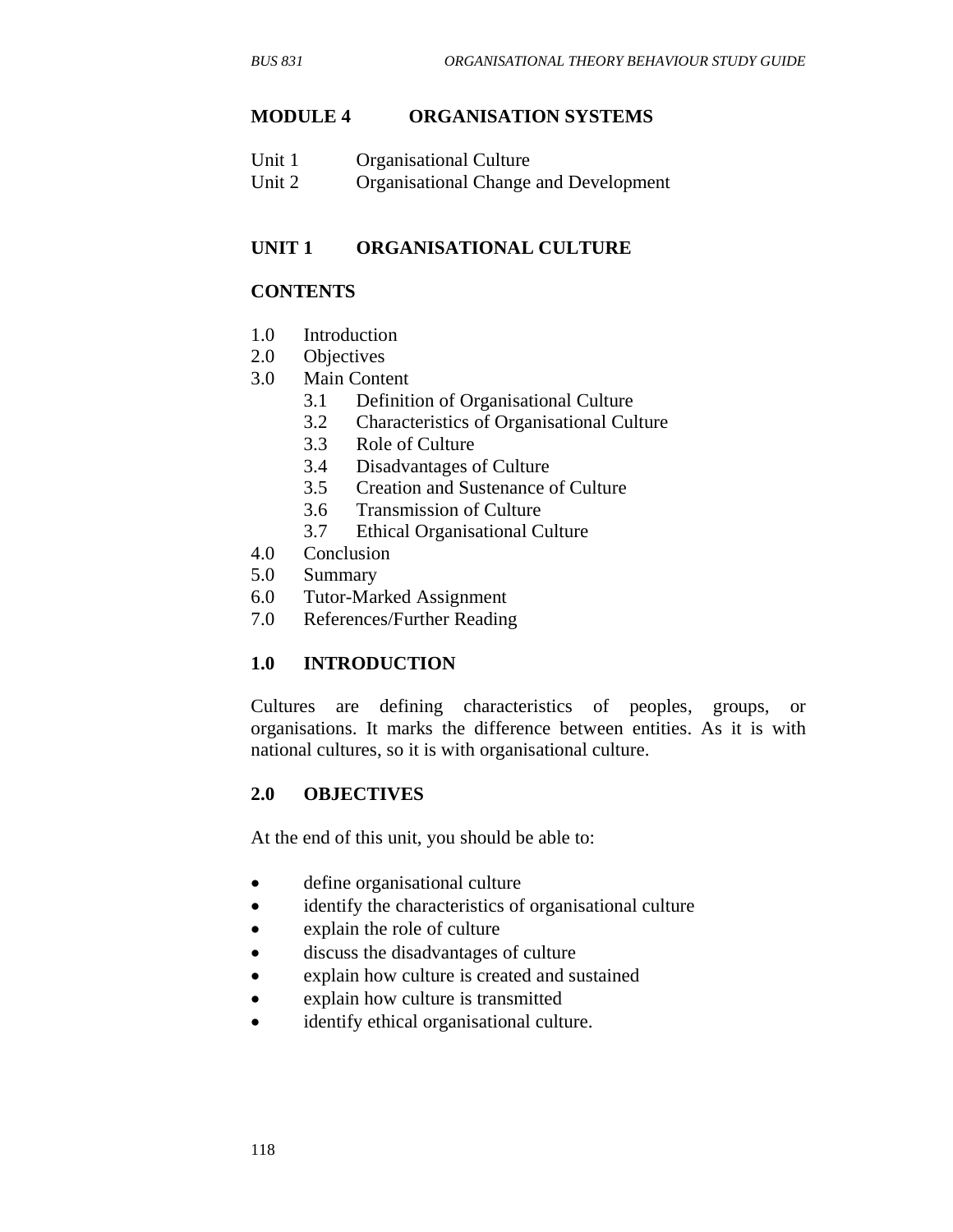# **3.0 MAIN CONTENTS**

## **3.1 Meaning of Organisational Culture**

Organisational culture "refers to the learned and shared values, beliefs and attitudes of the members" of an organisation (Jarnagin & Slocum 2007).

# **3.2 Characteristics of Organisational Culture**

The culture of an organisation can be assessed by evaluating the following variables on a continuum ranging from low to high:

- The extent management and employees are competitive than laid back.
- The extent management are conscious of, and consider the effects of outcomes on employees of the organisation.
- The extent employees are encouraged to take risks and be innovative.
- The extent the activities of the organisation seek to maintain stability than growth.
- The extent employees are encouraged to pay attention to details and be precise.
- The extent the organisation organise work activities around teams than individuals.
- The extent management considers results or outcomes to be more important than the means of achieving them. Organisations, especially large ones, have dominant and subcultures.
- A dominant culture refers to the core values shared by a majority of members, which confers a distinct personality on the organisation.
- Subcultures are cultures that exist in a particular geographical location or department that capture the unique values arising from the experiences of that particular location or department. Though a subculture can, and do influence members' behaviour, dominant culture exerts a major influence on members behaviours.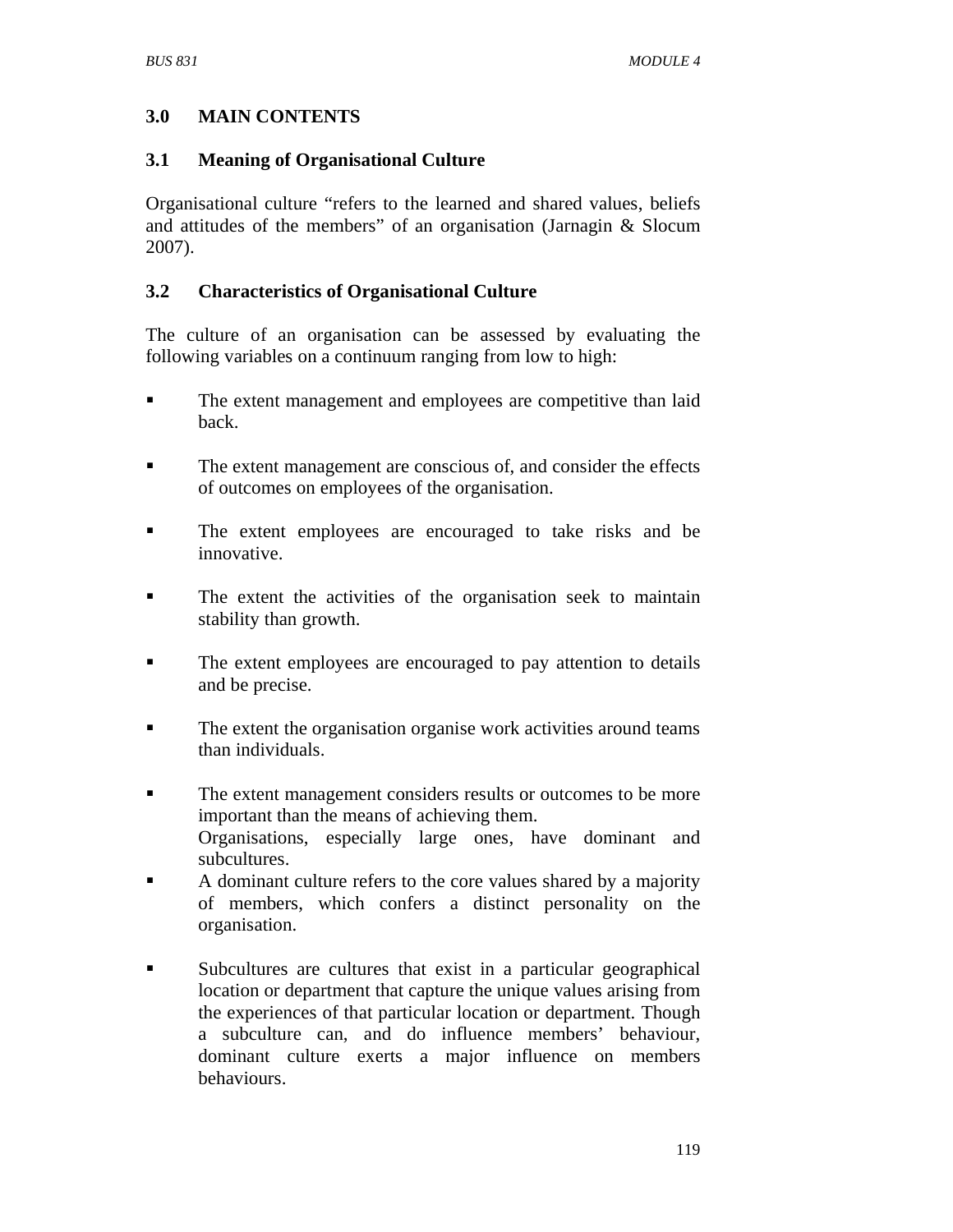Organisational culture can be weak or strong.

- It is weak if there are wide variations in employee's opinions of the organisation's mission and values.
- It is strong if majority of the employees share the same opinion about the mission and values of the organisation. Strong culture creates greater influence on members' behaviour, commitment, loyalty and cohesiveness, and reduces employee turnover.

### **3.3 Role of Culture**

- It enhances the stability of the social system. It is the social glue that helps to hold the organisation together by providing standards for what employees should say or do.
- It conveys a sense of identity for organisation's members.
- **•** Culture differentiates one organisation from others.
- It is a sense-making and control mechanism that guides and shapes employees' attitude and behaviour.
- It facilities commitment to something larger than individual selfinterest.

### **3.4 Disadvantages of Culture**

In spite of its benefits, culture has its own potential disadvantages.

- Considerations for mergers and acquisitions have gone beyond financial and product advantages to include compatibility in culture between the organisations. Organisations that are not culturally compatible will have difficulties merging and that may result in failure due to clash in culture. So, culture may be a barrier to mergers and acquisitions.
- Cultures become entrenched in institutionalised organisations, so much so that certain attitudes and behaviours that stifle creativity and innovation may be taken for granted as long as it is cultureconsistent.
- Culture influence behaviour and is a liability when the behaviour it creates no longer promote organisation's effectiveness. For example, changes in the environment from say a stable to volatile environment will make behaviours that are consistent with a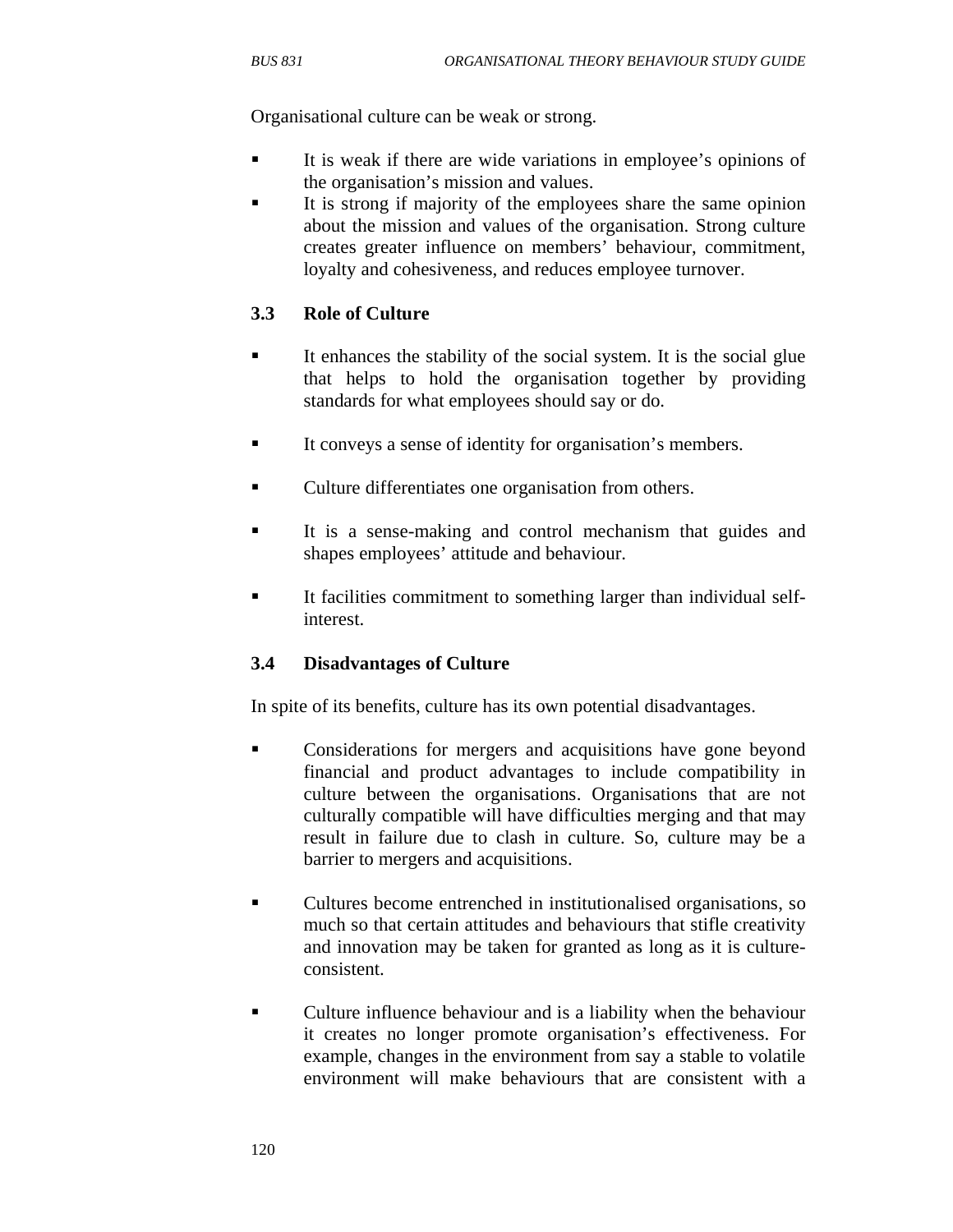stable environment to become liabilities in volatile environment. In this instance, culture becomes a barrier to change.

## **3.5 Creation and Sustenance of Culture**

Organisation's culture begins with its founder(s). The founders implant their visions in the organisation from its inception, which is easy to do at the early stages because of the relatively small size. They do this by:

- **The founders leading by example, which convinces other** members of the organisation to emulate them by imbibing their values, beliefs and behaviours.
- Hiring and keeping employees that share their views and feelings.
- Socialising the employees to imbibe the founders' values.

Culture is sustained by selection processes, actions of top management, and socialisation.

- **The selection process is aimed at employing people whose** abilities knowledge, skills and values are needed by the organisation. The applicants also gather information about the organisation, which will enable them to avoid getting employed in organisations whose culture they do disagree with.
- Top managers, by their words and behaviours, help to create and sustain organisational culture. Their actions will convey acceptable values, and behaviours down the rungs of organisation ladder. For example, top managers' actions will show acceptable dressing, response to risk-taking, competitiveness, rewards, and organisational support, etc.
- **Finally, an organisation uses socialisation of new members to** sustain its culture. Socialisation can be said to consist of three phases namely; pre-arrival, encounter and metamorphosis.
- o New employees usually come in with their own set of attitudes, values, and ideas of what to expect from the organisation. The organisation should give out more information about the organisation to applicants during the selection process, especially in respect of the organisation's requirements/expectations from prospective employees.
- o When an applicant is finally employed in the organisation, he commences the encounter phase of the socialisation process. He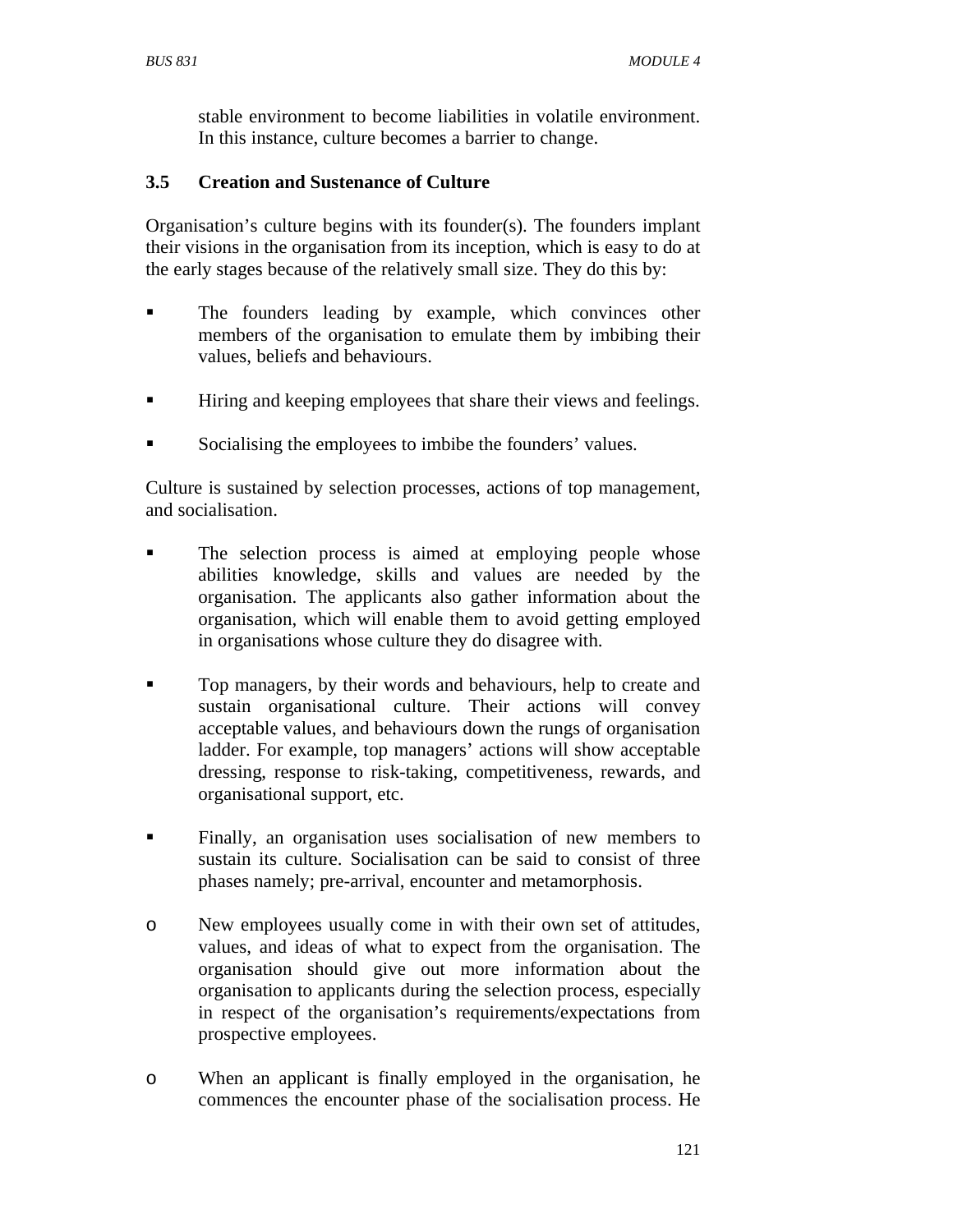commences the experience of working in the organisation and is in a position to confirm whether he expectations about the organisation are truly so, or not. If his expectations happen to be different from reality, he may become disillusioned, demotivated, and less committed.

o The final phase is metamorphosis. It is at this phase that problems identified at the encounter phase are resolved and the new employee imbibes behaviours and values accepted by the organisation. Socialisation may take place trough institutional practices or informal individual practices.

Institutional practices refer to formal, collective and sequential socialisation programmes, while individual practices refers to informal, individual, and disjuncted socialisation process.

Studies show that high levels of institutional practices boost organisational commitment and person-organisation fit, etc.; while individual practices boost innovation in individual roles.

### **3.6 Transmission of Culture**

Culture is transmitted to members of an organisation in different forms including stories, language, rituals, and material symbols.

- Every organisation has stories around the behavioural attributes of its founders, narratives about past events such as layoffs, reactions to achievements and mistakes, etc. These stories convey the core values of the organisation to members who listen to these stories. Some employees also create their own narratives around their past experiences in the organisation.
- Organisations use language in form of jargons and acronyms with peculiar meanings to the organisation or department that describe its products, equipment, customers, etc.
- Rituals refer to repetitive set of activities that both express and reinforce the culture of an organisation, e.g. anthems, procedures, ceremonies, etc.
- Material symbols include office spaces and buildings, quality of office furnishings, types of official cars, private jets, executives' attire, etc. These and other symbols tell employees important people in the organisation, what behaviours are appropriate, etc.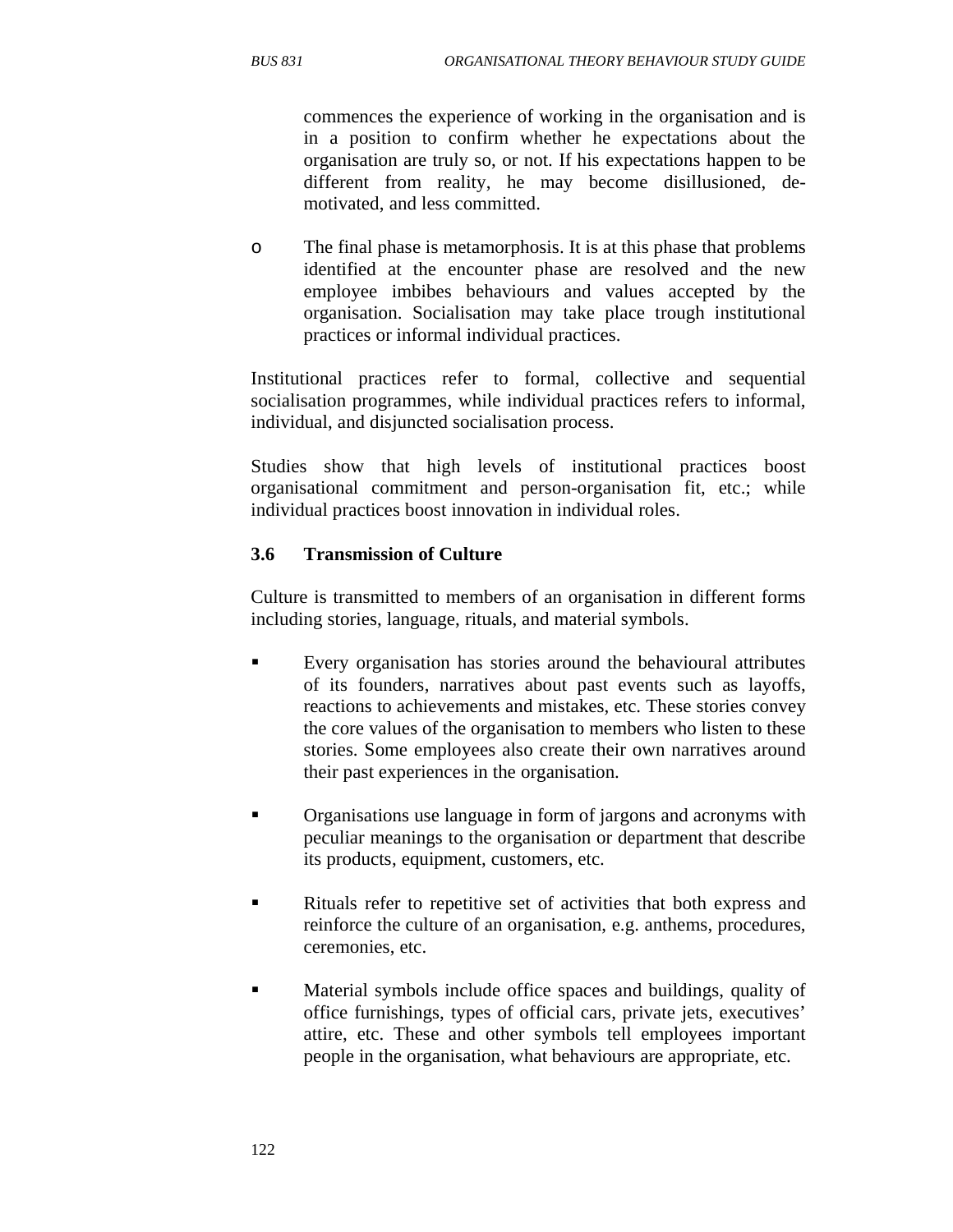## **3.7 Ethical Organisational Culture**

Ethical organisational culture is interested both in achieving the desired outcomes and on the means of achieving the outcomes. The outcome does not justify the means. It tries to balance the interest of organisations stakeholders. Though managers are encouraged to be aggressive, innovative, and risk-takers; ethical culture does not encourage reckless competition and win-at-all-cost mentality, and underhand practices. Production and marketing of harmful products, false advertisements, engaging in activities detrimental to the environment are examples of unethical behaviours arising from unethical organisational cultures.

Managers can create ethical organisational culture by:

- Clearly stating organisation's code of ethics to guide members' conduct.
- **Leading by ethical example.**
- Paying attention to the achievement of goals and the means of achieving them, reward ethical conducts and penalising unethical conducts.
- **Providing safe and rewarding whistle-blowing process to** encourage people to report unethical conducts of others, and encourage workers to discuss their own ethical challenges.
- Training employees on the organisations expected ethical standards via workshops, seminars, etc.

### **4.0 CONCLUSION**

From what we have studied in this unit, we conclude that organisational culture refers to employees' overall perception of the organisation in relation to factors such as attention to details, people and outcome orientations, innovation and risks, among others. Founders of organisations and top management influence, and are influenced by organisational culture. Strong organisational cultures are difficult to change, and do influence employees' performance. It is, therefore, important that organisations employ people whose values agree with their culture so as to encourage performance and reduce employee turnover. Ethical organisations develop ethical cultures, while unethical organisations have unethical cultures.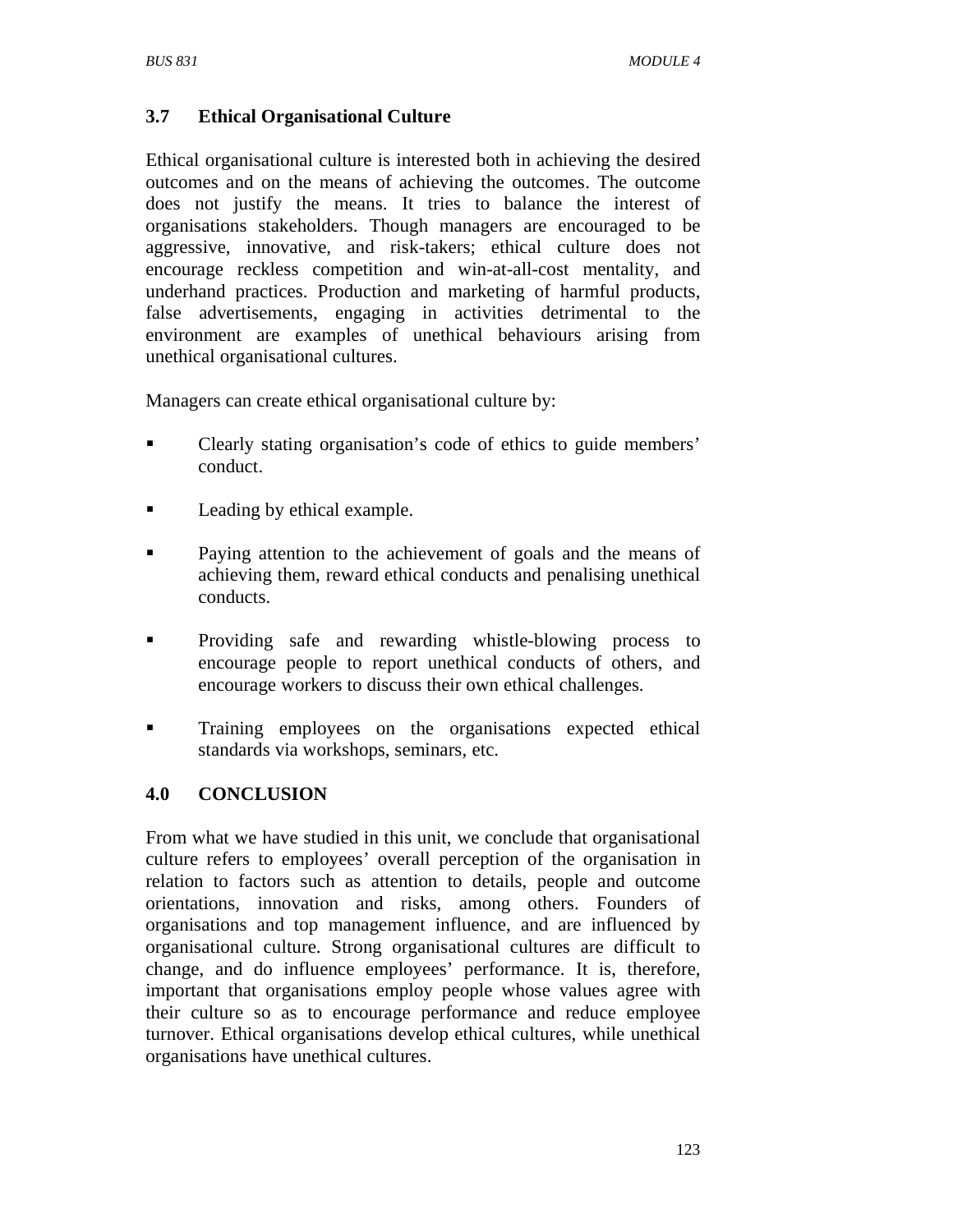#### **5.0 SUMMARY**

In this unit, we discussed the meaning of organisational culture, characteristics of organisational culture, role of culture, advantages of culture, creation and sustenance of culture, transmission of culture, and ethical organisational culture.

#### **6.0 TUTOR-MARKED ASSIGNMENT**

How are organisational cultures created and sustained?

#### **7.0 REFERENCES/FURTHER READING**

- Gibson, J.L., Ivancevich, J.M., & Donnelly, Jr., J.H. (1994). *Organisations*, (9th ed.). Boston: Irwin/McGraw-Hill.
- Hellriegel, D., & Slocum, Jr. J.W. (2011). *Organisational Behaviour* (13th ed.). Mason, OH: South-Western, Cengage Learning.
- Jarnagin, C. & Slocum, J. (2007). Creating Corporate Cultures through Mythopoetic leadership. Organisational Dynamics, Vol. 36, 288- 302.
- Kinicki, A. & Fugate, M. (2012). *Organisational Behaviour: Key Concepts, Skills & Best Practices* (5th ed.). Boston: McGraw-Hill Companies, Inc.
- Robbins, S.P., Judge, T.A., & Vohra, N. (2013). *Organisational Behaviour* (15th ed.), Delhi: Dorling Kindersley (India) Pvt. Limited.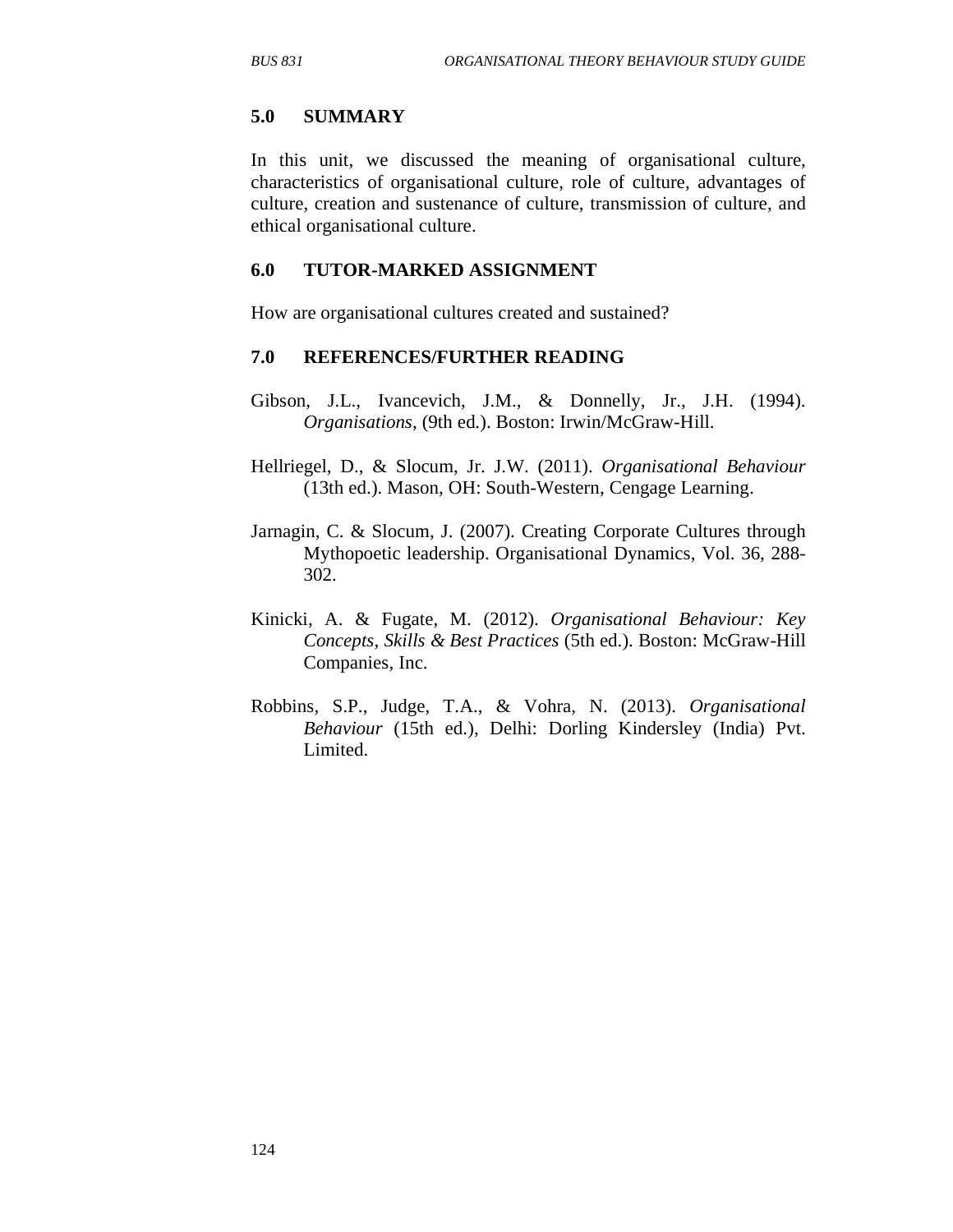## **UNIT 2: ORGANISATIONAL CHANGE AND DEVELOPMENT**

## **CONTENTS**

- 1.0 Introduction
- 2.0 Objectives
- 3.0 Main Content
	- 3.1 Forces of Organisational Change
	- 3.2 Resistance to Change
	- 3.3 Overcoming Resistance to Change
	- 3.4 Approaches to Managing Organisational Development
	- 3.5 Organisational Development Techniques
- 4.0 Conclusion
- 5.0 Summary
- 6.0 Tutor-Marked Assignment
- 7.0 References/Further Reading

## **1.0 INTRODUCTION**

Change, they say, is constant. From the systems point of view, organisations and their environments are interrelated and interdependent. Consequently, changes in either of the internal and external environments of organisations are capable of inducing changes in the way they are managed. It, therefore, becomes necessary that management should monitor environmental factors, understand change processes, and know how to predict and manage change.

# **2.0 OBJECTIVES**

At the end of this study, you should be able:

- identify forces of organisational change
- identify resistance to change
- explain how to overcome resistance to change
- discuss approaches to managing organisational development
- describe organisational development techniques.

# **3.0 MAIN CONTENT**

### **3.1 Forces of Organisational Change**

Change is inextricable from organisations' existence because of frequent changes in its environment - internal and external. Studies show that the forces for change include: nature of the workforce, technology,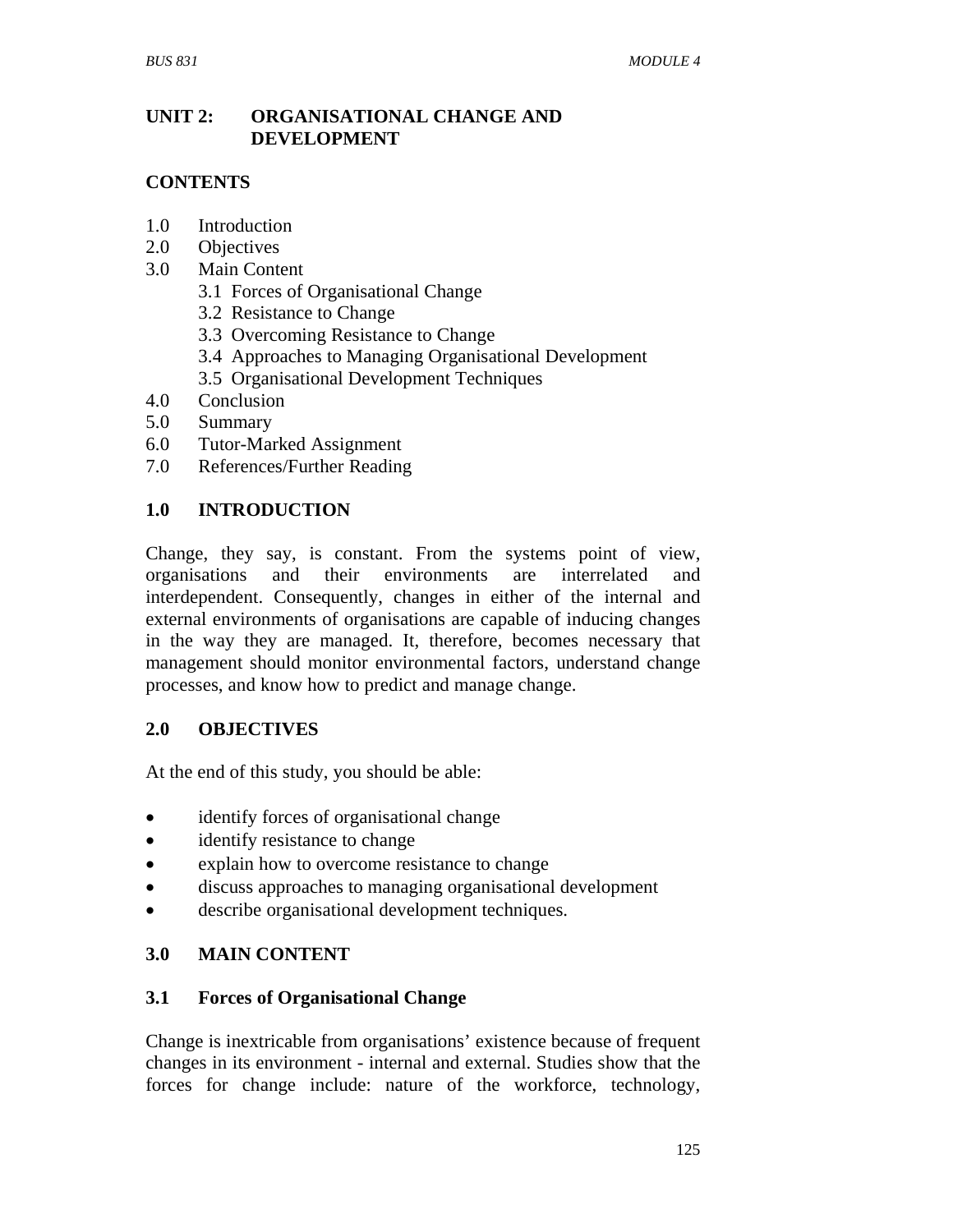economic shocks, competition, social trends, and world politics (Robbins *et al.* 2013).

- Competition has significantly increased over the years, and keeps increasing. Aided by globalisation, competitors are no longer limited to local organisations but to organisation in far countries such as China, Singapore, Vietnam, Turkey, etc., who ship better and, sometimes, cheaper products into local markets; changing the way business is conducted.
- Economic uncertainties, such as recession, create a lot of challenges to organisations resulting in downsizing, even outright closure.
- Social trends are a powerful force, buoyed up by the introduction of social media platforms such as Facebook, Whatsapp, Viber, etc., which enable quick exchange of ideas and sharing of information, real time. That has affected the way organisations promote and market their products. Unwholesome policies, practices, and products are easily flagged in the social media.
- Technology has permeated many organisations and has redefined work. Information communication technology such as computers, ipads, smartphone's, etc., make information easily accessible, and workers are more flexible with when, where and how they do their work.
- The nature of the workforce has considerably changed over some decades now; more women are now in paid-employment, casual work arrangements have significantly increased, etc.
- World politics also engender changes globally. The emergence of China as a world power and the power struggle between the world powers result in alignment and re-alignments between countries of the world. For example, current efforts by North Korea to become a world nuclear power has continued to attract the ire of the United State of American (USA), which is threatening military action that is expected to provoke third world war. Many sanctions have been put in place by USA and the United Nations, which affects both North Korea and countries that do business with her. Furthermore, instability in an oil producing country can generate shocks in oil supply, prices, and revenues in different parts of the globe.

# **3.2 Resistance to Change**

Resistance to change is refusal or reluctance to accept change (planned or unplanned). Planned change is intentional and goal-oriented; unplanned change is accidental or spontaneous. Resistance can be overt or implicit, immediate or deferred. Overt and immediate resistance can be in the form of complaints, work-to-rule or strike action and therefore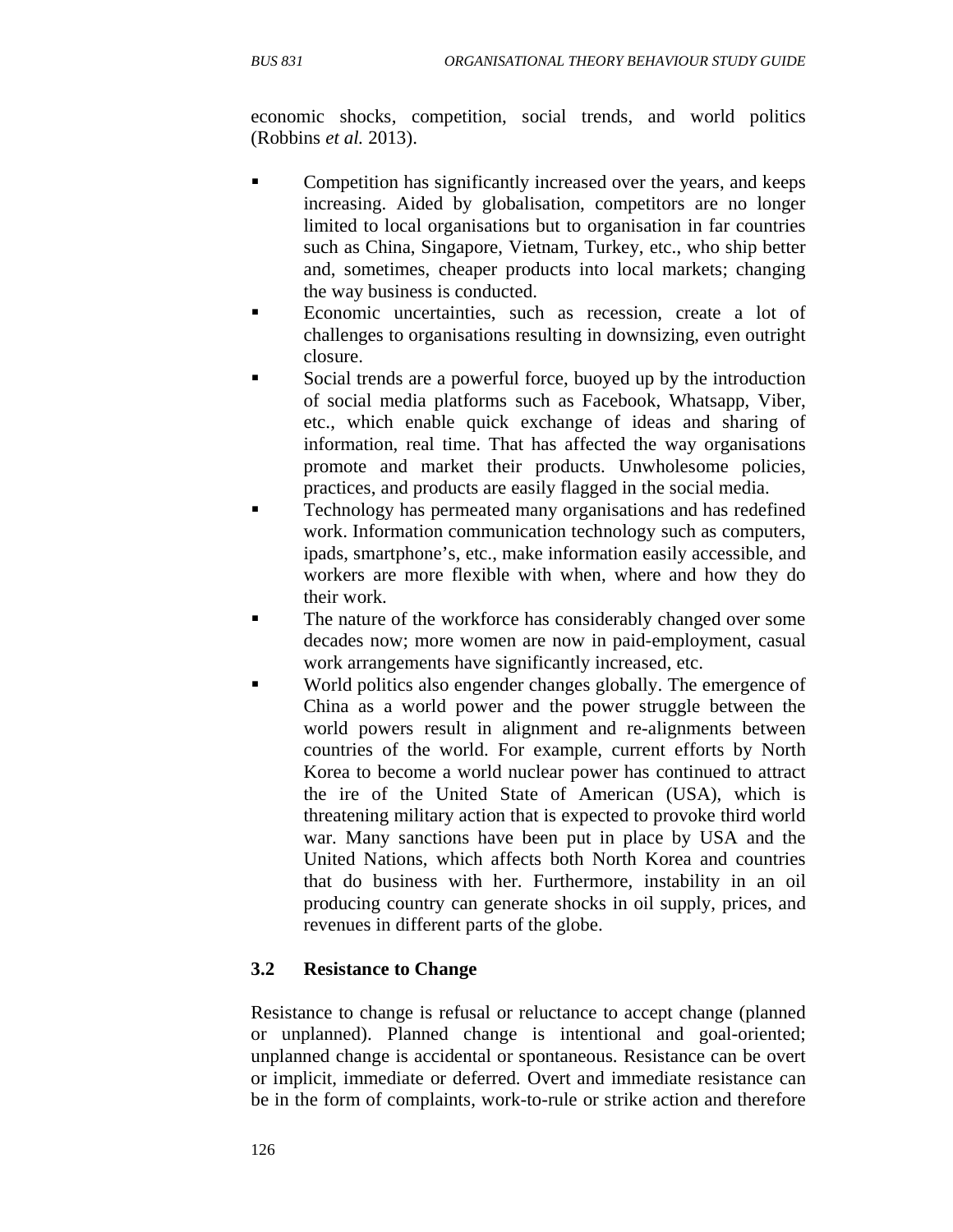easier to recognise and handled. On the other hand, implicit and deferred resistance is not easy to recognise as resistance to change and, therefore, more difficult to handle. It can be in the form of increased tardiness, absenteeism, errors at work, and reduced motivation, commitment, etc.

Sources of resistance to change can be classified into two namely; individual and organisational sources.

## **Individual Sources of Resistance to Change**

Individual sources of resistance include fear of the unknown, etc. The whole effects of organisational change are, at the onset, difficult to determine. Sometimes, certain unexpected effects may occur, and the magnitude of projected effects may exceed initial expectations. Change may bring unpleasant outcomes for individual employees and the fear of uncertainties may cause them to resist change.

- o Change that potentially affects the economic status of employees, e.g. demotion or job loss, etc., threatens the security of such employees and invokes resistance to such changes.
- o Economic considerations may engender resistance to change. Employees invest in their work in order to enhance their status and incomes. And having risen over time, they are bound to resist any change that will undermine the progress they have made mastering their work routines, or threaten their incomes.
- o Individual personality may make them inclined to resist change. For example, individuals who score low on self-esteem have the tendency to see the negative aspects of change than its benefits and would, therefore, tend to resist change than those that score high on self-esteem.
- o Habit is a coping mechanism and is difficult to break after it has been formed. It can become a source of resistance if the proposed change is against existing habits or if the individual perceives that the change may hurt his or her interests.
- o Individuals are unable to process all the pieces of information that come their way, so they engage in selective perception, in line with their already established interests. People conveniently tend not to listen to or read what they do not agree with, and misunderstand or forget any piece of information that does not fit into their preferred attitudes, values and habits. This can be a source of resistance to change if the proposed change does not fit their perspective.
- o Some employees resist change because they view the change as a threat to their power or influence. Change that will erode an individual's control of information or resources (sources of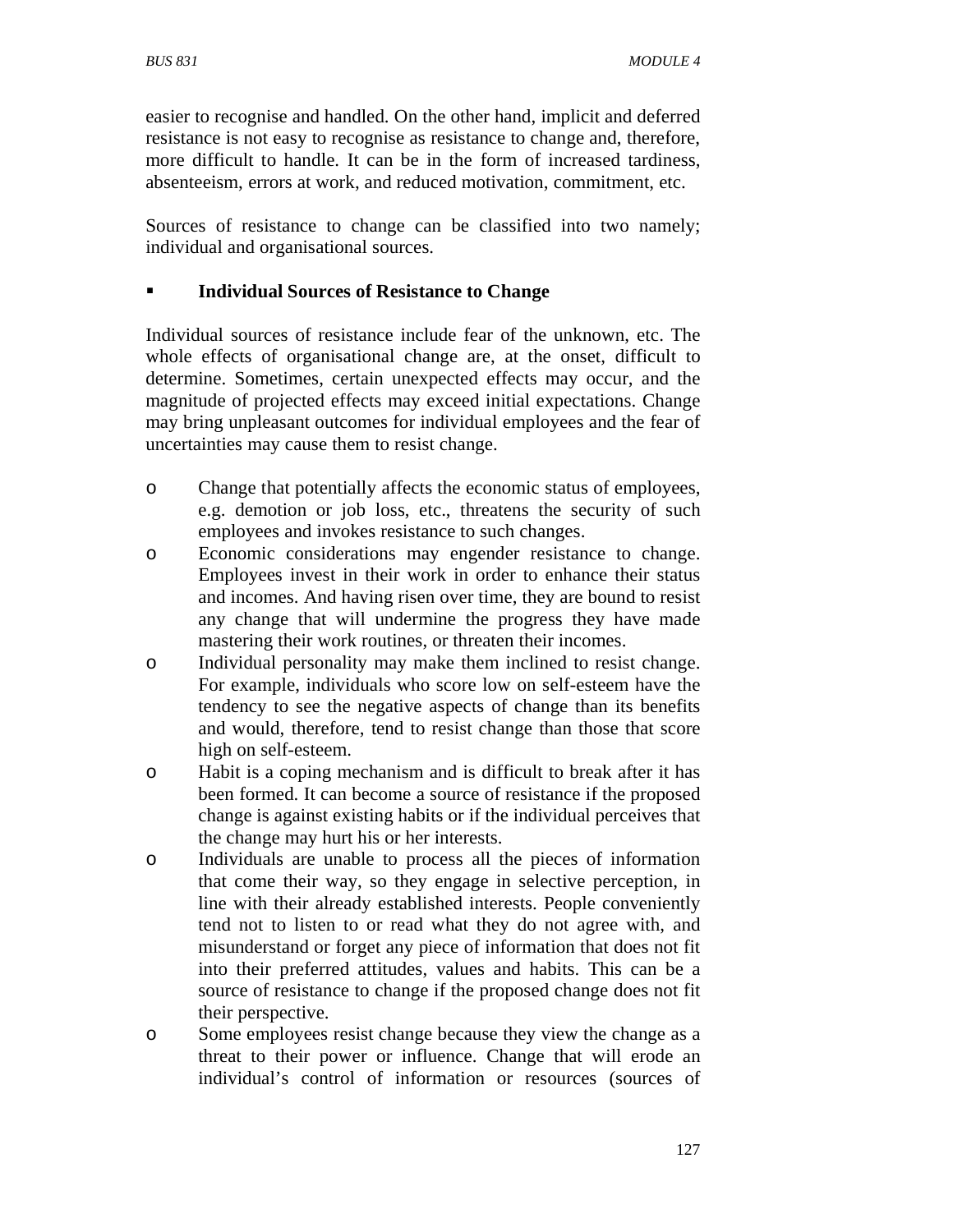organisational power and influence) would be resisted by those affected.

# **Organisational Sources of Resistance to Change**

There are several sources of resistance to change in the organisation itself:

- o Organisations, as social systems, have interrelated and interdependent parts. Changes introduced in a sub-system cannot be effective without affecting other parts of the system. In other words, even if a unit of the organisation (system) was to change, it tends to be nullified by the rest of the organisation.
- o Organisations do go into contractual obligations with their employees and labour unions, other organisations, government, etc. These obligations legally restrict them from pursuing contrary lines of action within the duration of such obligations. This can be a source of resistance to change.
- o Organisational cultures are like habits that are difficult to change. Strong, inflexible organisational cultures do not have enough flexibility to respond to the need for organisational change. This is especially the case because the culture has taken root, which makes it difficult to change.
- o Organisations have structure. Some are mechanistic while others are organic in nature. Mechanistic structures offer well defined lines of authority, stability, continuity, and effective functioning; but its rigidness can also be a source of resistance to change by resisting new ideas in favour of preserving the status quo. Organic structures are more adaptable to organisational change.
- o Some organisations are desirous of change but lack the resources required to implement the desired change. Some changes require large amounts of financial, human and temporal resources to implement. And though an organisation has identified needed changes, it may not be able to effect the changes if it cannot afford the resources needed to push the change.

# **3.3 Overcoming Resistance to Change**

- **Employees tend to accept change if they trust the change agents.** So, change agents like CEOs, managers, supervisors, etc., should endeavour to develop positive relationships with their subordinates to improve trust and help reduce resistance to change whenever the need arises.
- Involving employees in the change process will increase their ownership of the change and reduce resistance to it.
- Management can use coercion to overcome resistance to change. Coercion tactics include queries, threats of loss of promotion,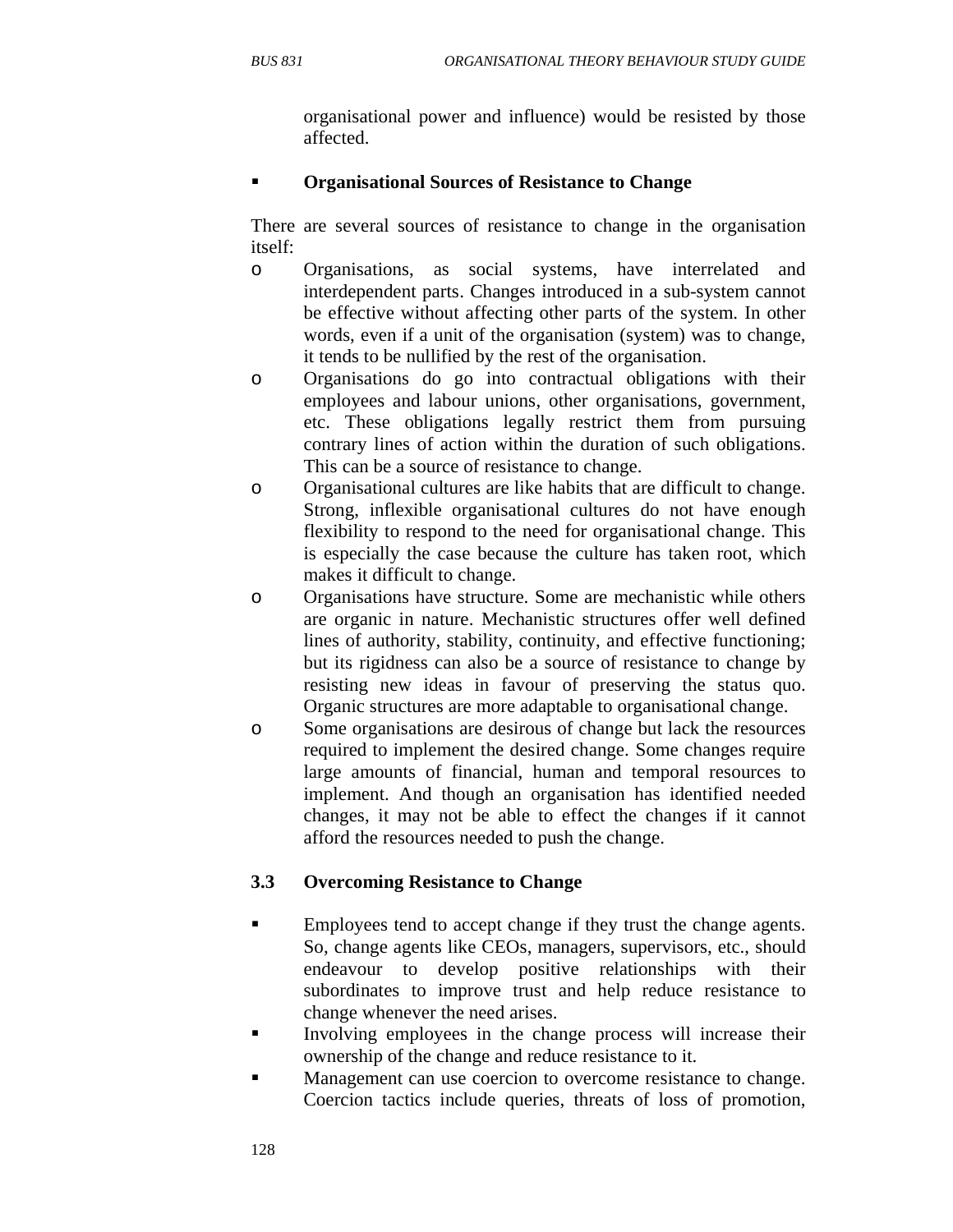demotions, transfers, pay cuts, negative performance evaluation, etc.

- **•** Organisation's management can use manipulation and cooptation methods to overcome resistance to change. Manipulation refers to methods of unscrupulously or cleverly influencing people through deliberate falsehood, false threats, withholding information, etc. Co-optation can be described as the co-option of key members of the resisters to major roles, not for their contributions but to cleverly influence them to support the change programme.
- Organisations need to educate and share ideas with its members on the rationale of the proposed change. Adequate formal communication with employees will enhance their understanding of the change, prevent or clear misinformation and may help convince the employees on the need for the change, especially if the interests of all the stakeholders are balanced.
- Studies show that organisations can reduce resistance to change by selecting people with the personality, mental ability, and attitudes that are amenable to change. People who have high mental abilities, positive attitudes, openness to experience, willingness to take risks, etc., tend to accept change more than those who do not. Organisation's selecting process should therefore focus on selecting people with these qualities as strategy to reduce resistance to organisational change.

# **3.4 Approaches to Managing Organisational Change**

### **Lewin's Three-Step Model**

Kurt Lewin opined that successful organisational change should have three steps namely: unfreezing the status quo, movement to desired state, and refreezing the change to be permanent.

- o Unfreezing the status quo can happen in either of three ways namely:
- Decreasing the restraining forces that restrict movement away from the status quo
- Increasing the driving forces that encourage movement away from the status quo,
- Combining both methods, i.e. decreasing the restraining forces and increasing the driving forces.
- Restraining forces are forces that discourage movement away from the status quo, and can be decreased by individual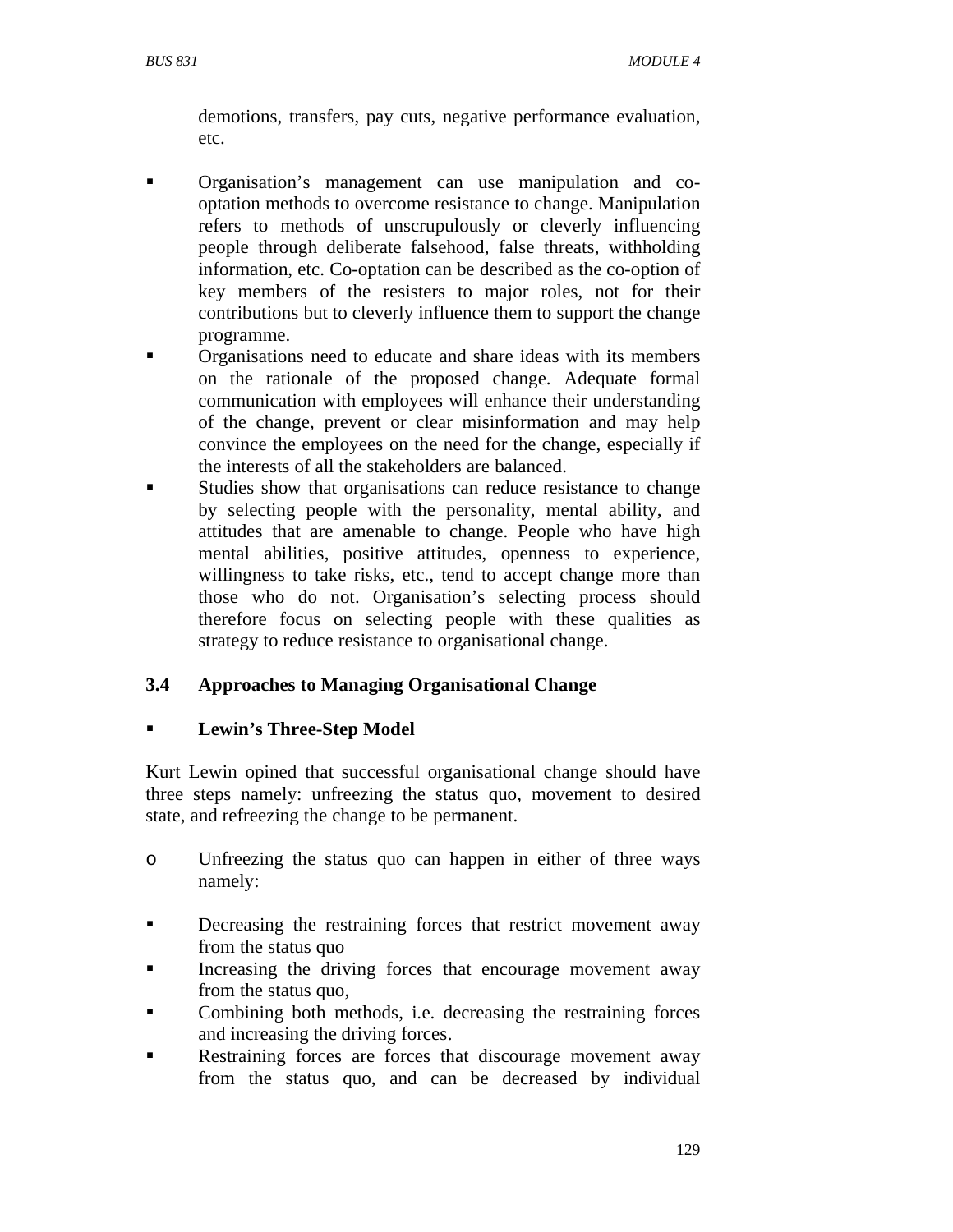counselling - to hear and address employees specific fears and challenges.

 Driving forces are the forces that encourage movement away from the status quo and can be increased by providing organisational support such as incentives to stimulate compliance with the desired change(s).

Management can employ both approaches to deal with stiff-resistance to its change programmes.

- o After unfreezing the status quo, the next step is to make the movement to the desired state – achieving the actual change desired. Quick implementation of change has been shown to be more effective than a drawn-out one.
- o After achieving the desired change, the change must be refrozen by balancing the driving and balancing forces to form a new equilibrium or a new status quo. This can be done via systematic replacement of temporary forces with permanent ones and by reviewing the rules and regulations of the organisation to reflect and support the new status quo or equilibrium.

## **Kotter's Eight-Step Plan for Implementing Change**

John Kotter improved on Lewin's three-step model by creating details of the three steps for better understanding by managers. Steps  $1 - 4$  provide details of unfreezing, step  $5 - 7$  provide details of movement, while step 8 is unfreezing.

- **Kotter's Eight steps are as follows (as presented by Robbins**  *et al.* **2013, p.593)**:
- Establish a sense of urgency by creating a compelling reason why change is needed.
- Form a coalition with enough power to lead the change.
- Create a new vision to direct the change, and strategies for achieving the vision.
- Communicate the vision throughout the organisation.
- Empower others to act on the vision by removing barriers to change and encouraging risk-taking and creative problemsolving.
- Plan for, create and reward short-term "wins" that move the organisation toward the new vision.
- Consolidate improvements, reassess changes, and make necessary adjustments in the new programmes.
- Reinforce the changes by demonstrating the relationship between new behaviours and organisational success.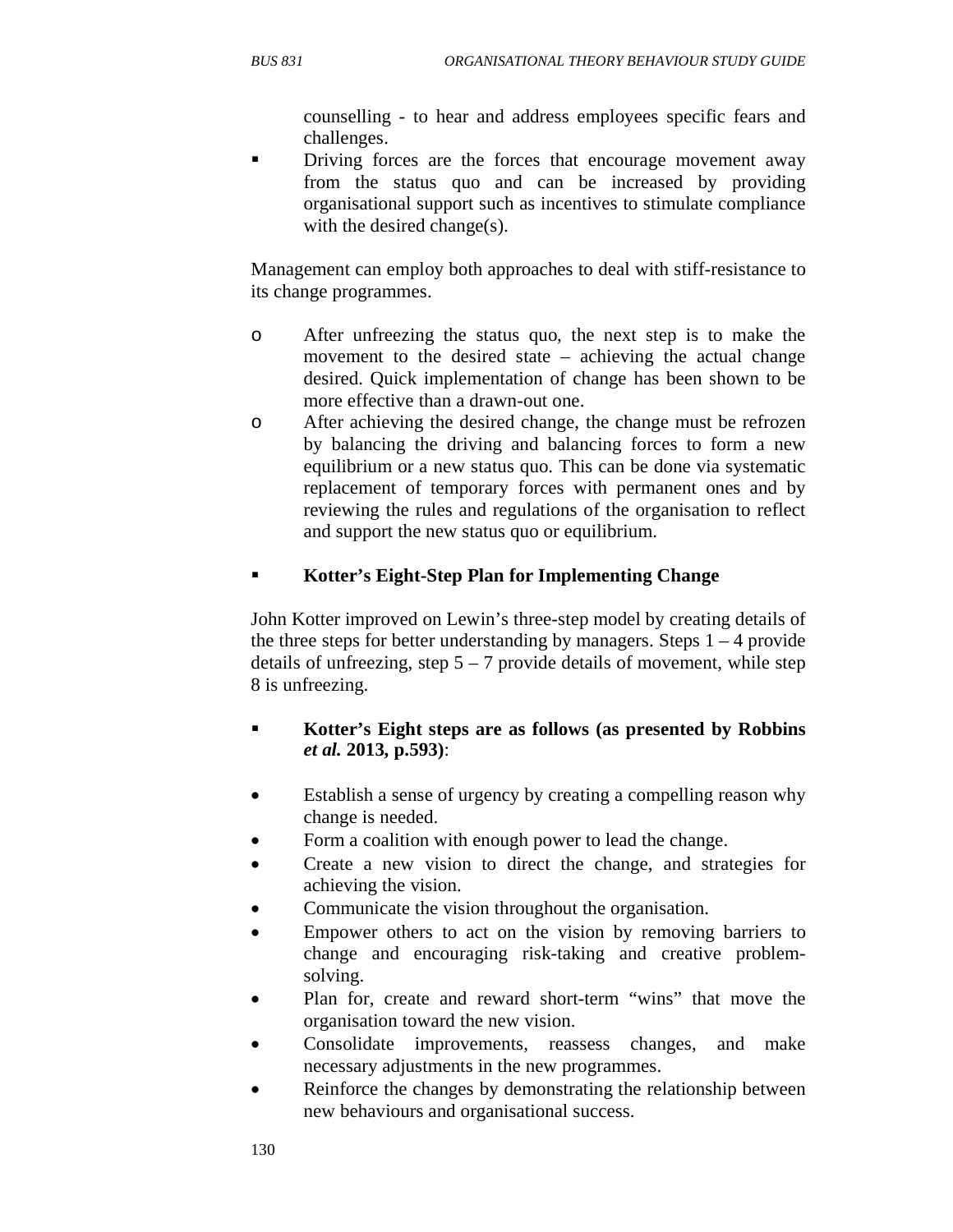## **Action Research**

Action research is a process of change that derives from the systematic collection of data and selection of change action(s) that best suit(s) identified problems. It consists of five steps namely: diagnosis, analysis, feedback, action, and evaluation. The change agent is often a consultant hired from outside the organisation.

- o Diagnosis: The change agent gathers information from members of the organisation regarding their problems, challenges and necessary changes.
- o Analysis: The consultant then analyses the data (information) collected at stage one; to identify key problems and patterns that exist, which he or she categorises.
- o Feedback: The change agent shares his or her from steps one and two with members of the organisation.
- o Action: The members, in conjunction with the change agent, then take action by developing and implementing plans to usher in the expected change.
- o Evaluation: In this step, the effectiveness of the plans and actions so far taken are evaluated against the data collected during step one.

This approach offers the following advantages:

- Determines action plans based on identified problems
- Members participate in the entire process, which promotes their ownership of the change programme and reduces resistance to the change.

# **Organisational Development**

Organisational development (OD) can be defined as "a collection of planned change interventions, built on humanistic-democratic values, that seeks to improve organisational effectiveness and employee wellbeing." (Robbins *et al.* 2013, p.595).

OD emphasises on how employees view their environment. The underlying values in majority of organisational development method are: treating people with respect and dignity; providing a climate of trust, openness, and support; removing emphasis on hieratical authority and control; confronting problems in an open manner; and involving people in the process of change that will affect them.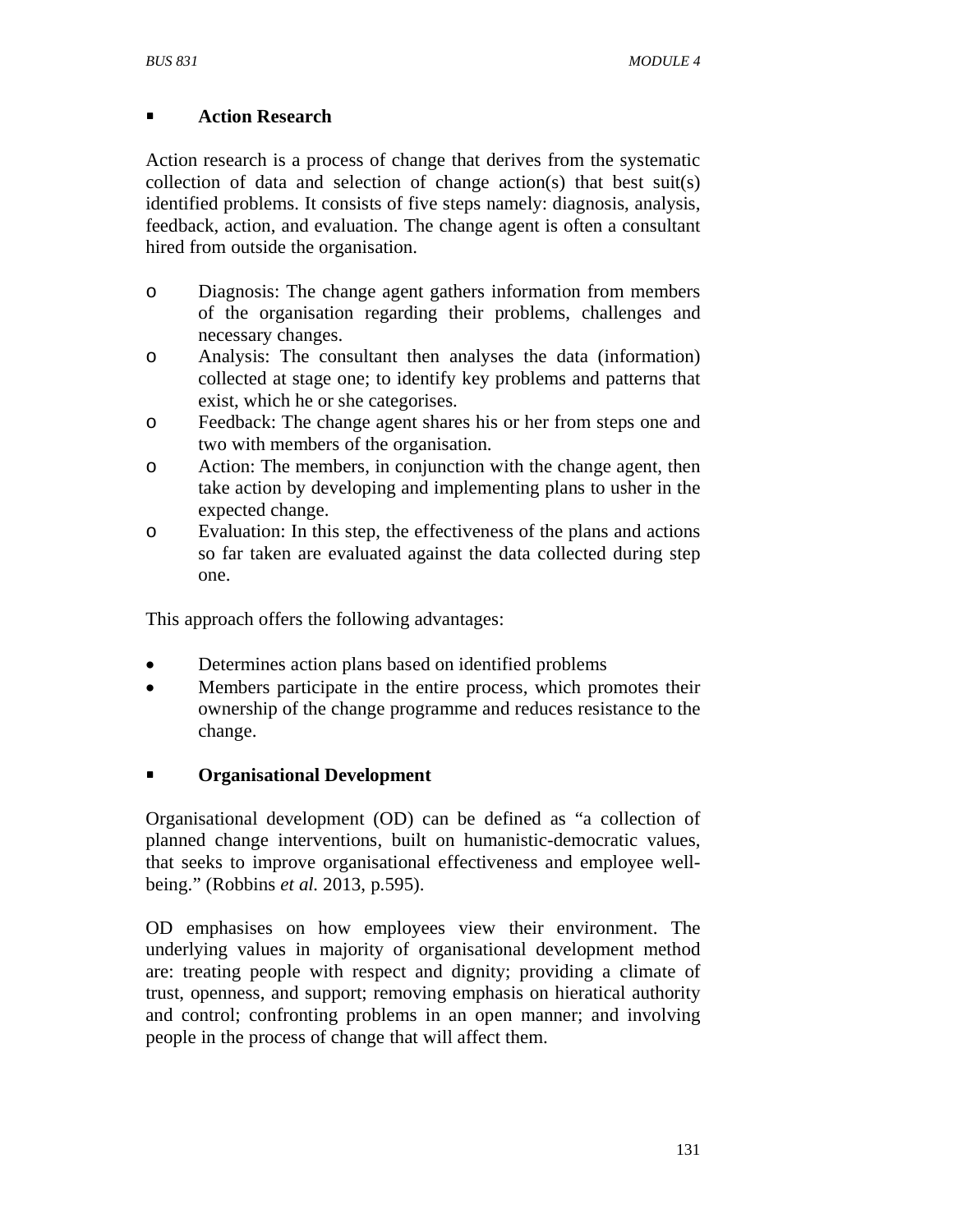#### **3.5 Organisation Development Techniques**

#### **Process Consultation**

In this technique, a consultant is hired from outside to assist a manager to better understand the organisation's process events, such as communication channels, work flow, informal relationships, etc., and to identify and deal with processes that need improvement. The consultant is not there to solve the organisations problems but to guide the manager to solve his or her problems after they have diagnosed the problem together. The manager's participation in the entire process of process consultation, enable him or her to develop the skills to analyse and understand processes, and to find ways of improving them.

#### **Survey Feedback**

This technique involves the use of questionnaires to evaluate the attitude of members of an organisation, identify and resolve discrepancies in members' perceptions. The major participants in this survey are the unit managers and their direct subordinates, who respond to questionnaires items on their attitudes and perceptions on organisational issues such as job satisfaction, communication effectiveness, decision-making practices etc. questionnaire data are tabulated with data relating to each employee's unit and that of the entire organisation. The tabulated data are distributed to employees as the basis for discussion, identifying problems, and solutions to the problems so identified.

#### **Appreciative Inquiry**

Appreciate Inquiry is an organisational development approach that seeks to identify an organisation's distinctive qualities and strengths, which can be built on to increase performance. The approach consists of four steps namely; discovery, dreaming, design, and destiny. The appreciative inquiry technique is often conducted within a large group gathering over a few days period.

The first step, discovery, is concerned with finding out from employees what the organisation's strengths are. In step two, dreaming, employees visualise on the organisation's future based on step one. In step three, design, the employees agree on a common vision of the organisation's future and its distinctive qualities. In the final step, destiny, the employees formulate actions plans and implementation strategies on how to achieve its dreams (destiny) for the organisation.